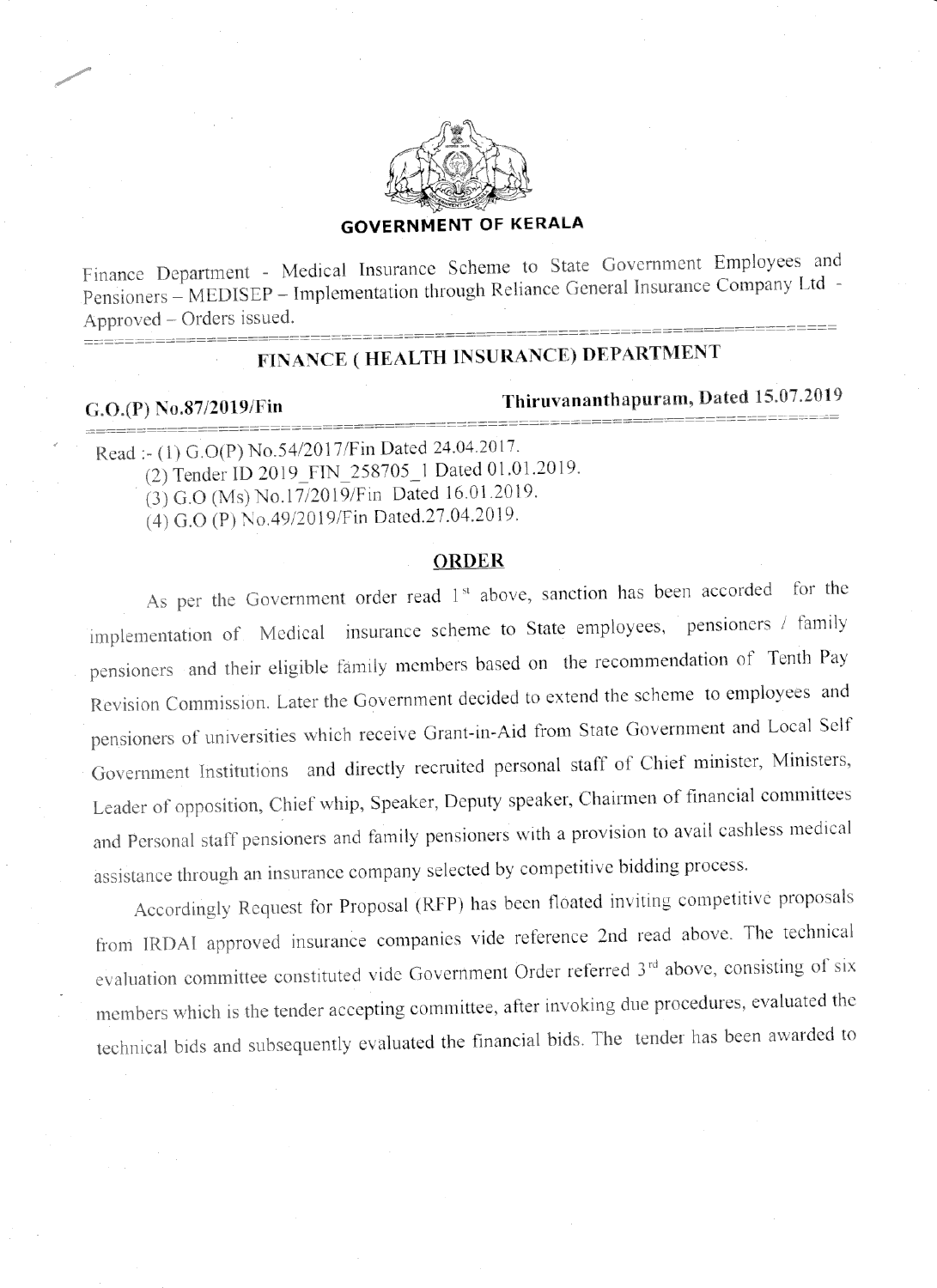The Reliance General Insurance Company Ltd, for the implementation of medical insurance scheme for State Government employees and pensioners (MEDISEP), being the lowest bidder, vide Government order referred 4<sup>th</sup> above.

The Government after examining the matter in detail are pleased to order that :-

- (1) The medical insurance scheme for State Government employees and pensioners (MEDISEP) shall be implemented in principle with effect from 01 August 2019.
- (2) The scheme shall be implemented through The Reliance General Insurance Company Ltd. as set out in the scheme attached as Appendix to this order.
- (3) The Finance Department, Government of Kerala shall be the administrator of the MEDISEP.
- (4) The enrolment under the scheme shall be compulsory to all employees and pensioners as detailed in para 2 (iii) of the Appendix to this order.
- (5) The employees, pensioners and their eligible family members covered under this scheme shall avail cashless assistance for approved treatment and surgeries in empanelled hospitals.
- (6) The coverage under the scheme is as follows :
	- Rs.2 lakhs per annum for a block period of 3 years as basic benefit package listed  $(a)$ in section A of Annexure II to the scheme.
	- An additional coverage of Rs.6 lakhs for a block period of 3 years on a floater  $(b)$ basis for catastrophic illness listed in section B of Annexure II to the scheme.

An additional sum not less than Rs.25 Crore per year shall be provided by the  $(c)$ insurer as a corpus fund for specified catastrophic illness listed in section B of Annexure II if the treatment expenses exceed the above two coverage. The corpus fund shall provide additional Rs.3 lakhs per family for a block period of three years.(Detailed procedure in this regard will be issued separately).

- (7) Three tier Grievance Redressal Mechanism will be set up as detailed in clause 15 of the scheme appended herewith.
- (8) The coverage of medical assistance under this scheme is also extended in respect of accident/emergency cases where the beneficiary  $is$ treated for approved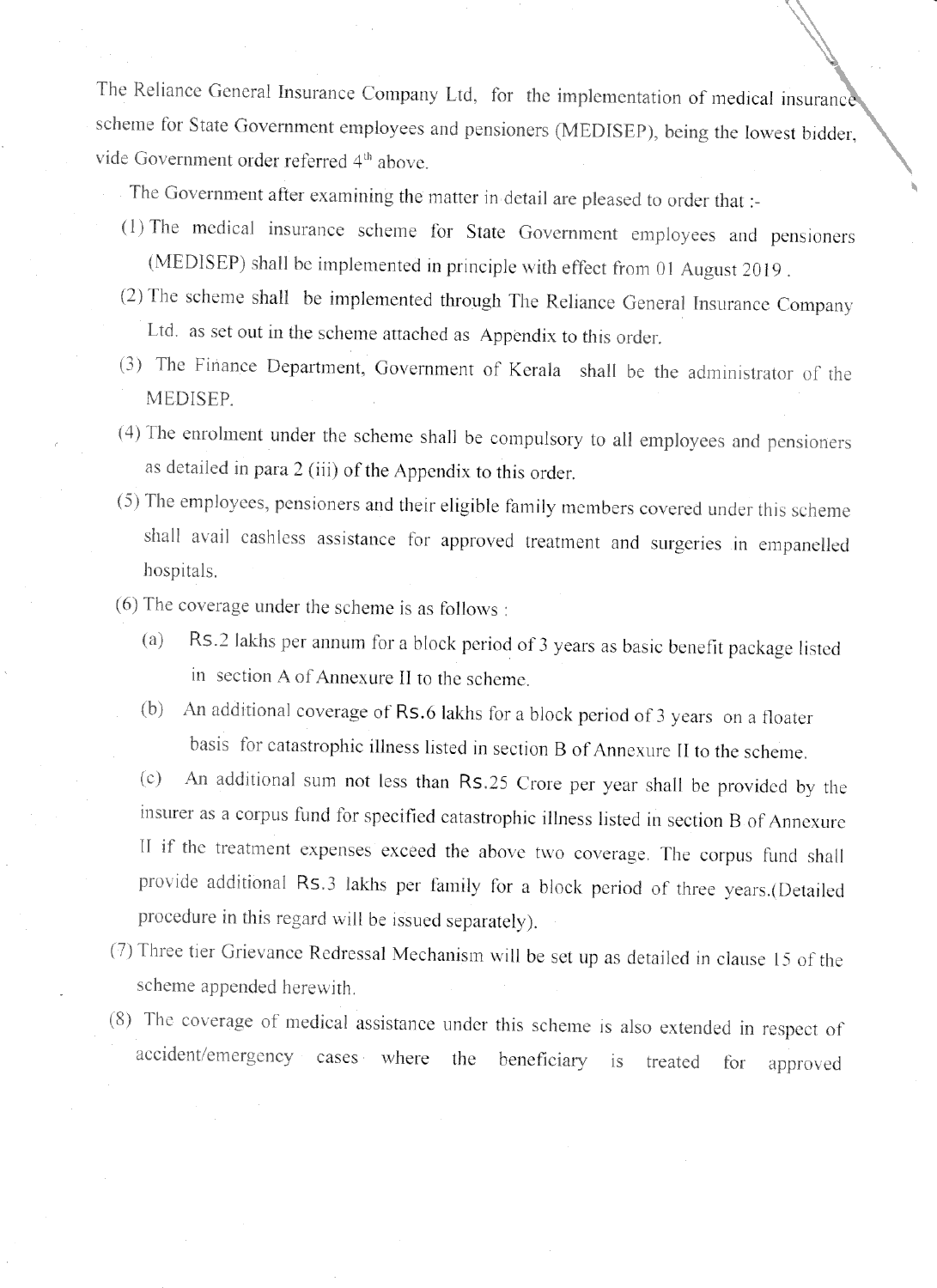treatment/surgeries undergone in non empanelled hospital. In such cases the treatment cost shall be reimbursed by the company based on the approved rates/packages included in the scheme. (Detailed procedure in this regard will be issued separately)

- (9) The payment of premium shall be regulated as per the terms and conditions of the agreement to be executed between the Government of Kerala and the Reliance General Insurance Company Ltd .The annual premium payable by the Government to the Reliance General Insurance Compamy Ltd. shall be at the rate of Rs. 2992.48 (Including GST) per employee/pensioner per annum for a block period of 3 years from August 2019 to July 2022.
- The annual premium paid by the Government shall be recovered from the  $(10)$ employees @ Rs.250 per month by deduction from monthly salary and in the case of pensioner shall be met from their medical allowance  $@$  Rs. 250 per month. (Orders regarding effective date of premium deduction and remittance to state Government account will be issued separately).
- (11) The monthly premium in respect of employees and pensioners of Universities and Local self Government Institutions calculated on the basis of beneficiaries enrolled shall be deducted and transferred to the State Government account from Non Plan Grants and General Purpose Grants respectively. Upon instruction from Finance (Health Insurance) Department the controlling officers of Non Plan Grants in respect of Universities and General Purpose grants in respect of LSGIs shall take necessary steps to deduct the premium amount and remit the same to the State Government account.
- Orders regarding further enrolment/rectification of beneficiary data, Toll  $(12)$ Free Number, Contact Details of the insurer, Issuance of Identity cards and List of Empanelled Hospitals will be issued separately.
- The dedicated website for the scheme is www.medisep.kerala.gov.in.  $(13)$
- Detailed MEDISEP Scheme is appended herewith.  $(14)$

(BY ORDER OF THE GOVERNOR) MANOJ JOSHI **Additional Chief Secretary to Government**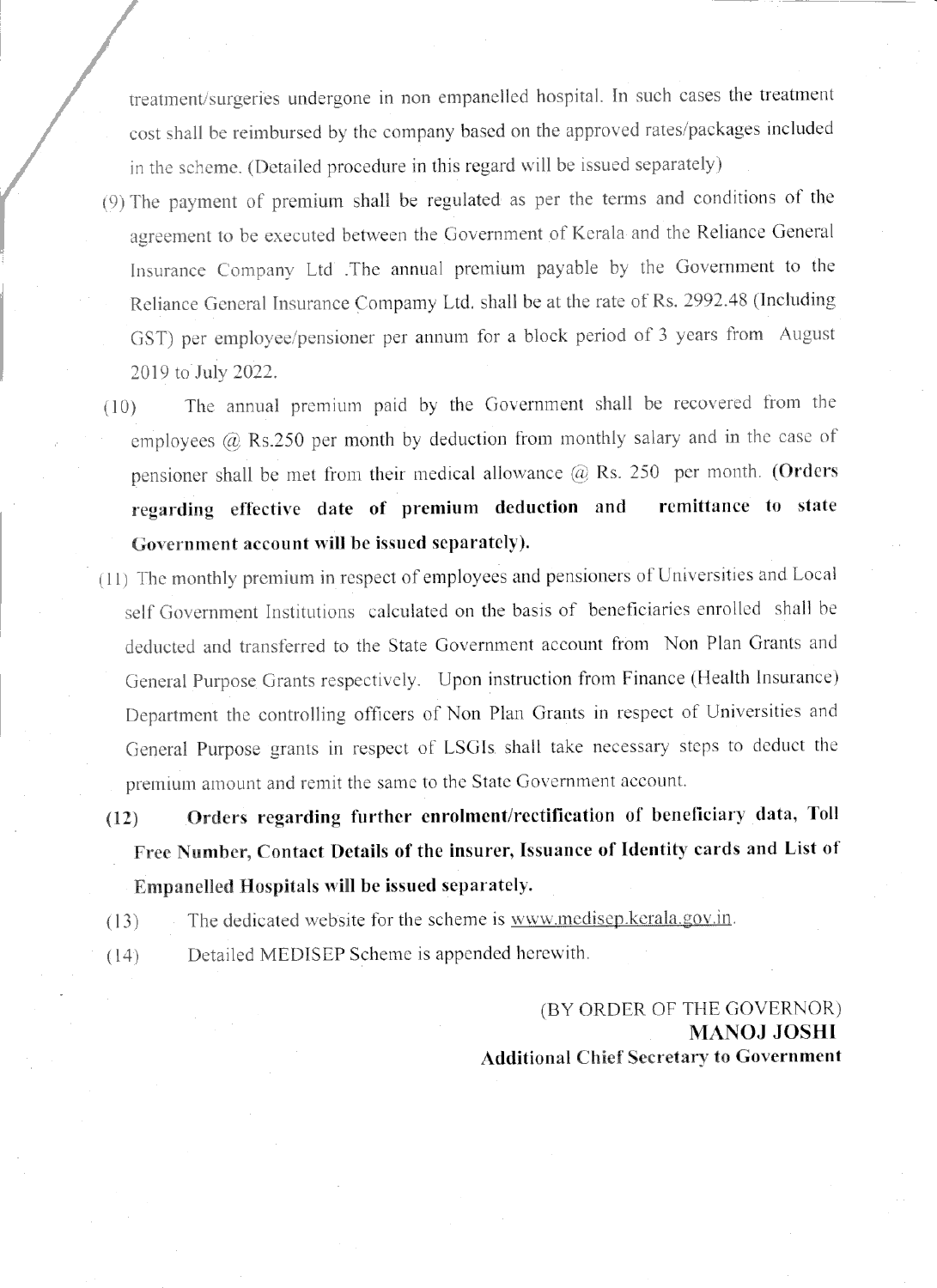**To** 

The Principal Accountant General (G & SSA/A&E), Kerala, Thiruvananthapuram. The Accountant General (E & RSA), Kerala, Thiruvananthapuram

All heads of Department and Officers/All Departments (all Sections) of the secretariat. All Secretaries/Additional Secretaries/Joint Secretaries/Deputy Secretaries/Under

Secretaries to Government.

The Secretary to Governor

Advocate General, Kerala

Registrar Kerala High court.

Secretary, Kerala Public Service Commission.

Registrar of all universities.

The NORKA department.

The Private Secretary to Chief Ministers and Other ministers.

The Private Secretary to Hon'ble Speaker

The Private Secretaries to the leader of Opposition, Government Chief Whip

The Director of Public Relations Thiruvananthapuram.

Additional Secretary to Chief Secretary.

The Director of Treasuries, Thiruvananthapuram.

The District Treasuries /Sub Treasuries.

Nodal Officer, www.finance.kerala.gov.in

Stock file/Office Copy

Forwarded/By order

Accounts Officer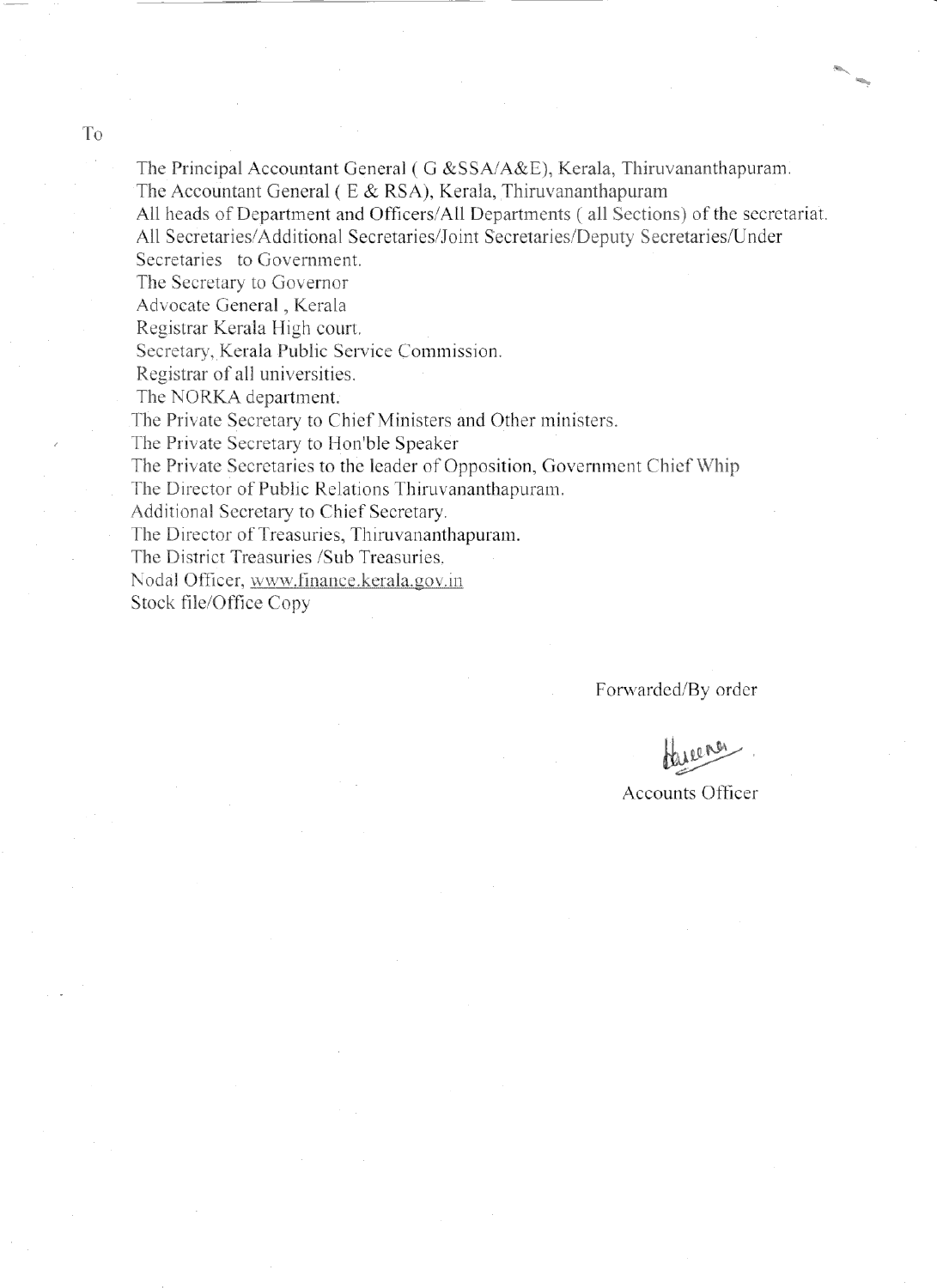# MEDICAL INSURANCE SCHEME FOR STATE EMPLOYEES AND PENSIONERS (MEDISEP)

Finance Department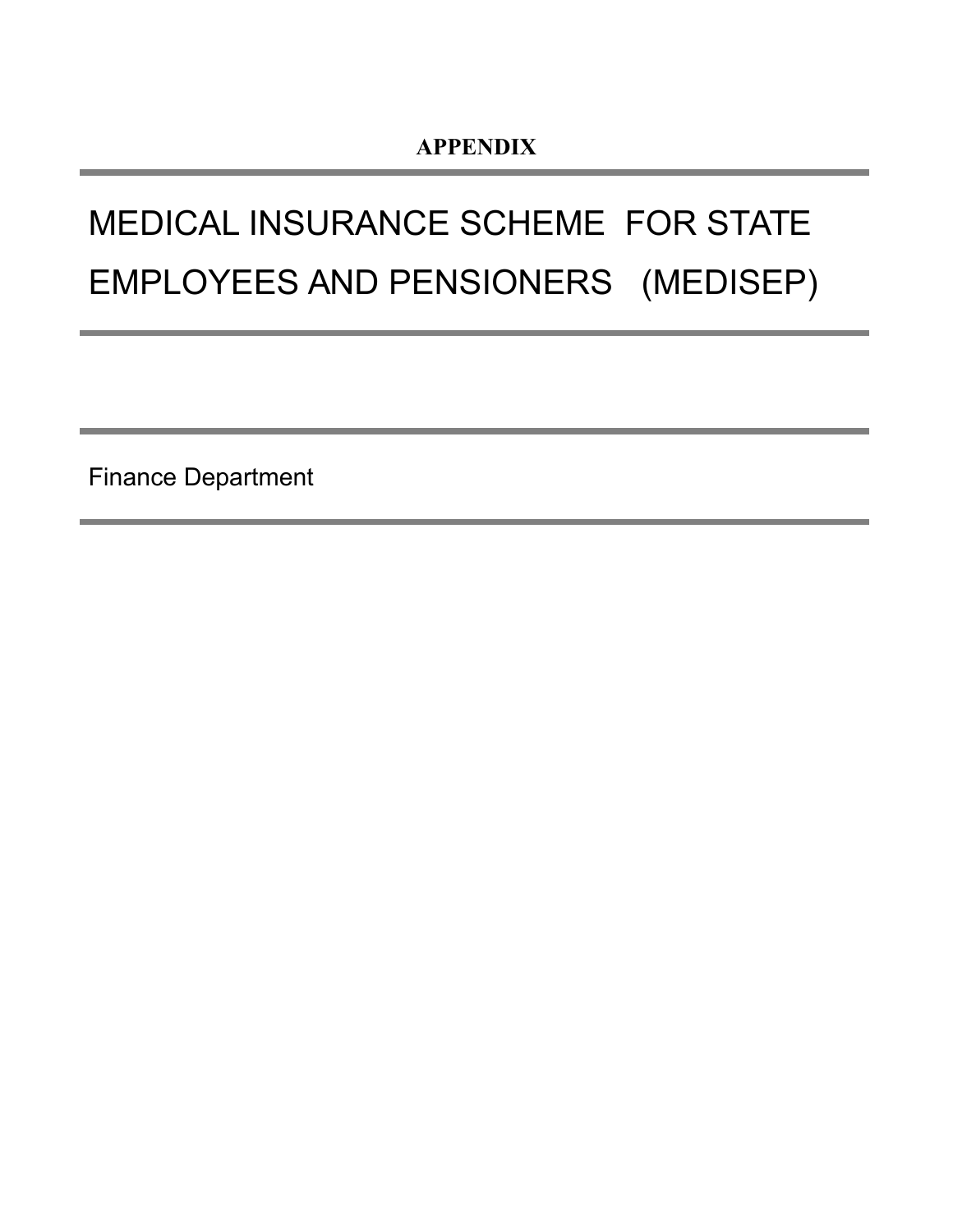# **MEDICAL INSURANCE SCHEME FOR STATE EMPLOYEES AND PENSIONERS (MEDISEP)**

Government of Kerala hereby makes the following Scheme, namely:

## **1. SHORT TITLE, COMMENCEMENT AND APPLICABILITY**

- A. This Scheme may be called the MEDICAL INSURANCE SCHEME FOR THE STATE EMPLOYEES AND PENSIONERS (MEDISEP)
- B.
- a) This Scheme shall come into force in principle on the 01st day of August 2019.
- b) Subject to the provisions of this Scheme, the Government employees and Pensioners shall be the members of the Scheme with effect from the 1st day of commencement of the scheme.
- C. Subject to the provisions contained therein this Scheme shall apply to all serving employees of the State Government including the High Court of Kerala, and their family who are covered under the existing Kerala Government Servants Medical Attendant Rules [KGSMA Rules, 1960], Part time contingent employees, Part time teachers, teaching and non-teaching staff of aided schools and colleges and their family and pensioners and their spouses and family pensioners on compulsory basis, and All India Service officers serving in the State who are covered under the existing Kerala Government Servants Medical Attendant Rules [KGSMA Rules, 1960] on optional basis. In addition to the above mentioned categories employees and pensioners of the Universities which receive Grant-in-Aid from the State Government and Local Self Government Institutions and the directly recruited Personal staff of the Chief Minister, Ministers, Leader of Opposition, Chief Whip, Speaker, Deputy Speaker,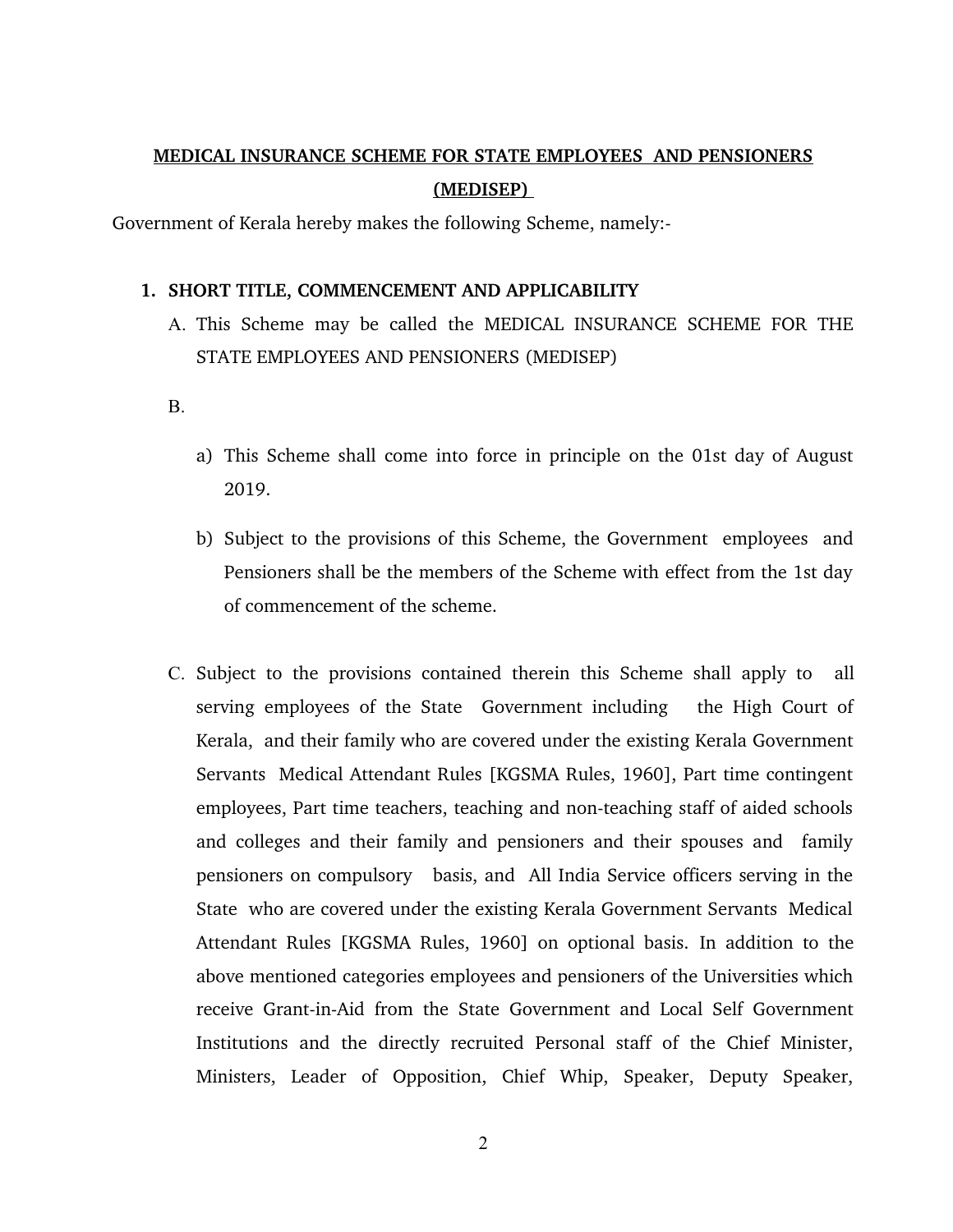Chairmen of the Financial Committees and personal staff pensioners/ family pensioners shall also be considered as beneficiary for this scheme.

#### **2.DEFINITIONS**

In this Scheme unless the context otherwise requires:

- i. "Additional Coverage" means the additional sum insured for specified diseases.
- ii. "Authority" means Additional Chief Secretary, Finance Department, Government of Kerala.
- iii. "Beneficiaries" means All Serving employees of the State Government including the High Court of Kerala and their family who are covered under the existing Kerala Government Servants Medical Attendant Rules [KGSMA Rules, 1960], part time contingent employees, part time teachers, teaching & non-teaching staff of aided schools and colleges and their family and pensioners and their spouses and family pensioners on compulsory basis, and all All India Service officers serving under the Government of Kerala on optional basis . In addition to the above mentioned categories, employees and pensioners of the Universities which receive Grant-in-Aid from the State Government and Local Self Government Institutions and the directly recruited personal staff of the Chief Minister, Ministers, Leader of Opposition, Chief Whip,Speaker,Deputy Speaker, Chairmen of the Financial Committees and Personal staff pensioners/ family pensioners shall also be considered as beneficiary for this scheme.
- iv. "Cashless facility" means a facility provided to the insured by the insurance company, to make payments of treatment costs directly to the hospital in respect of treatment undergone in a network provider, to the extent of approval given where such treatment is in accordance with the policy terms and conditions.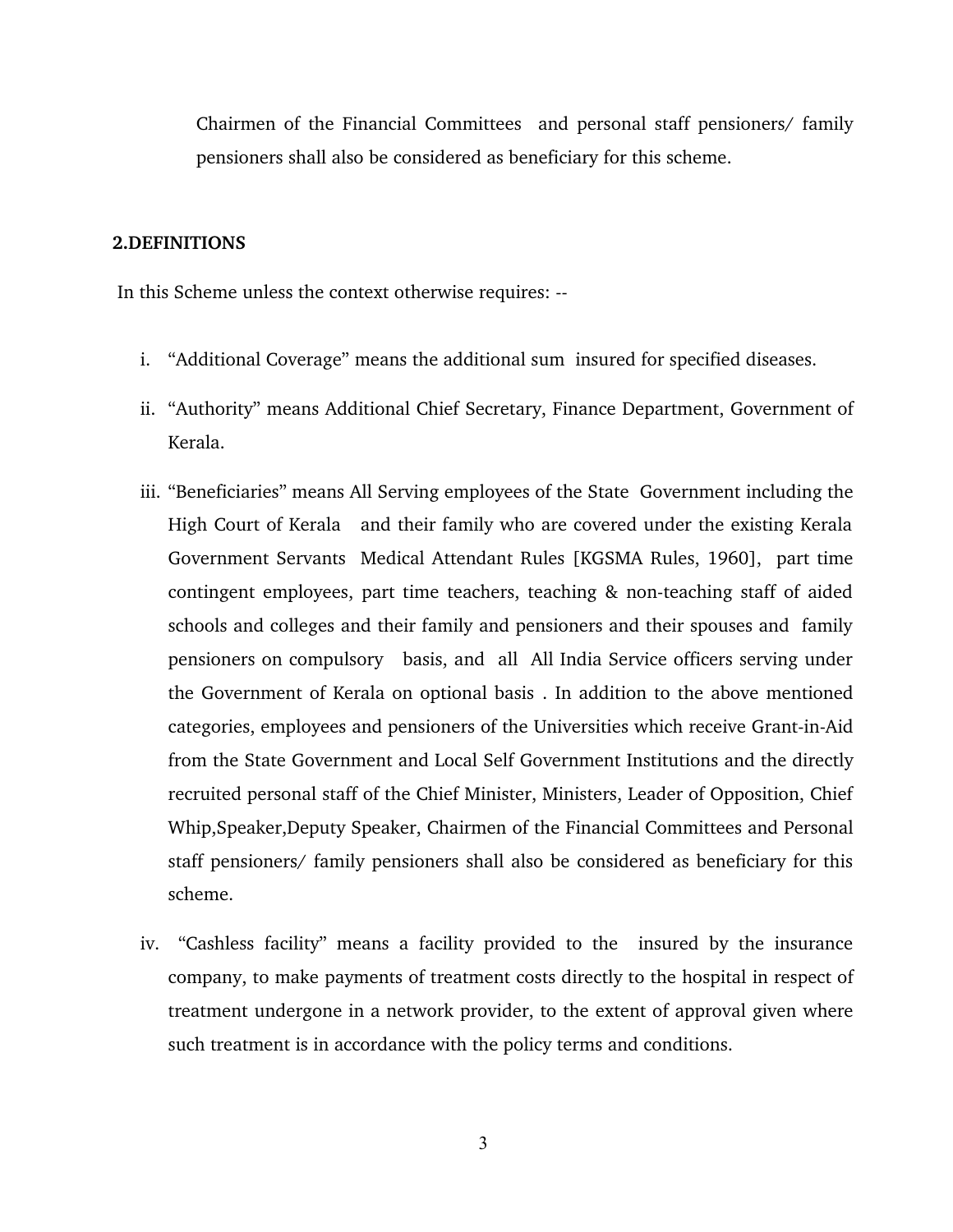- v. "Catastrophic illness" means severe illness requiring prolonged hospitalization for recovery. These illnesses (speciality and super speciality) involve high costs for treatment and may incapacitate the person from working, creating a financial hardship.
- vi. "Day Care Centre" means any registered institution established for day care treatment of illness and/or injuries or a medical set up with a hospital and is under supervision of a registered and qualified medical practitioner and must comply with all minimum criterion.
- vii. "Day one" means the date on which the scheme will come into force.
- viii. "Dependant" means those who are dependant on the employee for their livelihood.
- ix. "Empanelled Hospitals" means those hospitals fulfilling the minimum prescribed standards and thereby tied up as network hospitals by the insurer.
- x. "Enrolment" means registration of beneficiaries to the scheme.
- xi. "Enrolment Period" means the period given for the registration of the beneficiaries to the scheme.
- xii. Family" means all or any of the following relatives of an insured person, namely:

## A. In the case of an insured employee:

 a) Legal spouse of the employee (who do not have the eligibility to enrol in this scheme).

 b) Minor or adopted child/children dependant upon the insured, till they get employed, married or attained the age of 25 years whichever is earlier.

c) Physically challenged/mentally challenged children of the employee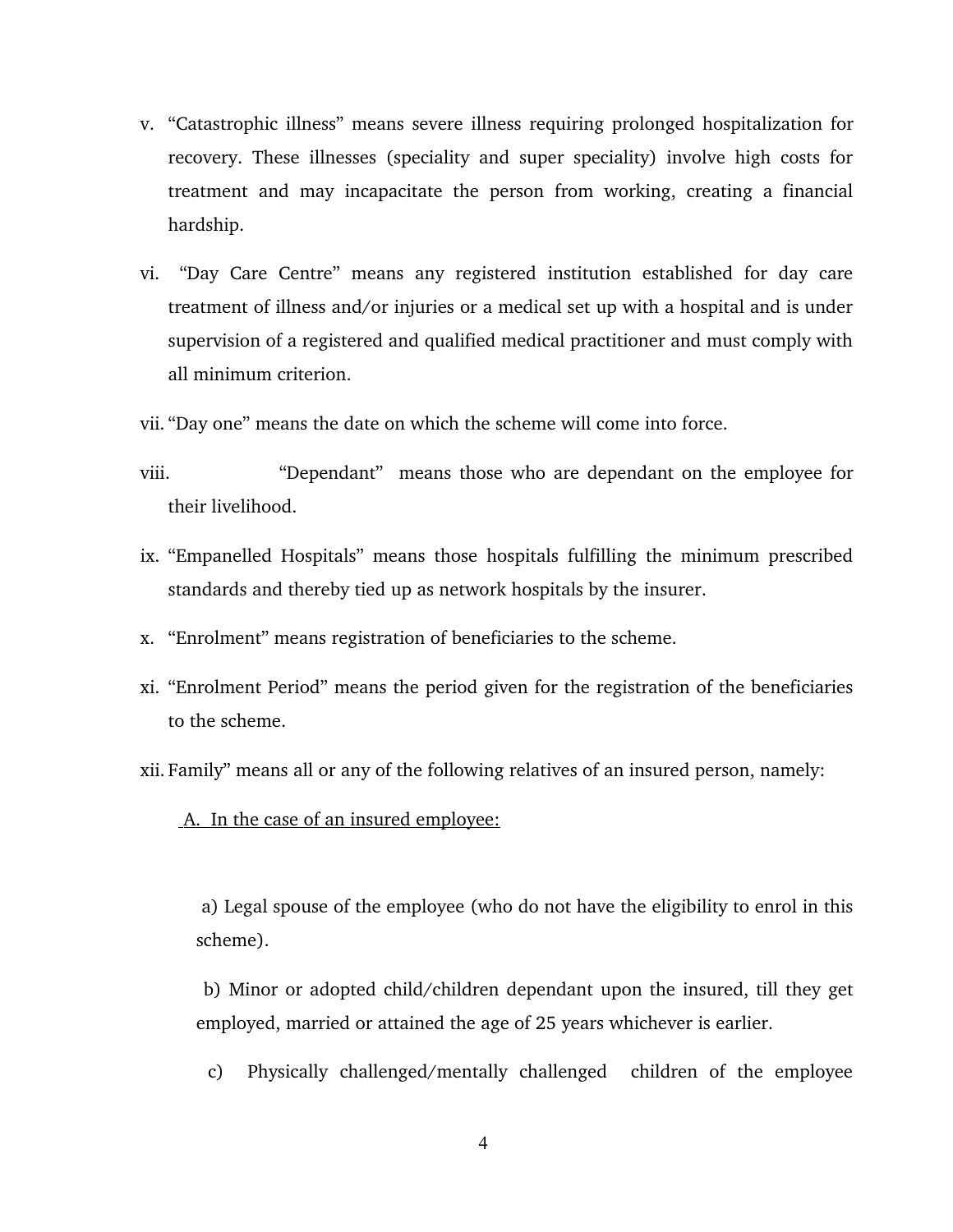without any age restriction. (certificate should be produced as specified in the scheme).

d) Dependant parents of the employee .

#### B. In the case of insured pensioner:

 Legal Spouse (who do not have the eligibility to enrol in this scheme) and physically challenged/mentally challenged children of the pensioner without any age restriction.(certificate should be produced as specified in the scheme).

## C.In the case of insured family pensioner.

Physically challenged/mentally challenged children of the pensioner without any age restriction. (certificate should be produced as specified in the scheme).

xiii. "Government" means Government of Kerala.

- xiv. "Medical insurance policy" is a contract between an insurer and the Government in which the insurer agrees to provide specified health insurance cover to the employees and pensioners at a particular "premium".
- xv. "Hospital" means any institution established for in-patient care and day care treatment of illness and/or injuries and which has been registered as a hospital with the local authorities under relevant Act, having the standards and benchmarks for hospitalisation that provides network prescribed by IRDAI.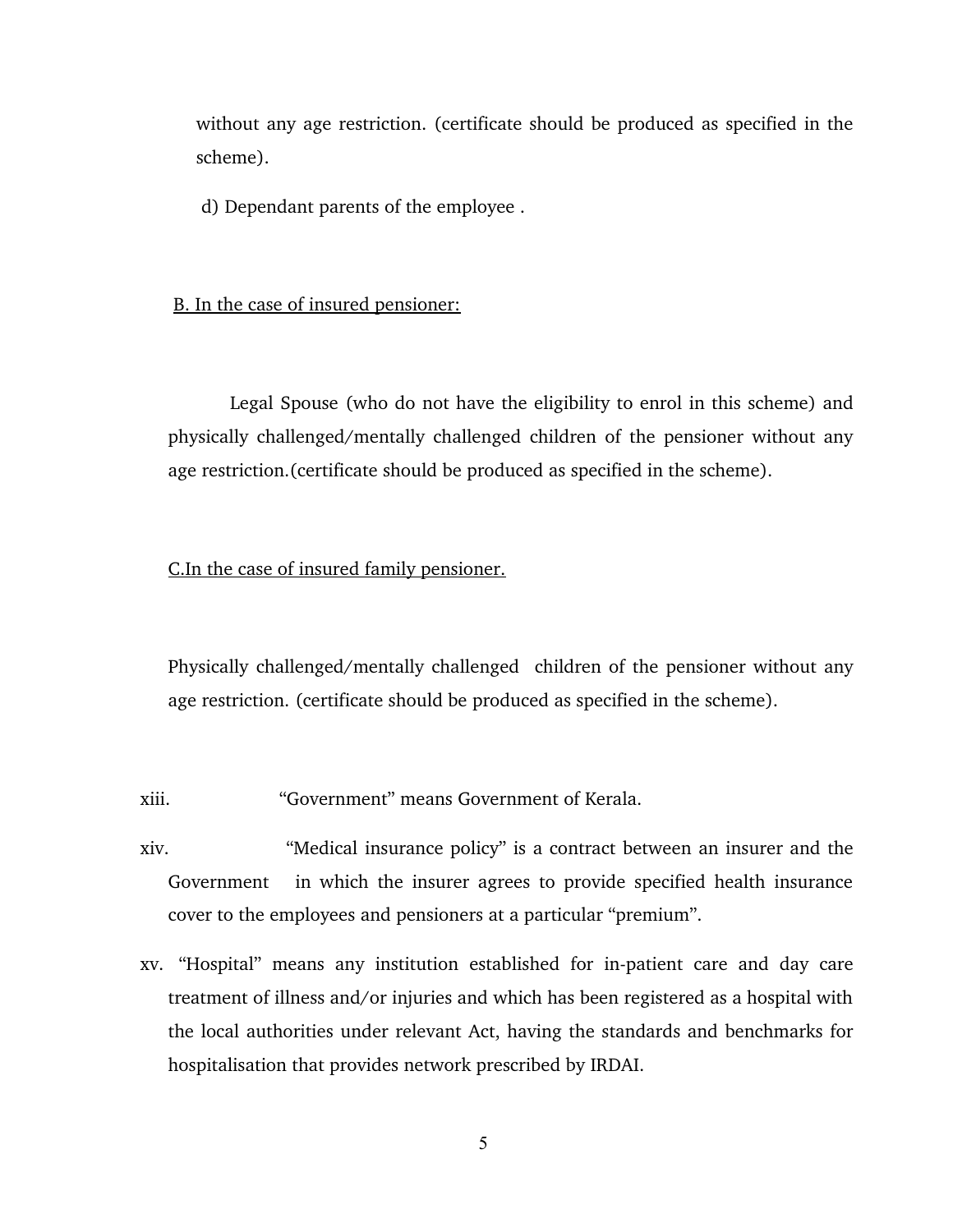- xvi. "Hospitalisation" means admission in a Hospital for a minimum period of 24 consecutive 'In-patient Care' hours except for specified procedures/treatments, where such admission could be for a period of less than 24 consecutive hours.
- xvii. "Inpatient care" means treatment for which the insured person has to stay in a hospital for more than 24 hours for a covered event.
- xviii. "Insurer" means Insurance Company registered under IRDAI and selected by Government of Kerala.
- xix. "Insured Person" means a person who has got insurance coverage under the scheme.
- xx. "Medical Board" means standing medical board constituted by the Director of Health Services consisting of not less than 3 members.
- xxi. "Medical Expenses" means those expenses that an Insured Person has necessarily incurred for medical treatment on account of illness or Accident on the advice of a Medical Practitioner.
- xxii. "New Born Benefit" means the benefit given to the new born child/children along with the insured mother.
- xxiii. "New born baby" means baby born during the Policy Period.
- xxiv. "AB-PMJAY" means Ayushman Bharat Pradhan Mantri Jan Arogya Yojana.
- xxv. KASP means the proposed Karunya Arogya Suraksha Padhathi.
- xxvi. "Period of Contract" means three years (+3 months) from the date of signing of MoU/Agreement.
- xxvii. "Period of Insurance" means three years from the implementation date of the scheme.

6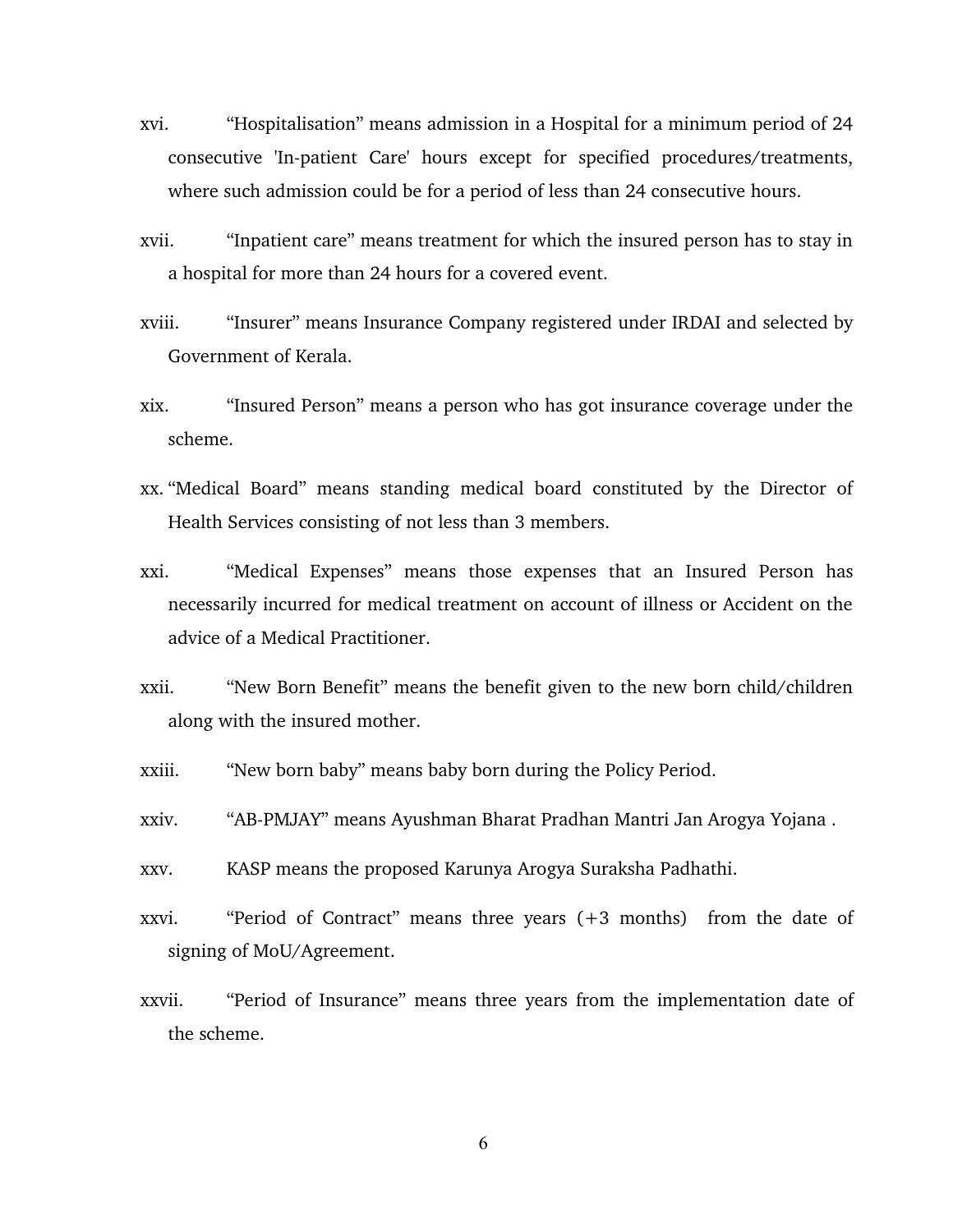- xxviii. "Pre–existing disease" is a medical condition/disease that existed before the commencement of the insurance coverage obtained from the health insurance policy.
- xxix. "Pre-hospitalization/Post-hospitalisation Medical Expenses" means medical expenses incurred during pre-defined number of days preceding/succeeding the hospitalisation of the Insured Person. (15 days before hospitalisation and 15 days after discharge)
- xxx. "Premium" means the payment made on behalf of the insured persons as consideration for the policy. The Premium of the employee shall be deducted from their salary in monthly instalments and the premium of the pensioner shall be met from their medical allowance.
- xxxi. "Policy plan period" means the three year period from the date which the scheme starts.
- xxxii. "Provider Network" means hospitals or health care providers enlisted by an insurer, to provide medical services to an insured by cashless facility.
- xxxiii. "State Nodal Cell" means the implementation and monitoring mechanism for MEDISEP under the Authority.
- xxxiv. "Sum Assured" means the total benefit coverage provided by the insurer.
- xxxv. "CGHS" means Central Government Health Scheme.
- xxxvi. "HDU" means High Definition Unit.
- xxxvii. "ICU" means Intensive Care Unit.

7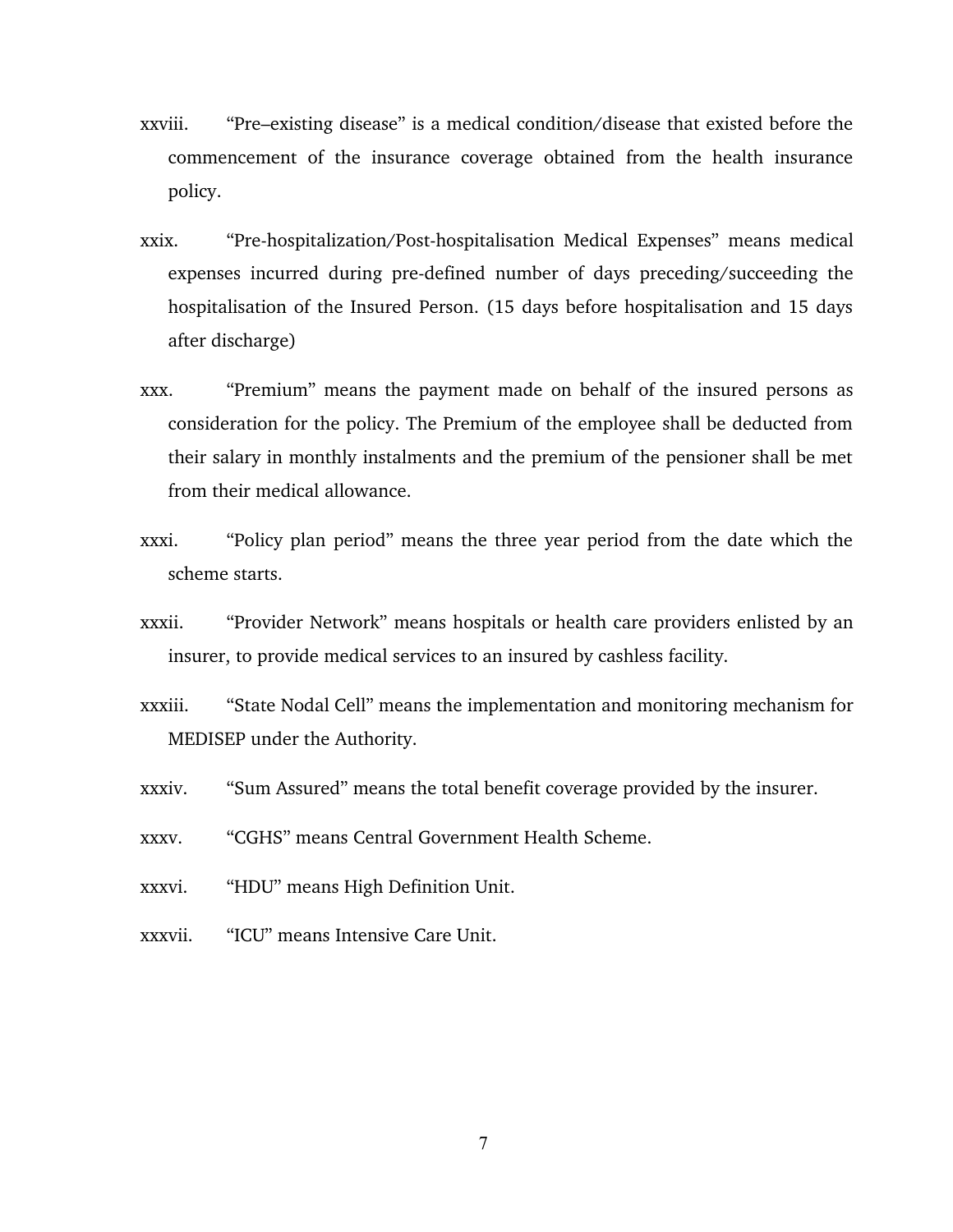#### **3.SCOPE OF THE SCHEME :**

The scope of the scheme shall be to provide coverage for the eligible expenses incurred by the beneficiary for the listed procedures under the basic benefit package including day care packages adopted from AB-PMJAY and the additional package listed as Section B of Annexure-1. The coverage will include the cost of medicines, procedures, doctor and attendant fees, room charges, diagnostic charges, dietary charges availed from empanelled hospitals. The scheme will provide cashless facility for the enlisted procedures and will cover all pre-existing diseases. The coverage is restricted only to the empanelled public and private hospitals under the scheme. However, the coverage of the medical assistance under the scheme shall also be extended in respect of accident /emergency cases where the patient is treated for approved treatment / surgery undergone in nonempanelled hospitals. In such cases, treatment cost shall be reimbursed by the insurance company based on the approved rates/package of the scheme.

However the Out Patient Treatment will not be covered under this scheme. Out Patient Treatment will be catered through the existing Medical Reimbursement System in such a way that the said facility will be limited to the treatments in the Government Sector Hospitals and super speciality institutions including Sree Chithra Institute of Medical Sciences and Technology, Thiruvananthapuram, Regional Cancer Center, Thiruvananthapuram, Malabar Cancer Center and Cochin Cancer Center.

#### 4. ELIGIBILITY

i. All serving employees of State Government including teaching and non-teaching staff of Aided Schools and Colleges by remitting prescribed premium. In addition to the above mentioned categories, employees of the universities which receive Grantin-Aid from the State Government and Local Self Government Institutions and the directly recruited personal staff of the Chief Minister, Ministers, Leader of Opposition and Chief Whip, Speaker, Deputy Speaker and the Chairmen of the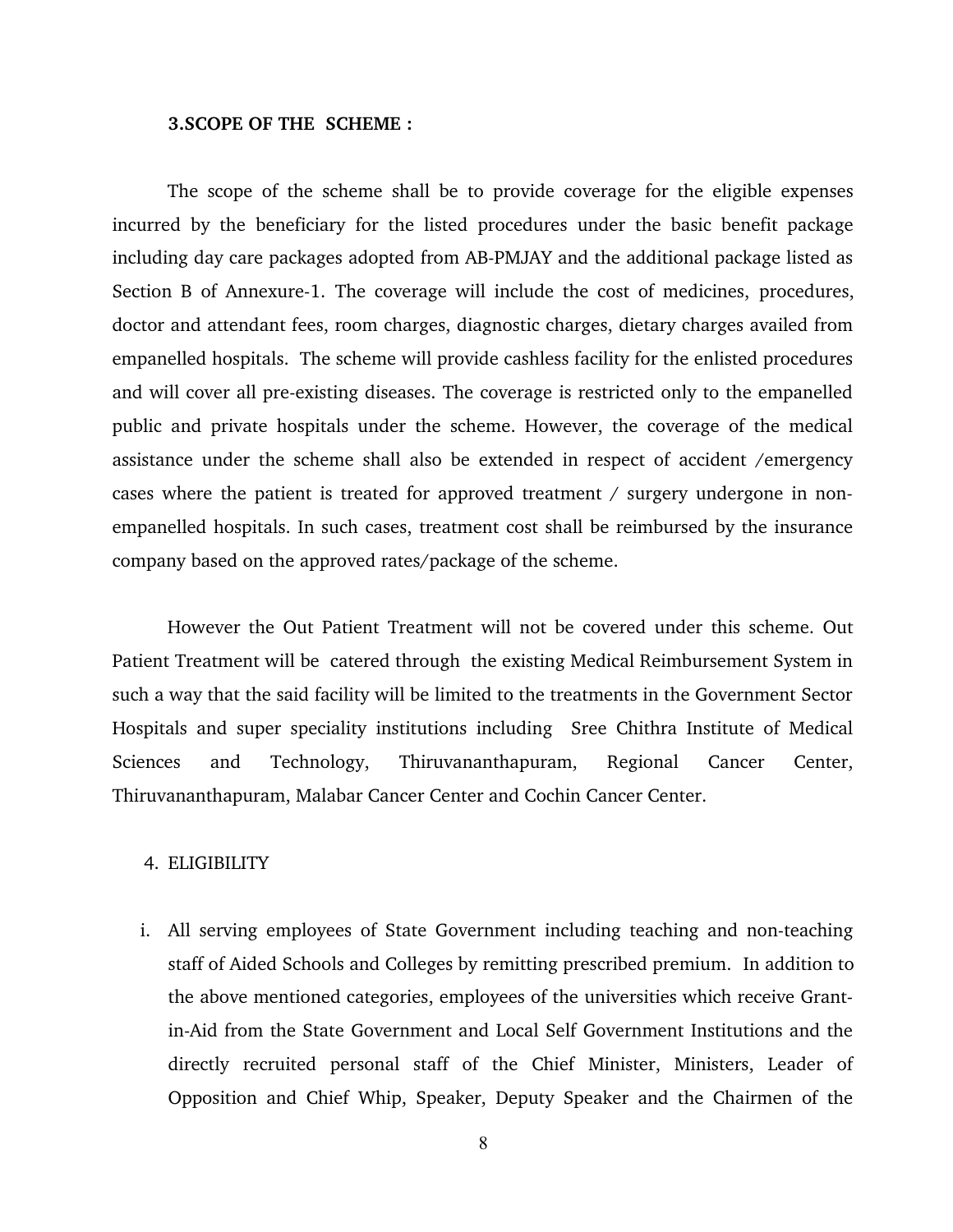Financial Committees shall also be considered as beneficiary for this scheme. Not withstanding the above, the Authority have the discretion to include or exclude any categories of beneficiaries to / from the coverage of the Scheme at any stage of the Scheme.

- ii. Newly appointed employees who joined service during the policy period of three years shall join the scheme by remitting the premium from the month of joining and can avail Rupees Two Lakh per annum as Basic Sum Insured.
- iii. Part time Contingent employees/pensioners and Part time teachers/pensioners shall be the members of the scheme subject to remittance of prescribed premium. The part-time contingent pensioners/family pensioners and Ex-gratia Pensioners/family pensioners should execute an authorisation for deducting the prescribed monthly premium from their monthly pension.
- iv. Those who avail LWA under Appendix XII A, XII B and XII C part I KSR shall not have the eligibility to join/continue in the scheme during the policy period.
- v. Those who avail Leave Without Allowance for a short spell not exceeding the period of one year during the policy period shall have the option to remit the premium in advance during the tenure of the leave but before the date of renewal of the policy.
- vi. Pensioners under National Pension System have the option to enrol in the scheme by remitting the prescribed premium.
- vii. If an employee is under suspension, the premium during the period shall be deducted from the subsistence allowance admissible.
- viii. If an employee is dismissed or terminated from service as a part of major penalty, he/she shall cease to be the beneficiary of the scheme with effect from the date of order of such dismissal/termination.
- ix. If an employee retires/ superannuates during the policy period, the membership of his/her policy shall sustain and remittance towards the premium payment will be deducted from his/her entitled medical allowance as a pensioner.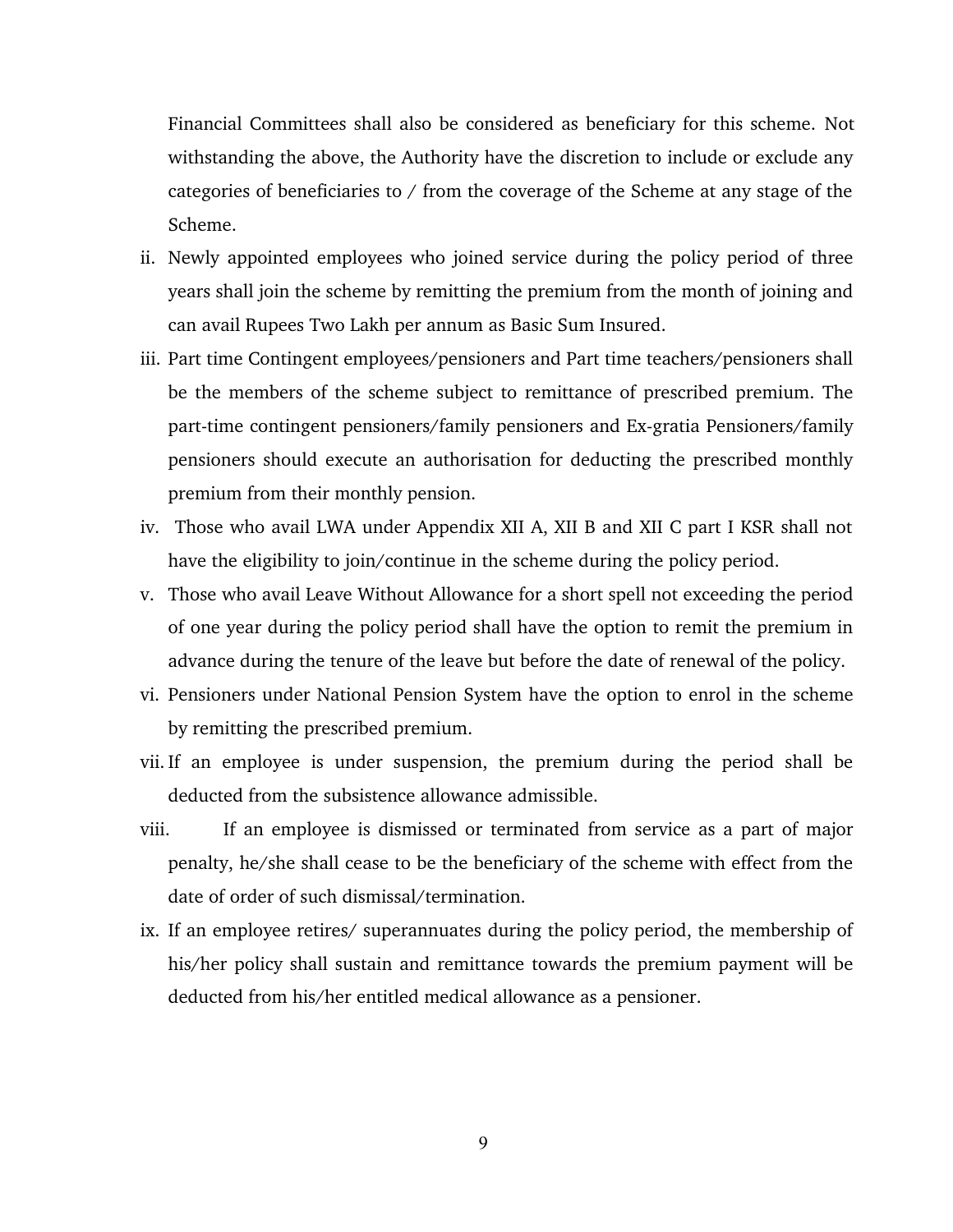#### **5. Enrolment of Beneficiary**

- i. The beneficiaries must mandatorily fulfil their enrolment procedure as prescribed by Government within the duration of enrolment Period.
- ii. Enrolment of such beneficiaries shall not be allowed after the expiry of the enrolment period.
- iii. In case of pensioners the prescribed enrolment procedure shall be followed as specified by Government from time to time.
- iv. The database of beneficiaries will be maintained by the State Nodal Cell and will be shared with the selected insurer for initiating the enrolment process. The enrolment of the beneficiaries and issuance of ID cards would be undertaken by the insurer.
- v. The date of expiry of policy shall be co-terminus for all the beneficiaries.
- vi. Insured will have the option to change the details regarding dependant beneficiary.
- vii. Every employee/pensioner will be notified regarding enrolment with Permanent Employee Numbers/Pension Payment Order Number.
- viii. The empanelled Hospitals/Nursing Homes/Day Care Clinics and the beneficiaries shall have the access to the dedicated website to see their relevant information.
- ix. The beneficiaries falling under the category of compulsory enrolment shall remain the member of the scheme with future renewals automatically awarded. The beneficiaries falling under the category of optional enrolment, if wish to opt out of the scheme, shall be required to submit the declaration to the Finance Department for discontinuation from the Scheme at the time of next renewal of the Scheme. In such cases the benefits shall cease on the expiry of the policy.
- x. No fresh enrolment of the serving employees and pensioners shall be allowed after the date of expiry of enrolment period.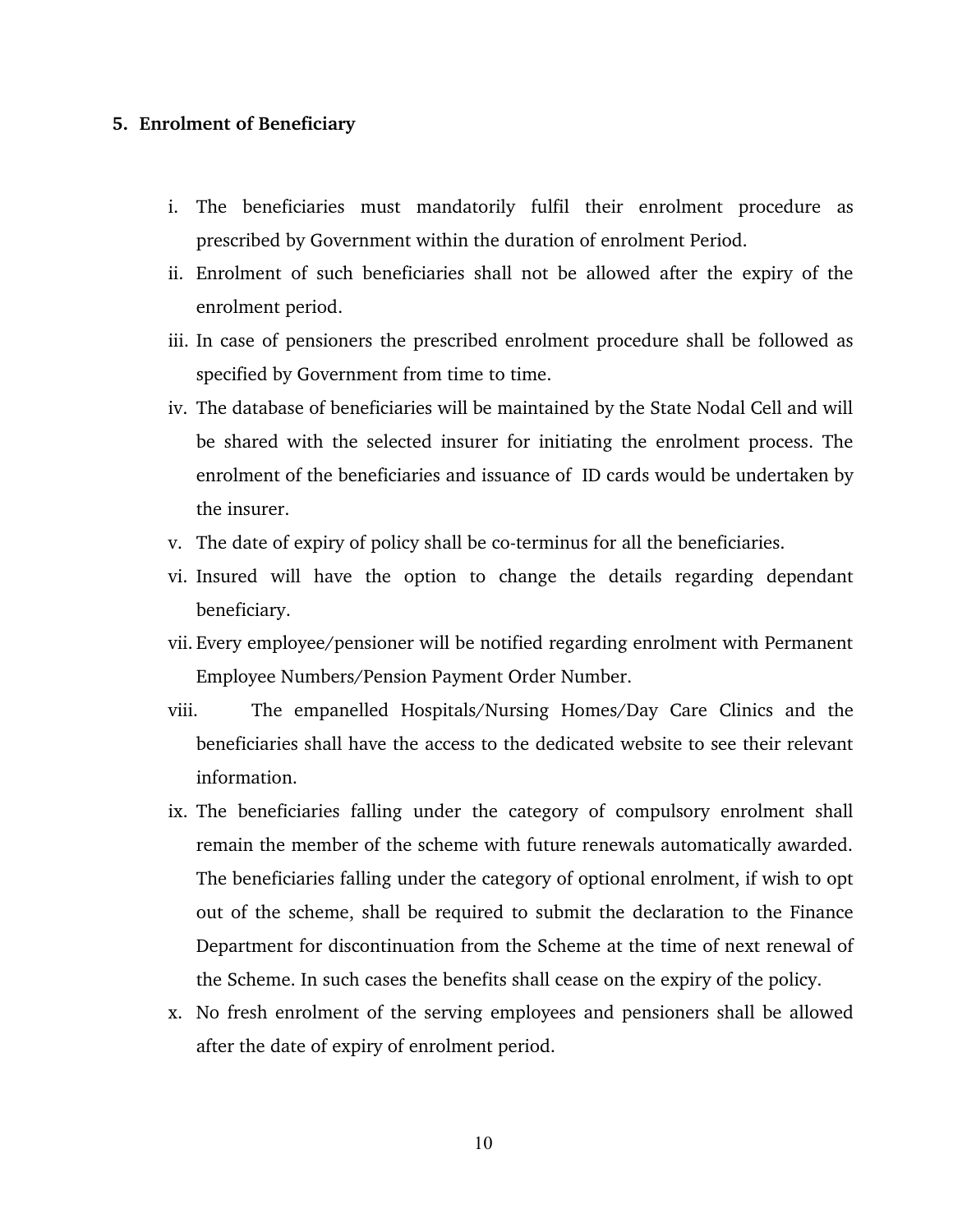- xi. The scheme shall also be compulsory to new government employees who would be joining after the date of expiry of enrolment period of the scheme.
- xii. The enrolment of new employees, who join after the date of expiry of Enrolment Period, shall continue throughout the policy plan period.

## **6. Family Enrolment**

The Scheme shall cover a family and dependants as follows.

#### **A. In the case of an insured employee:**

 (i) legal spouse of the employee (who do not have the eligibility to enrol in this scheme).

 ii) minor or adopted child/children dependant upon the insured, till they get employed, married or attained the age of 25 years whichever is earlier.

 (iii) Physically challenged/mentally challenged child/children of the employee without any age restriction.(certificate should be produced as specified in the scheme).

iv) dependant parents of the employee.

#### **B. In the case of insured pensioner:**

 Legal Spouse (who do not have the eligibility to enrol in this scheme) and physically challenged/mentally challenged child/children of the pensioner without any age restriction. (certificate should be produced as specified in the scheme).

## **C. In the case of insured family pensioner:**

Physically challenged/mentally challenged child/ children of the pensioner without any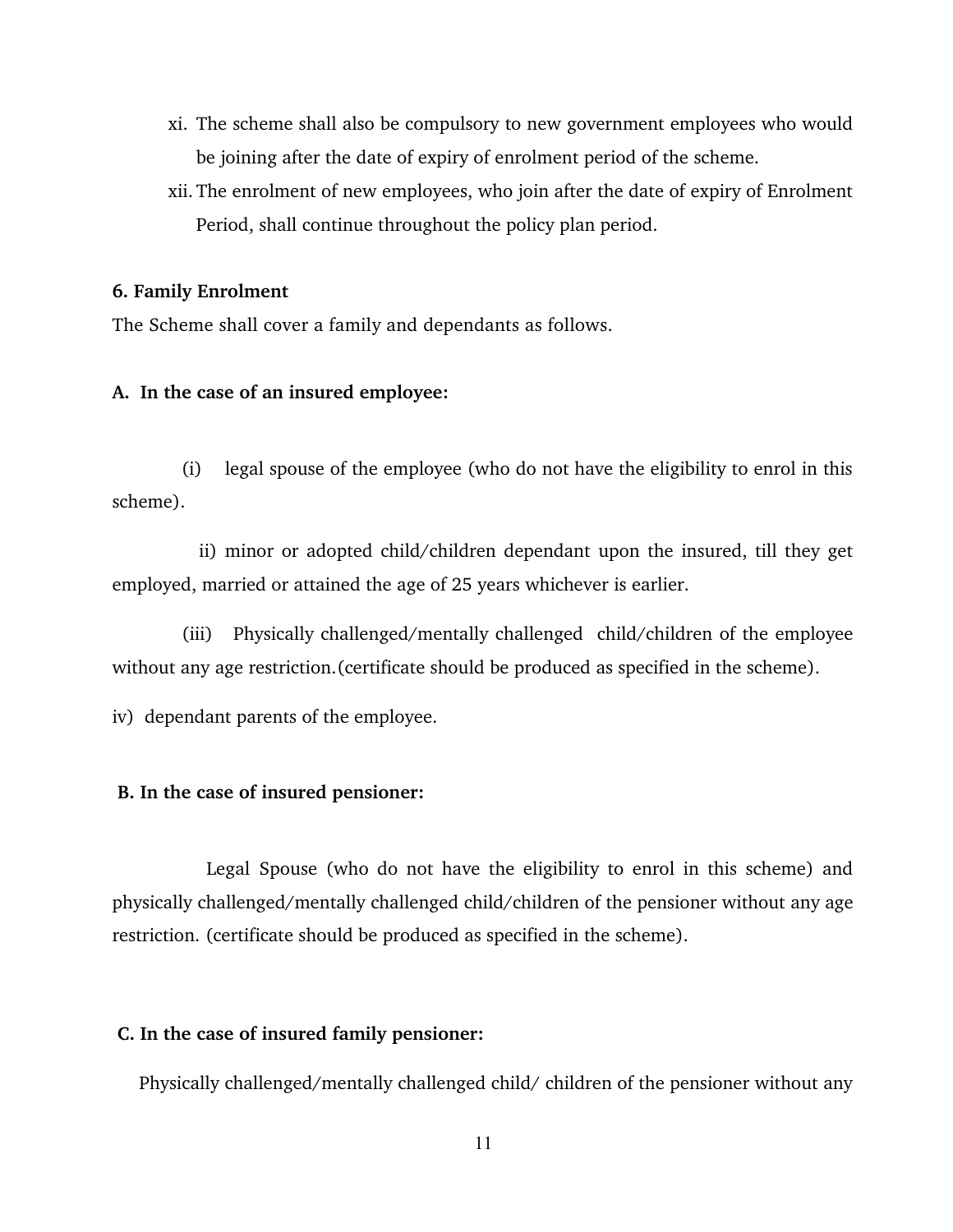age restriction. (certificate should be produced as specified in the scheme).

## **7. Addition & Deletion of Family Members**

- A. Addition to the family is allowed in following contingencies during the policy period.
- i. Marriage of the beneficiary (requiring inclusion of spouse's name)
- ii. Children born during policy period
- B. Deletion from Family is allowed in following contingencies
- i. Death of covered beneficiary.
- ii. Divorce of the spouse.
- iii. Member becoming ineligible (on condition of dependency)

## **8.Benefit Package.**

The scheme envisages cashless treatment facility to beneficiaries through an insurance company and a network of empanelled hospitals for the benefit package given below.

- i. Basic Coverage The Insurer shall pay all expenses (as per package costs specified) incurred in course of medical treatment availed by the beneficiaries in empanelled hospitals (24 hours admission clause) for the medical, surgical and day care procedures as enlisted in Section A of Annexure 1
- ii. Additional Coverage: The Insurance coverage given over and above the basic coverage for catastrophic illnesses specified enlisted in Section B of Annexure 1
- iii. Coverage of Pre-existing diseases: All diseases under the Scheme shall be covered from day one and there shall not be any waiting period.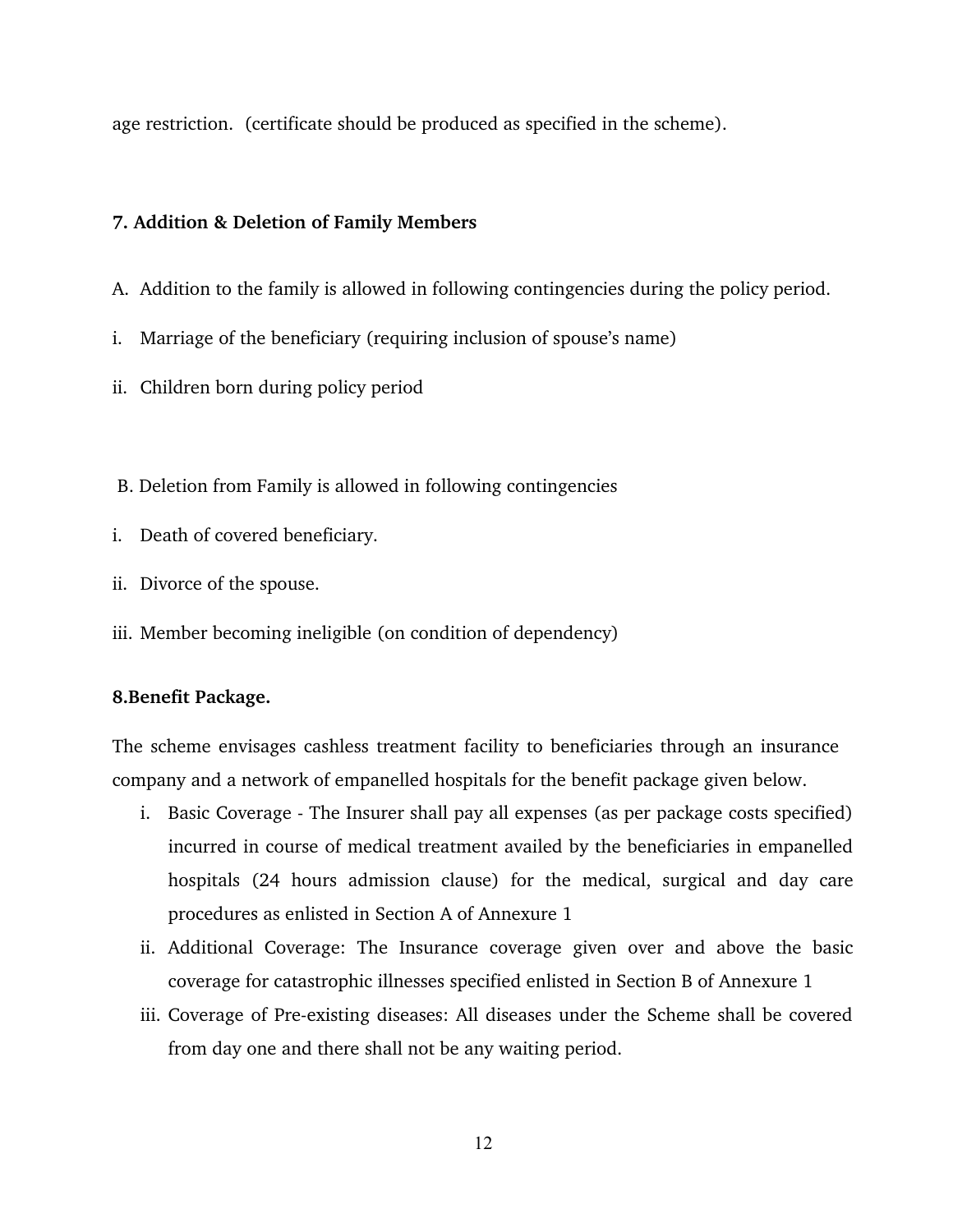- iv. Pre&Post hospitalization benefit: Benefits up to 15 days Pre-Hospitalization & up to 15 days Post Hospitalization respectively which would cover all expenses related to treatment of the sickness for which hospitalization was done. The beneficiary shall avail this benefit on cashless basis in empanelled hospitals.
- v. Newborn child/children to an insured mother would be covered from day one up to the expiry of the current policy plan period. However, next year the child/children could be covered as a regular member of the family. All Congenital diseases of newborn child/children shall be covered under the scheme.
- vi. The insurance coverage shall start from day one and continue till the expiry of the policy plan period.

## **9.DAY CARE PROCEDURES.**

Given the advances made in the treatment techniques, many medical treatments, formerly requiring hospitalisation, can now be treated on a day care basis. The scheme would also provide for day care facilities (less than 24 hours hospitalisation) for such identified procedures, coverage restricted as specified. OPD services shall not be part of Day Care facilities.

#### **10.AGE LIMIT.**

There shall be no age limit for the beneficiaries/dependants for admitting into the scheme.

#### **11.SUM INSURED ON FAMILY FLOATER BASIS.**

As mentioned in the previous section, the coverage of the scheme will be provided as follows.

> i. Basic Benefit Package: This caters to the benefit package list mentioned in **Section A of Annexure 1** in which medical, surgical and day care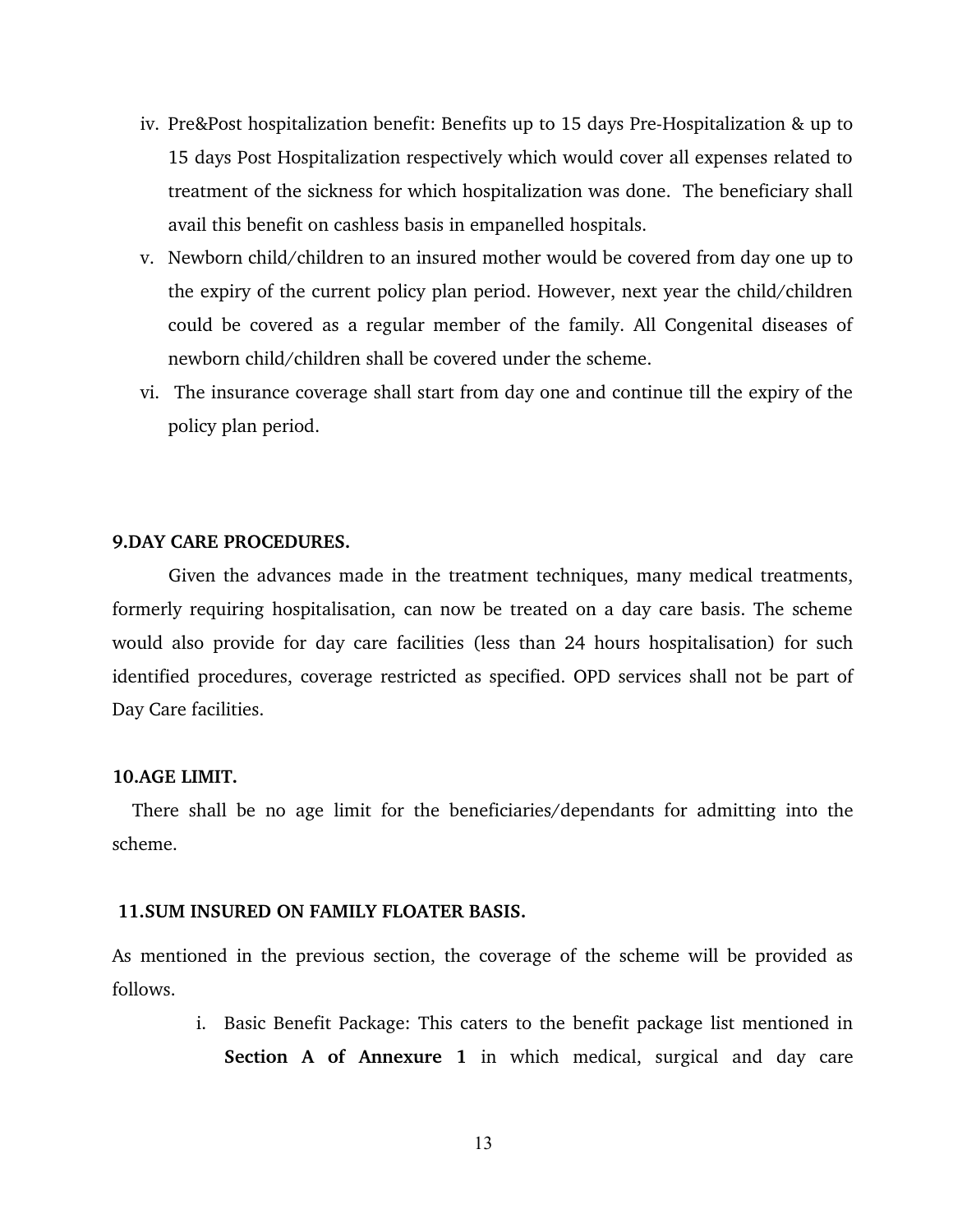procedures will be covered up to a sum of Rs. Two lakhs per annum for a period of three years.

- ii. Additional Cover for Catastrophic illnesses; This caters to the additional benefit list mentioned in **Section B of Annexure 1.** For these procedures the scheme shall provide Rupees Six Lakhs for a block period of three years on a floater basis. i.e. the additional coverage of Rs. Two lakhs per annum can be used together within the block period for treatment of catastrophic illnesses. This is in addition to the basic benefit package availed by the beneficiary during the insured period.
- iii. Corpus fund for Catastrophic illnesses: An additional sum of not less than Rs. 25 crore per year shall be provided by the Insurer as a corpus fund for specified catastrophic illness enlisted in **Section B of Annexure 1** . This can be used in case the treatment expenses exceed the additional coverage listed in **Section B of Annexure 1** and the corpus fund shall provide additionally Rupees Three lakhs per family for a block period of three years. This is in addition to the above two coverage for the beneficiary during the insured period.

#### **12. Payment of Premium**

 The Government of Kerala will pay the insurance premium on behalf of the employees/pensioners to the Insurance Company. For the first year the premium will be initially calculated based on the number of beneficiaries in position covered under the Scheme as on 01/08/2019. Of this amount, 50 % will be paid as the first instalment on signing the agreement and commencement of the Scheme. During the implementation, the actual premium will be arrived at based on the number of identity cards distributed. The remaining 50% will be calculated as per the premium amount and will be paid in two equal instalments after the successful completion of six months of the scheme and before end of the first policy year.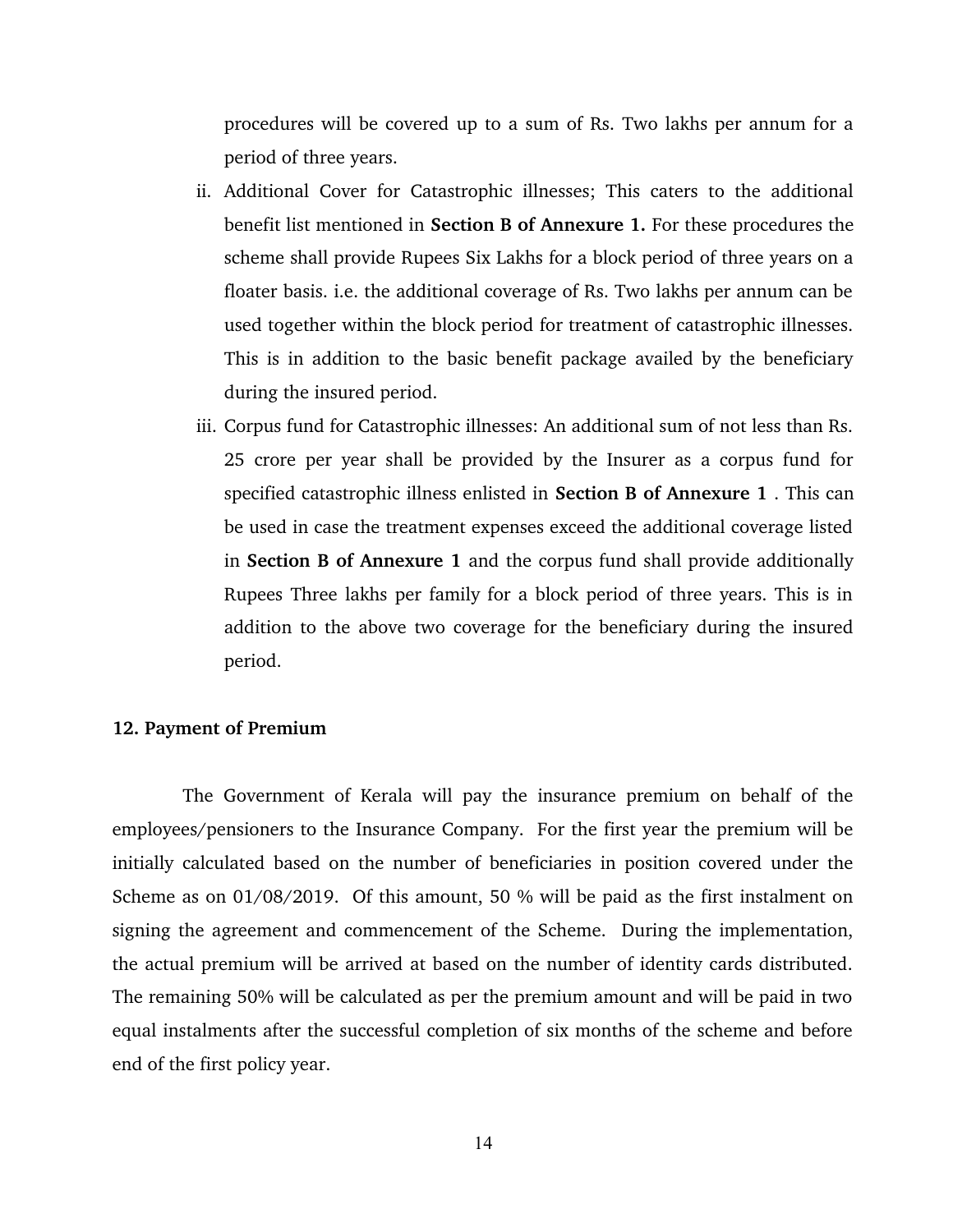The same payment schedule will be continued during the second and third year. For these years the total annual premium will be calculated on the basis of number of identity cards or certificates of Pay Drawing Officers issued under the Scheme as on 1st August of the policy period. The payment of premium will be based on the data made available.

## 13**. PREMIUM.**

- i. The annual premium of the employees and the pensioners will be Rs.2992.48/  $(including GST)$  for the policy period of 2019-2022.
- ii. The Annual Premium on behalf of the employees and pensioners shall be paid by the Government in advance as per the terms and conditions of the agreement between the Government and the Insurer.
- iii. The Annual Premium paid by the Government on behalf of the employee will be deducted from their salary in twelve equal instalments. (Detailed instructions in this regard will be issued separately)
- iv. The premium of the pensioner will be met from the medical allowance of the pensioner.

## 14. **ADDITION & DELETION OF FAMILY MEMBERS**

Addition to the family is allowed in following contingencies during the policy: Marriage of the beneficiary (requiring inclusion of spouse's name)

Children born during policy period

Deletion from Family is allowed in following contingencies

Death of covered beneficiary

Divorce of the spouse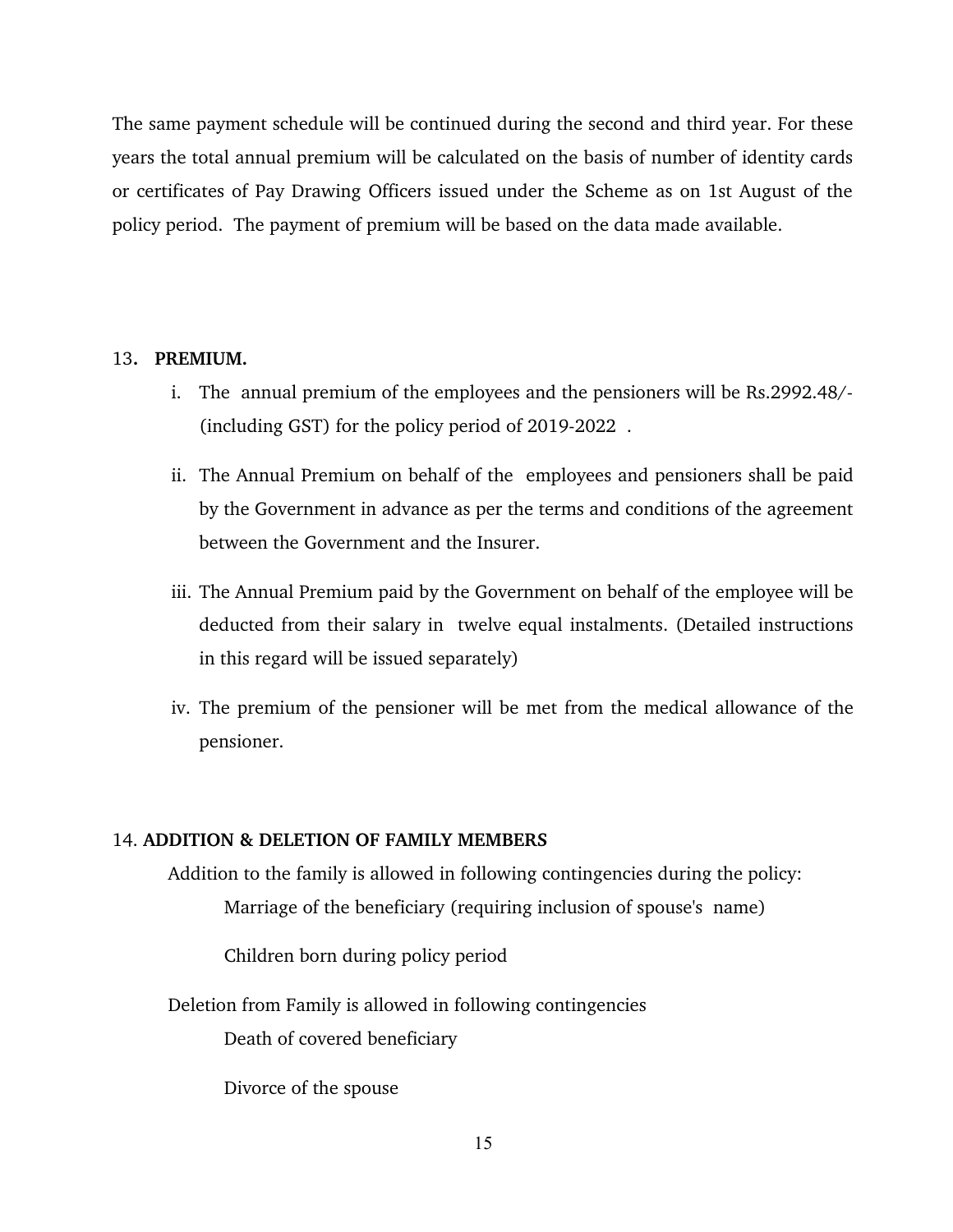Member becoming ineligible (on condition of dependency)

## 15. **ENROLMENT PERIOD**

Enrolment Period shall start with immediate effect from the date of notification of the scheme and will complete by the date which will be announced later.

## 16. **PERIOD OF INSURANCE AND PERIOD OF CONTRACT**

- i. The scheme will be introduced by the Government of Kerala.
- ii. The period of insurance contract will be effective from the day/date of signing agreement between the Government of Kerala and Insurance Company selected.
- iii. The period of agreement between the Insurance Company and the Government of Kerala will be for a period of  $3$  years  $(+3$  months).
- iv. The Government of Kerala reserves the right to terminate the contract with the insurance company for any reasons whatsoever.
- v. In case the contract is terminated after the expiry of the policy plan period the insurer shall continue to remain liable for making payments in respect of all the claims lodged with it in respect of all the claims/ invoices of Provider Network and Beneficiaries on or before the date of expiry of the policy plan period.

## 14. **TOLL FREE NUMBER.**

State wide toll free medical helpline number shall be available to all the beneficiaries for any information/clarification regarding benefits available under the Scheme, exclusions, list of enrolled private as well as Government hospitals, process to be followed for lodging claim with the Insurance Company or with the State Government and for redressing of any complaint regarding enrolment, treatment, exclusions, benefits etc available under the Scheme. The complaint will be redressed in a time bound manner.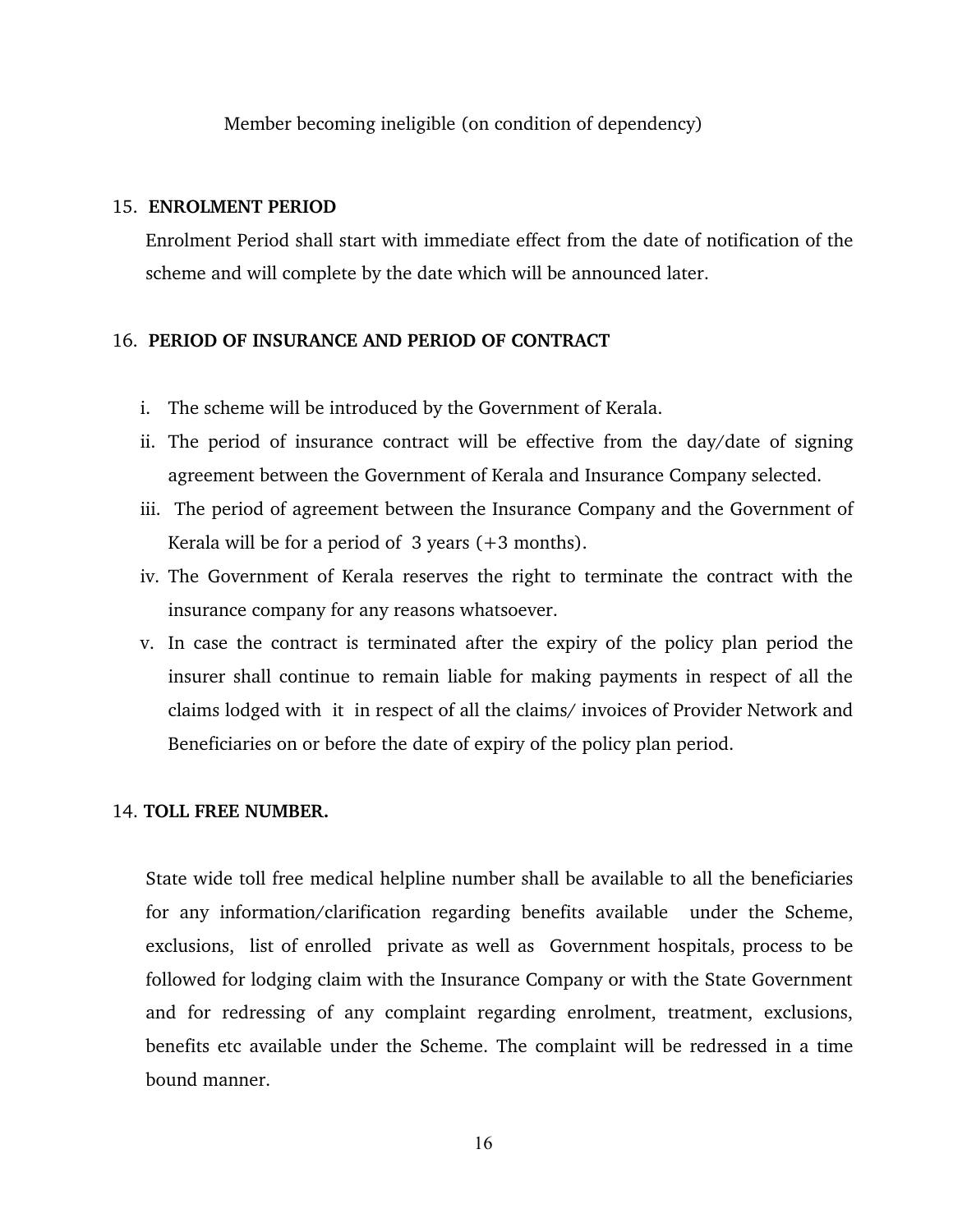#### 1**5. DISPUTE RESOLUTION AND GRIEVANCE REDRESSAL:**

If any dispute arises between the parties namely insurer & beneficiary, insurer & empanelled hospital, beneficiary & empanelled hospital during the the policy plan period or thereafter, in connection with the validity, interpretation, implementation or alleged breach of any provision of the scheme, it will be settled in the following way.

## **a. District Level Grievance Redressal Committee**

A Grievance Redressal committee shall be set up in each District for redressing of grievance of beneficiaries/Network provider by the Insurer. The committee will constitute following members:

- i) District Collector / Representative
- ii) District Medical Officer
- iii) Representative of insurer
- iv) Finance Officer of District Collectorate (convener)

The Committee will resolve the Grievance with in 30 days from the date of receiving the application. The aggrieved, if not satisfied with the decision of the committee, can approach to the State Level Committee.

## **b. State Level Grievance Redressal Committee**

 A State Level GRC consisting of the following members will be set up to examine the grievances which could not be solved in the DGRC.

- i) Additional Secretary, Finance (Health Insurance) Department
- ii) Additional Secretary (Health & Family Welfare Department)
- iii) Additional Director of Health Services (Medical)
- iv) Joint Director, Director of Medical Education
- v) Representative of Insurer.

The Committee will resolve the Grievance within 30 days from the date of receiving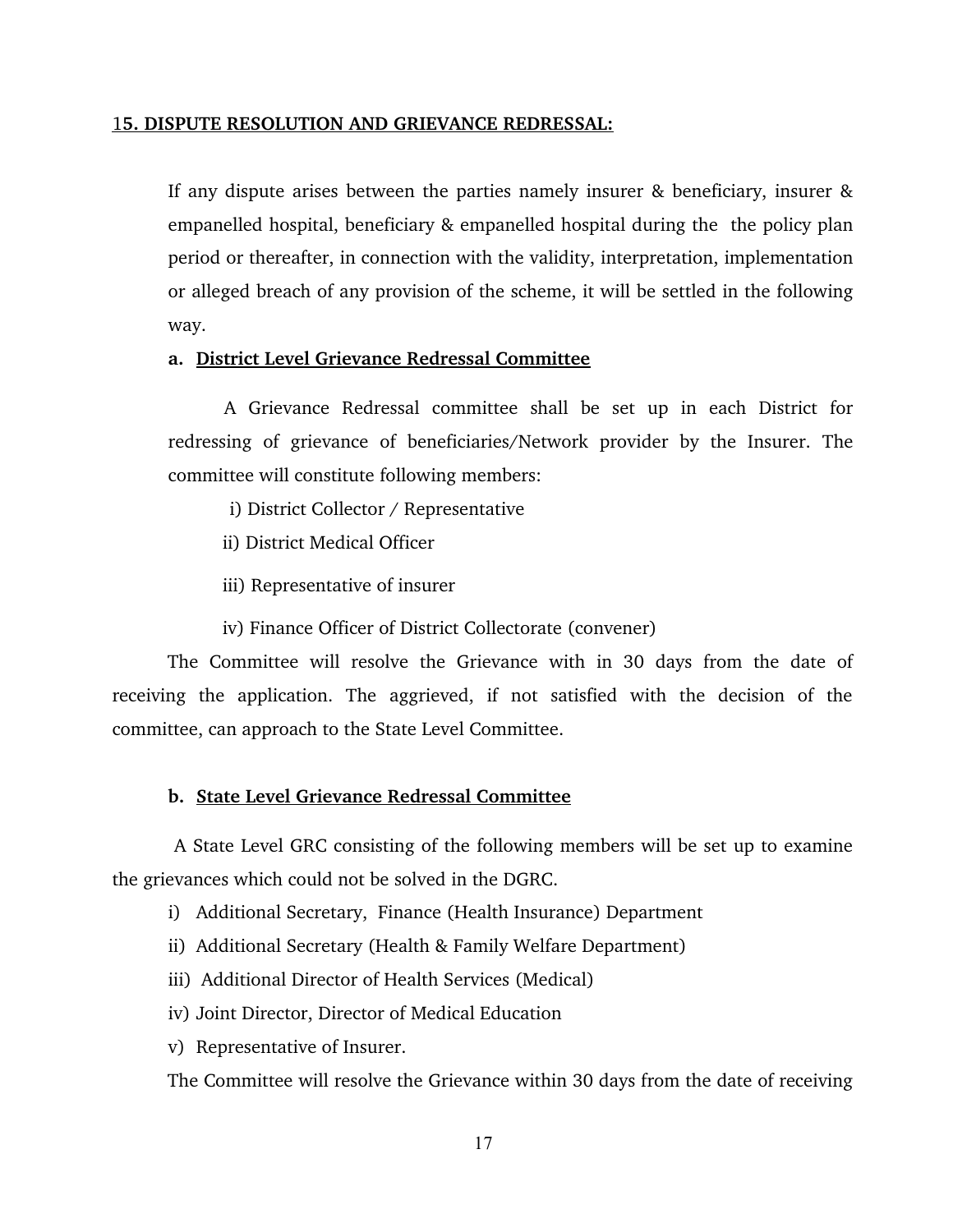the application. The aggrieved, if not satisfied with the decision of the committee, can approach the Appellate Authority for arbitration.

## **c. Appellate Authority.**

The appellate authority will consist of the following members.

i) Additional Chief Secretary/Principal Secretary (Finance)

ii) Additional Chief Secretary/Principal Secretary (Health & Family Welfare)

iii) Director of Health Services.

iv) Director of Medical Education.

The decision of appellate authority will be final & binding to all the parties. In case of disputes arising between the Government of Kerala and the insurer, in respect of the validity, interpretation, implementation or alleged breach of any provision of the scheme etc, can directly be taken up with the appellate authority for resolution.

The civil courts situated in Thiruvananthapuram, Kerala shall have exclusive jurisdiction of any disputes which remain unresolved by any of the above procedure.

## **16.Identity Cards**

Beneficiaries shall be identified by electronic " ID Card" issued by the insurer with relevant details of MEDISEP members. This card would be used at the Provider Network to access health insurance benefits.

#### **17.Process Manual for Scheme Implementation**

The insurer will publish a detailed manual for the "MEDISEP" which shall include operational guidelines and details of the scheme in consultation with Authority, with provision to update and modify the same. The insurer shall follow the guidelines and instructions given in the manual while implementing the scheme. All guidelines and relevant information regarding MEDISEP shall be also made available on the official website of the scheme.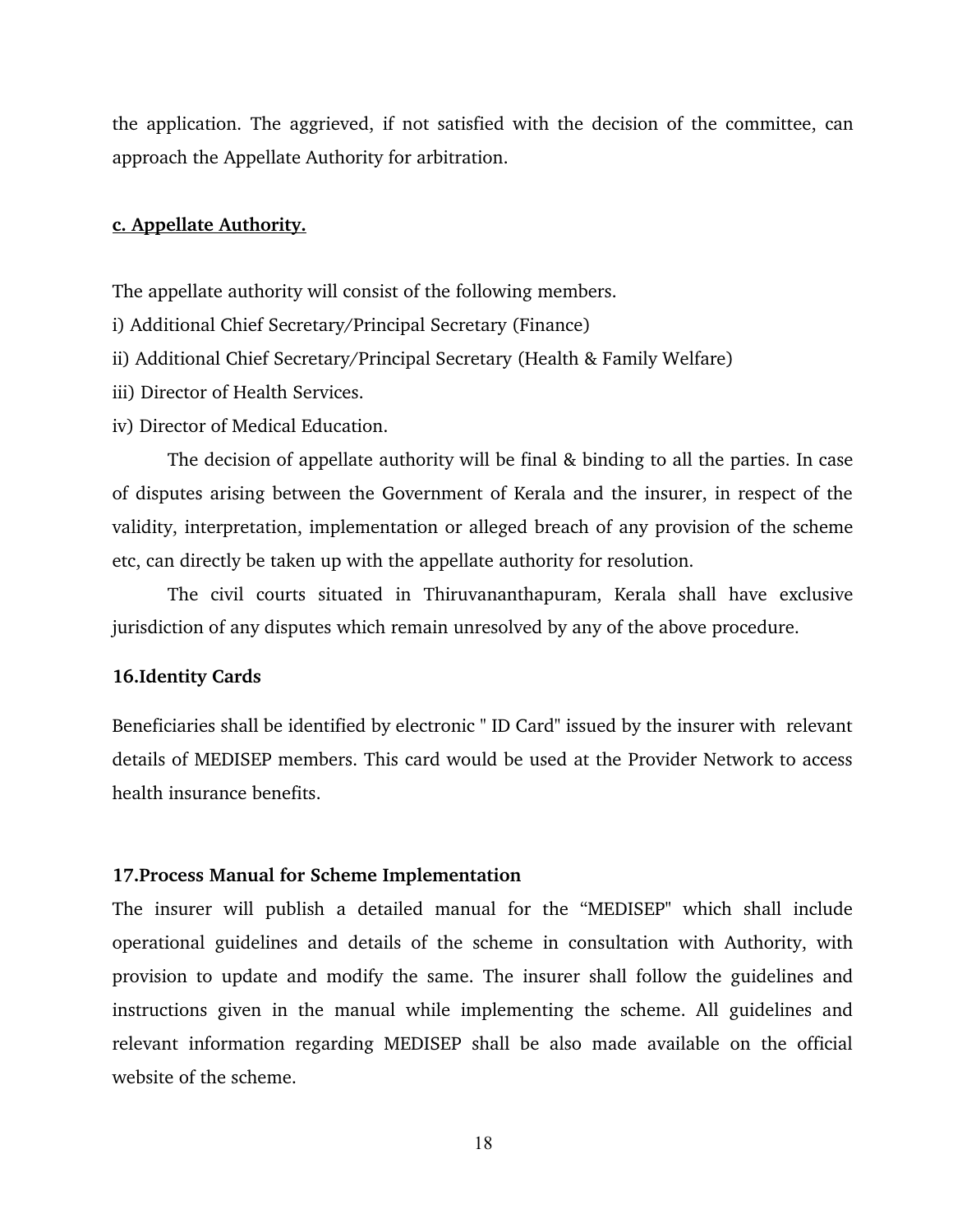## **18.PENALTY CLAUSE.**

The failure to abide by the terms will attract penalty related but not limited to the following. The details and the modalities of the penalty will be part of the agreement with the insurance company.

Claim Servicing: There will be a penalty for delay in settlement of claims by the Insurance Company beyond the turnaround time of 15 days. A penalty of 1% of claimed amount per week for delay beyond 15 days from submission of bills to be paid directly to the hospitals by the Insurance Companies. This penalty will become due after 30 days in case of payments to hospitals which are empanelled outside the state.

Grievance Redressal: It is mandated that all orders of the grievance redressal committee is carried out within 30 days unless stayed by the next higher level. Any failure to comply with the direction of the Grievance Redressal Committee at any level will meet with a penalty of Rs. 25,000/- per decision for the first month and 50,000/- per month thereafter during which the decision remains un-complied. The amount shall be paid by the insurance company to the Authority.

Apart from the above, in the event of non-compliance of guidelines and agreement leading to disruption of the project will attract a penalty subject to a maximum of 75% of estimated annual project cost.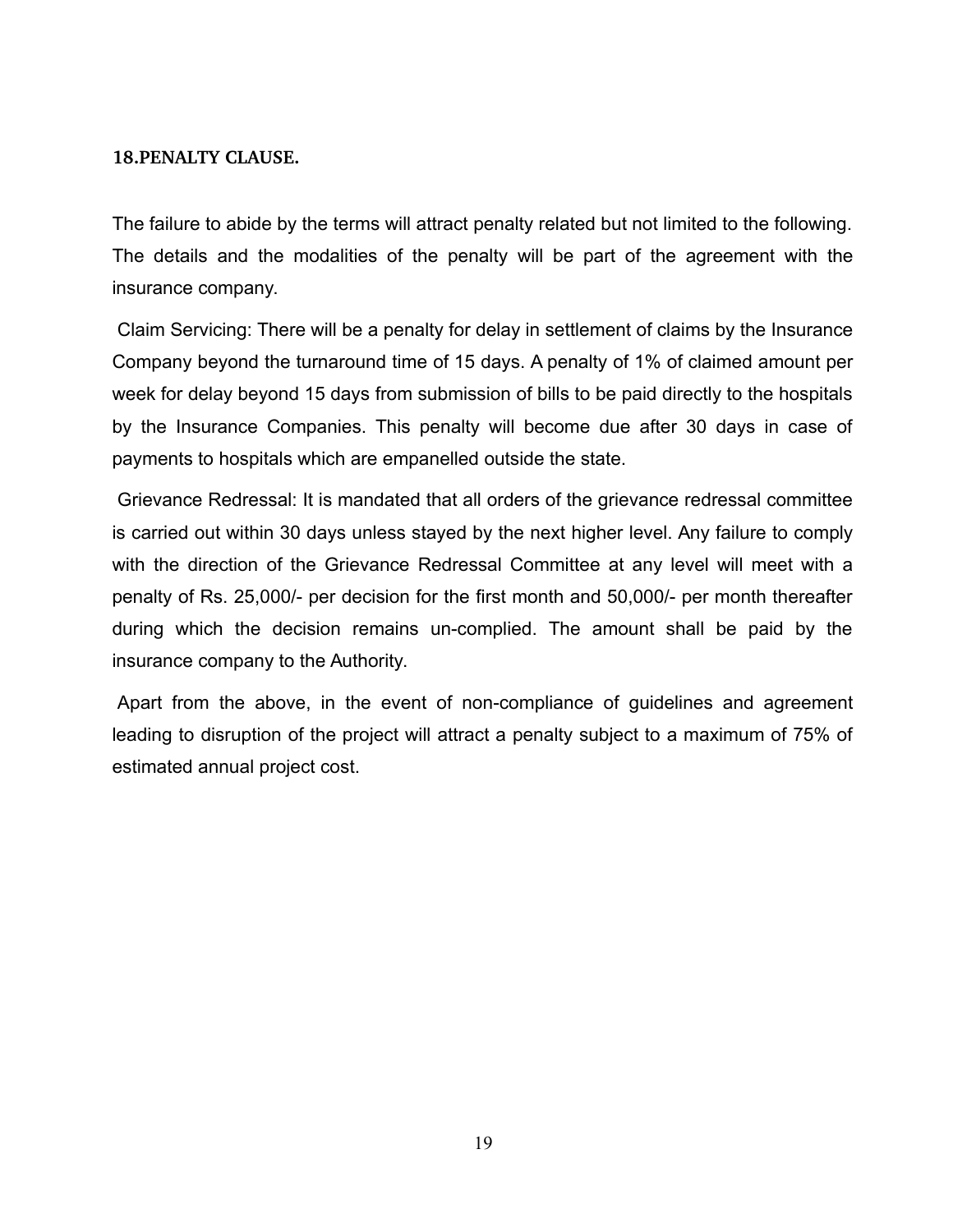## APPENDIX I **MEDICAL CERTIFICATE**

[Medical Board…………………………………………………………………………]

Certified that Shri/Smt………………………………………………………. (address) aged ……… years has been examined by the Board. The Board is of the opinion that he/she is physically crippled/disabled/is suffering from disorder/disability of mind and that this disability has rendered him/her unable to earn his/her living.

Identification Marks

1……………………………………………………………………………………………………… 2………………………………………………………………………………………………………

**Members of Medical Board**

| 3. |        |
|----|--------|
|    |        |
|    | (Seal) |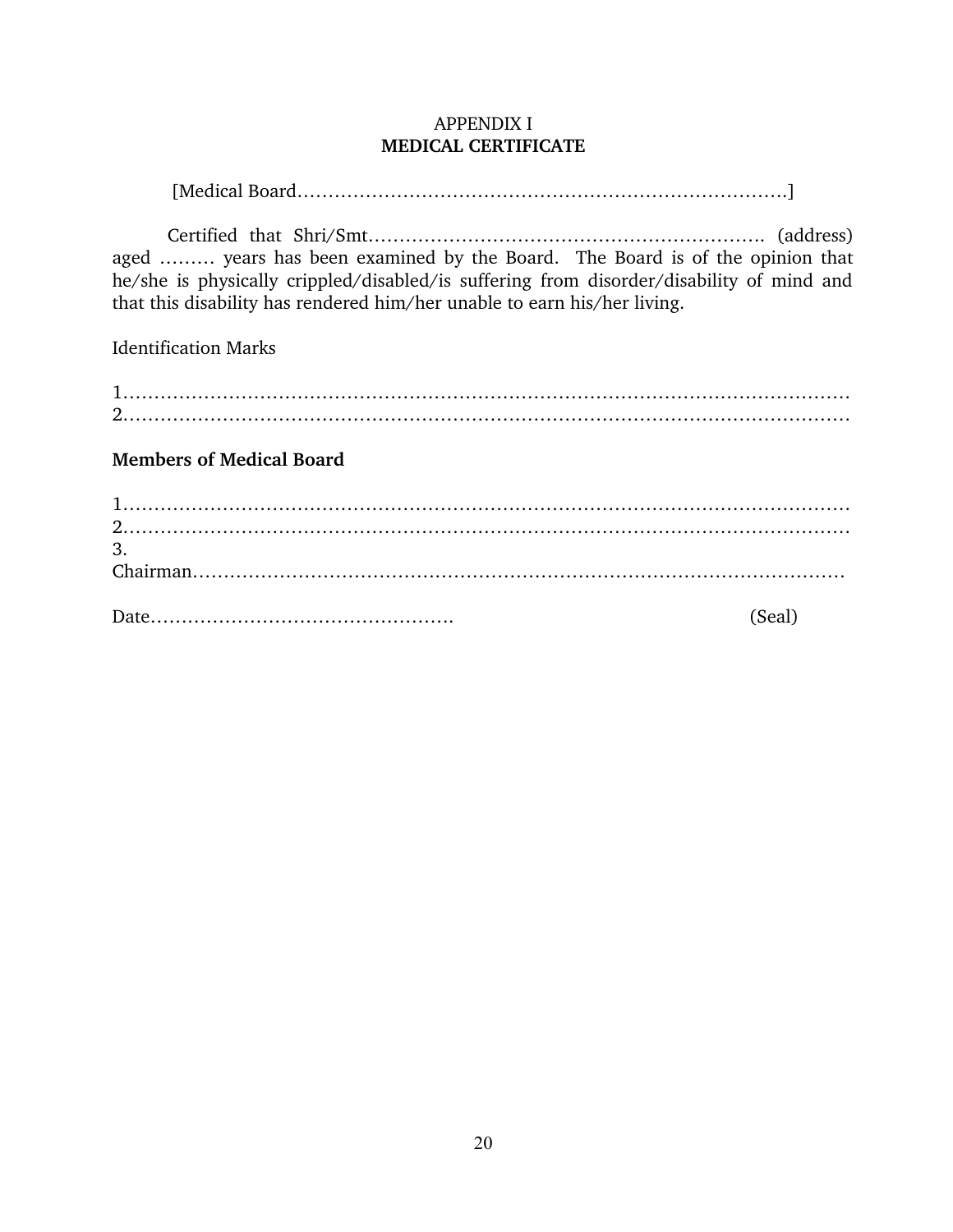## **Annexure-1 Benefit Package List of MEDISEP**

The scheme envisages cashless treatment facility to beneficiaries through an insurance company and a network of empanelled hospitals for (1) Basic Benefit package which covers medical, surgical and day care procedures will be covered up to a sum of Rs. Two lakhs per annum. (2) Additional Cover for Catastrophic illnesses which is in addition to the basic benefit packages for super speciality and transplant surgeries.

The benefit package determined by the expert committee constituted by the Government for the Ayushman Bharat Pradhan Mantri Jan Arogya Yojana (AB-PMJAY) and Karunya Arogya Suraksha Padathi (KASP) will be used as basis for MEDISEP.

## **Section A: Basic Benefit Package**

The basic benefit package will consist of 1823 procedures recommended by the expert committee and the details are given in Table-1

| SI.No          | <b>Specialty</b>                     | No. of packages |
|----------------|--------------------------------------|-----------------|
| 1              | Cardiology                           | 50              |
| $\overline{2}$ | Cardio-thoracic surgery              | 125             |
| 3              | Cardio-vascular surgery              |                 |
| 4              | Ophthalmology                        | 83              |
| 5              | <b>ENT</b>                           | 120             |
| 6              | Orthopedics                          | 235             |
| $\overline{7}$ | Poly trauma                          | 12              |
| 8              | Urology                              | 227             |
| 9              | <b>Obstetrics &amp; Gynecology</b>   | 96              |
| 10             | <b>General Surgery</b>               | 350             |
| 11             | Neurosurgery                         | 96              |
| 12             | Interventional Neuroradiology        | 27              |
| 13             | Plastic & reconstructive             | 9               |
| 14             | Burns management                     | 12              |
| 15             | Oral and Maxillofacial Surgery       | 56              |
| 16             | Pediatric medical management         | 6               |
| 17             | Neo-natal                            | 10              |
| 18             | Pediatric surgery                    | 97              |
| 19             | <b>General Medicine</b>              | 34              |
| 20             | Oncology                             | 157             |
| 21             | <b>Emergency Room Packages (Care</b> | 4               |

|  |  | Table:1 Procedures and Specialty wise category of Basic Benefit Package. |
|--|--|--------------------------------------------------------------------------|
|  |  |                                                                          |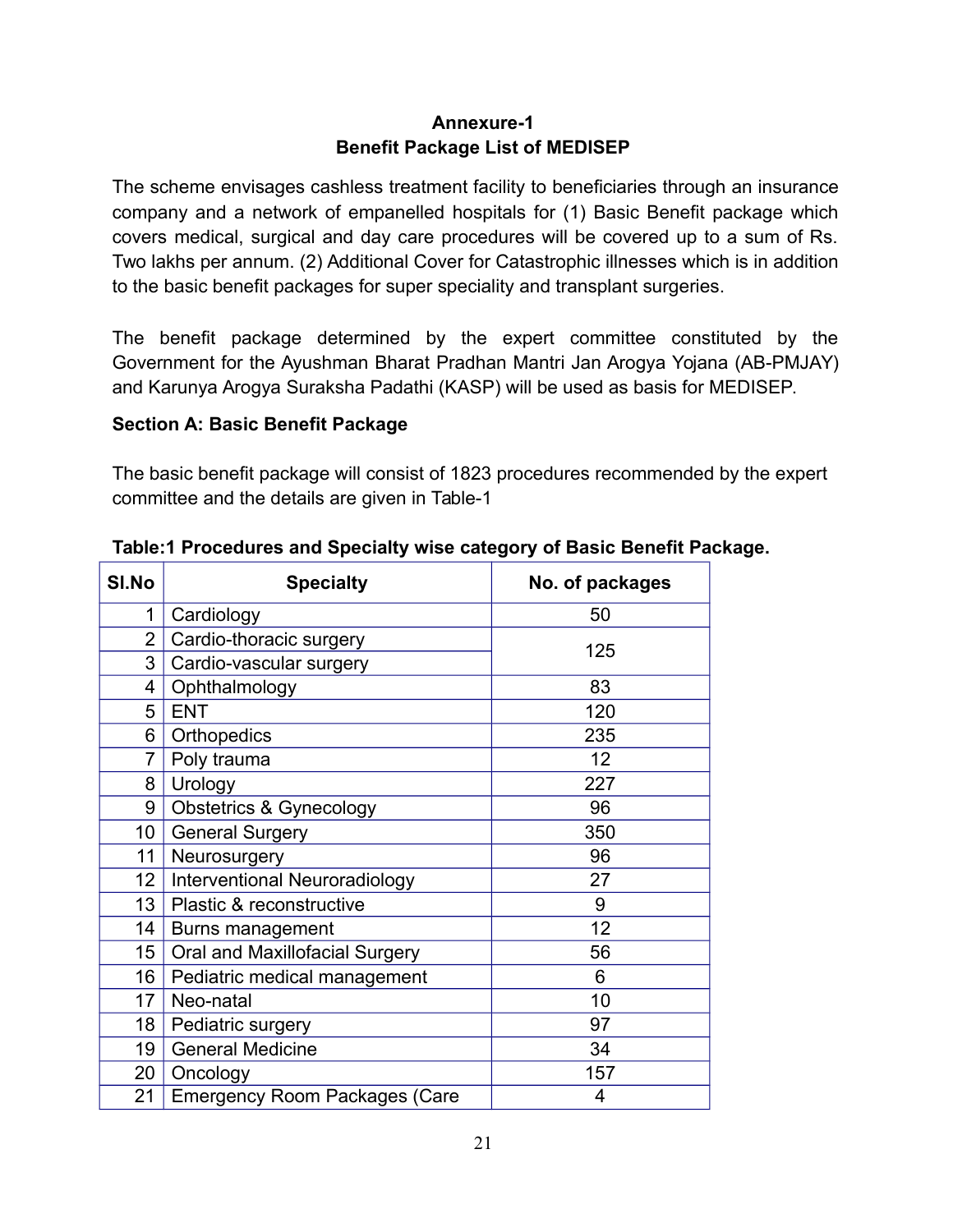| requiring less than 12 hrs stay) |      |
|----------------------------------|------|
| 22   Mental Disorders Packages   | 17   |
| <b>Total</b>                     | 1823 |

*# Details of each specialty group is listed below.*

*\* Any changes of surgical procedures and cost of procedures suggested by Expert Committee would also be duly effected for MEDISEP also.*

In addition to the above procedures, the basic benefit package will also cover all other medical procedures for which admission can be done in General/Semi Private/Private Wards, HDU, and ICU. The costs medical packages are based on "Fixed day Per-diem Payment" system and requires pre-authorization for progressive extension of treatment after 1st day and every 5-day interval. The maximum limit of per day costs for each type of admission given in the Table 2.

The insurer shall have the discretion to reduce the package rates provided they can ensure hospital empanelment as per the guidelines specified. However, enhancement of package rates of surgical procedures is allowed and limited to a maximum of 25% over the listed rates in case of surgical procedures only. (No enhancement can be made in medical rates). The insurance company need to fix the ceiling for room rates of General/Semi Private Ward/Private Ward for the fixed daily rates of medical packages and any amount over and above the ceiling would have to be borne by the beneficiary.

| Table 2: Medical Procedures Benefit Package Costing |  |  |  |  |
|-----------------------------------------------------|--|--|--|--|
|-----------------------------------------------------|--|--|--|--|

| <b>SI.No</b> | Package                                   | <b>Benefits of the Package</b>                                         | <b>Maximum</b><br>Per Day<br><b>Costs</b> |
|--------------|-------------------------------------------|------------------------------------------------------------------------|-------------------------------------------|
|              | Non-Surgical (Medical)                    | These package rates will include                                       |                                           |
|              | treatment in General<br>Ward/Semi Private | bed charges, Nursing and boarding<br>charges, Surgeons, Anaesthetists, | 1750.00                                   |
|              | Ward/Pay Ward for                         | <b>Medical Practitioner, Consultants</b>                               |                                           |
|              | <b>Adults /Paediatrics</b>                | fees, Anaesthesia, Blood, Oxygen,                                      |                                           |
|              |                                           | O.T. Charges, Medicines and Drugs,                                     |                                           |
|              |                                           | X-Ray and Diagnostic Tests                                             |                                           |
|              |                                           | including CT and MRI scans.                                            |                                           |
|              |                                           | Expenses incurred for diagnostic                                       |                                           |
|              |                                           | test and medicines up to 1 day                                         |                                           |
|              |                                           | before the admission of the patient                                    |                                           |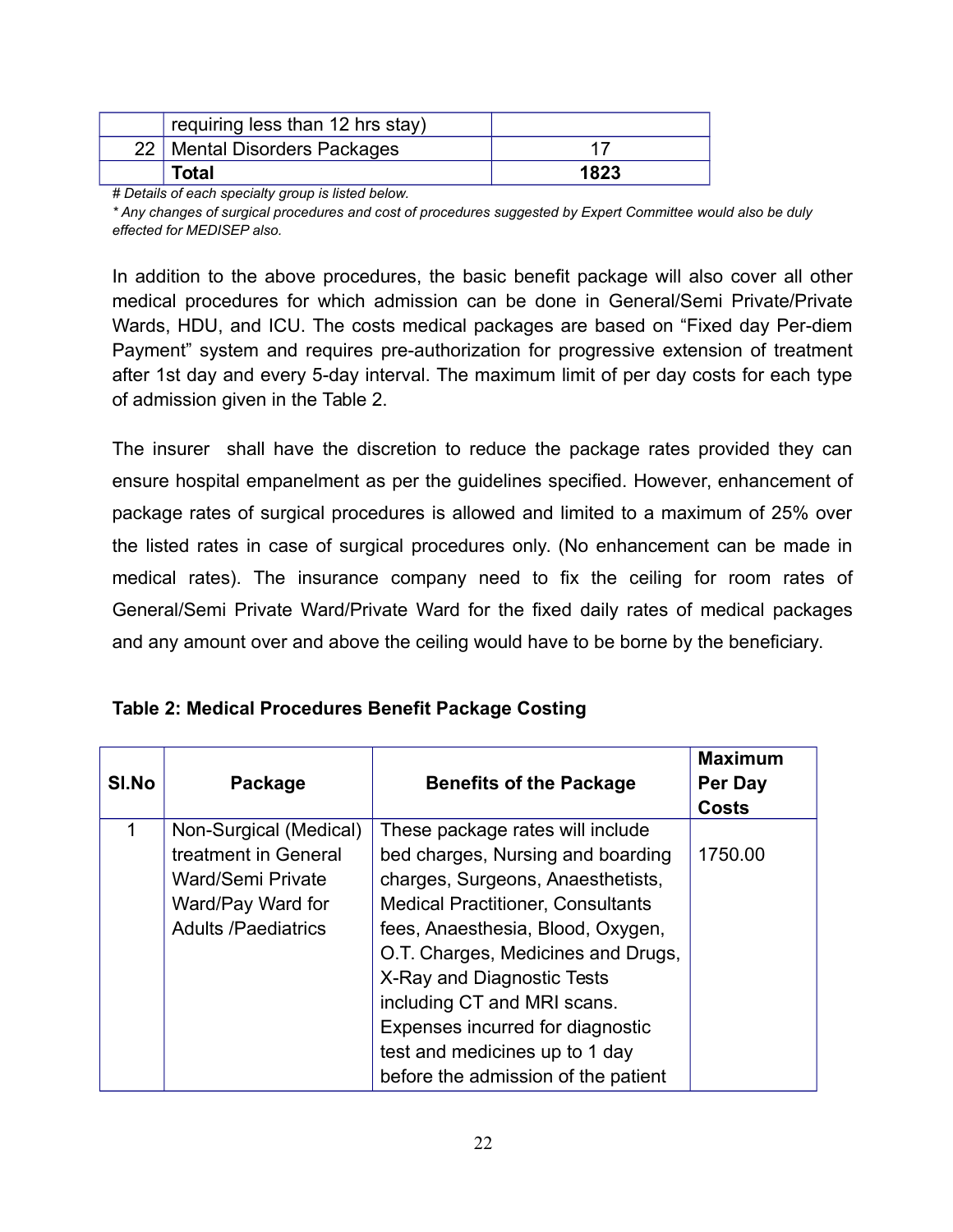|                |                          | and cost of diagnostic test and          |         |
|----------------|--------------------------|------------------------------------------|---------|
|                |                          | medicine up to 5 days of the             |         |
|                |                          | discharge from the hospital for the      |         |
|                |                          | same ailment / surgery be the part       |         |
|                |                          | of package. The package should           |         |
|                |                          | cover the entire cost of treatment of    |         |
|                |                          | the patient from date of reporting (1-   |         |
|                |                          | day Pre-hospitalisation) to his          |         |
|                |                          | discharge from hospital and 5 days       |         |
|                |                          | after discharge and any                  |         |
|                |                          | complication while in hospital,          |         |
|                |                          | making the transaction truly             |         |
|                |                          | cashless to the patient.                 |         |
|                |                          | This includes bed charges                |         |
|                |                          | (HDU/SNCU), Nursing and boarding         | 2000.00 |
|                |                          | charges, Surgeons, Anaesthetists,        |         |
| $\overline{2}$ | If admitted in           | <b>Medical Practitioner, Consultants</b> |         |
|                | <b>HDU/SNCU</b>          | fees, Anaesthesia, Blood, Oxygen,        |         |
|                |                          | O.T. Charges, Medicines and Drugs,       |         |
|                |                          | X-Ray and Diagnostic Tests etc.          |         |
|                |                          | during stay in HDU/SNCU                  |         |
|                |                          | This includes bed charges                |         |
|                |                          | ICU/NICU), Nursing and boarding          | 2500.00 |
|                | If admitted in           | charges, Surgeons, Anaesthetists,        |         |
| 3              | <b>ICU/NICU</b> (without | <b>Medical Practitioner, Consultants</b> |         |
|                | Ventilation)             | fees, Anaesthesia, Blood, Oxygen,        |         |
|                |                          | O.T. Charges, Medicines and Drugs,       |         |
|                |                          | X-Ray and Diagnostic Tests etc.          |         |
|                |                          | during stay in ICU/NICU                  |         |
|                |                          | This includes bed charges                |         |
|                |                          | (ICU/NICU with ventilator55),            |         |
|                |                          | Nursing and boarding charges,            |         |
| 4              | If admitted in           | Surgeons, Anaesthetists, Medical         |         |
|                | <b>ICU/NICU</b> (with    | Practitioner, Consultants fees,          |         |
|                | Ventilation)             | Anaesthesia, Blood, Oxygen, O.T.         |         |
|                |                          | Charges, Medicines and Drugs, X-         |         |
|                |                          | Ray and Diagnostic Tests etc.            |         |
|                |                          | during stay in ICU/NICU with             |         |
|                |                          | ventilation                              | 2750.00 |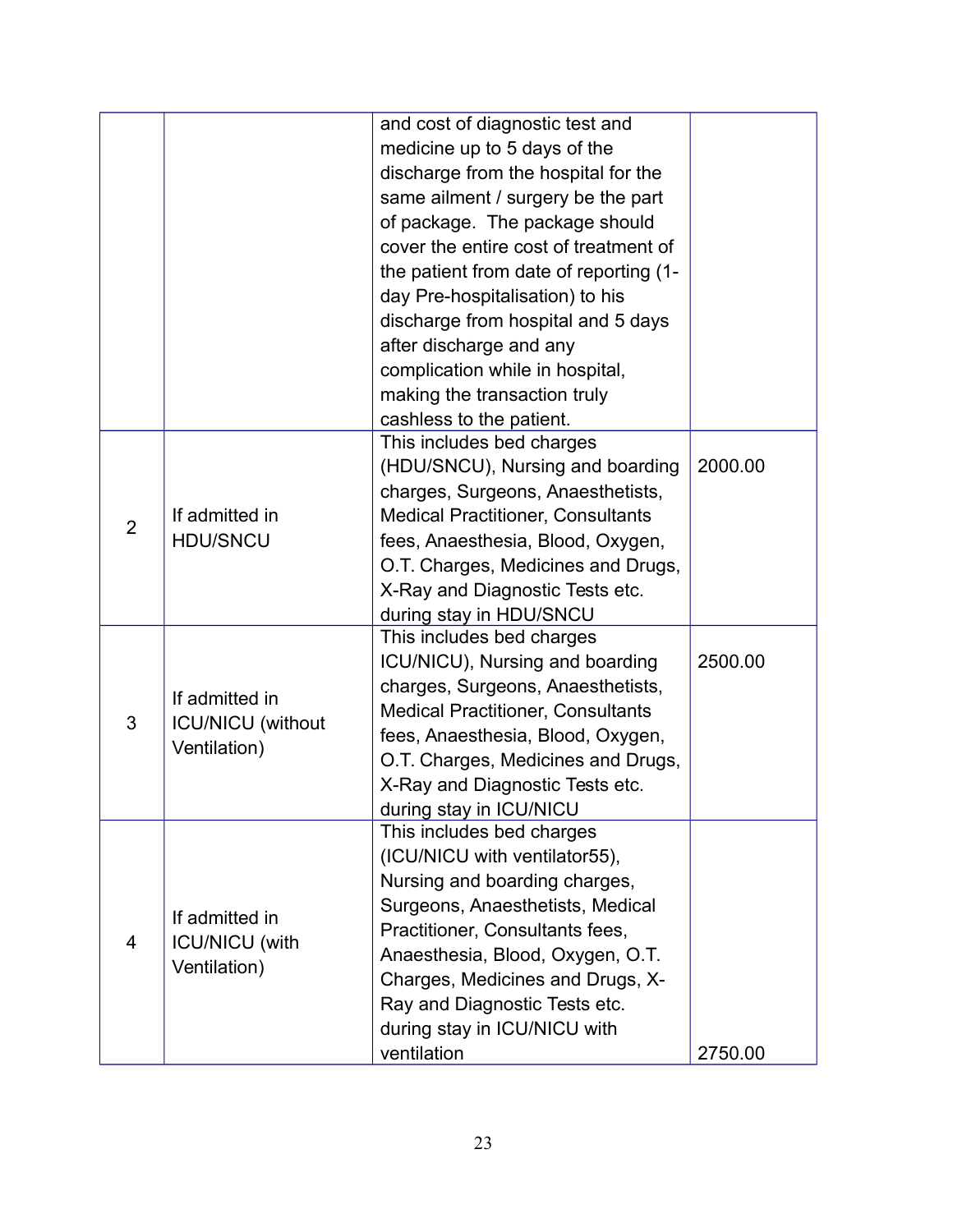**Section B-** The additional benefit package is aimed at providing insurance coverage to catastrophic illnesses and transplantation procedures. The list of diseases which comes under this category includes (1) Liver, Kidney, Heart, Lungs, and Bone Marrow transplantation surgical procedures (2) Catastrophic Oncological Procedures (3) Complex Open-Heart Surgeries – (draft procedure list given below) (4) Catastrophic Neurology procedures (5) Accident and Trauma cases involving Multiple Fractures.

The details of the procedures and costing such catastrophic illness would be worked out in accordance with the existing rates prescribed by CGHS or other government insurance schemes, with the selected insurance provider before the commencement of the scheme. The procedure list for additional coverage and list for the basic benefit package is detailed below.

| Sl:no                                              | <b>Procedure</b>                                                     | Cost (Rs) |
|----------------------------------------------------|----------------------------------------------------------------------|-----------|
| <b>Cardio Thoracic and Cardio Vascular Surgery</b> |                                                                      |           |
| 1                                                  | <b>Heart Transplantation</b>                                         | 5,00,000  |
| $\overline{2}$                                     | Lung Transplantation                                                 | 5,00,000  |
| 3                                                  | Lung Resection                                                       | 50000     |
| 4                                                  | Aortic Stenting (Single)                                             | 500000    |
| 5                                                  | AVR+ Pneumonectomy                                                   | 200000    |
| 6                                                  | Norwood procedure                                                    | 225000    |
| 7                                                  | <b>ALCAPA</b> repair                                                 | 175000    |
| 8                                                  | Tetralogy of Fallot - Systemic Pulmonary<br><b>Shunts with Graft</b> | 41800     |
| 9                                                  | Tetralogy of Fallot - Systemic Pulmonary<br>Shunts without<br>Graft  | 55400     |
| 10                                                 | Tetralogy of Fallot - Total Correction                               | 95000     |
| 11                                                 | Tetralogy of Fallot (Comple) - Total Correction                      | 135000    |
| 12                                                 | Tetralogy of Fallot (Simple) - Total Correction                      | 110500    |

## **List of Procedures for the Additional Coverage**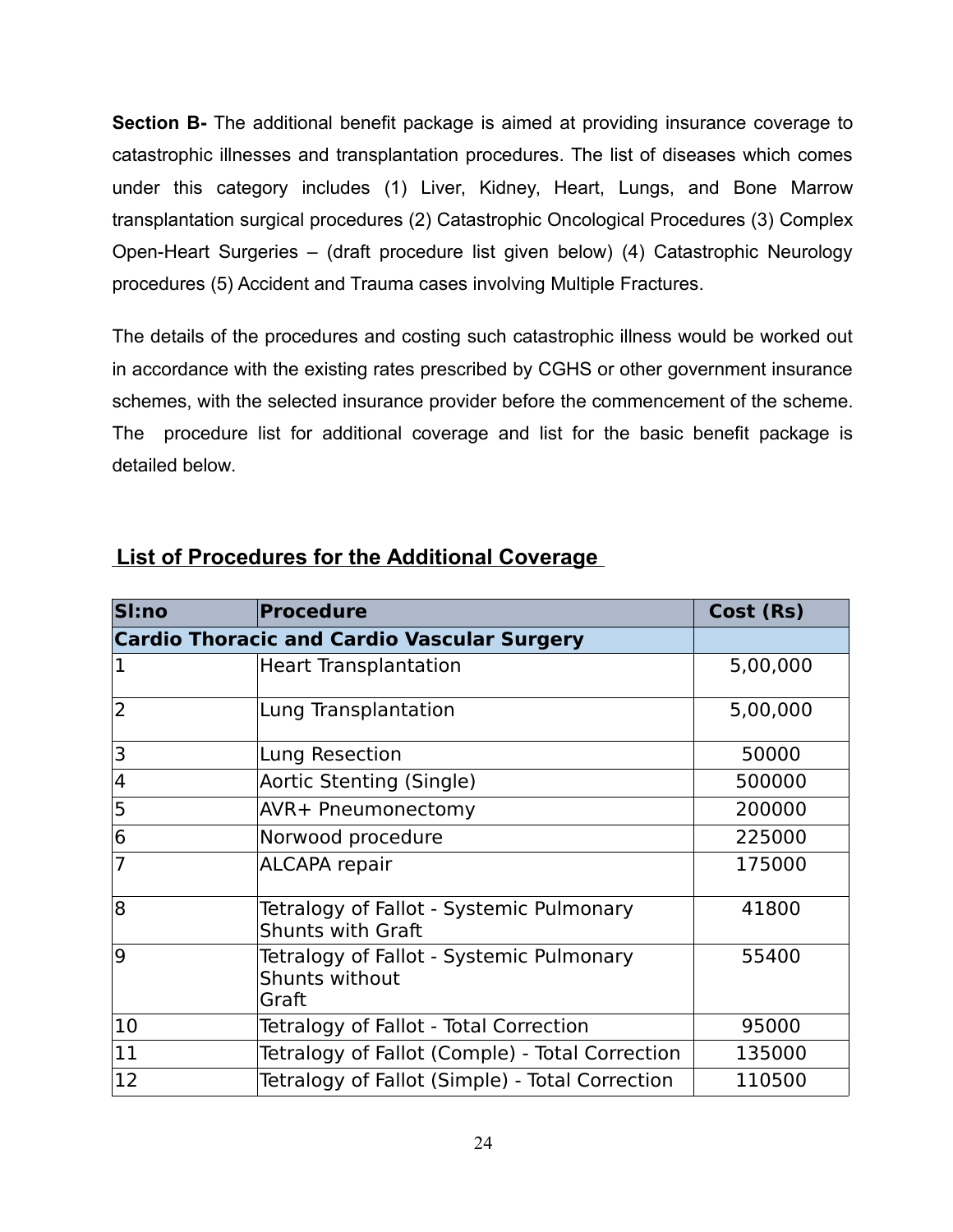| 13                | Thoracic Vascular Injuries                                                 | 100000          |
|-------------------|----------------------------------------------------------------------------|-----------------|
| 14                | <b>Transposition of Great Arteries</b>                                     | 105000          |
| 15                | Transposition of Great Arteries - Arterial<br>Switch                       | 150000          |
| 16                | Transposition of Great Arteries - Carotid<br>Embolectomy                   | 70000           |
| 17                | <b>ECMO</b>                                                                | 250000          |
| <b>Cardiology</b> |                                                                            |                 |
| 18                | Primary Angioplasty with thrombus aspiration<br>with one DES               | 90,000          |
| 19                | Primary Angioplasty with thrombus aspiration<br>with two DES               | 1,20,000        |
| 20                | FFR + Angioplasty with 1 drug eluting stent                                | 1,05,000        |
| 21                | $FFR + Angioplasty$ with 2 drug eluting stent                              | 1,35,000        |
| 22                | FFR + Angioplasty with 3 drug eluting stent                                | 1,65,000        |
| 23                | IABP + Angioplasty with 1 drug eluting stent                               | 1,05,000        |
| 24                | IABP + Angioplasty with 2 drug eluting stent                               | 1,35,000        |
| 25                | IABP + Angioplasty with 3 drug eluting stent                               | 1,65,000        |
| 26                | angioplasty needing covered stent                                          | 1,20,000        |
| 27                | <b>IVUS</b>                                                                | 70,000          |
| 28                | <b>FFR</b>                                                                 | 40,000          |
| 29                | <b>IABP</b>                                                                | 40,000          |
| 30                | PERCUTANEOUS SEPTAL MYOCARDIAL<br>ABLATION (PTSMA) REQUIRING PPI VVI       | 100000          |
| 31                | PERCUTANEOUS SEPTAL MYOCARDIAL<br>ABLATION (PTSMA) REQUIRING PPI DDD       | 220000          |
| 32                | <b>CARDIAC RESYNCHRONISATION THERAPY</b><br>[CRT] with defibrillator       | 600000          |
| 33                | <b>ICD-DUAL CHAMBER</b>                                                    | 5,00,000        |
| 34                | Peripheral Angioplasty with single non<br>collapsible stent /covered stent | 140000          |
| 35                | Vascular plugs                                                             | 80000           |
| 36                | Bioptome assisted coil embolisation                                        | 60000           |
| 37                | Catheter directed Thrombolysis for: Deep                                   | 25000           |
|                   | vein thrombosis (DVT), Mesenteric<br>Thrombosis & Peripheral vessels       | (strpetokinase) |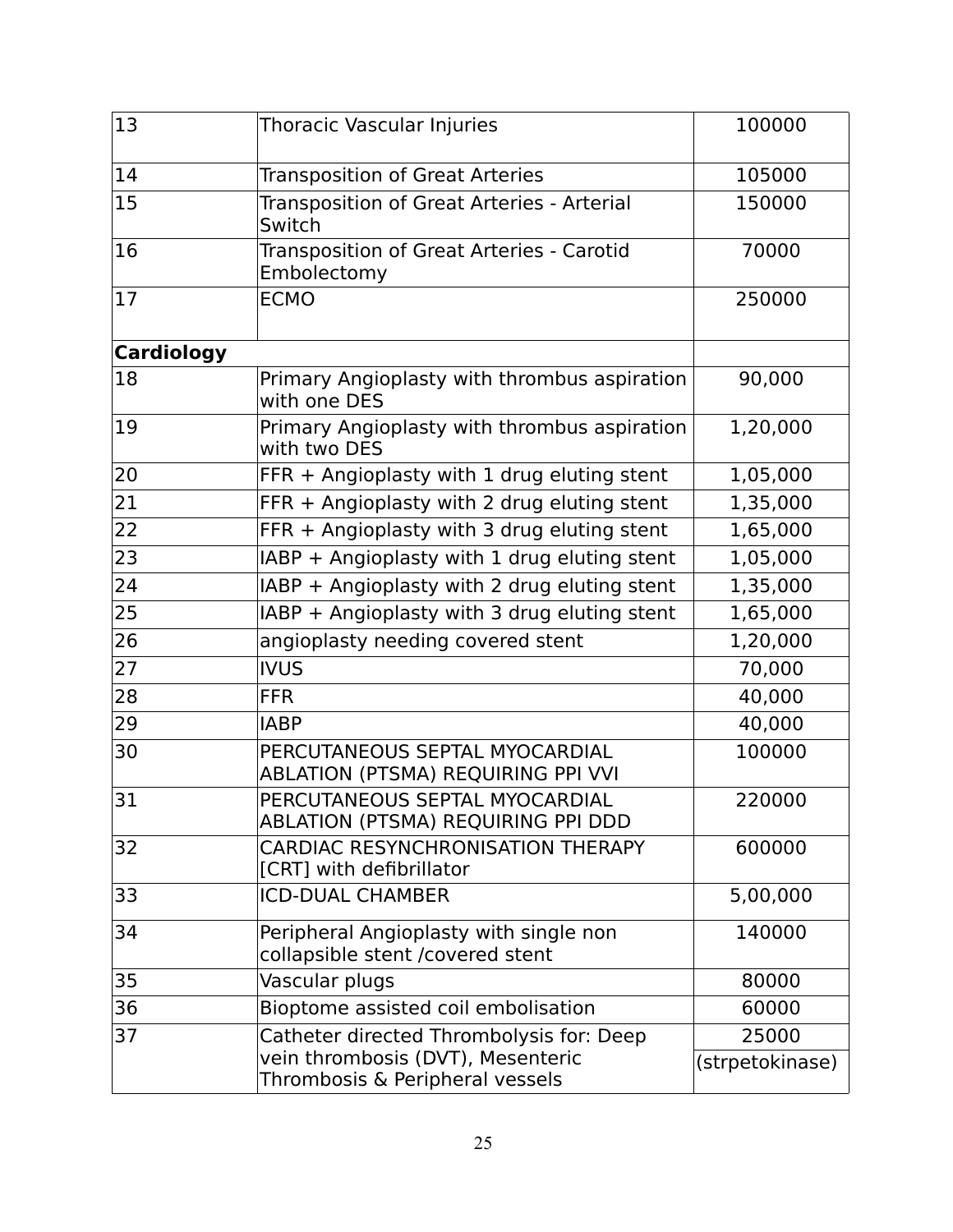| <b>Others</b> |                                                                                                                                                                                                                      |                            |
|---------------|----------------------------------------------------------------------------------------------------------------------------------------------------------------------------------------------------------------------|----------------------------|
| 39            | Bone Marrow Transplant-Autologous- Multiple<br>Myeloma                                                                                                                                                               | 400000                     |
|               | Bone Marrow Transplant-Autologous-<br>Lymphoma                                                                                                                                                                       | 600000                     |
|               | <b>Bone Marrow Transplant-Autologus</b><br>-Neuroblastoma                                                                                                                                                            | 600000                     |
|               | Bone Marrow Transplant-Allogenic- Leukaemia                                                                                                                                                                          | 1200000-<br>1400000        |
| 40            | Liver Transplant                                                                                                                                                                                                     | 1150000                    |
| 41            | Cases of-Oncology, Cardio Thoracic<br>surgery, Cardio Vascular surgery,<br>Cardiology, Neuro Surgery, Neurology, Poly<br>Trauma and other Critical Care-which needs<br>procedures not mentioned in the package list. | Packages<br>detailed below |

| Other                   | * KASP rates where ever specified will be |
|-------------------------|-------------------------------------------|
| Catastrophic applicable |                                           |

illness

packages

| <b>Category</b><br><b>Name</b> | <b>Procedure Name</b>                                | Cost (Rs) |
|--------------------------------|------------------------------------------------------|-----------|
| <b>Neurosurgery</b>            | Craniotomy And Evacuation Of Haematoma<br>Subdural   | 60000     |
| <b>Neurosurgery</b>            | Craniotomy And Evacuation Of Haematoma<br>Extradural | 60000     |
| <b>Neurosurgery</b>            | Carotid angioplasty (Incl. stent)                    | 130000    |
| Surgical<br>Oncology           | Ca. Oesophagectomy With Two Field<br>Lymphadenectomy | 60000     |
| Surgical<br>Oncology           | Lap. Ca. Oesophagectomy                              | 80000     |
| Surgical<br>Oncology           | Lap. Ca. Anterio Resection                           | 60000     |
| Surgical<br>Oncology           | Ca. Mediastinal Tumor Resection                      | 60000     |
| Surgical<br>Oncology           | Ca. Lung Cancer Lobectomy                            | 60000     |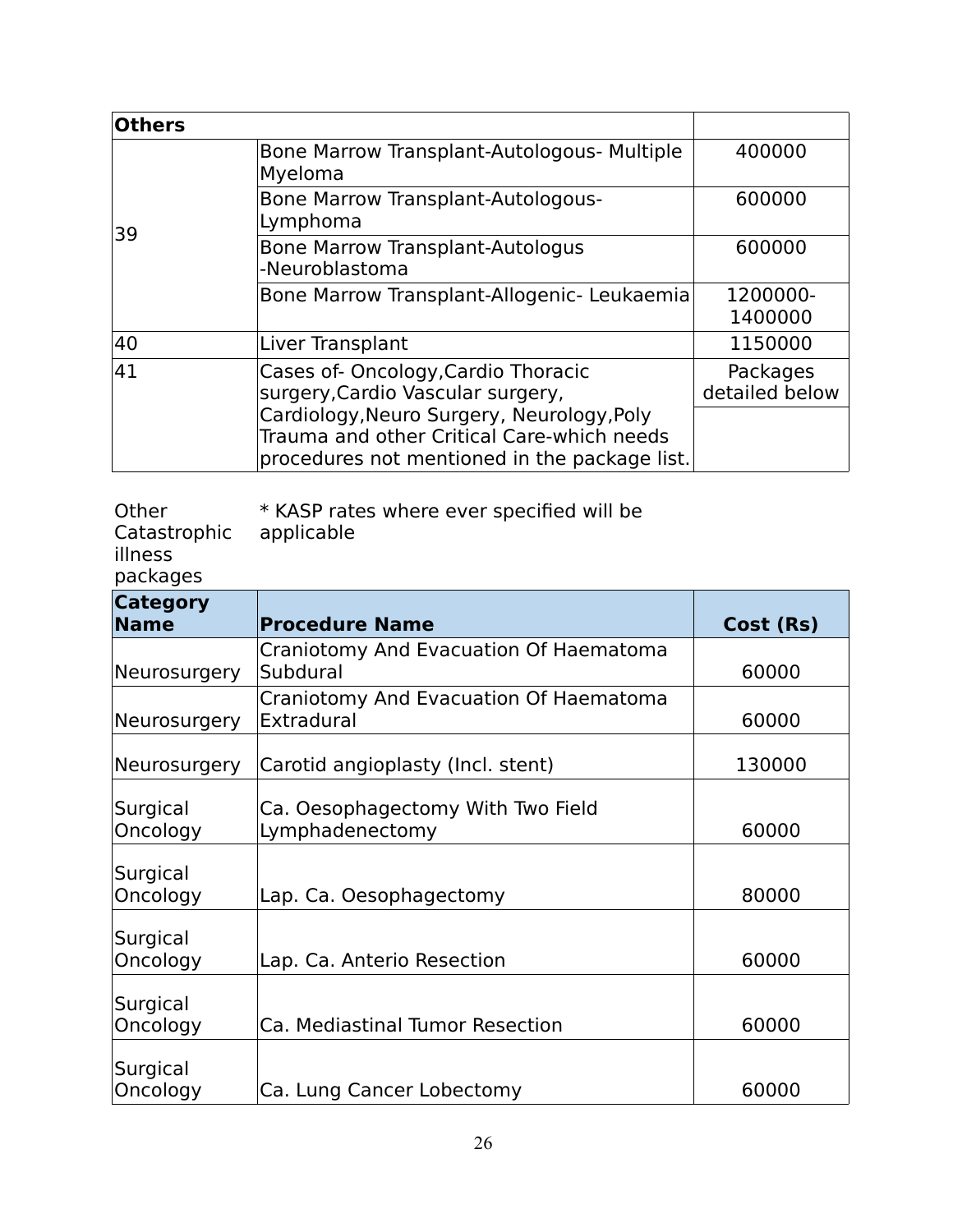| Surgical                      |                                                                                             |        |
|-------------------------------|---------------------------------------------------------------------------------------------|--------|
| Oncology                      | Ca. Whipples Any Type with staples                                                          | 70000  |
| Cardiology<br><b>Thoracic</b> | Fontan                                                                                      | 90000  |
| Urology                       | Swap Transplantation                                                                        | 446200 |
| Oncology                      | <b>Gliadel Wafer</b>                                                                        | 107985 |
| Poly Trauma                   | Two Long Bones with Head injury                                                             | 85000  |
| Poly Trauma                   | One Long with Head injury                                                                   | 65000  |
| Poly Trauma                   | Multiple Fractures with Ventilation support                                                 | 75000  |
|                               | Multiple Fractures with head injury (Head<br>Injury = Intra Cranial bleeding or Extra dural |        |
| Poly Trauma                   | bleeding or Sub arachnoid bleeding)                                                         | 90000  |
| Poly Trauma                   | Multiple Fractures with head injury and<br>Ventilation support                              | 120000 |

\* **Poly Trauma cases involving procedures other than that specified in the list may be catered to as per the coverage specified under MEDISEP , i.e, if the basic coverage of Rs 2 lakh and additional coverage of Rs. 6 lakh exceeds, the remaining amount may be met from the Corpus Fund for which the approval of the Committee is required.**

## **Details of Procedures and Procedure Cost as part of basic benefit package.**

| <b>General Surgery</b> |                                                  |                          |
|------------------------|--------------------------------------------------|--------------------------|
| SI <sub>No</sub>       | <b>Package Name</b>                              | <b>Package Cost (Rs)</b> |
|                        | Abbe Operation                                   | 8,400.00                 |
| 2                      | Abdomino Perineal Resection                      | 28,000.00                |
| 3                      | Adhenolysis + Appendicectomy                     | 23,000.00                |
| 4                      | <b>Adventious Burse - Excision</b>               | 15,875.00                |
| 5                      | Aneurysm not Requiring Bypass Techniques         | 36,000.00                |
| 6                      | Aneurysm Resection & Grafting                    | 36,000.00                |
| 7                      | Anorectoplasty                                   | 15,950.00                |
| 8                      | <b>Anterior Exenteration</b>                     | 50,000.00                |
| 9                      | Anterior Resection + TME (Stapled Anastomosis)   | 60,000.00                |
| 10                     | Anterior Resection for CA                        | 16,500.00                |
| 11                     | Appendicectomy                                   | 10,200.00                |
| 12                     | Appendicectomy - Appendicular Abscess - Drainage | 12,000.00                |
| 13                     | Appendicular Abscess - Drainage                  | 12,000.00                |
| 14                     | <b>Appendicular Perforation</b>                  | 15,000.00                |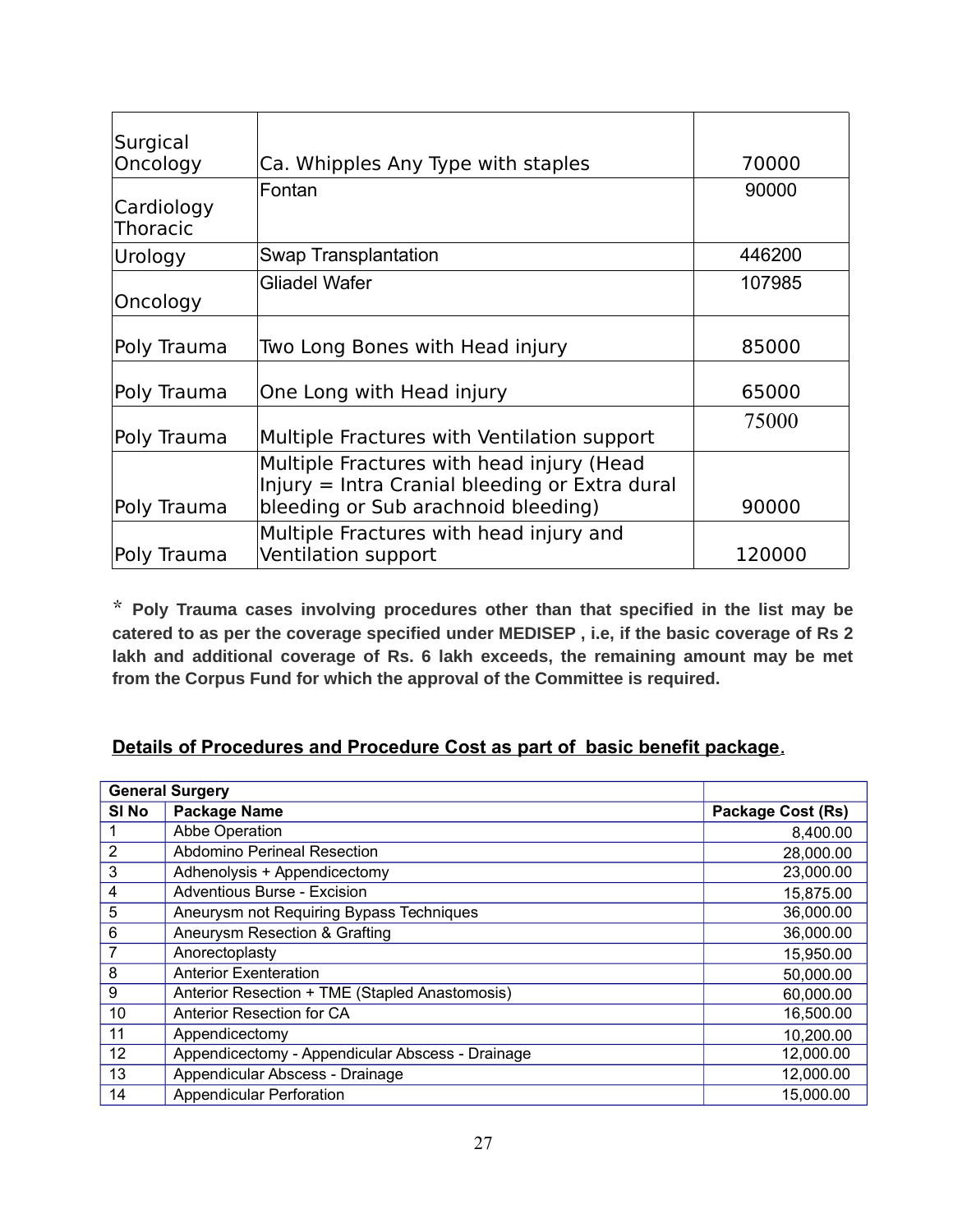| 16<br>Arteriovenous (AV) Malformation of Soft Tissue Tumour - Excision<br>15,875.00<br>17<br>Aspiration of cold Abscess of Lymphnode<br>3,000.00<br>18<br>Aspiration of Empyema<br>2,500.00<br>19<br>Axillary Lymph node - Excision<br>3,500.00<br><b>Bakers Cyst - Excision</b><br>6,000.00<br>20<br>$\overline{21}$<br><b>Benign Tumour Excisions</b><br>3,800.00<br>22<br><b>Bilateral Inguinal block dissection</b><br>20,000.00<br>23<br><b>Biliary Enteric and Duodenal Bypass</b><br>20,000.00<br>24<br>Bleeding Ulcer - Gastrectomy & vagotomy<br>25,000.00<br>25<br><b>Bleeding Ulcer - Partial Gastrectomy</b><br>25,000.00<br>26<br><b>Block dissection Cervical Nodes</b><br>14,725.00<br>27<br><b>Branchial Fistula</b><br>14,725.00<br>28<br>6,500.00<br>Breast Lump - Excision-Unilateral<br>29<br>Bursa - Excision<br>4,525.00<br>30<br>15,000.00<br>Burst Abdomen Repair<br>31<br>Bypass - Inoperable Pancreas<br>15,000.00<br>32<br>Caecopexy<br>14,725.00<br>$\overline{33}$<br>10,000.00<br>Caecostomy<br>34<br>Carbuncle excision<br>3,950.00<br>35<br>20,000.00<br>Carotid artery aneurysm repair<br>36<br>Carotid Body tumour - Excision<br>20,000.00<br>37<br>Cavernostomy<br>14,575.00<br>38<br>Cervial Lymphnodes - Excision<br>3,300.00<br>$\overline{39}$<br>Cholecystectomy<br>16,000.00<br>40<br>Cholecystectomy & Exploration of CBD<br>22,000.00<br>41<br>Cholecysto jejunostomy<br>16,875.00<br>42<br>Cholecystostomy<br>14,575.00<br>43<br><b>Closure of Colostomy</b><br>5,000.00<br>44<br>Closure of Hollow Viscus Perforation<br>15,150.00<br>45<br>15,000.00<br>Coccygeal Teratoma Excision<br>46<br>Colocystoplasty<br>16,875.00<br>Coloectomy - Total<br>47<br>20,000.00<br>48<br>Colostomy<br>14,000.00<br>49<br>Congenital Atresia & Stenosis of Small Intestine<br>20,000.00<br>50<br>Congential Arteriovenus Fistula (large)<br>24,150.00<br>51<br>10,000.00<br>Congential Arteriovenus Fistula (small)<br>52<br>Corn - Excision<br>575.00<br>53<br>Cyst over Scrotum - Excision<br>2,000.00<br>54<br>Cystectomy - Total<br>16,800.00<br>55<br>Cystic Mass - Excision<br>2,000.00 | 15 | <b>Arterial Embolectomy</b>   | 23,000.00 |
|-------------------------------------------------------------------------------------------------------------------------------------------------------------------------------------------------------------------------------------------------------------------------------------------------------------------------------------------------------------------------------------------------------------------------------------------------------------------------------------------------------------------------------------------------------------------------------------------------------------------------------------------------------------------------------------------------------------------------------------------------------------------------------------------------------------------------------------------------------------------------------------------------------------------------------------------------------------------------------------------------------------------------------------------------------------------------------------------------------------------------------------------------------------------------------------------------------------------------------------------------------------------------------------------------------------------------------------------------------------------------------------------------------------------------------------------------------------------------------------------------------------------------------------------------------------------------------------------------------------------------------------------------------------------------------------------------------------------------------------------------------------------------------------------------------------------------------------------------------------------------------------------------------------------------------------------------------------------------------------------------------------------------------------------------------------------------------------------------------------------------------|----|-------------------------------|-----------|
|                                                                                                                                                                                                                                                                                                                                                                                                                                                                                                                                                                                                                                                                                                                                                                                                                                                                                                                                                                                                                                                                                                                                                                                                                                                                                                                                                                                                                                                                                                                                                                                                                                                                                                                                                                                                                                                                                                                                                                                                                                                                                                                               |    |                               |           |
|                                                                                                                                                                                                                                                                                                                                                                                                                                                                                                                                                                                                                                                                                                                                                                                                                                                                                                                                                                                                                                                                                                                                                                                                                                                                                                                                                                                                                                                                                                                                                                                                                                                                                                                                                                                                                                                                                                                                                                                                                                                                                                                               |    |                               |           |
|                                                                                                                                                                                                                                                                                                                                                                                                                                                                                                                                                                                                                                                                                                                                                                                                                                                                                                                                                                                                                                                                                                                                                                                                                                                                                                                                                                                                                                                                                                                                                                                                                                                                                                                                                                                                                                                                                                                                                                                                                                                                                                                               |    |                               |           |
|                                                                                                                                                                                                                                                                                                                                                                                                                                                                                                                                                                                                                                                                                                                                                                                                                                                                                                                                                                                                                                                                                                                                                                                                                                                                                                                                                                                                                                                                                                                                                                                                                                                                                                                                                                                                                                                                                                                                                                                                                                                                                                                               |    |                               |           |
|                                                                                                                                                                                                                                                                                                                                                                                                                                                                                                                                                                                                                                                                                                                                                                                                                                                                                                                                                                                                                                                                                                                                                                                                                                                                                                                                                                                                                                                                                                                                                                                                                                                                                                                                                                                                                                                                                                                                                                                                                                                                                                                               |    |                               |           |
|                                                                                                                                                                                                                                                                                                                                                                                                                                                                                                                                                                                                                                                                                                                                                                                                                                                                                                                                                                                                                                                                                                                                                                                                                                                                                                                                                                                                                                                                                                                                                                                                                                                                                                                                                                                                                                                                                                                                                                                                                                                                                                                               |    |                               |           |
|                                                                                                                                                                                                                                                                                                                                                                                                                                                                                                                                                                                                                                                                                                                                                                                                                                                                                                                                                                                                                                                                                                                                                                                                                                                                                                                                                                                                                                                                                                                                                                                                                                                                                                                                                                                                                                                                                                                                                                                                                                                                                                                               |    |                               |           |
|                                                                                                                                                                                                                                                                                                                                                                                                                                                                                                                                                                                                                                                                                                                                                                                                                                                                                                                                                                                                                                                                                                                                                                                                                                                                                                                                                                                                                                                                                                                                                                                                                                                                                                                                                                                                                                                                                                                                                                                                                                                                                                                               |    |                               |           |
|                                                                                                                                                                                                                                                                                                                                                                                                                                                                                                                                                                                                                                                                                                                                                                                                                                                                                                                                                                                                                                                                                                                                                                                                                                                                                                                                                                                                                                                                                                                                                                                                                                                                                                                                                                                                                                                                                                                                                                                                                                                                                                                               |    |                               |           |
|                                                                                                                                                                                                                                                                                                                                                                                                                                                                                                                                                                                                                                                                                                                                                                                                                                                                                                                                                                                                                                                                                                                                                                                                                                                                                                                                                                                                                                                                                                                                                                                                                                                                                                                                                                                                                                                                                                                                                                                                                                                                                                                               |    |                               |           |
|                                                                                                                                                                                                                                                                                                                                                                                                                                                                                                                                                                                                                                                                                                                                                                                                                                                                                                                                                                                                                                                                                                                                                                                                                                                                                                                                                                                                                                                                                                                                                                                                                                                                                                                                                                                                                                                                                                                                                                                                                                                                                                                               |    |                               |           |
|                                                                                                                                                                                                                                                                                                                                                                                                                                                                                                                                                                                                                                                                                                                                                                                                                                                                                                                                                                                                                                                                                                                                                                                                                                                                                                                                                                                                                                                                                                                                                                                                                                                                                                                                                                                                                                                                                                                                                                                                                                                                                                                               |    |                               |           |
|                                                                                                                                                                                                                                                                                                                                                                                                                                                                                                                                                                                                                                                                                                                                                                                                                                                                                                                                                                                                                                                                                                                                                                                                                                                                                                                                                                                                                                                                                                                                                                                                                                                                                                                                                                                                                                                                                                                                                                                                                                                                                                                               |    |                               |           |
|                                                                                                                                                                                                                                                                                                                                                                                                                                                                                                                                                                                                                                                                                                                                                                                                                                                                                                                                                                                                                                                                                                                                                                                                                                                                                                                                                                                                                                                                                                                                                                                                                                                                                                                                                                                                                                                                                                                                                                                                                                                                                                                               |    |                               |           |
|                                                                                                                                                                                                                                                                                                                                                                                                                                                                                                                                                                                                                                                                                                                                                                                                                                                                                                                                                                                                                                                                                                                                                                                                                                                                                                                                                                                                                                                                                                                                                                                                                                                                                                                                                                                                                                                                                                                                                                                                                                                                                                                               |    |                               |           |
|                                                                                                                                                                                                                                                                                                                                                                                                                                                                                                                                                                                                                                                                                                                                                                                                                                                                                                                                                                                                                                                                                                                                                                                                                                                                                                                                                                                                                                                                                                                                                                                                                                                                                                                                                                                                                                                                                                                                                                                                                                                                                                                               |    |                               |           |
|                                                                                                                                                                                                                                                                                                                                                                                                                                                                                                                                                                                                                                                                                                                                                                                                                                                                                                                                                                                                                                                                                                                                                                                                                                                                                                                                                                                                                                                                                                                                                                                                                                                                                                                                                                                                                                                                                                                                                                                                                                                                                                                               |    |                               |           |
|                                                                                                                                                                                                                                                                                                                                                                                                                                                                                                                                                                                                                                                                                                                                                                                                                                                                                                                                                                                                                                                                                                                                                                                                                                                                                                                                                                                                                                                                                                                                                                                                                                                                                                                                                                                                                                                                                                                                                                                                                                                                                                                               |    |                               |           |
|                                                                                                                                                                                                                                                                                                                                                                                                                                                                                                                                                                                                                                                                                                                                                                                                                                                                                                                                                                                                                                                                                                                                                                                                                                                                                                                                                                                                                                                                                                                                                                                                                                                                                                                                                                                                                                                                                                                                                                                                                                                                                                                               |    |                               |           |
|                                                                                                                                                                                                                                                                                                                                                                                                                                                                                                                                                                                                                                                                                                                                                                                                                                                                                                                                                                                                                                                                                                                                                                                                                                                                                                                                                                                                                                                                                                                                                                                                                                                                                                                                                                                                                                                                                                                                                                                                                                                                                                                               |    |                               |           |
|                                                                                                                                                                                                                                                                                                                                                                                                                                                                                                                                                                                                                                                                                                                                                                                                                                                                                                                                                                                                                                                                                                                                                                                                                                                                                                                                                                                                                                                                                                                                                                                                                                                                                                                                                                                                                                                                                                                                                                                                                                                                                                                               |    |                               |           |
|                                                                                                                                                                                                                                                                                                                                                                                                                                                                                                                                                                                                                                                                                                                                                                                                                                                                                                                                                                                                                                                                                                                                                                                                                                                                                                                                                                                                                                                                                                                                                                                                                                                                                                                                                                                                                                                                                                                                                                                                                                                                                                                               |    |                               |           |
|                                                                                                                                                                                                                                                                                                                                                                                                                                                                                                                                                                                                                                                                                                                                                                                                                                                                                                                                                                                                                                                                                                                                                                                                                                                                                                                                                                                                                                                                                                                                                                                                                                                                                                                                                                                                                                                                                                                                                                                                                                                                                                                               |    |                               |           |
|                                                                                                                                                                                                                                                                                                                                                                                                                                                                                                                                                                                                                                                                                                                                                                                                                                                                                                                                                                                                                                                                                                                                                                                                                                                                                                                                                                                                                                                                                                                                                                                                                                                                                                                                                                                                                                                                                                                                                                                                                                                                                                                               |    |                               |           |
|                                                                                                                                                                                                                                                                                                                                                                                                                                                                                                                                                                                                                                                                                                                                                                                                                                                                                                                                                                                                                                                                                                                                                                                                                                                                                                                                                                                                                                                                                                                                                                                                                                                                                                                                                                                                                                                                                                                                                                                                                                                                                                                               |    |                               |           |
|                                                                                                                                                                                                                                                                                                                                                                                                                                                                                                                                                                                                                                                                                                                                                                                                                                                                                                                                                                                                                                                                                                                                                                                                                                                                                                                                                                                                                                                                                                                                                                                                                                                                                                                                                                                                                                                                                                                                                                                                                                                                                                                               |    |                               |           |
|                                                                                                                                                                                                                                                                                                                                                                                                                                                                                                                                                                                                                                                                                                                                                                                                                                                                                                                                                                                                                                                                                                                                                                                                                                                                                                                                                                                                                                                                                                                                                                                                                                                                                                                                                                                                                                                                                                                                                                                                                                                                                                                               |    |                               |           |
|                                                                                                                                                                                                                                                                                                                                                                                                                                                                                                                                                                                                                                                                                                                                                                                                                                                                                                                                                                                                                                                                                                                                                                                                                                                                                                                                                                                                                                                                                                                                                                                                                                                                                                                                                                                                                                                                                                                                                                                                                                                                                                                               |    |                               |           |
|                                                                                                                                                                                                                                                                                                                                                                                                                                                                                                                                                                                                                                                                                                                                                                                                                                                                                                                                                                                                                                                                                                                                                                                                                                                                                                                                                                                                                                                                                                                                                                                                                                                                                                                                                                                                                                                                                                                                                                                                                                                                                                                               |    |                               |           |
|                                                                                                                                                                                                                                                                                                                                                                                                                                                                                                                                                                                                                                                                                                                                                                                                                                                                                                                                                                                                                                                                                                                                                                                                                                                                                                                                                                                                                                                                                                                                                                                                                                                                                                                                                                                                                                                                                                                                                                                                                                                                                                                               |    |                               |           |
|                                                                                                                                                                                                                                                                                                                                                                                                                                                                                                                                                                                                                                                                                                                                                                                                                                                                                                                                                                                                                                                                                                                                                                                                                                                                                                                                                                                                                                                                                                                                                                                                                                                                                                                                                                                                                                                                                                                                                                                                                                                                                                                               |    |                               |           |
|                                                                                                                                                                                                                                                                                                                                                                                                                                                                                                                                                                                                                                                                                                                                                                                                                                                                                                                                                                                                                                                                                                                                                                                                                                                                                                                                                                                                                                                                                                                                                                                                                                                                                                                                                                                                                                                                                                                                                                                                                                                                                                                               |    |                               |           |
|                                                                                                                                                                                                                                                                                                                                                                                                                                                                                                                                                                                                                                                                                                                                                                                                                                                                                                                                                                                                                                                                                                                                                                                                                                                                                                                                                                                                                                                                                                                                                                                                                                                                                                                                                                                                                                                                                                                                                                                                                                                                                                                               |    |                               |           |
|                                                                                                                                                                                                                                                                                                                                                                                                                                                                                                                                                                                                                                                                                                                                                                                                                                                                                                                                                                                                                                                                                                                                                                                                                                                                                                                                                                                                                                                                                                                                                                                                                                                                                                                                                                                                                                                                                                                                                                                                                                                                                                                               |    |                               |           |
|                                                                                                                                                                                                                                                                                                                                                                                                                                                                                                                                                                                                                                                                                                                                                                                                                                                                                                                                                                                                                                                                                                                                                                                                                                                                                                                                                                                                                                                                                                                                                                                                                                                                                                                                                                                                                                                                                                                                                                                                                                                                                                                               |    |                               |           |
|                                                                                                                                                                                                                                                                                                                                                                                                                                                                                                                                                                                                                                                                                                                                                                                                                                                                                                                                                                                                                                                                                                                                                                                                                                                                                                                                                                                                                                                                                                                                                                                                                                                                                                                                                                                                                                                                                                                                                                                                                                                                                                                               |    |                               |           |
|                                                                                                                                                                                                                                                                                                                                                                                                                                                                                                                                                                                                                                                                                                                                                                                                                                                                                                                                                                                                                                                                                                                                                                                                                                                                                                                                                                                                                                                                                                                                                                                                                                                                                                                                                                                                                                                                                                                                                                                                                                                                                                                               |    |                               |           |
|                                                                                                                                                                                                                                                                                                                                                                                                                                                                                                                                                                                                                                                                                                                                                                                                                                                                                                                                                                                                                                                                                                                                                                                                                                                                                                                                                                                                                                                                                                                                                                                                                                                                                                                                                                                                                                                                                                                                                                                                                                                                                                                               |    |                               |           |
|                                                                                                                                                                                                                                                                                                                                                                                                                                                                                                                                                                                                                                                                                                                                                                                                                                                                                                                                                                                                                                                                                                                                                                                                                                                                                                                                                                                                                                                                                                                                                                                                                                                                                                                                                                                                                                                                                                                                                                                                                                                                                                                               |    |                               |           |
|                                                                                                                                                                                                                                                                                                                                                                                                                                                                                                                                                                                                                                                                                                                                                                                                                                                                                                                                                                                                                                                                                                                                                                                                                                                                                                                                                                                                                                                                                                                                                                                                                                                                                                                                                                                                                                                                                                                                                                                                                                                                                                                               |    |                               |           |
|                                                                                                                                                                                                                                                                                                                                                                                                                                                                                                                                                                                                                                                                                                                                                                                                                                                                                                                                                                                                                                                                                                                                                                                                                                                                                                                                                                                                                                                                                                                                                                                                                                                                                                                                                                                                                                                                                                                                                                                                                                                                                                                               | 56 | <b>Cyto Reductive Surgery</b> | 7,825.00  |
| Debridement of Ulcer<br>57<br>5,000.00                                                                                                                                                                                                                                                                                                                                                                                                                                                                                                                                                                                                                                                                                                                                                                                                                                                                                                                                                                                                                                                                                                                                                                                                                                                                                                                                                                                                                                                                                                                                                                                                                                                                                                                                                                                                                                                                                                                                                                                                                                                                                        |    |                               |           |
| 58<br>Decortication (Pleurectomy)<br>20,000.00                                                                                                                                                                                                                                                                                                                                                                                                                                                                                                                                                                                                                                                                                                                                                                                                                                                                                                                                                                                                                                                                                                                                                                                                                                                                                                                                                                                                                                                                                                                                                                                                                                                                                                                                                                                                                                                                                                                                                                                                                                                                                |    |                               |           |
| 59<br>Dermoid Cyst - Large - Excision<br>4,000.00                                                                                                                                                                                                                                                                                                                                                                                                                                                                                                                                                                                                                                                                                                                                                                                                                                                                                                                                                                                                                                                                                                                                                                                                                                                                                                                                                                                                                                                                                                                                                                                                                                                                                                                                                                                                                                                                                                                                                                                                                                                                             |    |                               |           |
| 60<br>Dermoid Cyst - Small - Excision<br>2,000.00                                                                                                                                                                                                                                                                                                                                                                                                                                                                                                                                                                                                                                                                                                                                                                                                                                                                                                                                                                                                                                                                                                                                                                                                                                                                                                                                                                                                                                                                                                                                                                                                                                                                                                                                                                                                                                                                                                                                                                                                                                                                             |    |                               |           |
| 61<br>Diagnostic Laparoscopy<br>8,000.00                                                                                                                                                                                                                                                                                                                                                                                                                                                                                                                                                                                                                                                                                                                                                                                                                                                                                                                                                                                                                                                                                                                                                                                                                                                                                                                                                                                                                                                                                                                                                                                                                                                                                                                                                                                                                                                                                                                                                                                                                                                                                      |    |                               |           |
| 62<br>36,000.00<br><b>Dissecting Aneurysms</b>                                                                                                                                                                                                                                                                                                                                                                                                                                                                                                                                                                                                                                                                                                                                                                                                                                                                                                                                                                                                                                                                                                                                                                                                                                                                                                                                                                                                                                                                                                                                                                                                                                                                                                                                                                                                                                                                                                                                                                                                                                                                                |    |                               |           |
| 63<br><b>Distal Pancreatectomy</b><br>60,000.00                                                                                                                                                                                                                                                                                                                                                                                                                                                                                                                                                                                                                                                                                                                                                                                                                                                                                                                                                                                                                                                                                                                                                                                                                                                                                                                                                                                                                                                                                                                                                                                                                                                                                                                                                                                                                                                                                                                                                                                                                                                                               |    |                               |           |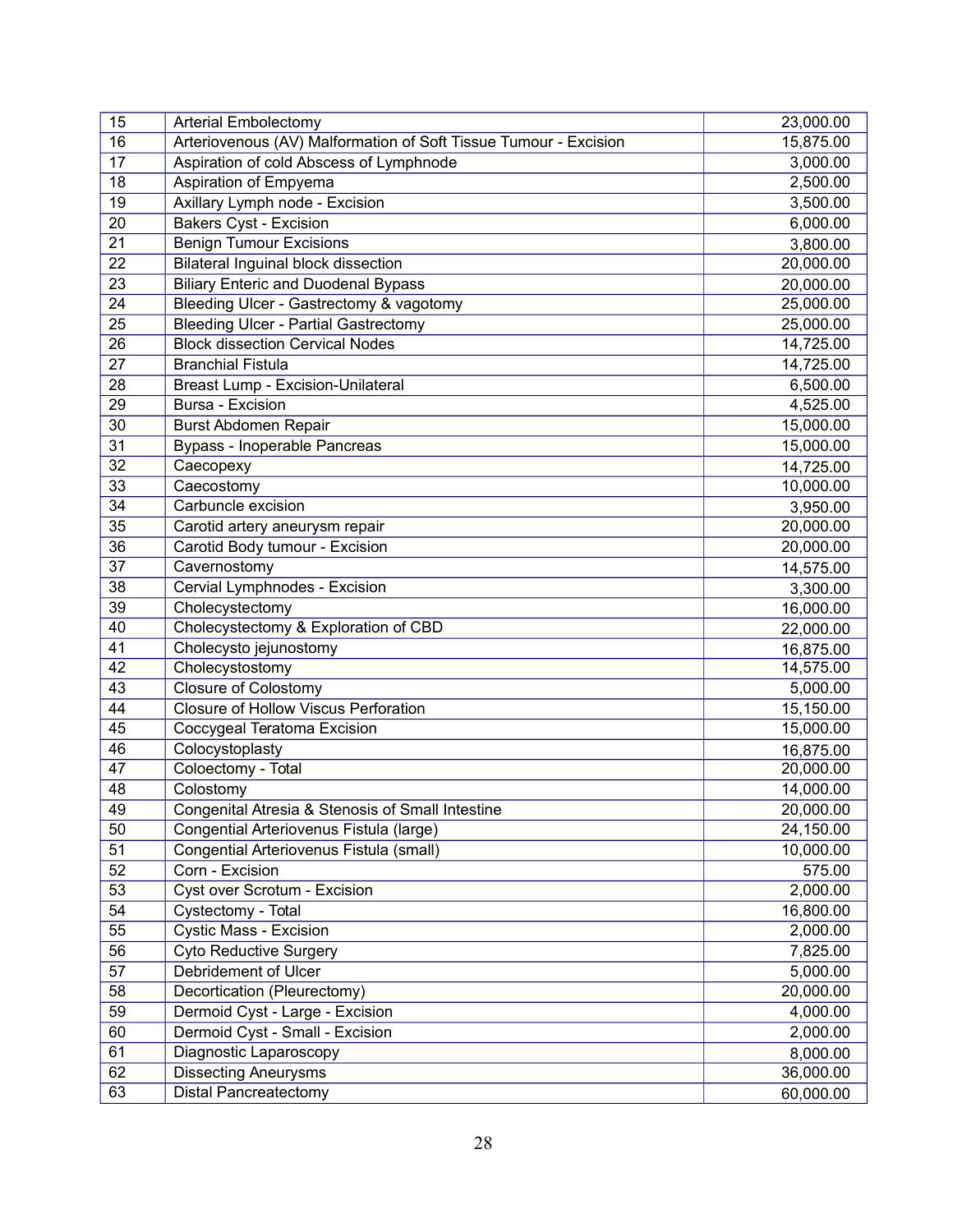| 64              | Distal Pancreatectomy with PancreaticoJejunostomy        | 25,000.00 |
|-----------------|----------------------------------------------------------|-----------|
| 65              | Dorsal Slit and Reduction of Paraphimosis                | 2,000.00  |
| 66              | Drainage of Ischio Rectal Abscess                        | 5,000.00  |
| 67              | Drainage of liver Abscess                                | 14,725.00 |
| 68              | Drainage of perivertebral abscess                        | 10,000.00 |
| 69              | Drainage of Psoas Abscess                                | 7,500.00  |
| 70              | Drainage of Subdiaphramatic Abscess                      | 10,000.00 |
| $\overline{71}$ | Drainage Pericardial Effusion                            | 13,750.00 |
| 72              | Dressing under GA                                        | 1,000.00  |
| 73              | <b>Duodenal Diverticulum</b>                             | 20,000.00 |
| 74              | Duodenal Jejunostomy                                     | 20,000.00 |
| 75              | Duodenectomy                                             | 22,475.00 |
| $\overline{76}$ | Duplication of Intestine                                 | 18,000.00 |
| 77              | Epidedectomy                                             | 8,975.00  |
| 78              | Epididymal Swelling - Excision                           | 6,175.00  |
| 79              | Estlander Operation (lip)                                | 7,250.00  |
| 80              | Evacuation of Scrotal Hematoma                           | 5,600.00  |
| 81              | <b>Examination under Anesthesia</b>                      | 1,650.00  |
| 82              | Excision and Skin Graft of Venous Ulcer                  | 15,000.00 |
| 83              | Excision Benign Tumor -Small intestine                   | 16,875.00 |
| 84              | <b>Excision Filarial Scrotum</b>                         | 11,500.00 |
| 85              | <b>Excision Mammary Fistula</b>                          | 6,175.00  |
| 86              | <b>Excision Meckel's Diverticulum</b>                    | 17,025.00 |
| 87              | Excision of Growth from Tongue only                      | 6,000.00  |
| 88              | Excision of Growth from Tongue with neck node dissection | 15,000.00 |
| 89              | Excision of Large Swelling in Hand/Foot                  | 3,000.00  |
| 90              | <b>Excision of Lingual Thyroid</b>                       | 14,000.00 |
| 91              | <b>Excision of Moles</b>                                 | 350.00    |
| 92              | Excision of Molluscum contagiosum                        | 400.00    |
| 93              | <b>Excision of Neurofibroma</b>                          | 3,000.00  |
| 94              | Excision of Parathyroid Adenoma/Carcinoma                | 22,000.00 |
| 95              | Excision of Small Swelling in Hand/Foot                  | 1,725.00  |
| 96              | Excision of Subcutaneous Tissues In Lymphoedema          | 10,000.00 |
| 97              | Excision of Swelling in Neck                             | 5,000.00  |
| 98              | <b>Excision Pilonidal Sinus</b>                          | 9,500.00  |
| 99              | <b>Excision Small Intestinal Fistula</b>                 | 15,725.00 |
| 100             | Excision, klatskins tumour                               | 70,000.00 |
| 101             | Exicision of Sinus and Curettage                         | 7,900.00  |
| 102             | <b>Exploratory Laparotomy</b>                            | 10,000.00 |
| 103             | <b>Exploratory Thoracotomy</b>                           | 17,300.00 |
| 104             | Extended cholecystectomy                                 | 40,000.00 |
| 105             | <b>Facial Decompression</b>                              | 16,875.00 |
| 106             | Femoropopliteal by pass procedure                        | 26,500.00 |
| 107             | Fibro Lipoma of Spermatic with Lord Excision             | 6,250.00  |
| 108             | Fibroadenoma - Bilateral                                 | 8,000.00  |
| 109             | Fibrodenoma - Unilateral                                 | 7,000.00  |
| 110             | Fibroma - Excision                                       | 7,000.00  |
| 111             | Fissurectomy                                             | 8,000.00  |
| 112             | Fissurectomy and Haemorrhoidectomy                       | 12,750.00 |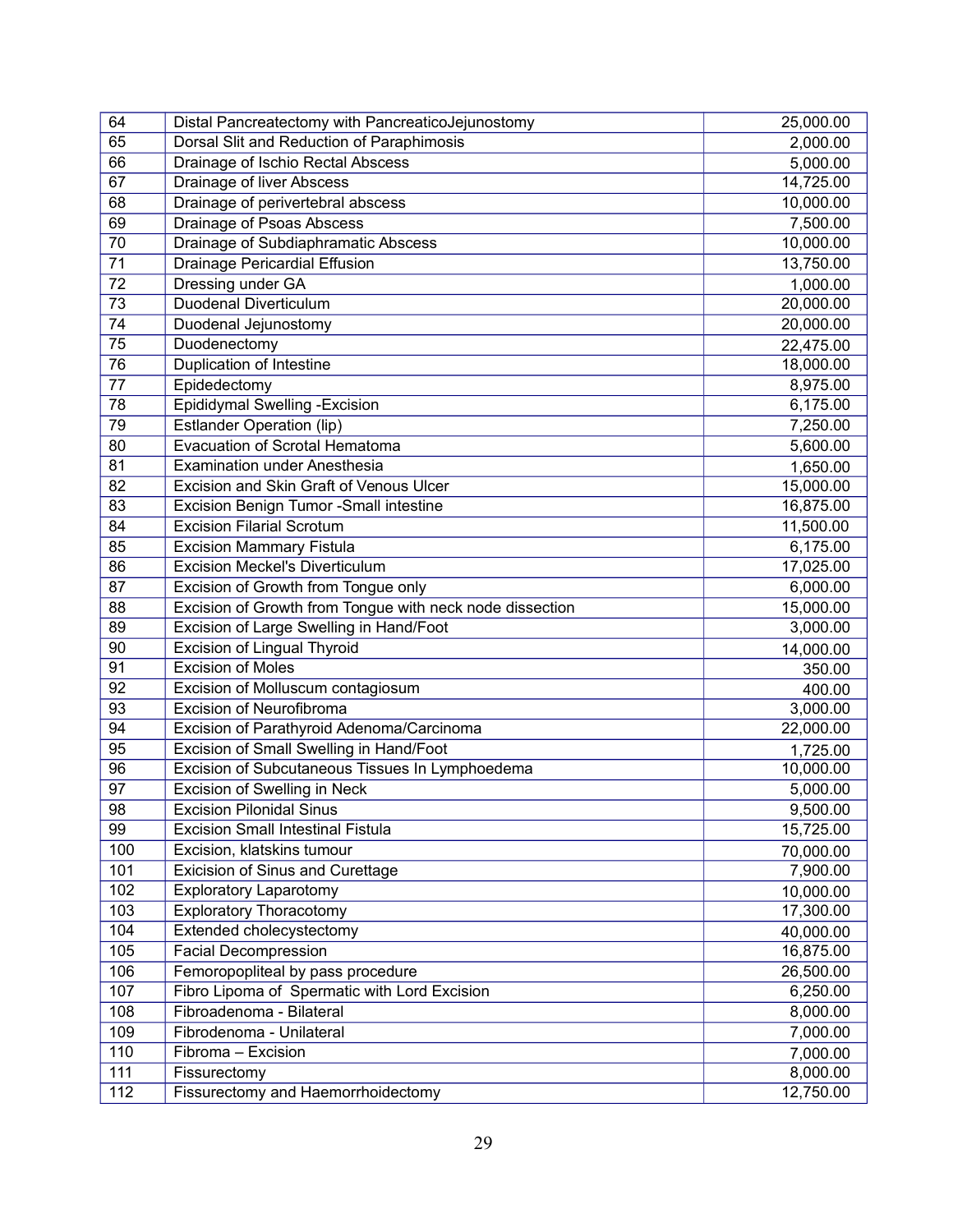| 113 | Fissurectomy with Sphincterotomy                    | 12,750.00 |
|-----|-----------------------------------------------------|-----------|
| 114 | Fistulectomy                                        | 10,200.00 |
| 115 | <b>Flap Reconstructive Surgery</b>                  | 25,875.00 |
| 116 | Foreign Body Removal in Deep Region under GA        | 5,600.00  |
| 117 | Foreign Body Removal in Suprficialregion without GA | 2,000.00  |
| 118 | Free Grafts - Large Area 10%                        | 8,000.00  |
| 119 | Free Grafts - Theirech- Small Area 5%               | 7,475.00  |
| 120 | Free Grafts - Very Large Area 20%                   | 10,000.00 |
| 121 | Free Grafts - Wolfe Grafts                          | 10,000.00 |
| 122 | Freys procedure                                     | 50,000.00 |
| 123 | Fulguration                                         | 3,500.00  |
| 124 | Fundoplication                                      | 20,000.00 |
| 125 | G J Vagotomy/ Vagotomy + Pyloroplasty               | 17,000.00 |
| 126 | Ganglion - large - Excision                         | 4,525.00  |
| 127 | Ganglion - Small - Excision                         | 3,250.00  |
| 128 | <b>Gastric Perforation</b>                          | 15,000.00 |
| 129 | Gastro jejuno Colic Fistula                         | 14,000.00 |
| 130 | Gastrojejunostomy                                   | 16,875.00 |
| 131 | Gastrostomy                                         | 16,725.00 |
| 132 | Graham's Operation for duodenal perforation         | 16,875.00 |
| 133 | Granuloma - Excision                                | 4,525.00  |
| 134 | Growth in the Scalp - Excision                      | 4,000.00  |
| 135 | Haemangioma - Excision (large)                      | 10,000.00 |
| 136 | Haemangioma - Excision (small)                      | 5,000.00  |
| 137 | Haemorrhage of Small Intestine                      | 17,025.00 |
| 138 | Haemorrhoid - injection                             | 750.00    |
| 139 | Haemorroidectomy                                    | 10,200.00 |
| 140 | Haemorroidectomy+ Fistulectomy                      | 15,000.00 |
| 141 | Hemi thyroidectomy                                  | 10,000.00 |
| 142 | Hemicolectomy                                       | 18,025.00 |
| 143 | Hemithyroplasty                                     | 13,575.00 |
| 144 | <b>Hepatic Resection (lobectomy)</b>                | 20,000.00 |
| 145 | Hernia - Epigastric                                 | 12,000.00 |
| 146 | Hernia - Femoral                                    | 12,000.00 |
| 147 | Hernia - Incisional                                 | 15,000.00 |
| 148 | Hernia - Repair & release of obstruction            | 15,000.00 |
| 149 | Hernia - Spigelian                                  | 12,000.00 |
| 150 | Hernia - Umbilical                                  | 12,000.00 |
| 151 | Hernia - Ventral                                    | 14,000.00 |
| 152 | Hernia Hiatus- Trans abdominal                      | 15,000.00 |
| 153 | Hernia -hiatus-Transthoracic                        | 25,000.00 |
| 154 | Hernia-inguinal and Hydrocele -unilateral.          | 13,000.00 |
| 155 | Herniorrhaphy/hernioplasty-Inguinal- bilateral      | 13,000.00 |
| 156 | Herniorrhaphy/hernioplasty-Inguinal- unilateral     | 10,000.00 |
| 157 | Hydatid Cyst of Liver                               | 12,500.00 |
| 158 | Hydrocele - Excision / Eversion TV sac- Unilateral  | 7,000.00  |
| 159 | Hydrocele - Excision/Eversion TV sac - Bilateral    | 10,000.00 |
| 160 | Hydrocele + Orchidectomy                            | 8,000.00  |
| 161 | lleostomy                                           | 19,600.00 |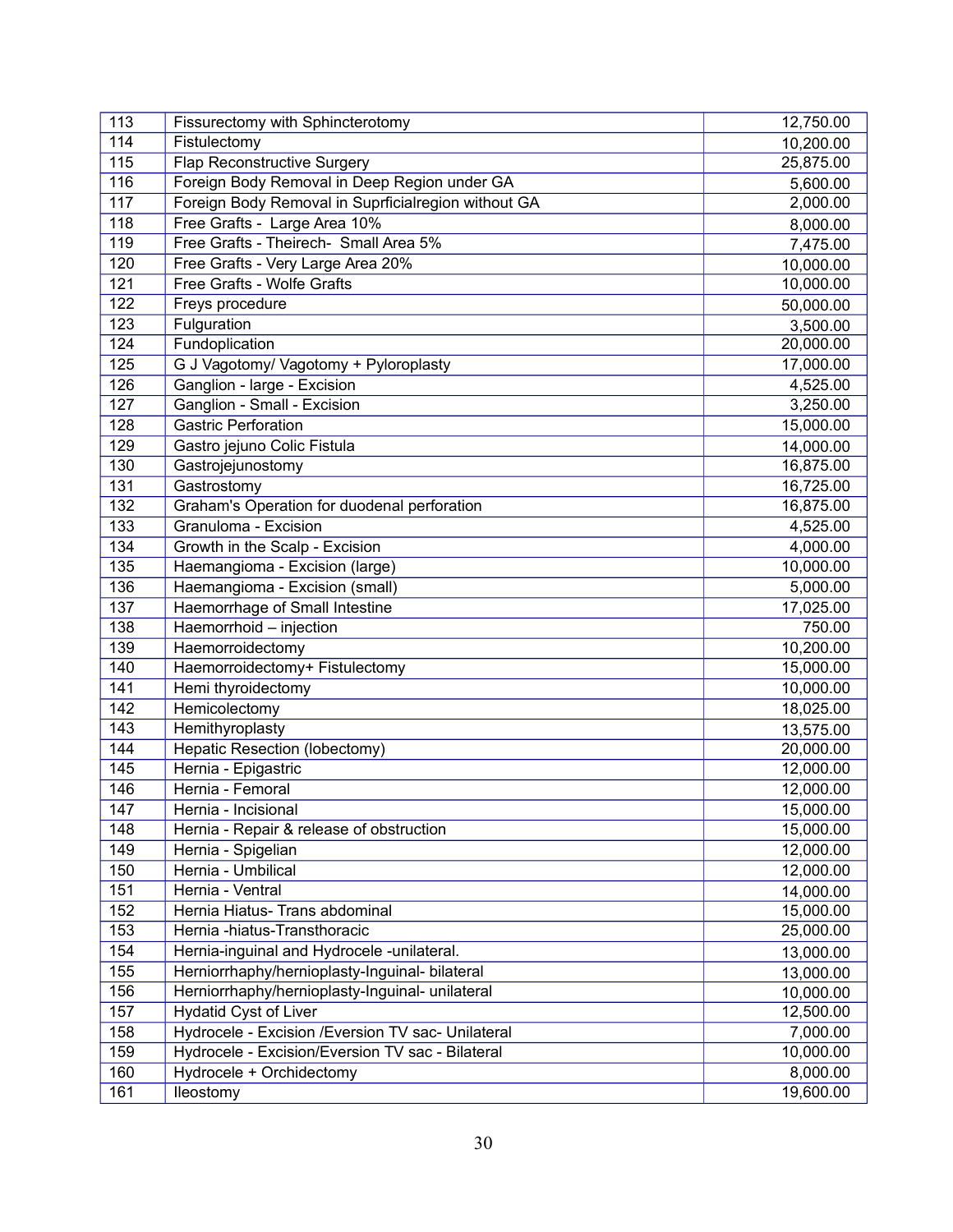| 162 | Ileotransverse/colocolic Anastomosis                             | 10,000.00 |
|-----|------------------------------------------------------------------|-----------|
| 163 | llieoSigmoidostomy                                               | 17,000.00 |
| 164 | Incision and Drainage of large Abscess                           | 4,000.00  |
| 165 | Infected Bunion Foot - Excision                                  | 4,525.00  |
| 166 | Inguinal Node (dissection) - Unilateral                          | 11,350.00 |
| 167 | Intercostal drainage                                             | 3,000.00  |
| 168 | <b>Intestinal Obstruction</b>                                    | 14,500.00 |
| 169 | Intestinal perforation                                           | 14,500.00 |
| 170 | <b>Intestinal Perforation (Resection Anastomosis)</b>            | 20,000.00 |
| 171 | Intussusception                                                  | 15,000.00 |
| 172 | Isthmusectomy                                                    | 9,000.00  |
| 173 | Ivor lewis procedure                                             | 40,000.00 |
| 174 | Jejunostomy                                                      | 19,675.00 |
| 175 | Lap. Assisted Hemi colectomy Right/Left                          | 25,000.00 |
| 176 | Lap. Assisted small bowel resection                              | 15,875.00 |
| 177 | Lap. Assisted Total Colectomy                                    | 35,000.00 |
| 178 | Lap. Cholecystectomy & CBD exploration                           | 25,000.00 |
| 179 | Lap. For intestinal obstruction                                  | 15,725.00 |
| 180 | Lap. Hepatic resection                                           | 25,000.00 |
| 181 | Lap. Hydatid of liver surgery                                    | 20,000.00 |
| 182 | Lap/Enodscopic Intestinal resection                              | 15,300.00 |
| 183 | Lap/Enodscopic Peritonities                                      | 11,500.00 |
| 184 | LAPARAOSCOPIC HELLERS'S PROCEDURE                                | 60,000.00 |
| 185 | Laparoscopic Inguinal Hernia - Bilateral                         | 18,000.00 |
| 186 | Laparoscopic Inguinal hernia - Unilateral                        | 14,000.00 |
| 187 | Laparoscopic Adhesinolysis                                       | 19,550.00 |
| 188 | Laparoscopic Anterior resection                                  | 80,000.00 |
| 189 | Laparoscopic Appendicectomy                                      | 18,000.00 |
| 190 | Laparoscopic APR                                                 | 70,000.00 |
| 191 | Laparoscopic Cardiomyotomy                                       | 50,000.00 |
| 192 | Laparoscopic Cholecystectomy                                     | 20,000.00 |
| 193 | Laparoscopic cystogastrostomy                                    | 20,000.00 |
| 194 | Laparoscopic deroofing cyst                                      | 20,000.00 |
| 195 | Laparoscopic fundoplication                                      | 70,000.00 |
| 196 | aparoscopic Gastrostomy                                          | 18,000.00 |
| 197 | Laparoscopic Hernia Repair-other than ventral, inguinal & hiatus | 18,000.00 |
| 198 | Laparoscopic Hiatus Hernia Repair                                | 22,000.00 |
| 199 | LAPAROSCOPIC LEINECTOMY                                          | 70,000.00 |
| 200 | LAPAROSCOPIC MILES PROCEDURE                                     | 60,000.00 |
| 201 | LAPAROSCOPIC PROCTECTOMY                                         | 70,000.00 |
| 202 | Laparoscopic Pyloromyotomy                                       | 20,000.00 |
| 203 | Laparoscopic Rectopexy                                           | 16,875.00 |
| 204 | LAPAROSCOPIC REPAIR, PROCIDENTIA (Rectal)                        | 50,000.00 |
| 205 | Laparoscopic Spleenectomy                                        | 20,000.00 |
| 206 | Laparoscopic ventral hernia repair                               | 20,000.00 |
| 207 | LAPROSCOPIC NISSEN'S PROCEDURE                                   | 50,000.00 |
| 208 | Laser Ablation Varicose Vein                                     | 18,000.00 |
| 209 | Left Hepatectomy                                                 | 60,000.00 |
| 210 | Left Lateral sectionectomy                                       | 50,000.00 |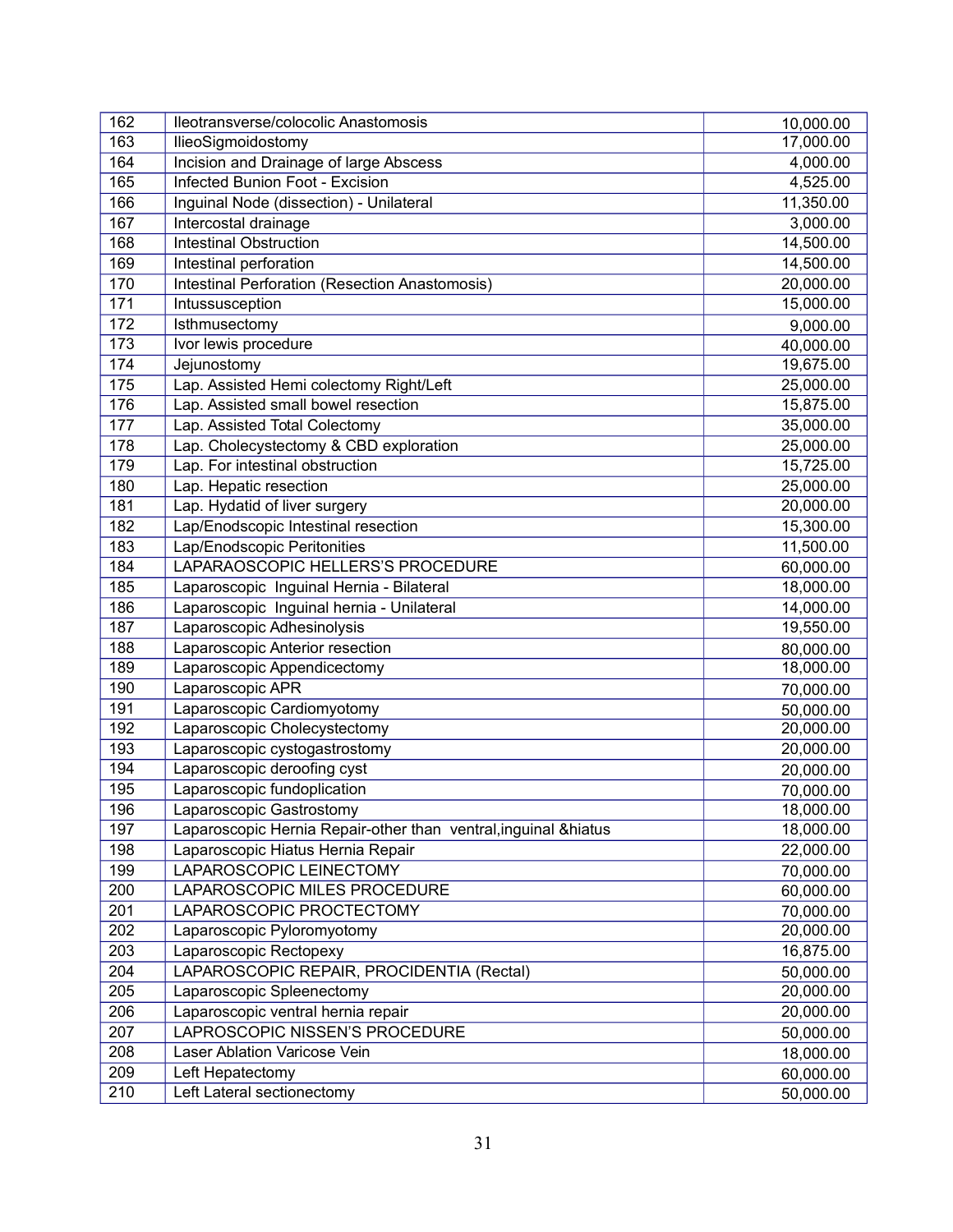| 11,850.00<br><b>Ligation of Ankle Perforators</b><br>213<br>Lipoma excision<br>2,875.00<br>214<br>Loop Colostomy Sigmoid<br>19,750.00<br>215<br>Lord's Procedure (haemorrhoids)<br>5,600.00<br>216<br>Mastectomy<br>12,000.00<br>217<br>Median pancreatectomy<br>70,000.00<br>218<br><b>Mediastinal Tumour</b><br>26,450.00<br>219<br><b>Mesenteric Caval Anastomosis</b><br>16,875.00<br>220<br>16,000.00<br>Mesenteric Cyst - Excision<br>221<br>Microdochectomy<br>5,000.00<br>222<br>Microlaryngoscopic Surgery<br>15,000.00<br>223<br>Necrosectomy<br>1,00,000.00<br>224<br>Nodular Cyst-Excision<br>3,450.00<br>225<br>Oeshophagoscopy for foreign body removal<br>7,500.00<br>226<br>Oesophageal Varices Banding<br>6,000.00<br>227<br>17,500.00<br>Oesophagectomy<br>Oesophagectomy for Carcinoma Oesophagus<br>228<br>25,000.00<br>229<br>Oesophagus Portal Hypertension<br>20,325.00<br><b>Operation for Bleeding Peptic Ulcer</b><br>230<br>20,000.00<br>Operation for Carcinoma Lip - Vermilionectomy<br>231<br>10,000.00<br>Operation for Carcinoma Lip - Wedge Excision and Vermilionectomy<br>232<br>12,000.00<br>Operation for Carcinoma Lip - Wedge-Excision<br>233<br>10,000.00<br>234<br>Operation for carcinoma lip- cheek advancement<br>12,000.00<br>235<br>Operation of Choledochal Cyst<br>15,000.00<br>Operations for Acquired Arteriovenous Fistula<br>236<br>21,900.00<br>237<br>Operations for Replacement of Oesophagus by Colon<br>25,000.00<br>238<br>Orchidectomy<br>8,500.00<br>239<br>Orchidectomy + Herniorraphy<br>14,000.00<br>240<br>Palliative Gastro Jejunostomy<br>1,500.00<br>241<br>PancreaticoDuodenectomy<br>25,000.00<br>242<br>Papilloma Rectum - Excision<br>4,000.00<br>243<br>Partial Thyroidectomy<br>12,000.00<br>244<br><b>Partial Pericardectomy</b><br>20,000.00<br>245<br>Partial/Subtotal Gastrectomy for Carcinoma<br>22,000.00<br>246<br>Patch Graft Angioplasty<br>20,000.00<br>247<br>10,000.00<br>Pelvic Abscess - Open Drainage<br>248<br>30,000.00<br>Pericardiostomy<br>249<br>Peritoneal dialysis per sitting<br>2,000.00<br>250<br>Phimosis Under LA<br>1,250.00<br>251<br>Pneumonectomy<br>25,000.00<br>252<br>Portal Hypertension shunt surgery<br>50,000.00<br>253<br>Porto Caval Anastomosis<br>28,750.00<br>254<br><b>Posterior Exentration</b><br>60,000.00<br>255<br>Procedures Requiring Bypass Techniques<br>15,000.00<br>Prolapse of Rectal Mass - Excision<br>256<br>10,000.00<br>257<br>Pyeloroplasty<br>12,275.00<br>258<br>R Lateral sectionectomy<br>50,000.00<br>259<br>R Trisectionectomy<br>70,000.00 | 211 | Left Trisectionectomy | 85,000.00 |
|--------------------------------------------------------------------------------------------------------------------------------------------------------------------------------------------------------------------------------------------------------------------------------------------------------------------------------------------------------------------------------------------------------------------------------------------------------------------------------------------------------------------------------------------------------------------------------------------------------------------------------------------------------------------------------------------------------------------------------------------------------------------------------------------------------------------------------------------------------------------------------------------------------------------------------------------------------------------------------------------------------------------------------------------------------------------------------------------------------------------------------------------------------------------------------------------------------------------------------------------------------------------------------------------------------------------------------------------------------------------------------------------------------------------------------------------------------------------------------------------------------------------------------------------------------------------------------------------------------------------------------------------------------------------------------------------------------------------------------------------------------------------------------------------------------------------------------------------------------------------------------------------------------------------------------------------------------------------------------------------------------------------------------------------------------------------------------------------------------------------------------------------------------------------------------------------------------------------------------------------------------------------------------------------------------------------------------------------------------------------------------------------------------------------------------------------------------------------------------------------------------------------------------------------------------------------------------------------|-----|-----------------------|-----------|
|                                                                                                                                                                                                                                                                                                                                                                                                                                                                                                                                                                                                                                                                                                                                                                                                                                                                                                                                                                                                                                                                                                                                                                                                                                                                                                                                                                                                                                                                                                                                                                                                                                                                                                                                                                                                                                                                                                                                                                                                                                                                                                                                                                                                                                                                                                                                                                                                                                                                                                                                                                                            | 212 |                       |           |
|                                                                                                                                                                                                                                                                                                                                                                                                                                                                                                                                                                                                                                                                                                                                                                                                                                                                                                                                                                                                                                                                                                                                                                                                                                                                                                                                                                                                                                                                                                                                                                                                                                                                                                                                                                                                                                                                                                                                                                                                                                                                                                                                                                                                                                                                                                                                                                                                                                                                                                                                                                                            |     |                       |           |
|                                                                                                                                                                                                                                                                                                                                                                                                                                                                                                                                                                                                                                                                                                                                                                                                                                                                                                                                                                                                                                                                                                                                                                                                                                                                                                                                                                                                                                                                                                                                                                                                                                                                                                                                                                                                                                                                                                                                                                                                                                                                                                                                                                                                                                                                                                                                                                                                                                                                                                                                                                                            |     |                       |           |
|                                                                                                                                                                                                                                                                                                                                                                                                                                                                                                                                                                                                                                                                                                                                                                                                                                                                                                                                                                                                                                                                                                                                                                                                                                                                                                                                                                                                                                                                                                                                                                                                                                                                                                                                                                                                                                                                                                                                                                                                                                                                                                                                                                                                                                                                                                                                                                                                                                                                                                                                                                                            |     |                       |           |
|                                                                                                                                                                                                                                                                                                                                                                                                                                                                                                                                                                                                                                                                                                                                                                                                                                                                                                                                                                                                                                                                                                                                                                                                                                                                                                                                                                                                                                                                                                                                                                                                                                                                                                                                                                                                                                                                                                                                                                                                                                                                                                                                                                                                                                                                                                                                                                                                                                                                                                                                                                                            |     |                       |           |
|                                                                                                                                                                                                                                                                                                                                                                                                                                                                                                                                                                                                                                                                                                                                                                                                                                                                                                                                                                                                                                                                                                                                                                                                                                                                                                                                                                                                                                                                                                                                                                                                                                                                                                                                                                                                                                                                                                                                                                                                                                                                                                                                                                                                                                                                                                                                                                                                                                                                                                                                                                                            |     |                       |           |
|                                                                                                                                                                                                                                                                                                                                                                                                                                                                                                                                                                                                                                                                                                                                                                                                                                                                                                                                                                                                                                                                                                                                                                                                                                                                                                                                                                                                                                                                                                                                                                                                                                                                                                                                                                                                                                                                                                                                                                                                                                                                                                                                                                                                                                                                                                                                                                                                                                                                                                                                                                                            |     |                       |           |
|                                                                                                                                                                                                                                                                                                                                                                                                                                                                                                                                                                                                                                                                                                                                                                                                                                                                                                                                                                                                                                                                                                                                                                                                                                                                                                                                                                                                                                                                                                                                                                                                                                                                                                                                                                                                                                                                                                                                                                                                                                                                                                                                                                                                                                                                                                                                                                                                                                                                                                                                                                                            |     |                       |           |
|                                                                                                                                                                                                                                                                                                                                                                                                                                                                                                                                                                                                                                                                                                                                                                                                                                                                                                                                                                                                                                                                                                                                                                                                                                                                                                                                                                                                                                                                                                                                                                                                                                                                                                                                                                                                                                                                                                                                                                                                                                                                                                                                                                                                                                                                                                                                                                                                                                                                                                                                                                                            |     |                       |           |
|                                                                                                                                                                                                                                                                                                                                                                                                                                                                                                                                                                                                                                                                                                                                                                                                                                                                                                                                                                                                                                                                                                                                                                                                                                                                                                                                                                                                                                                                                                                                                                                                                                                                                                                                                                                                                                                                                                                                                                                                                                                                                                                                                                                                                                                                                                                                                                                                                                                                                                                                                                                            |     |                       |           |
|                                                                                                                                                                                                                                                                                                                                                                                                                                                                                                                                                                                                                                                                                                                                                                                                                                                                                                                                                                                                                                                                                                                                                                                                                                                                                                                                                                                                                                                                                                                                                                                                                                                                                                                                                                                                                                                                                                                                                                                                                                                                                                                                                                                                                                                                                                                                                                                                                                                                                                                                                                                            |     |                       |           |
|                                                                                                                                                                                                                                                                                                                                                                                                                                                                                                                                                                                                                                                                                                                                                                                                                                                                                                                                                                                                                                                                                                                                                                                                                                                                                                                                                                                                                                                                                                                                                                                                                                                                                                                                                                                                                                                                                                                                                                                                                                                                                                                                                                                                                                                                                                                                                                                                                                                                                                                                                                                            |     |                       |           |
|                                                                                                                                                                                                                                                                                                                                                                                                                                                                                                                                                                                                                                                                                                                                                                                                                                                                                                                                                                                                                                                                                                                                                                                                                                                                                                                                                                                                                                                                                                                                                                                                                                                                                                                                                                                                                                                                                                                                                                                                                                                                                                                                                                                                                                                                                                                                                                                                                                                                                                                                                                                            |     |                       |           |
|                                                                                                                                                                                                                                                                                                                                                                                                                                                                                                                                                                                                                                                                                                                                                                                                                                                                                                                                                                                                                                                                                                                                                                                                                                                                                                                                                                                                                                                                                                                                                                                                                                                                                                                                                                                                                                                                                                                                                                                                                                                                                                                                                                                                                                                                                                                                                                                                                                                                                                                                                                                            |     |                       |           |
|                                                                                                                                                                                                                                                                                                                                                                                                                                                                                                                                                                                                                                                                                                                                                                                                                                                                                                                                                                                                                                                                                                                                                                                                                                                                                                                                                                                                                                                                                                                                                                                                                                                                                                                                                                                                                                                                                                                                                                                                                                                                                                                                                                                                                                                                                                                                                                                                                                                                                                                                                                                            |     |                       |           |
|                                                                                                                                                                                                                                                                                                                                                                                                                                                                                                                                                                                                                                                                                                                                                                                                                                                                                                                                                                                                                                                                                                                                                                                                                                                                                                                                                                                                                                                                                                                                                                                                                                                                                                                                                                                                                                                                                                                                                                                                                                                                                                                                                                                                                                                                                                                                                                                                                                                                                                                                                                                            |     |                       |           |
|                                                                                                                                                                                                                                                                                                                                                                                                                                                                                                                                                                                                                                                                                                                                                                                                                                                                                                                                                                                                                                                                                                                                                                                                                                                                                                                                                                                                                                                                                                                                                                                                                                                                                                                                                                                                                                                                                                                                                                                                                                                                                                                                                                                                                                                                                                                                                                                                                                                                                                                                                                                            |     |                       |           |
|                                                                                                                                                                                                                                                                                                                                                                                                                                                                                                                                                                                                                                                                                                                                                                                                                                                                                                                                                                                                                                                                                                                                                                                                                                                                                                                                                                                                                                                                                                                                                                                                                                                                                                                                                                                                                                                                                                                                                                                                                                                                                                                                                                                                                                                                                                                                                                                                                                                                                                                                                                                            |     |                       |           |
|                                                                                                                                                                                                                                                                                                                                                                                                                                                                                                                                                                                                                                                                                                                                                                                                                                                                                                                                                                                                                                                                                                                                                                                                                                                                                                                                                                                                                                                                                                                                                                                                                                                                                                                                                                                                                                                                                                                                                                                                                                                                                                                                                                                                                                                                                                                                                                                                                                                                                                                                                                                            |     |                       |           |
|                                                                                                                                                                                                                                                                                                                                                                                                                                                                                                                                                                                                                                                                                                                                                                                                                                                                                                                                                                                                                                                                                                                                                                                                                                                                                                                                                                                                                                                                                                                                                                                                                                                                                                                                                                                                                                                                                                                                                                                                                                                                                                                                                                                                                                                                                                                                                                                                                                                                                                                                                                                            |     |                       |           |
|                                                                                                                                                                                                                                                                                                                                                                                                                                                                                                                                                                                                                                                                                                                                                                                                                                                                                                                                                                                                                                                                                                                                                                                                                                                                                                                                                                                                                                                                                                                                                                                                                                                                                                                                                                                                                                                                                                                                                                                                                                                                                                                                                                                                                                                                                                                                                                                                                                                                                                                                                                                            |     |                       |           |
|                                                                                                                                                                                                                                                                                                                                                                                                                                                                                                                                                                                                                                                                                                                                                                                                                                                                                                                                                                                                                                                                                                                                                                                                                                                                                                                                                                                                                                                                                                                                                                                                                                                                                                                                                                                                                                                                                                                                                                                                                                                                                                                                                                                                                                                                                                                                                                                                                                                                                                                                                                                            |     |                       |           |
|                                                                                                                                                                                                                                                                                                                                                                                                                                                                                                                                                                                                                                                                                                                                                                                                                                                                                                                                                                                                                                                                                                                                                                                                                                                                                                                                                                                                                                                                                                                                                                                                                                                                                                                                                                                                                                                                                                                                                                                                                                                                                                                                                                                                                                                                                                                                                                                                                                                                                                                                                                                            |     |                       |           |
|                                                                                                                                                                                                                                                                                                                                                                                                                                                                                                                                                                                                                                                                                                                                                                                                                                                                                                                                                                                                                                                                                                                                                                                                                                                                                                                                                                                                                                                                                                                                                                                                                                                                                                                                                                                                                                                                                                                                                                                                                                                                                                                                                                                                                                                                                                                                                                                                                                                                                                                                                                                            |     |                       |           |
|                                                                                                                                                                                                                                                                                                                                                                                                                                                                                                                                                                                                                                                                                                                                                                                                                                                                                                                                                                                                                                                                                                                                                                                                                                                                                                                                                                                                                                                                                                                                                                                                                                                                                                                                                                                                                                                                                                                                                                                                                                                                                                                                                                                                                                                                                                                                                                                                                                                                                                                                                                                            |     |                       |           |
|                                                                                                                                                                                                                                                                                                                                                                                                                                                                                                                                                                                                                                                                                                                                                                                                                                                                                                                                                                                                                                                                                                                                                                                                                                                                                                                                                                                                                                                                                                                                                                                                                                                                                                                                                                                                                                                                                                                                                                                                                                                                                                                                                                                                                                                                                                                                                                                                                                                                                                                                                                                            |     |                       |           |
|                                                                                                                                                                                                                                                                                                                                                                                                                                                                                                                                                                                                                                                                                                                                                                                                                                                                                                                                                                                                                                                                                                                                                                                                                                                                                                                                                                                                                                                                                                                                                                                                                                                                                                                                                                                                                                                                                                                                                                                                                                                                                                                                                                                                                                                                                                                                                                                                                                                                                                                                                                                            |     |                       |           |
|                                                                                                                                                                                                                                                                                                                                                                                                                                                                                                                                                                                                                                                                                                                                                                                                                                                                                                                                                                                                                                                                                                                                                                                                                                                                                                                                                                                                                                                                                                                                                                                                                                                                                                                                                                                                                                                                                                                                                                                                                                                                                                                                                                                                                                                                                                                                                                                                                                                                                                                                                                                            |     |                       |           |
|                                                                                                                                                                                                                                                                                                                                                                                                                                                                                                                                                                                                                                                                                                                                                                                                                                                                                                                                                                                                                                                                                                                                                                                                                                                                                                                                                                                                                                                                                                                                                                                                                                                                                                                                                                                                                                                                                                                                                                                                                                                                                                                                                                                                                                                                                                                                                                                                                                                                                                                                                                                            |     |                       |           |
|                                                                                                                                                                                                                                                                                                                                                                                                                                                                                                                                                                                                                                                                                                                                                                                                                                                                                                                                                                                                                                                                                                                                                                                                                                                                                                                                                                                                                                                                                                                                                                                                                                                                                                                                                                                                                                                                                                                                                                                                                                                                                                                                                                                                                                                                                                                                                                                                                                                                                                                                                                                            |     |                       |           |
|                                                                                                                                                                                                                                                                                                                                                                                                                                                                                                                                                                                                                                                                                                                                                                                                                                                                                                                                                                                                                                                                                                                                                                                                                                                                                                                                                                                                                                                                                                                                                                                                                                                                                                                                                                                                                                                                                                                                                                                                                                                                                                                                                                                                                                                                                                                                                                                                                                                                                                                                                                                            |     |                       |           |
|                                                                                                                                                                                                                                                                                                                                                                                                                                                                                                                                                                                                                                                                                                                                                                                                                                                                                                                                                                                                                                                                                                                                                                                                                                                                                                                                                                                                                                                                                                                                                                                                                                                                                                                                                                                                                                                                                                                                                                                                                                                                                                                                                                                                                                                                                                                                                                                                                                                                                                                                                                                            |     |                       |           |
|                                                                                                                                                                                                                                                                                                                                                                                                                                                                                                                                                                                                                                                                                                                                                                                                                                                                                                                                                                                                                                                                                                                                                                                                                                                                                                                                                                                                                                                                                                                                                                                                                                                                                                                                                                                                                                                                                                                                                                                                                                                                                                                                                                                                                                                                                                                                                                                                                                                                                                                                                                                            |     |                       |           |
|                                                                                                                                                                                                                                                                                                                                                                                                                                                                                                                                                                                                                                                                                                                                                                                                                                                                                                                                                                                                                                                                                                                                                                                                                                                                                                                                                                                                                                                                                                                                                                                                                                                                                                                                                                                                                                                                                                                                                                                                                                                                                                                                                                                                                                                                                                                                                                                                                                                                                                                                                                                            |     |                       |           |
|                                                                                                                                                                                                                                                                                                                                                                                                                                                                                                                                                                                                                                                                                                                                                                                                                                                                                                                                                                                                                                                                                                                                                                                                                                                                                                                                                                                                                                                                                                                                                                                                                                                                                                                                                                                                                                                                                                                                                                                                                                                                                                                                                                                                                                                                                                                                                                                                                                                                                                                                                                                            |     |                       |           |
|                                                                                                                                                                                                                                                                                                                                                                                                                                                                                                                                                                                                                                                                                                                                                                                                                                                                                                                                                                                                                                                                                                                                                                                                                                                                                                                                                                                                                                                                                                                                                                                                                                                                                                                                                                                                                                                                                                                                                                                                                                                                                                                                                                                                                                                                                                                                                                                                                                                                                                                                                                                            |     |                       |           |
|                                                                                                                                                                                                                                                                                                                                                                                                                                                                                                                                                                                                                                                                                                                                                                                                                                                                                                                                                                                                                                                                                                                                                                                                                                                                                                                                                                                                                                                                                                                                                                                                                                                                                                                                                                                                                                                                                                                                                                                                                                                                                                                                                                                                                                                                                                                                                                                                                                                                                                                                                                                            |     |                       |           |
|                                                                                                                                                                                                                                                                                                                                                                                                                                                                                                                                                                                                                                                                                                                                                                                                                                                                                                                                                                                                                                                                                                                                                                                                                                                                                                                                                                                                                                                                                                                                                                                                                                                                                                                                                                                                                                                                                                                                                                                                                                                                                                                                                                                                                                                                                                                                                                                                                                                                                                                                                                                            |     |                       |           |
|                                                                                                                                                                                                                                                                                                                                                                                                                                                                                                                                                                                                                                                                                                                                                                                                                                                                                                                                                                                                                                                                                                                                                                                                                                                                                                                                                                                                                                                                                                                                                                                                                                                                                                                                                                                                                                                                                                                                                                                                                                                                                                                                                                                                                                                                                                                                                                                                                                                                                                                                                                                            |     |                       |           |
|                                                                                                                                                                                                                                                                                                                                                                                                                                                                                                                                                                                                                                                                                                                                                                                                                                                                                                                                                                                                                                                                                                                                                                                                                                                                                                                                                                                                                                                                                                                                                                                                                                                                                                                                                                                                                                                                                                                                                                                                                                                                                                                                                                                                                                                                                                                                                                                                                                                                                                                                                                                            |     |                       |           |
|                                                                                                                                                                                                                                                                                                                                                                                                                                                                                                                                                                                                                                                                                                                                                                                                                                                                                                                                                                                                                                                                                                                                                                                                                                                                                                                                                                                                                                                                                                                                                                                                                                                                                                                                                                                                                                                                                                                                                                                                                                                                                                                                                                                                                                                                                                                                                                                                                                                                                                                                                                                            |     |                       |           |
|                                                                                                                                                                                                                                                                                                                                                                                                                                                                                                                                                                                                                                                                                                                                                                                                                                                                                                                                                                                                                                                                                                                                                                                                                                                                                                                                                                                                                                                                                                                                                                                                                                                                                                                                                                                                                                                                                                                                                                                                                                                                                                                                                                                                                                                                                                                                                                                                                                                                                                                                                                                            |     |                       |           |
|                                                                                                                                                                                                                                                                                                                                                                                                                                                                                                                                                                                                                                                                                                                                                                                                                                                                                                                                                                                                                                                                                                                                                                                                                                                                                                                                                                                                                                                                                                                                                                                                                                                                                                                                                                                                                                                                                                                                                                                                                                                                                                                                                                                                                                                                                                                                                                                                                                                                                                                                                                                            |     |                       |           |
|                                                                                                                                                                                                                                                                                                                                                                                                                                                                                                                                                                                                                                                                                                                                                                                                                                                                                                                                                                                                                                                                                                                                                                                                                                                                                                                                                                                                                                                                                                                                                                                                                                                                                                                                                                                                                                                                                                                                                                                                                                                                                                                                                                                                                                                                                                                                                                                                                                                                                                                                                                                            |     |                       |           |
|                                                                                                                                                                                                                                                                                                                                                                                                                                                                                                                                                                                                                                                                                                                                                                                                                                                                                                                                                                                                                                                                                                                                                                                                                                                                                                                                                                                                                                                                                                                                                                                                                                                                                                                                                                                                                                                                                                                                                                                                                                                                                                                                                                                                                                                                                                                                                                                                                                                                                                                                                                                            |     |                       |           |
|                                                                                                                                                                                                                                                                                                                                                                                                                                                                                                                                                                                                                                                                                                                                                                                                                                                                                                                                                                                                                                                                                                                                                                                                                                                                                                                                                                                                                                                                                                                                                                                                                                                                                                                                                                                                                                                                                                                                                                                                                                                                                                                                                                                                                                                                                                                                                                                                                                                                                                                                                                                            |     |                       |           |
|                                                                                                                                                                                                                                                                                                                                                                                                                                                                                                                                                                                                                                                                                                                                                                                                                                                                                                                                                                                                                                                                                                                                                                                                                                                                                                                                                                                                                                                                                                                                                                                                                                                                                                                                                                                                                                                                                                                                                                                                                                                                                                                                                                                                                                                                                                                                                                                                                                                                                                                                                                                            |     |                       |           |
|                                                                                                                                                                                                                                                                                                                                                                                                                                                                                                                                                                                                                                                                                                                                                                                                                                                                                                                                                                                                                                                                                                                                                                                                                                                                                                                                                                                                                                                                                                                                                                                                                                                                                                                                                                                                                                                                                                                                                                                                                                                                                                                                                                                                                                                                                                                                                                                                                                                                                                                                                                                            |     |                       |           |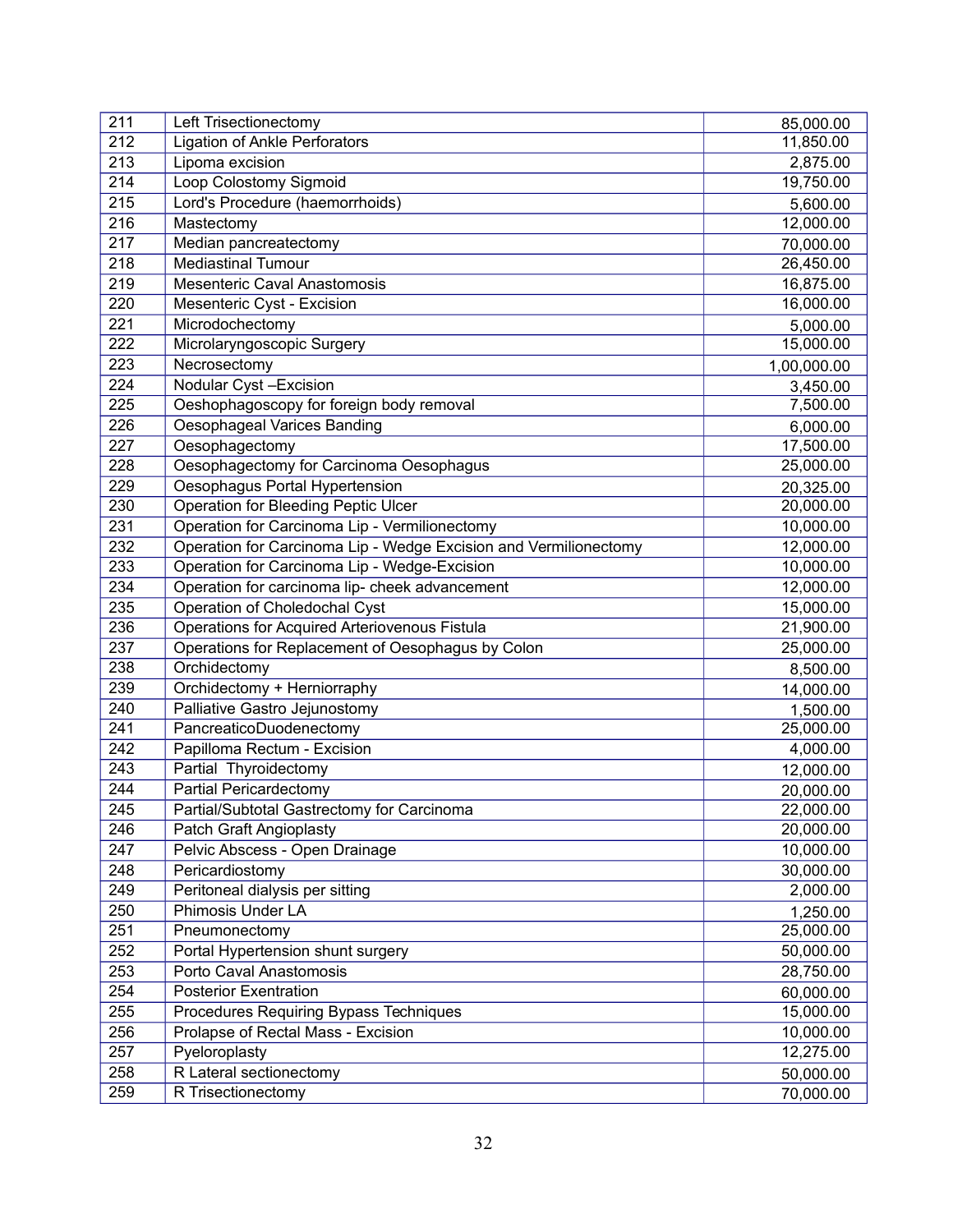| 260 | Radical Cholecystectomy                            | 60,000.00 |
|-----|----------------------------------------------------|-----------|
| 261 | <b>Radical Mastectomy</b>                          | 17,500.00 |
| 262 | Radical Neck Dissection - Excision                 | 21,200.00 |
| 263 | Radio Ablation Varicose vein                       | 1,920.00  |
| 264 | <b>Rectal Dilation</b>                             | 5,100.00  |
| 265 | Rectal polyp                                       | 3,375.00  |
| 266 | Rectopexy                                          | 11,275.00 |
| 267 | Removal of Foreign Body from Trachea or Oesophagus | 5,000.00  |
| 268 | <b>Removal Tumours of Chest Wall</b>               | 20,000.00 |
| 269 | Repair of Common Bile Duct                         | 15,000.00 |
| 270 | Repair of Main Arteries of the Limbs               | 30,000.00 |
| 271 | Repair Stenosis of Renal Artery                    | 27,075.00 |
| 272 | Resection Anastomosis (Large Intestine)            | 15,000.00 |
| 273 | Resection Anastomosis (Small Intestine)            | 15,725.00 |
| 274 | Resection Enucleation of Adenoma (lung)            | 10,000.00 |
| 275 | Resection Enucleation of Adenoma Thyroid           | 10,600.00 |
| 276 | Restorative Proctocolectomy                        | 70,000.00 |
| 277 | Resuturing of Burst Abdomen                        | 15,000.00 |
| 278 | Retroperitoneal Tumor - Excision                   | 20,000.00 |
| 279 | Rib Resection & Drainage                           | 10,000.00 |
| 280 | <b>Right Hepatectomy</b>                           | 50,000.00 |
| 281 | Scrotal Swelling (Multiple) - Excision             | 6,175.00  |
| 282 | <b>Segmental Resection of Breast</b>               | 13,650.00 |
| 283 | <b>Sigmoid Colectomy</b>                           | 35,000.00 |
| 284 | Sigmoid Diverticulum                               | 18,000.00 |
| 285 | Simple closure - Peptic perforation                | 15,000.00 |
| 286 | Sinus - Excision                                   | 5,600.00  |
| 287 | Skin Flaps - Rotation Flaps                        | 8,970.00  |
| 288 | Sleeve resection, stomach                          | 20,000.00 |
| 289 | Soft Tissue Sarcoma                                | 14,000.00 |
| 290 | Soft Tissue Tumor (large) - Excision               | 10,000.00 |
| 291 | Soft Tissue Tumor (small) - Excision               | 5,000.00  |
| 292 | Splenectomy                                        | 29,150.00 |
| 293 | Splenectomy - For Trauma                           | 20,000.00 |
| 294 | Split thickness skin grafts - Large (> 8% TBSA)    | 15,000.00 |
| 295 | Split thickness skin grafts - Medium (4 - 8% TBSA) | 10,000.00 |
| 296 | Split thickness skin grafts - Small (< 4% TBSA)    | 5,000.00  |
| 297 | Submandibular Lymph node - Excision                | 5,025.00  |
| 298 | Submandibular Mass Excision + Reconstruction       | 20,000.00 |
| 299 | Subtotal Thyroidectomy                             | 13,000.00 |
| 300 | <b>Superficial Parotidectomy</b>                   | 14,000.00 |
| 301 | <b>Superficial Varicosity</b>                      | 2,650.00  |
| 302 | Surgery for Arterial Aneurism Spleen Artery        | 20,000.00 |
| 303 | Surgery for Arterial Aneurism - Vertebral          | 25,000.00 |
| 304 | Suturing of wounds with local anesthesia           | 500.00    |
| 305 | Suturing without local anesthesia                  | 250.00    |
| 306 | Swelling Over Scapular Region                      | 4,525.00  |
| 307 | Sympathetectomy - Lumbar                           | 15,000.00 |
| 308 | Sympathetectomy - Cervical                         | 22,000.00 |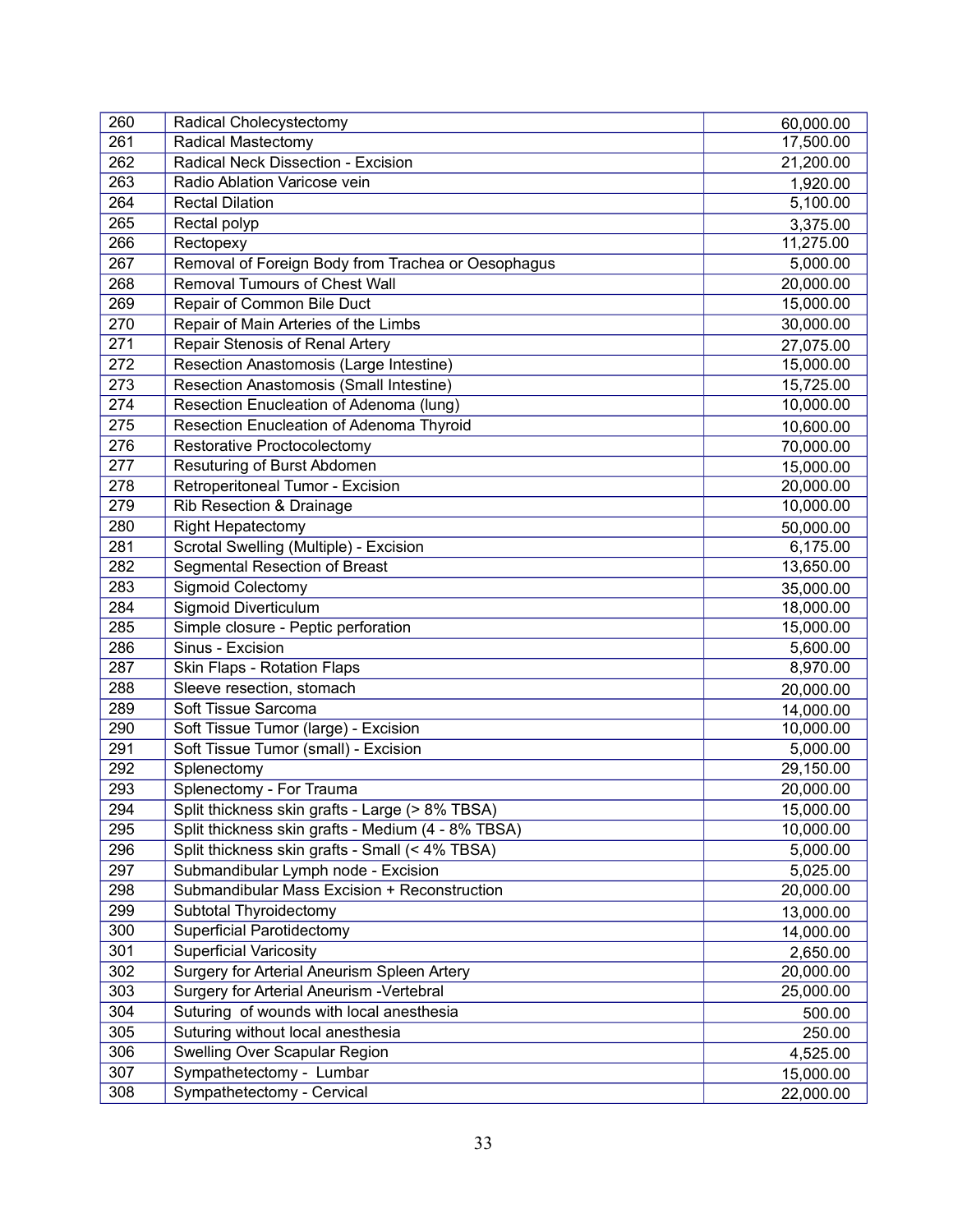| 309 | Temporal Bone resection                                  | 15,000.00 |
|-----|----------------------------------------------------------|-----------|
| 310 | Temporary Pacemaker Implantation                         | 13,800.00 |
| 311 | Tendon Transfer-Leprosy                                  | 25,000.00 |
| 312 | <b>Terminal Colostomy</b>                                | 14,000.00 |
| 313 | Thoracocentesis                                          | 14,000.00 |
| 314 | Thoracoplasty                                            | 23,050.00 |
| 315 | <b>Thoracoscopic Decortication</b>                       | 25,000.00 |
| 316 | Thoracoscopic Hydatid Cyst excision                      | 20,000.00 |
| 317 | Thoracoscopic Lobectomy                                  | 25,000.00 |
| 318 | Thoracoscopic Pneumonectomy                              | 30,000.00 |
| 319 | <b>Thoracoscopic Segmental Resection</b>                 | 25,000.00 |
| 320 | Thoracoscopic Sympathectomy                              | 15,000.00 |
| 321 | Thoracostomy                                             | 10,000.00 |
| 322 | Thorax (penetrating wounds)                              | 15,000.00 |
| 323 | Thymectomy                                               | 20,000.00 |
| 324 | Thyroidectomy-Endoscopic                                 | 22,000.00 |
| 325 | <b>Tissue Reconstruction Flap Leprosy</b>                | 25,000.00 |
| 326 | <b>Total Colectomy</b>                                   | 30,000.00 |
| 327 | <b>Total Gastrectomy</b>                                 | 35,000.00 |
| 328 | Total Gastrectomy + D2 Dissection                        | 50,000.00 |
| 329 | <b>Total Pelvic Exenteration</b>                         | 70,000.00 |
| 330 | Total thyroidectomy                                      | 20,000.00 |
| 331 | <b>Total Thyroidectomy and Block Dissection</b>          | 25,000.00 |
| 332 | Tracheal Stenosis (End to end Anastamosis) (Throat)      | 17,000.00 |
| 333 | Tracheoplasty (Throat)                                   | 17,000.00 |
| 334 | Trans abdominal esophago gastrectomy                     | 50,000.00 |
| 335 | <b>Trans Hiatal Oesophagectomy</b>                       | 40,000.00 |
| 336 | <b>Tranverse Colostomy</b>                               | 14,000.00 |
| 337 | <b>Trendelenburg Operation</b>                           | 10,000.00 |
| 338 | <b>Umbilical Sinus - Excision</b>                        | 5,600.00  |
| 339 | Upper GI endoscopy                                       | 1,100.00  |
| 340 | Upper GI endoscopy with biopsy                           | 1,500.00  |
| 341 | Vagotomy                                                 | 13,575.00 |
| 342 | Vagotomy & Drainage                                      | 16,875.00 |
| 343 | Varicose Veins - Excision and Ligation                   | 10,000.00 |
| 344 | Varicose veins - injection                               | 1,500.00  |
| 345 | Vasectomy                                                | 2,500.00  |
| 346 | Vasovasostomy                                            | 12,425.00 |
| 347 | Video Assisted Thoracoscopic Surgery/Thoracolaparoscopic |           |
|     | oesophagectomy                                           | 80,000.00 |
| 348 | <b>Volvlous of Large Bowel</b>                           | 25,000.00 |
| 349 | Warren Shunt                                             | 17,000.00 |
| 350 | Whipple's (Any Type)                                     | 70,000.00 |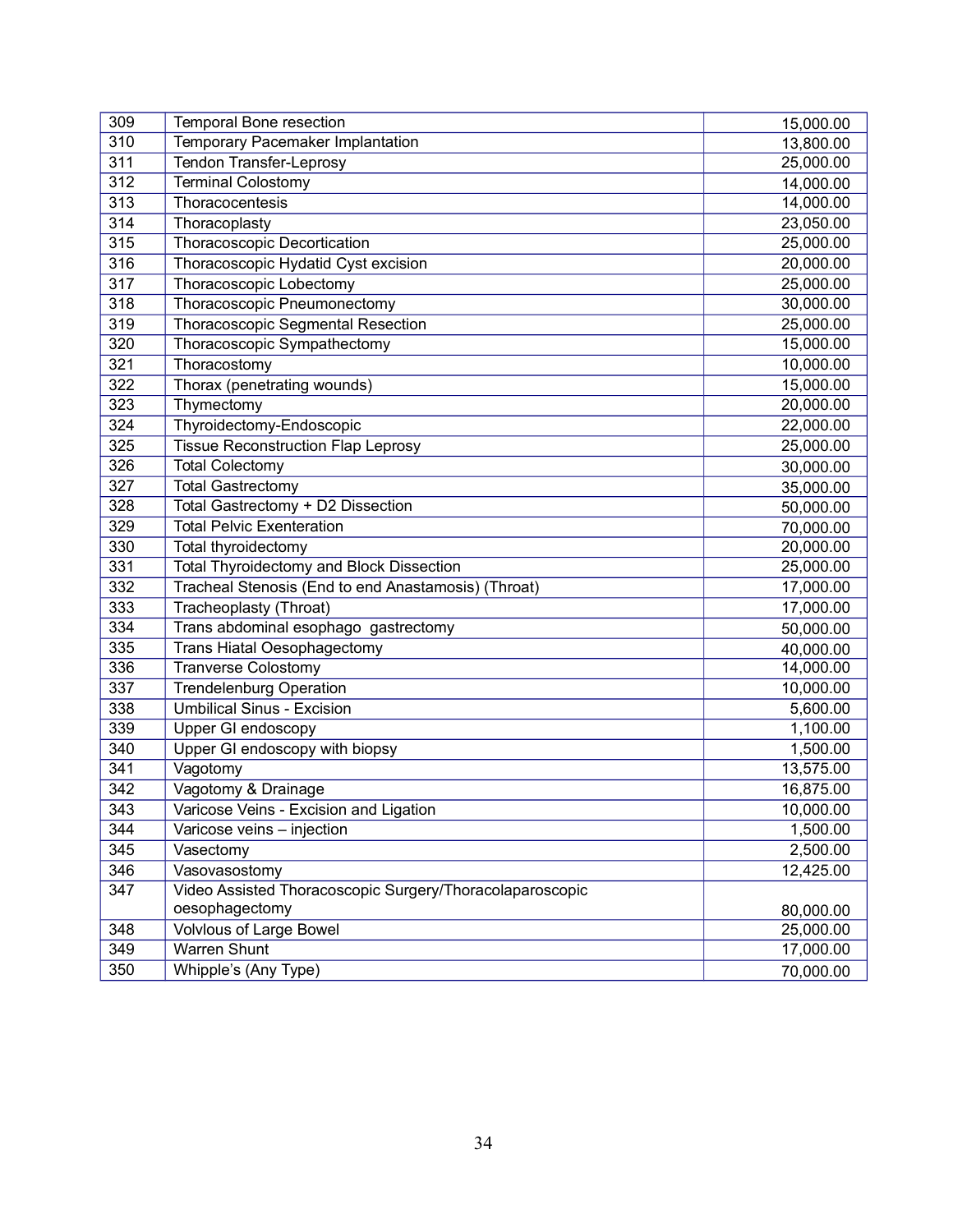| <b>ENT</b>                            |                                                                            |                   |
|---------------------------------------|----------------------------------------------------------------------------|-------------------|
| $\overline{\mathsf{SI}}$<br><b>No</b> | <b>Package Name</b>                                                        | Package Cost (Rs) |
|                                       | <b>EAR</b>                                                                 |                   |
| 1                                     | Aural polypectomy                                                          | 8,550.00          |
| $\overline{2}$                        | Decompression sac                                                          | 11,350.00         |
| 3                                     | Ear lobe repair - single (daycare)                                         | 1,500.00          |
| 4                                     | Excision of Pinna for Growth (Squamous/Basal/ Injuries) Skin and Cartilage | 4,000.00          |
| 5                                     | Excision of Pinna for Growth (Squamous/Basal/ Injuries) Skin Only          | 2,500.00          |
| $6\phantom{1}6$                       | Facial nerve decompression                                                 | 9,050.00          |
| $\overline{7}$                        | Fenestration                                                               | 7,900.00          |
| 8                                     | <b>Glomus Tympanicum Excision</b>                                          | 10,000.00         |
| $\boldsymbol{9}$                      | Labyrinthectomy                                                            | 20,000.00         |
| 10                                    | <b>Mastoid Abscess Drainage</b>                                            | 5,000.00          |
| 11                                    | Mastoidectomy                                                              | 12,500.00         |
| 12                                    | Mastoidectomy corticol modified/ radical                                   | 18,500.00         |
| 13                                    | Mastoidectomy With Myringoplasty                                           | 15,000.00         |
| 14                                    | Mastoidectomy with tympanoplasty                                           | 16,000.00         |
| $\overline{15}$                       | Myringoplasty                                                              | 9,050.00          |
| 16                                    | Myringoplasty with Ossiculoplasty                                          | 14,225.00         |
| 17                                    | Myringotomy - Bilateral                                                    | 7,325.00          |
| 18                                    | Myringotomy - Unilateral                                                   | 4,450.00          |
| 19                                    | Myringotomy with Grommet - One ear                                         | 6,500.00          |
| 20                                    | Myrinogotomy with Grommet - Both ear                                       | 10,200.00         |
| 21                                    | Ossiculoplasty                                                             | 9,500.00          |
| 22                                    | Otoendoscopy                                                               | 1,500.00          |
| $\overline{23}$                       | Partial amputation - Pinna                                                 | 4,000.00          |
| 24                                    | Perichondritis Pinna Debridement                                           | 5,000.00          |
| 25                                    | Pharyngectomy and reconstruction                                           | 25,000.00         |
| $\overline{26}$                       | Preauricular sinus                                                         | 5,600.00          |
| $\overline{27}$                       | Skull base surgery (preauth required)                                      | 37,000.00         |
| 28                                    | Stapedectomy                                                               | 11,350.00         |
| 29                                    | Total Amputation & Excision of External Auditory Meatus                    | 9,050.00          |
| 30                                    | Excision of Pinna for Growths (Squamous/Basal) Injuries - Total Amputation |                   |
|                                       | & Excision of External Auditory Meatus                                     | 8,000.00          |
| 31                                    | Excision of Pinna for Growths (Squamous/Basal) Injuries Total Amputation   | 6,500.00          |
| 32                                    | Tympanoplasty                                                              | 12,000.00         |
| 33                                    | Tympanotomy                                                                | 4,000.00          |
| 34                                    | Vidian neurectomy - Micro                                                  | 9,000.00          |
| 35                                    | Aural polypectomy +Tympanoplasty                                           | 14,000.00         |
| 36                                    | Removal of foreign body from ear                                           | 3,000.00          |
|                                       | <b>NOSE</b>                                                                |                   |
| $\mathbf{1}$                          | Angiofibrom Excision                                                       | 18,000.00         |
| $\boldsymbol{2}$                      | Ant. Ethmoidal artery ligation - open/ endoscopic                          | 13,575.00         |
| 3                                     | Antrostomy - Bilateral                                                     | 8,500.00          |
| 4                                     | Antrostomy - Unilateral                                                    | 6,000.00          |
| 5                                     | Caldwell - luc- Unilateral                                                 | 5,025.00          |
| 6                                     | Cranio-facial resection                                                    | 22,500.00         |
| $\overline{7}$                        | Cryosurgery                                                                | 7,900.00          |
| 8                                     | Endoscopic Hypophysectomy                                                  | 21,000.00         |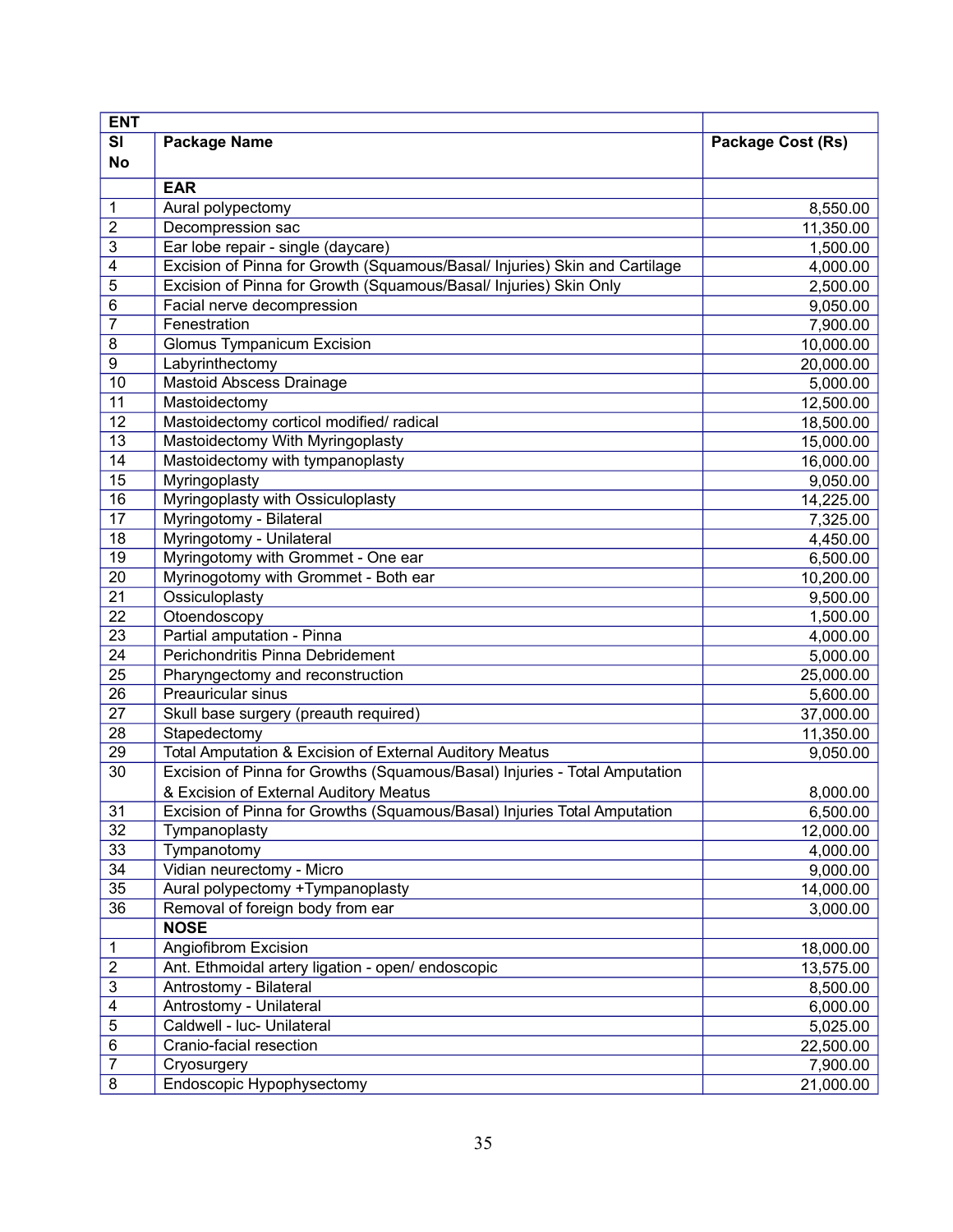| 9                | Endoscopic DCR                                 | 7,000.00  |
|------------------|------------------------------------------------|-----------|
| 10               | Ethmoidectomy - External                       | 11,500.00 |
| 11               | Fracture - setting maxilla                     | 9,625.00  |
| $\overline{12}$  | Fracture - setting nasal bone                  | 5,000.00  |
| 13               | Fracture reduction nose with septal correction | 9,125.00  |
| 14               | <b>Functional Endoscopic Sinus (FESS)</b>      | 11,000.00 |
| 15               | Intra Nasal Ethmoidectomy                      | 7,900.00  |
| 16               | Intranasal Diathermy                           | 3,000.00  |
| 17               | Nasal polypectomy - Bilateral                  | 9,000.00  |
| $\overline{18}$  | Nasal polypectomy - Unilateral                 | 6,000.00  |
| 19               | Radical fronto ethmo sphenodectomy             | 18,000.00 |
| $\overline{20}$  | Rhinoplasty                                    | 15,000.00 |
| $\overline{21}$  | CSF Rhinorrhoea - Repair                       | 14,000.00 |
| 22               | Rhinosporidiosis                               | 14,000.00 |
| 23               | Rhinotomy - Lateral                            | 12,069.00 |
| $\overline{24}$  | Septoplasty                                    | 7,325.00  |
| 25               | Septoplasty + FESS                             | 11,500.00 |
| $\overline{26}$  | Septo-rhinoplasty                              | 12,500.00 |
| $\overline{27}$  | Sinus Antroscopy                               | 5,100.00  |
| 28               | Submucos resection                             | 6,500.00  |
|                  | <b>THROAT</b>                                  |           |
| 1                | Arytenoidectomy                                |           |
|                  |                                                | 17,100.00 |
| $\boldsymbol{2}$ | Adenoidectomy                                  | 5,675.00  |
| 3                | Cleft palate repair                            | 15,000.00 |
| 4                | Choanal atresia                                | 12,500.00 |
| 5                | Excision of Cystic Hygroma Extensive           | 8,250.00  |
| 6                | Excision of Cystic Hygroma Major/ Extensive    | 10,000.00 |
| $\overline{7}$   | Excision of Cystic Hygroma Minor               | 5,000.00  |
| 8                | Excision of the Mandible Segmental             | 7,500.00  |
| $\boldsymbol{9}$ | Maxilla - Excision                             | 12,500.00 |
| 10               | Maxillectomy                                   | 11,125.00 |
| $\overline{11}$  | Oro Antral fistula                             | 11,350.00 |
| $\overline{12}$  | Palatopharyngoplasty                           | 15,950.00 |
| 13               | Parapharyngeal - Exploration                   | 12,500.00 |
| 14               | Parapharyngeal Abscess - Drainage              | 12,500.00 |
| 15               | Parapharyngeal - Tumour excision               | 20,000.00 |
| 16               | Parotidectomy - Conservative                   | 13,425.00 |
| 17               | Parotidectomy - Radical Total                  | 15,000.00 |
| 18               | <b>Partial Glossectomy</b>                     | 6,000.00  |
| 19               | Pharyngeal diverticulum's - Excision           | 13,650.00 |
| 20               | Pharyngoplasty                                 | 13,650.00 |
| $\overline{21}$  | Ranula excision                                | 5,000.00  |
| 22               | Release of Tongue Tie                          | 3,375.00  |
| $\overline{23}$  | Repair of Parotid Duct                         | 8,250.00  |
| $\overline{24}$  | Retro pharyngeal abscess - Drainage            | 5,750.00  |
| 25               | Styloidectomy - One side                       | 8,975.00  |
| 26               | Styloidectomy - Both side                      | 11,275.00 |
| 27               | Thyroglossal Fistula/ cyst - Excision          | 11,350.00 |
| 28               | Thyroglossal Fistula - Excision                | 11,275.00 |
| 29               | Removal of Submandibular Salivary gland        | 12,000.00 |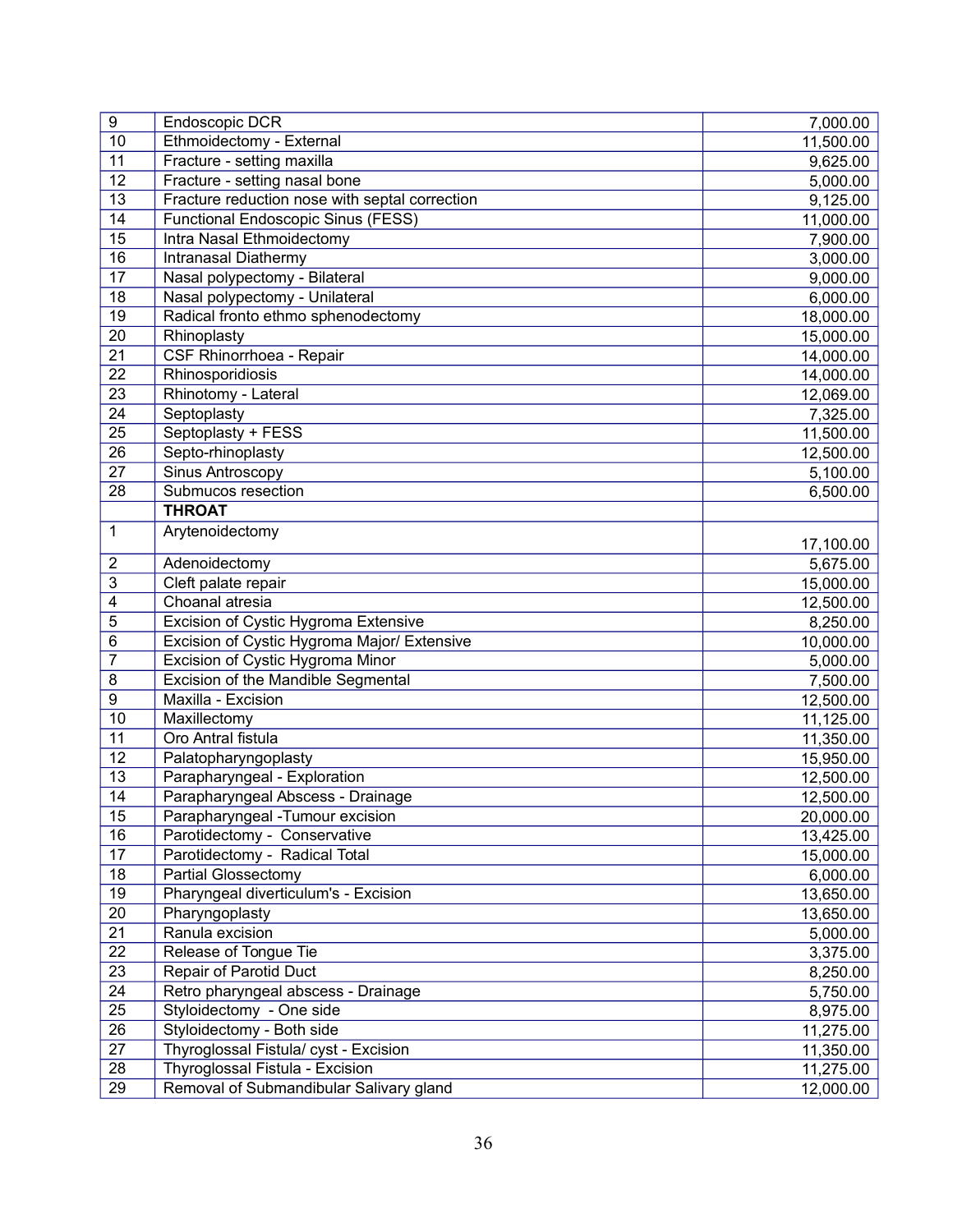| 30 | Tonsillectomy - Bilateral/Unilateral                      | 9,125.00  |
|----|-----------------------------------------------------------|-----------|
| 31 | Adeno Tonsilectomy-Bilateral/Unilateral                   | 12,500.00 |
| 32 | Tonsillectomy + Myrinogotomy                              | 11,275.00 |
| 33 | Tonsillectomy + Styloidectomy                             | 14,225.00 |
| 34 | Tracheostomy                                              | 5,000.00  |
| 35 | <b>Trans Antral Ethmoidectomy</b>                         | 6,750.00  |
| 36 | Turbinectomy Partial - Bilateral                          | 7,825.00  |
| 37 | Turbinectomy Partial - Unilateral                         | 4,950.00  |
| 38 | Uvulophanyngo Plasty                                      | 14,000.00 |
| 39 | Youngs operation                                          | 6,175.00  |
| 40 | Adeno Tonsillectomy                                       | 9,663.00  |
| 41 | Commondo Operation (glossectomy)                          | 17,500.00 |
| 42 | <b>Excision of Branchial Cyst</b>                         | 7,000.00  |
| 43 | <b>Excision of Branchial Sinus</b>                        | 9,200.00  |
| 44 | Excision of CA cheek/ oral cavity + radial forearm flap   | 30,000.00 |
| 45 | Excision of growth Jaw + free fibular flap reconstruction | 30,000.00 |
| 46 | Hemiglossectomy                                           | 11,275.00 |
| 47 | Hemi-mandibulectomy with graft                            | 17,025.00 |
| 48 | Laryngectomy with block dissection                        | 25,000.00 |
| 49 | Laryngofissure                                            | 5,000.00  |
| 50 | Laryngopharyngectomy with Gastric pull-up/ jejunal graft  | 30,000.00 |
| 51 | Laryngophayryngectomy                                     | 20,000.00 |
| 52 | Peritonsillor abscess under LA                            | 2,500.00  |
| 53 | <b>Superficial Parotidectomy</b>                          | 12,000.00 |
| 54 | <b>Total Glossectomy</b>                                  | 16,725.00 |
| 55 | Total Laryngectomy + Neck dissection                      | 25,000.00 |
| 56 | <b>Total Parotidectomy</b>                                | 18,000.00 |

|                | Opthalmology                                                                |                   |
|----------------|-----------------------------------------------------------------------------|-------------------|
| SI.No          | <b>Package Name</b>                                                         | Package Cost (Rs) |
|                |                                                                             |                   |
| 1              | Abscess Drainage of Lid                                                     | 575.00            |
| $\overline{2}$ | Acid and alkali burns                                                       | 1,300.00          |
| 3              | ALT-Argon laser trabeculoplasty                                             | 1,725.00          |
| 4              | Amniotic Membrane grafting                                                  | 2,725.00          |
| 5              | Anterior Chamber Reconstruction +Perforating corneo - Scleral Injury + IOL  | 11,500.00         |
| 6              | Argon/diode laser for Retinal Detachment                                    | 1,300.00          |
| $\overline{7}$ | Bandage Contact Lenses for Corneal perforation                              | 575.00            |
| 8              | <b>Buckle Removal</b>                                                       | 7,500.00          |
| 9              | Canaliculo Dacryocysto Rhinostomy                                           | 10,000.00         |
| 10             | Canaliculoplasty                                                            | 2,500.00          |
| 11             | Capsulotomy (YAG)                                                           | 2,225.00          |
| 12             | Cataract - Unilateral-ECCE.                                                 | 4,250.00          |
| 13             | Cataract with foldable hydrophobic acrylic IOL by Phaco emulsification tech | 7,500.00          |
| 14             | Cataract with foldable hydrophobic acrylic IOL by Phaco emulsification tech |                   |
|                | + Glaucoma                                                                  | 15,000.00         |
| 15             | Cataract with non-foldable IOL using SICS technique                         | 5,750.00          |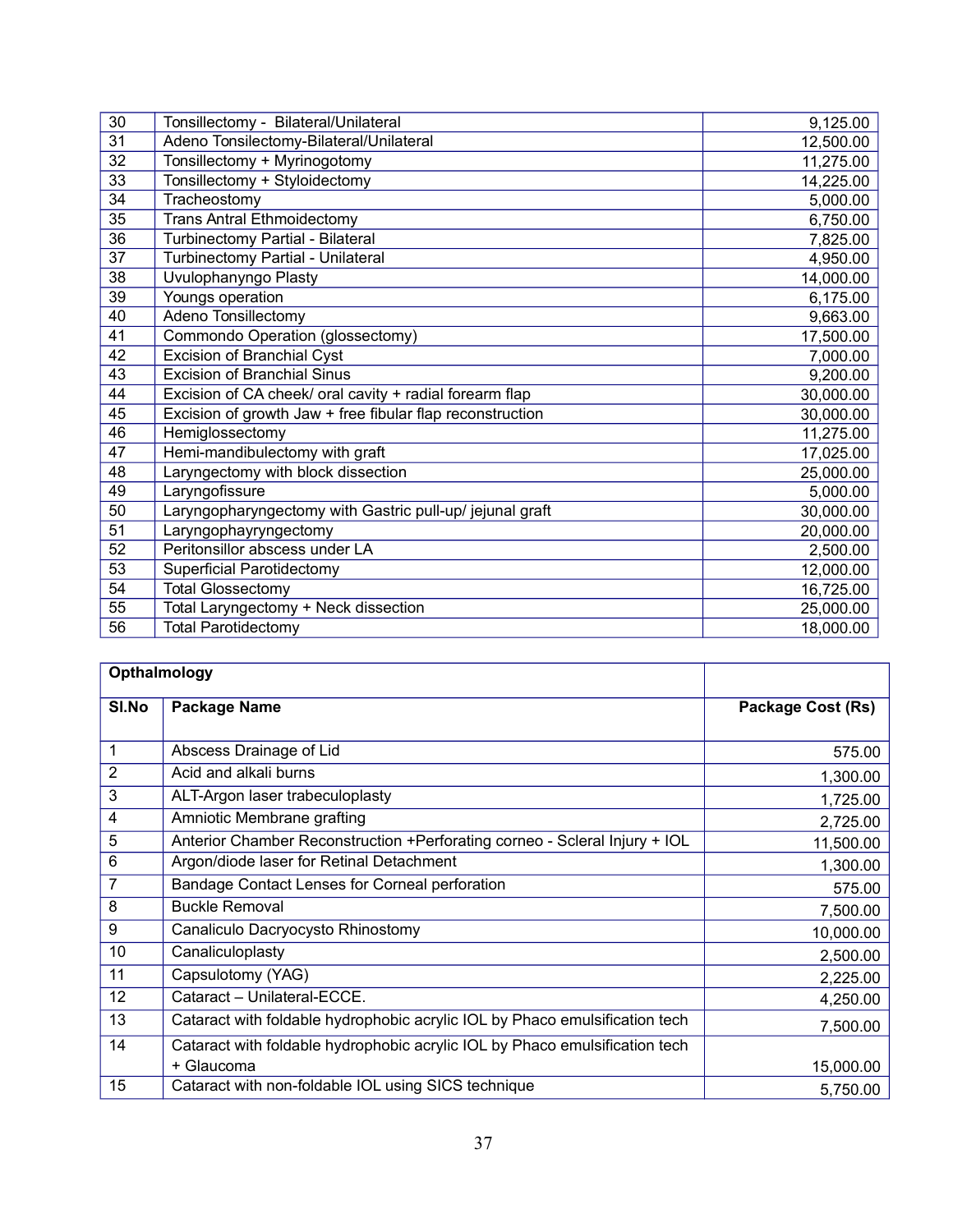| 16              | Cataract with non-foldable IOL using SICS technique + Glaucoma                                                                                                                                                                            | 12,500.00 |
|-----------------|-------------------------------------------------------------------------------------------------------------------------------------------------------------------------------------------------------------------------------------------|-----------|
| 17              | Cauterisation of ulcer/subconjuctival injection - both eye                                                                                                                                                                                | 250.00    |
| 18              | Cauterisation of ulcer/subconjuctival injection - One eye                                                                                                                                                                                 | 125.00    |
| 19              | Chalazion - both eye                                                                                                                                                                                                                      | 750.00    |
| 20              | Chalazion - one eye                                                                                                                                                                                                                       | 600.00    |
| 21              | Collagen crosslinking (UV radiation Keratoconus)                                                                                                                                                                                          | 2,500.00  |
| 22              | Conjunctival tumour excision + AMG                                                                                                                                                                                                        | 5,000.00  |
| $\overline{23}$ | Corneal Foreign Body Removal                                                                                                                                                                                                              | 500.00    |
| 24              | <b>Corneal Grafting</b>                                                                                                                                                                                                                   | 6,000.00  |
| 25              | Cyclocryotherapy/Cyclophotocoagulation                                                                                                                                                                                                    | 4,025.00  |
| 26              | Dacryocystectomy (DCT)                                                                                                                                                                                                                    | 2,300.00  |
| 27              | Dacryocystectomy with implants                                                                                                                                                                                                            | 11,000.00 |
| 28              | Dacryocystorhinostomy(DCR)-plain                                                                                                                                                                                                          | 3,300.00  |
| 29              | DALK-Deep AnteriorLamellar Keratoplasty                                                                                                                                                                                                   | 19,000.00 |
| 30              | DSAEK Descement's stripping automated endothelial keratoplasty                                                                                                                                                                            | 18,000.00 |
| 31              | Ectropion correction -both lids                                                                                                                                                                                                           | 5,000.00  |
| 32              | Ectropion Correction -one lid                                                                                                                                                                                                             | 2,500.00  |
| 33              | Entropion correction -one lid                                                                                                                                                                                                             | 2,000.00  |
| 34              | Entropion correction-both lids                                                                                                                                                                                                            | 4,000.00  |
| 35              | Enucleation                                                                                                                                                                                                                               | 5,000.00  |
| 36              | Enucleation with Implant                                                                                                                                                                                                                  | 7,500.00  |
| 37              | Epicantuhus correction                                                                                                                                                                                                                    | 2,500.00  |
| 38              | Epiliation                                                                                                                                                                                                                                | 300.00    |
| 39              | ERG/EOG/VEP                                                                                                                                                                                                                               | 1,500.00  |
| 40              | Evisceration                                                                                                                                                                                                                              | 3,500.00  |
| 41              | Exenteration                                                                                                                                                                                                                              | 7,500.00  |
| 42              | Fracture Orbital repair                                                                                                                                                                                                                   | 10,500.00 |
| 43              | Glaucoma Surgery (Trabeculectomy only) with or without Mitomycin C,<br>including postoperative medications for 12 weeks (and wherever surgical or<br>laser procedures required for bleb augmentation and anterior chamber<br>maintenance) | 10,000.00 |
| 44              | Glaucoma Surgery with valve                                                                                                                                                                                                               | 10,000.00 |
| 45              | Injection Botulinum for Blepharospasm, Squint, etc                                                                                                                                                                                        | 3,000.00  |
| 46              | Intraocular Foreign Body Removal from Anterior Segment                                                                                                                                                                                    | 4,000.00  |
| 47              | Intraocular Foreign Body Removal from Posterior Segment                                                                                                                                                                                   | 20,000.00 |
| 48              | <b>Intravitreal Injection of Antibiotics</b>                                                                                                                                                                                              | 3,500.00  |
| 49              | Iridectomy - Laser                                                                                                                                                                                                                        | 2,000.00  |
| 50              | Iridectomy - Surgical                                                                                                                                                                                                                     | 3,000.00  |
| 51              | Iris cyst removal                                                                                                                                                                                                                         | 2,500.00  |
| 52              | <b>IRIS Prolapse - Repair</b>                                                                                                                                                                                                             | 5,600.00  |
| 53              | Keratoplasty                                                                                                                                                                                                                              | 9,125.00  |
| 54              | Keratoprosthesis Stage 1&2                                                                                                                                                                                                                | 15,000.00 |
| 55              | Laser for retinopathy (per sitting)                                                                                                                                                                                                       | 1,500.00  |
| 56              | Lensectomy /pediatric lens aspiration                                                                                                                                                                                                     | 9,000.00  |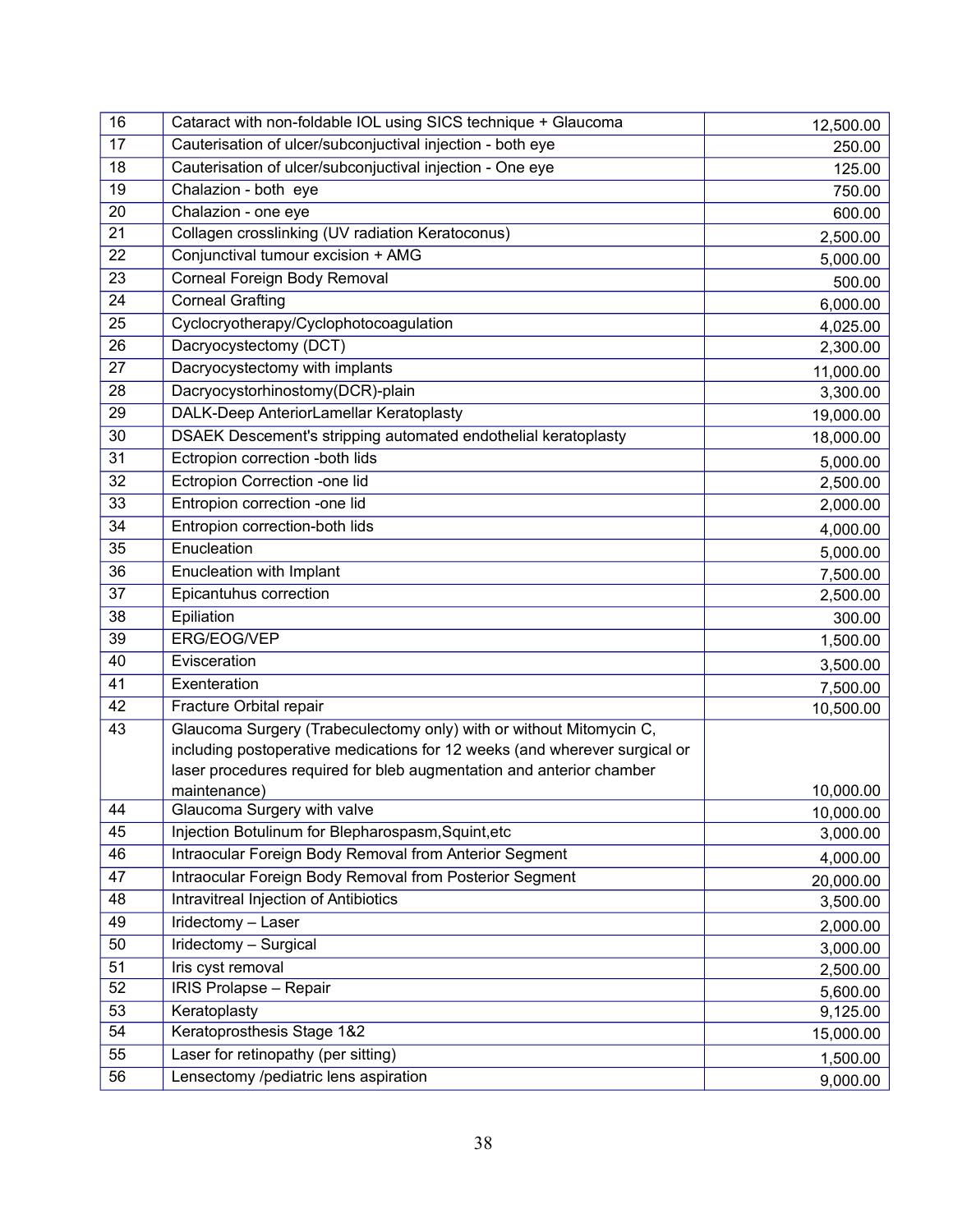| $\overline{57}$ | Lid tear                                                                  | 3,500.00  |
|-----------------|---------------------------------------------------------------------------|-----------|
| 58              | <b>Limbal Dermoid Removal</b>                                             | 4,000.00  |
| 59              | <b>Optic Nerve Decompression</b>                                          | 10,000.00 |
| 60              | Orbital Decompression                                                     | 10,000.00 |
| 61              | <b>Orbital Abscess I&amp;D</b>                                            | 4,000.00  |
| 62              | Orbitotomy                                                                | 10,000.00 |
| 63              | Perforating Corneo - Scleral Injury                                       | 10,000.00 |
| 64              | Probing and syringing of Lacrimal sac Unilateral/bilateralunder GA        | 2,000.00  |
| 65              | Prophylactic Cryoretinopexy- Closed                                       | 5,675.00  |
| 66              | PRP - Retinal Laser including 3 sittings                                  | 5,000.00  |
| 67              | Pterygium (Day care)                                                      | 1,500.00  |
| 68              | Pterygium + ConjunctivalAutograft                                         | 7,500.00  |
| 69              | Ptosis Surgery                                                            | 10,000.00 |
| $\overline{70}$ | Ptosis Surgery -fasanella servat procedure-one lid                        | 3,000.00  |
| $\overline{71}$ | Ptosis Surgery -LPS resection -one lid                                    | 7,000.00  |
| 72              | <b>Retinal Detachment Surgery</b>                                         | 15,000.00 |
| $\overline{73}$ | Silicon Oil removal Surgery                                               | 3,000.00  |
| 74              | Small Tumour of Lid - Excision + Lid Reconstruction                       | 5,000.00  |
| $\overline{75}$ | Socket Reconstruction with amniotic membrane                              | 8,000.00  |
| $\overline{76}$ | Squint correction (per muscle)                                            | 4,000.00  |
| 77              | <b>Surgical Membranectomy</b>                                             | 8,000.00  |
| 78              | Telecanthus correction                                                    | 5,800.00  |
| 79              | <b>Tumours of IRIS</b>                                                    | 4,450.00  |
| 80              | UV radiation for cross linkig for Keratoconus                             | 2,250.00  |
| 81              | Vitrectomy                                                                | 7,500.00  |
| 82              | Vitrectomy + Retinal Detachment surgery (pre-auth required)               | 17,500.00 |
| 83              | YAG Laser capsulotomy                                                     | 1,500.00  |
| 84              | Intravitreal Injection of AntiVEGF/Ozudex/Triamcinolone- cost of the drug |           |
|                 | request in a template for approval                                        |           |

|       | <b>Obstetrics &amp; Gynecology</b>                       |                          |
|-------|----------------------------------------------------------|--------------------------|
| SI.No | Package Name                                             | <b>Package Cost (Rs)</b> |
|       | Abdominal Myomectomy                                     | 16,000.00                |
| 2     | Abdominal Perineal neo construction Cx + Uteria + Vagina | 20,000.00                |
| 3     | Ablation of Endometriotic Spot + Adhenolysis             | 10,000.00                |
| 4     | Ablation of Endometriotic Spot +Salpingostomy            | 10,000.00                |
| 5     | Ablation of Endometrium                                  | 5,750.00                 |
| 6     | Adhenolysis + Hernia - Ventral - Lipectomy/Incision      | 16,000.00                |
| 7     | Adhenolysis+ Ovarian Cystectomy                          | 10,000.00                |
| 8     | Adhenolysis+ Salpingostomy                               | 10,000.00                |
| 9     | Amniocentesis                                            | 5,000.00                 |
| 10    | Assisted labour-Vacuum/forceps delivery                  | 7,000.00                 |
| 11    | Bartholins Cyst Enucleation/ Incision drainage           | 3,000.00                 |
| 12    | Broad Ligment Haemotoma drainage                         | 10,000.00                |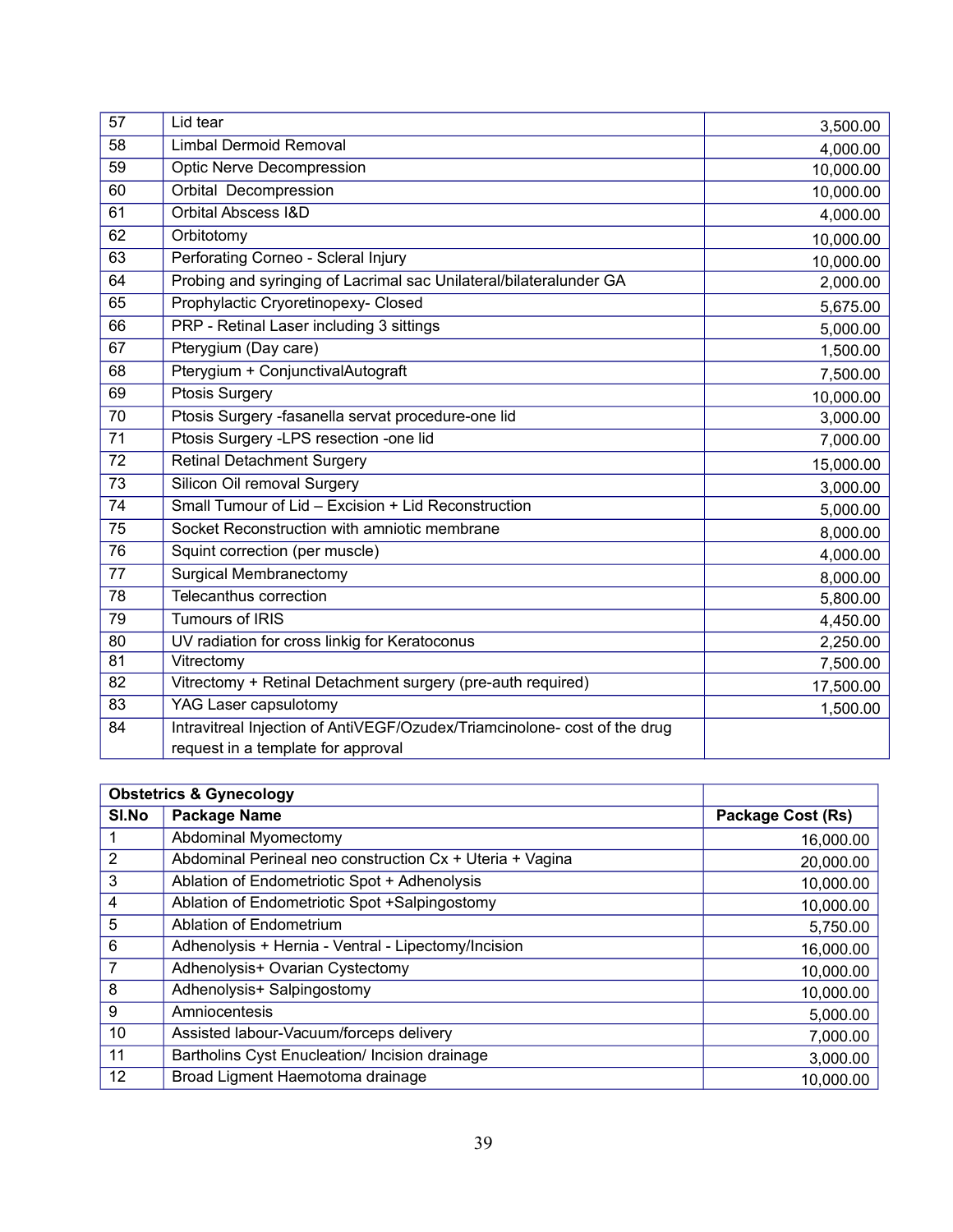| 13 | Caesarian Delivery                                                                                                                                                                                                                                                                                                                                                                                                                                                                                 | 11,000.00 |
|----|----------------------------------------------------------------------------------------------------------------------------------------------------------------------------------------------------------------------------------------------------------------------------------------------------------------------------------------------------------------------------------------------------------------------------------------------------------------------------------------------------|-----------|
| 14 | Caesarian hysterectomy                                                                                                                                                                                                                                                                                                                                                                                                                                                                             | 22,000.00 |
| 15 | Cervical biopsy and Polypectomy                                                                                                                                                                                                                                                                                                                                                                                                                                                                    | 4,500.00  |
| 16 | <b>Cervical Tear</b>                                                                                                                                                                                                                                                                                                                                                                                                                                                                               | 5,000.00  |
| 17 | Chorionic villus sampling                                                                                                                                                                                                                                                                                                                                                                                                                                                                          | 5,000.00  |
| 18 | Colpotomy                                                                                                                                                                                                                                                                                                                                                                                                                                                                                          | 1,500.00  |
| 19 | <b>Cone Biopsy Cervix</b>                                                                                                                                                                                                                                                                                                                                                                                                                                                                          | 1,000.00  |
| 20 | <b>Conventional Tubectomy</b>                                                                                                                                                                                                                                                                                                                                                                                                                                                                      | 4,000.00  |
| 21 | Cordocentesis                                                                                                                                                                                                                                                                                                                                                                                                                                                                                      | 5,000.00  |
| 22 | <b>Cyst-Vaginal Enucleation</b>                                                                                                                                                                                                                                                                                                                                                                                                                                                                    | 3,000.00  |
| 23 | Cyst-Labial                                                                                                                                                                                                                                                                                                                                                                                                                                                                                        | 3,000.00  |
| 24 | Cystocele - Anterior repair                                                                                                                                                                                                                                                                                                                                                                                                                                                                        | 12,000.00 |
| 25 | Cystocele - Anterior Repair + Perineal Tear Repair                                                                                                                                                                                                                                                                                                                                                                                                                                                 | 14,000.00 |
| 26 | D&C (Dilatation &curretage) + Electro Cauterisation Cryo Surgery                                                                                                                                                                                                                                                                                                                                                                                                                                   |           |
|    |                                                                                                                                                                                                                                                                                                                                                                                                                                                                                                    | 4,000.00  |
| 27 | D&C (Dilatation&curretage)                                                                                                                                                                                                                                                                                                                                                                                                                                                                         | 3,000.00  |
| 28 | Destructive operation                                                                                                                                                                                                                                                                                                                                                                                                                                                                              | 6,000.00  |
| 29 | Diagnostic laparoscopy                                                                                                                                                                                                                                                                                                                                                                                                                                                                             | 11,000.00 |
| 30 | Dilation and Evacuation (D&E)                                                                                                                                                                                                                                                                                                                                                                                                                                                                      | 5,100.00  |
| 31 | Drag hysteroscopy                                                                                                                                                                                                                                                                                                                                                                                                                                                                                  | 6,000.00  |
| 32 | Electro Cauterisation Cryo Surgery                                                                                                                                                                                                                                                                                                                                                                                                                                                                 | 4,000.00  |
| 33 | Exploration of abdominal haematoma (after laparotomy +LSCS)                                                                                                                                                                                                                                                                                                                                                                                                                                        | 14,000.00 |
| 34 | Foreign Body retrieval from vagina                                                                                                                                                                                                                                                                                                                                                                                                                                                                 | 3,000.00  |
| 35 | Fothergill's operation                                                                                                                                                                                                                                                                                                                                                                                                                                                                             | 17,000.00 |
| 36 | <b>Fractional Curretage</b>                                                                                                                                                                                                                                                                                                                                                                                                                                                                        | 4,000.00  |
| 37 | Gaping Perineal wound secondary suturing/episiotomy                                                                                                                                                                                                                                                                                                                                                                                                                                                | 2,500.00  |
| 38 | HaematoColpo/Excision - Vaginal Septum                                                                                                                                                                                                                                                                                                                                                                                                                                                             | 5,000.00  |
| 39 | High risk deliveries<br>Premature delivery<br>Expected Gestation at delivery less than 35 weeks<br>Mothers with eclampsia or imminent eclampsia<br>Obstructed labour,<br>Major Fetal malformation requiring intervention immediately after birth<br>Mothers with severe anaemia (<7 g/dL)<br>Other maternal and fetal conditions as per guidelines-Such as Rh<br>$\bullet$<br>haemolytic disease, uncontrolled diabetes, severe growth retardation etc<br>that qualify for high risk delivery etc. |           |
| 40 | Hymenectomy& Repair of Hymen                                                                                                                                                                                                                                                                                                                                                                                                                                                                       | 10,000.00 |
| 41 | Hysterectomy - abdominal / vaginal+/-salpingo oophorectomy                                                                                                                                                                                                                                                                                                                                                                                                                                         | 7,000.00  |
|    |                                                                                                                                                                                                                                                                                                                                                                                                                                                                                                    | 20,000.00 |
| 42 | Hysterectomy - Wertheim's operation                                                                                                                                                                                                                                                                                                                                                                                                                                                                | 25,000.00 |
| 43 | Hysteroscopic adhesiolysis                                                                                                                                                                                                                                                                                                                                                                                                                                                                         | 6,000.00  |
| 44 | Hysteroscopic IUCD removal                                                                                                                                                                                                                                                                                                                                                                                                                                                                         | 3,000.00  |
| 45 | Hysteroscopic myomectomies                                                                                                                                                                                                                                                                                                                                                                                                                                                                         | 6,000.00  |
| 46 | Hysteroscopic polypectomy                                                                                                                                                                                                                                                                                                                                                                                                                                                                          | 8,050.00  |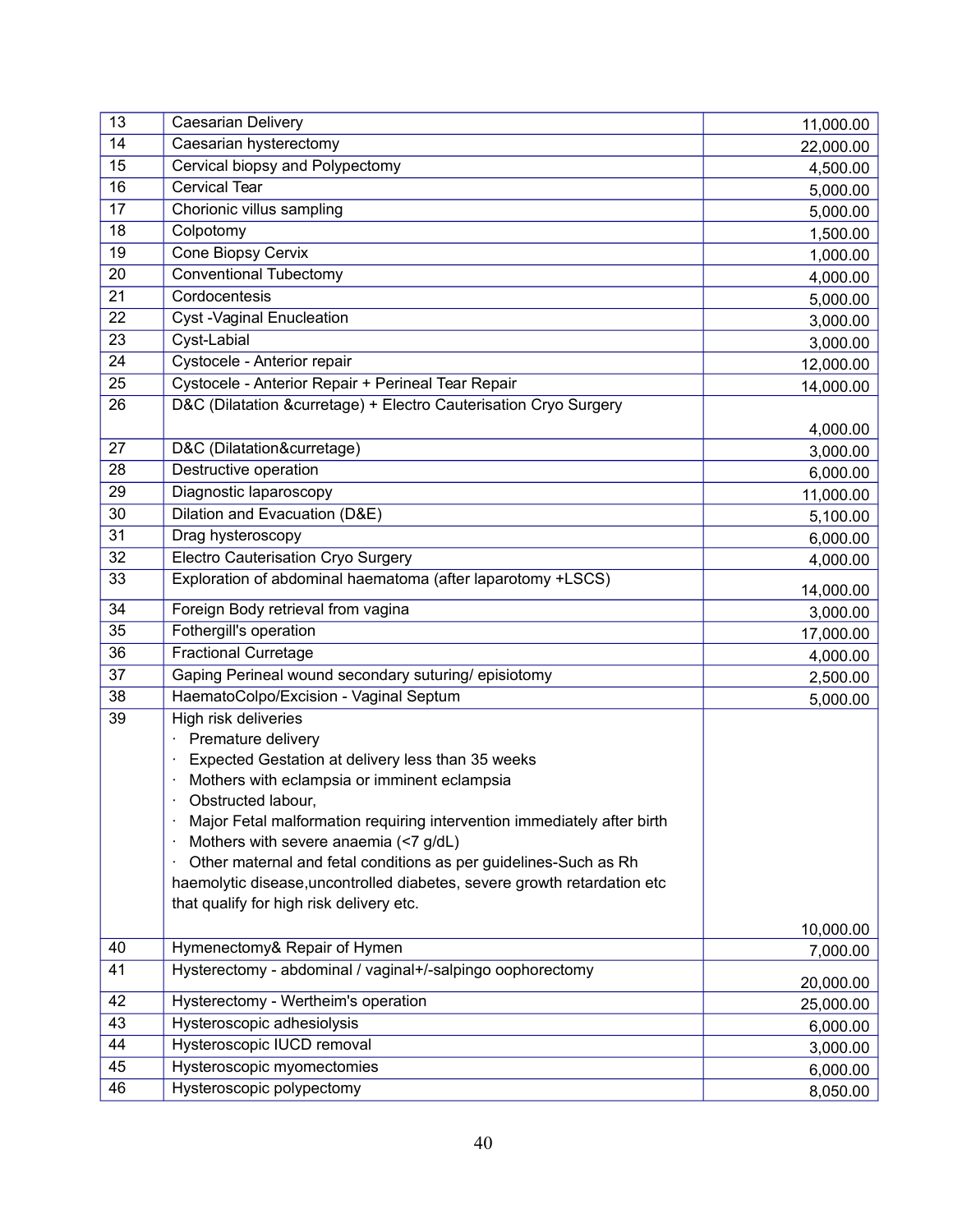| 47 | <b>Hysteroscopic Tubal Cannulation</b>                            | 15,000.00 |
|----|-------------------------------------------------------------------|-----------|
| 48 | Hysterotomes - 2nd Trimester abortions                            | 5,000.00  |
| 49 | Hysterotomy - Tumors removal                                      | 17,000.00 |
| 50 | Intrauterine transfusions                                         | 10,000.00 |
| 51 | Laparoscopic adhesiolysis                                         | 6,000.00  |
| 52 | Laparoscopic cystectomy                                           | 15,000.00 |
| 53 | Laparoscopic hysterectomy (TLH)                                   | 25,000.00 |
| 54 | Laparoscopic myomectomy                                           | 17,000.00 |
| 55 | Laparoscopic ovarotomy                                            | 12,000.00 |
| 56 | Laparoscopic tubal surgeries - salpingectomy, salpingotomy        | 12,500.00 |
| 57 | Laparotomy -failed laproscopy to explore                          | 14,000.00 |
| 58 | Laparotomy for broad ligament haematoma                           | 16,000.00 |
| 59 | Laparotomy for ectopic repture                                    | 14,000.00 |
| 60 | Laparotomy for ectopic pregnancy                                  | 10,000.00 |
| 61 | Laparotomy to explore for IUCD perforation                        | 14,000.00 |
| 62 | <b>LLETZ</b>                                                      | 15,000.00 |
| 63 | Manual removal of placenta                                        | 5,000.00  |
| 64 | McDonald's stitch                                                 | 5,000.00  |
| 65 | $MTP > 12$ weeks                                                  | 6,500.00  |
| 66 | MTP upto 12 weeks                                                 | 5,000.00  |
| 67 | MTP upto 8 weeks                                                  | 3,500.00  |
| 68 | Non descent vaginal hysterectomy                                  | 14,000.00 |
| 69 | Normal Vaginal delivery                                           | 6,000.00  |
| 70 | Normal Vaginal delivery with 3rd /4th degree Perineal Tear Repair | 7,000.00  |
| 71 | Ovarian Cystectomy                                                | 17,000.00 |
| 72 | Ovarian Cystectomy in Pregnancy                                   | 18,000.00 |
| 73 | Ovariectomy/Oophorectomy                                          | 11,520.00 |
| 74 | Perforation of Uterus after D&C-laparotomy and closure            | 15,725.00 |
| 75 | Perineal Tear Repair                                              | 2,200.00  |
| 76 | Prolapse Uterus - Manchester                                      | 15,000.00 |
| 77 | Prolapse Uterus -L forts                                          | 15,000.00 |
| 78 | Pyometra Dilation                                                 | 5,000.00  |
| 79 | <b>Radical Vulvectomy</b>                                         | 15,000.00 |
| 80 | Repair for rectovaginal fitulas                                   | 14,000.00 |
| 81 | Repair of post coital tear, perineal injury                       | 3,500.00  |
| 82 | Rupture Uterus and repair with tubal ligation                     | 20,000.00 |
| 83 | Sacrocolpopexy                                                    | 16,000.00 |
| 84 | Salpingo-Oophorectomy                                             | 11,500.00 |
| 85 | Shirodkar's stitch                                                | 4,000.00  |
| 86 | Surgeries for Prolapse - Sling Surgeries                          | 16,000.00 |
| 87 | Surgeries for Stress Incontinence 'Burch'                         | 35,000.00 |
| 88 | Trans-vaginal tape/ Trans-obturator tape                          | 5,000.00  |
| 89 | Tuboplasty                                                        | 10,000.00 |
| 90 | Uterine Synechia - Cutting                                        | 8,625.00  |
| 91 | Vacuum Delivery                                                   | 7,000.00  |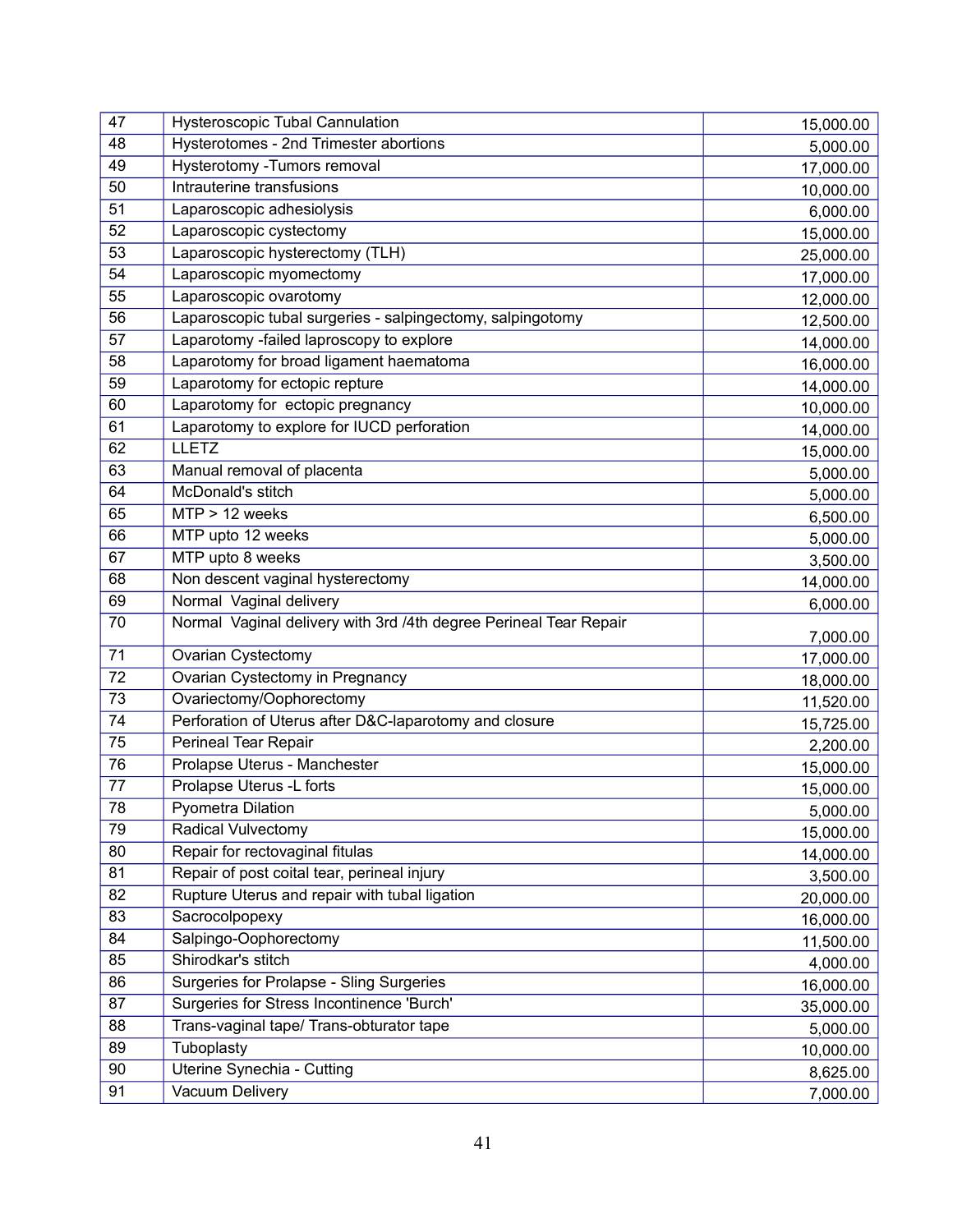| 92 | Vaginal hysterectomy with anterior and posterior colpoperine orrhaphy |           |
|----|-----------------------------------------------------------------------|-----------|
|    |                                                                       | 22,000.00 |
| 93 | Vaginal Tear - Repair                                                 | 3,600.00  |
| 94 | Vaginoplasty                                                          | 10,000.00 |
| 95 | Vulval Tumors - Removal                                               | 6,000.00  |
| 96 | Vulvectomy simple                                                     | 15,000.00 |

|                 | <b>Orthopedics</b>                                     |                   |  |  |
|-----------------|--------------------------------------------------------|-------------------|--|--|
| SI.No           | <b>Package Name</b>                                    | Package Cost (Rs) |  |  |
| 1               | <b>ACCESSORY BONE - EXCISION</b>                       | 13,575.00         |  |  |
| $\overline{2}$  | AC joint reconstruction/ Stabilization/ Acromionplasty | 25,000.00         |  |  |
| 3               | <b>AMPUTATION One Finger/ TOE</b>                      | 1,500.00          |  |  |
| $\overline{4}$  | <b>Amputation - Above Elbow</b>                        | 15,000.00         |  |  |
| 5               | <b>AMPUTATION - Above Knee</b>                         | 18,000.00         |  |  |
| 6               | Amputation - Below Elbow                               | 16,875.00         |  |  |
| 7               | AMPUTATION - PART OF TOE &FIXATION OF K WIRE           | 5,375.00          |  |  |
| 8               | <b>AMPUTATION - WRIST</b>                              | 15,000.00         |  |  |
| 9               | AMPUTATION- 2 - Fingers/Toe                            | 2,225.00          |  |  |
| 10              | <b>AMPUTATION ANKLE</b>                                | 13,425.00         |  |  |
| 11              | AMPUTATION FORE FOOT/hand(whole/Partial)               | 15,000.00         |  |  |
| $\overline{12}$ | <b>AMPUTATION LEG</b>                                  | 15,000.00         |  |  |
| 13              | AMPUTATION MORE than 2-Fingers/Toes                    | 6,000.00          |  |  |
| 14              | <b>ANTERIOR SPINE FIXATION</b>                         | 35,000.00         |  |  |
| $\overline{15}$ | APPLICATION OF P.O.P CASTS FOR UPPER /LOWER LIMBS      | 3,000.00          |  |  |
| $\overline{16}$ | APPLICATION OF FUNCTIONAL CAST BRACE                   | 3,500.00          |  |  |
| 17              | APPLICATION OF P.O.P SPICAS & JACKETS                  | 3,500.00          |  |  |
| 18              | APPLICATION OF SKIN TRACTION                           | 1,000.00          |  |  |
| 19              | APPLICATION OF SKELETAL TRACTIONS                      | 3,000.00          |  |  |
| $\overline{20}$ | <b>ARTHRODESIS ANKLE TRIPLE</b>                        | 17,875.00         |  |  |
| 21              | ARTHRODESIS KNEE JOINT                                 | 40,000.00         |  |  |
| 22              | <b>Arthrodesis of Ankle</b>                            | 30,000.00         |  |  |
| $\overline{23}$ | Arthrodesis of shoulder                                | 40,000.00         |  |  |
| $\overline{24}$ | Arthrodesis of Wrist                                   | 30,000.00         |  |  |
| $\overline{25}$ | Arthrodesis Subtalar joint                             | 14,000.00         |  |  |
| $\overline{26}$ | ARTHROPLASTY OF FEMUR HEAD EXCISION                    | 22,500.00         |  |  |
| 27              | ARTHROPLASTY(JOINTS)-EXCISION                          | 15,000.00         |  |  |
| 28              | ARTHROSCOPIC SYNOVIAL BIOPSY                           | 17,100.00         |  |  |
| 29              | ARTHROSCOPIC ACL/PCL AVULSION FIXATION                 | 20,000.00         |  |  |
| 30              | ARTHROSCOPIC JOINT DEBRIDEMENT                         | 20,550.00         |  |  |
| 31              | ARTHROSCOPIC LATERAL RELEASE PATELLAR DISLOCATION      | 5,375.00          |  |  |
| $\overline{32}$ | Arthroscopic Meniscus Repair/ Meniscectomy/Balancing   | 20,000.00         |  |  |
| $\overline{33}$ | ARTHROSCOPIC OCD FIXATION                              | 22,850.00         |  |  |
| 34              | <b>ARTHROTOMY &amp; SYNEVECTOMY</b>                    | 17,025.00         |  |  |
| 35              | ARTHROTOMY any joint                                   | 16,725.00         |  |  |
| 36              | ASPIRATION& INTRA ARTICULAR INJECTIONS                 | 900.00            |  |  |
| $\overline{37}$ | <b>BANDAGE&amp;STAPPING FOR FRACTURES</b>              | 500.00            |  |  |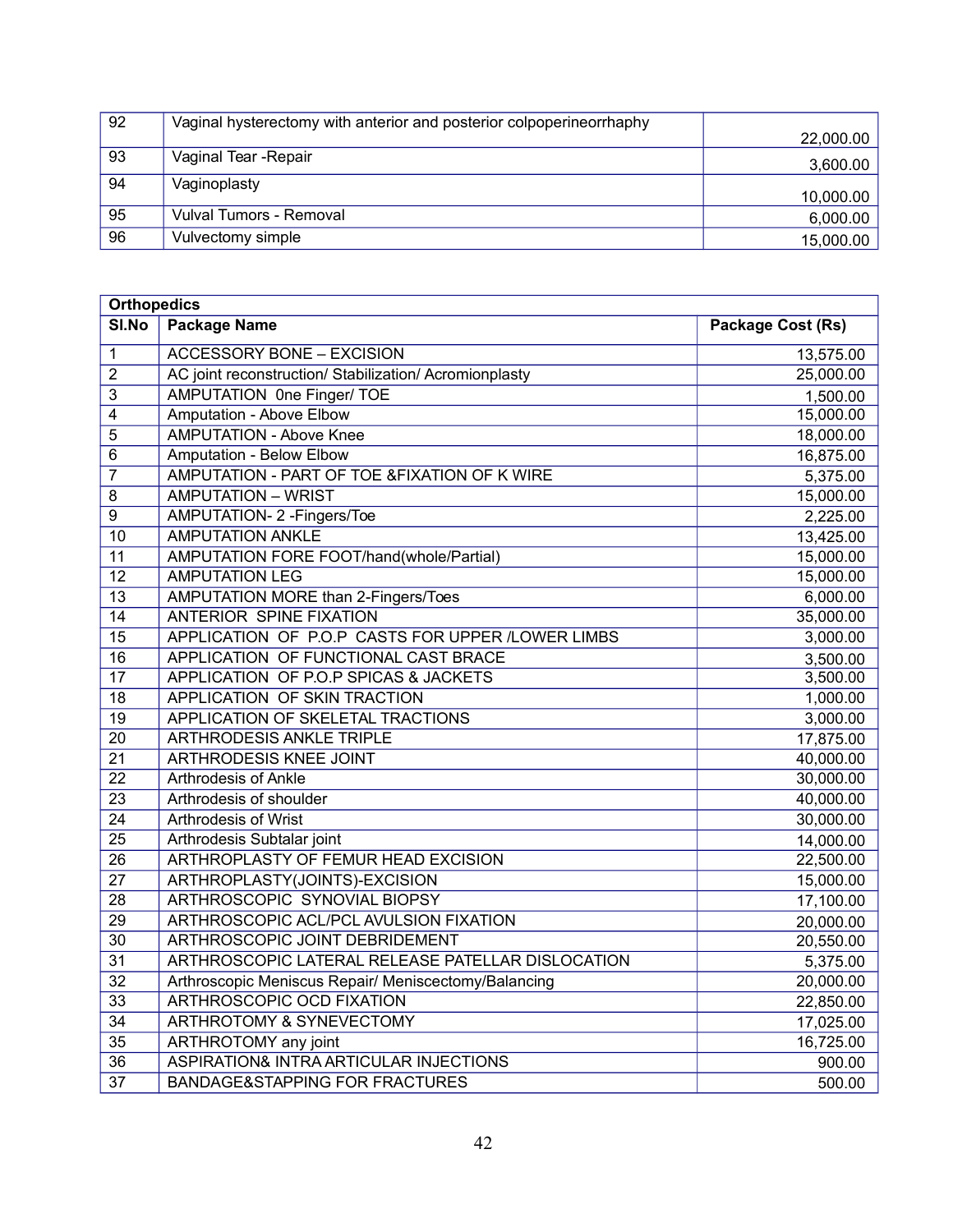| 38              | <b>BIMALLEOLAR FRACTURE FIXATION</b>                                    | 15,000.00   |
|-----------------|-------------------------------------------------------------------------|-------------|
| 39              | BIMODULAR BIPOLAR HEMIARTHROPLASTY-hip/shoulder                         | 35,000.00   |
| 40              | <b>BONE BIOPSY</b>                                                      | 5,675.00    |
| 41              | <b>BONE GRAFTING</b>                                                    | 11,275.00   |
| 42              | Bone Tumour Excision (malignant/ benign) + Joint replacement            | 1,50,000.00 |
| 43              | Bone Tumour Excision + reconstruction using implant (malignant/ benign) | 50,000.00   |
| 44              | BONE TUMOUR & RECONSTRUCTION - MAJOR EXCISION                           | 14,500.00   |
| 45              | BONE TUMOUR & RECONSTRUCTION - MINOR EXCISION                           | 11,200.00   |
| 46              | Bone Tumour (malignant/ benign) curettage and bone grafting             | 20,000.00   |
| 47              | <b>BOTH BONE FOREARM FRACTURE</b>                                       | 16,875.00   |
| 48              | <b>BURSA EXCISION</b>                                                   | 4,525.00    |
| 49              | <b>CALCANEAL FRACTURE ORIF (Plate)</b>                                  | 15,000.00   |
| 50              | CALCANEAL SPUR - EXICISION U/L                                          | 6,675.00    |
| 51              | CALCANEAL SPUR - EXICISION OF BOTH                                      | 10,125.00   |
| 52              | CDH CLOSED REDUCTION & HIP SPICA                                        | 17,100.00   |
| 53              | <b>CERVICAL DISCECTOMY &amp; FUSION</b>                                 | 22,625.00   |
| 54              | <b>CHRONIC OSTEO MYELITIS &amp; CEMENT BEADS</b>                        | 16,950.00   |
| 55              | Clavicle fracture management - conservative (daycare)                   | 3,000.00    |
| $\overline{56}$ | <b>CLAVICLE SURGERY</b>                                                 | 16,875.00   |
| 57              | <b>CLOSE FIXATION - FOOT BONES</b>                                      | 7,325.00    |
| 58              | <b>CLOSE FIXATION HAND BONES</b>                                        | 7,825.00    |
| 59              | CLOSE INTERLOCK NAILING & BONE GRAFTING                                 | 19,000.00   |
| 60              | <b>CLOSE REDUCTION - SMALL JOINTS</b>                                   | 4,000.00    |
| 61              | CLOSED INTERLOCKING TIBIA & ORIF OF FRACTURE FIXATION                   | 17,000.00   |
| 62              | CLOSED INTERLOCKING INTRA MEDULLARY                                     | 17,500.00   |
| 63              | <b>CLOSED REDUCTION &amp; PERCUTANEOUS PINNING</b>                      | 15,000.00   |
| 64              | CLOSED REDUCTION & PERCUTANEOUS SCREW FIXATION(neck of                  | 15,000.00   |
|                 | Femur)                                                                  |             |
|                 |                                                                         |             |
| 65              | Closed Reduction & proceed to Posterior stabilization                   | 18,025.00   |
| 66              | Closed Reduction and Internal Fixation with K wire                      | 6,750.00    |
| 67              | CLOSED REDUCTION INTERNAL FIXATION OF RADIUS                            | 13,575.00   |
| 68              | Closed reduction of dislocation (Knee/ Hip)                             | 6,000.00    |
| 69              | Closed reduction of dislocation (Shoulder/ Elbow)                       | 5,000.00    |
| 70              | CLOSED REDUCTION OF FRCATURES OF LIMB & P.O.P                           | 4,000.00    |
| 71              | Closed Reduction of the Hip (including hip Spika)                       | 9,000.00    |
| 72              | Clubfoot Phase 3 Bracing Visit                                          | 1,200.00    |
| 73              | <b>CRUSH INJURY SINGLE FINGER TIP</b>                                   | 2,500.00    |
| 74              | <b>CTEV JESS</b>                                                        | 20,400.00   |
| $\overline{75}$ | CTEV POP CAST B/L                                                       | 1,250.00    |
| 76              | CTEV POP CAST U/L                                                       | 750.00      |
| 77              | CTEV TENOTOMY B/L                                                       | 5,750.00    |
| 78              | CTEV TENOTOMY U/L                                                       | 4,600.00    |
| 79              | DEBRIDEMENT & CLOSURE - MINOR                                           | 3,375.00    |
| 80              | Debridement & Closure of Major injuries - contused lacerated wounds     | 7,000.00    |
|                 | (anti-biotic + dressing) - minimum of 3 sessions                        |             |
| 81              | Debridement and VAC                                                     | 5,000.00    |
| 82              | DECOMPRESSION AND FUSION OF CERVICAL/ THORACIC/LUMBAR                   |             |
|                 | <b>VERTEBRA</b>                                                         | 28,300.00   |
|                 |                                                                         |             |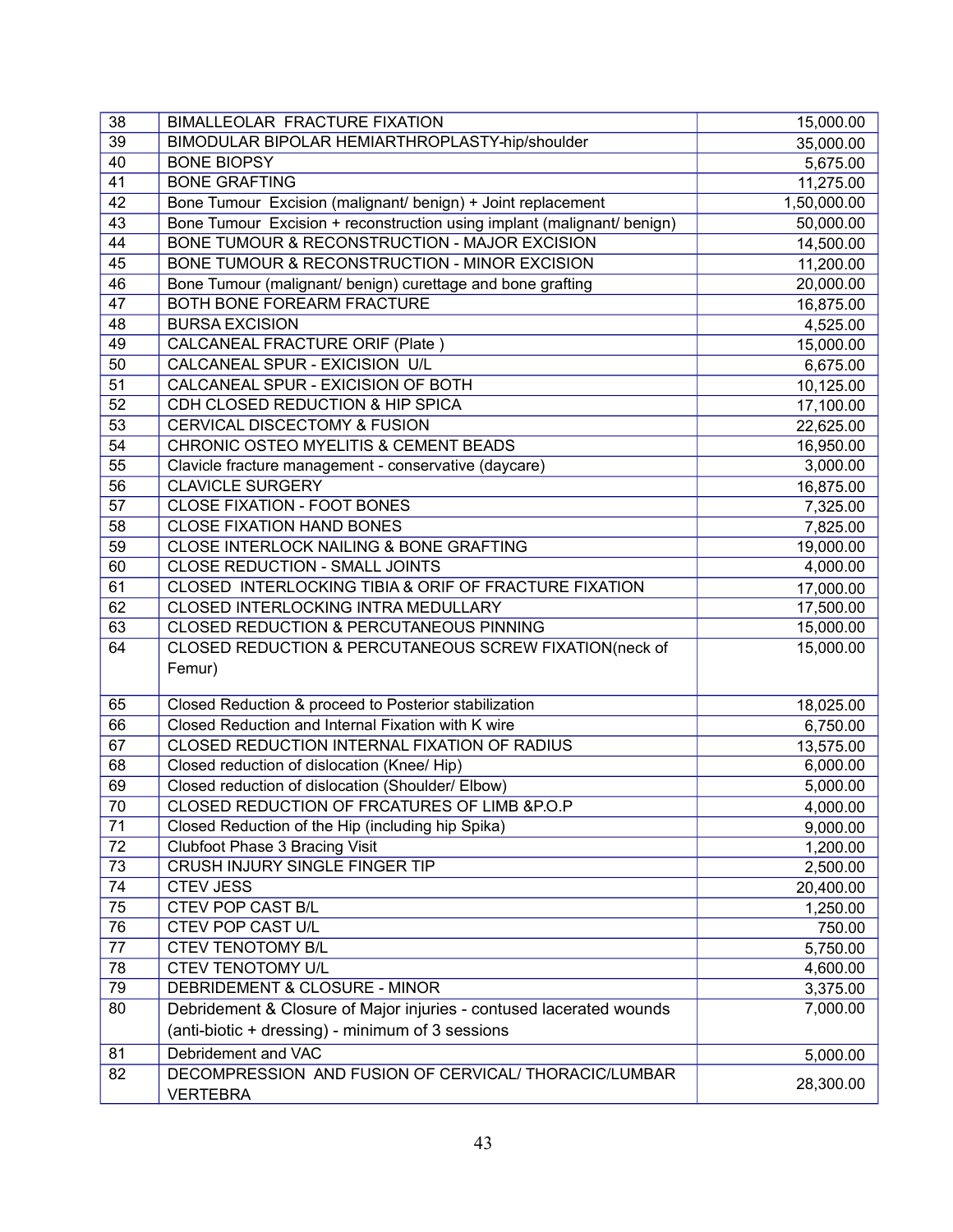| 83  | DECOMPRESSION & STABILISATION WITH MOSSMIAMI                  | 22,550.00 |
|-----|---------------------------------------------------------------|-----------|
| 84  | DECOMPRESSION OF CARPAL TUNNEL SYNDROME                       | 6,000.00  |
| 85  | Disarticulation (hind & for quarter)                          | 25,000.00 |
| 86  | <b>DQTS</b>                                                   | 4,600.00  |
| 87  | <b>DRAINAGE OF ABSCESS COLD</b>                               | 2,300.00  |
| 88  | DUPUYTREN CONTRACTURE                                         | 13,500.00 |
| 89  | ELBOW ARTHROSCOPY-ADHESIOLYSIS                                | 16,950.00 |
| 90  | ELBOW ARTHROSCOPY-CAPITELLUM FIXATION                         | 22,700.00 |
| 91  | ELBOW ARTHROSCOPY-TENNIS ELBOW RELEASE                        | 18,100.00 |
| 92  | Elbow replacement                                             | 40,000.00 |
| 93  | EPIDURAL STEROID INJECTION                                    | 2,875.00  |
| 94  | EPIPHYSEAL STIMULATION                                        | 11,275.00 |
| 95  | <b>EXPLORATION &amp; NERVE REPAIR</b>                         | 11,200.00 |
| 96  | External fixation - both bones of forearms                    | 25,000.00 |
| 97  | <b>EXTERNAL FIXATION -LONG BONE</b>                           | 15,000.00 |
| 98  | <b>EXTERNAL FIXATION-PELVIS</b>                               | 16,875.00 |
| 99  | EXTERNAL FIXATION-SMALL BONE                                  | 13,075.00 |
| 100 | <b>FASCIOTOMY</b>                                             | 8,000.00  |
| 101 | FB EXPLORATION & REMOVAL                                      | 2,300.00  |
| 102 | FIXATER WITH JOINT ARTHROLYSIS                                | 20,025.00 |
| 103 | FRACTURE- FEMORAL NECK OPEN REDUCTION &PINNING                | 18,000.00 |
| 104 | FRACTURE - FIBULA INTERNAL FIXATION                           | 11,775.00 |
| 105 | <b>FRACTURE FIXATION MIPPO</b>                                | 28,375.00 |
| 106 | Fracture intercondylar Humerus + olecranon osteotomy          | 20,000.00 |
| 107 | FRACTURE- RADIUS INTERNAL FIXATION                            | 10,775.00 |
| 108 | FRACTURE- TIBIA INTERNAL FIXATION                             | 17,000.00 |
| 109 | FRACTURED FRAGMENT EXCISION                                   | 8,475.00  |
| 110 | FRACTURE-FEMORAL NECK-MUA &INTERNAL FIXATION                  | 28,225.00 |
| 111 | FRACTURE-HIP INTERNAL FIXATION                                | 17,000.00 |
| 112 | FRACTURE-HUMEROUS INTERNAL FIXATION                           | 17,000.00 |
| 113 | FRACTURE-ULNA INTERNAL FIXATION                               | 10,625.00 |
| 114 | <b>GCT CURRETAGE&amp; CEMENT</b>                              | 22,700.00 |
| 115 | <b>GCT CURRETAGE&amp;BG</b>                                   | 20,400.00 |
| 116 | <b>GIRDLE STONE ARTHROPLASTY</b>                              | 16,725.00 |
| 117 | Head radius - Excision + Fracture - Ulna Internal Fixation    | 20,000.00 |
| 118 | <b>HEAD RADIUS EXCISION</b>                                   | 17,025.00 |
| 119 | HEMI ARTHROPLASTY HIP/shoulder-uni polar                      | 27,000.00 |
| 120 | <b>HIGH TIBIAL OSTEOTOMY</b>                                  | 17,000.00 |
| 121 | HIP ARTHROSCOPY LABRAL FIXATION                               | 30,000.00 |
| 122 | <b>HIP REGION SURGERY</b>                                     | 20,175.00 |
| 123 | <b>Hip Spica</b>                                              | 4,600.00  |
| 124 | ILIZAROV FIXATION - Deformity CORRECTION                      | 28,375.00 |
| 125 | ILIZAROV FIXATION FOR NONUNION LONGBONES                      | 28,375.00 |
| 126 | <b>IMPLANT REMOVAL</b>                                        | 6,750.00  |
| 127 | INTERNAL FIXATION LATERAL EPICONDYLE                          | 11,200.00 |
| 128 | INTERNAL FIXATION OF OTHER SMALL BONE-meta tarsal/meta carpal | 10,000.00 |
| 129 | INTERNAL FIXATION RADIAL EPICONDYLE                           | 11,200.00 |
| 130 | INTERNAL WIRE FIXATION OF MANDIBLE & MAXILLA                  | 10,925.00 |
| 131 | INTERTROCHANTERIC FRACTURE FIXATION                           | 22,700.00 |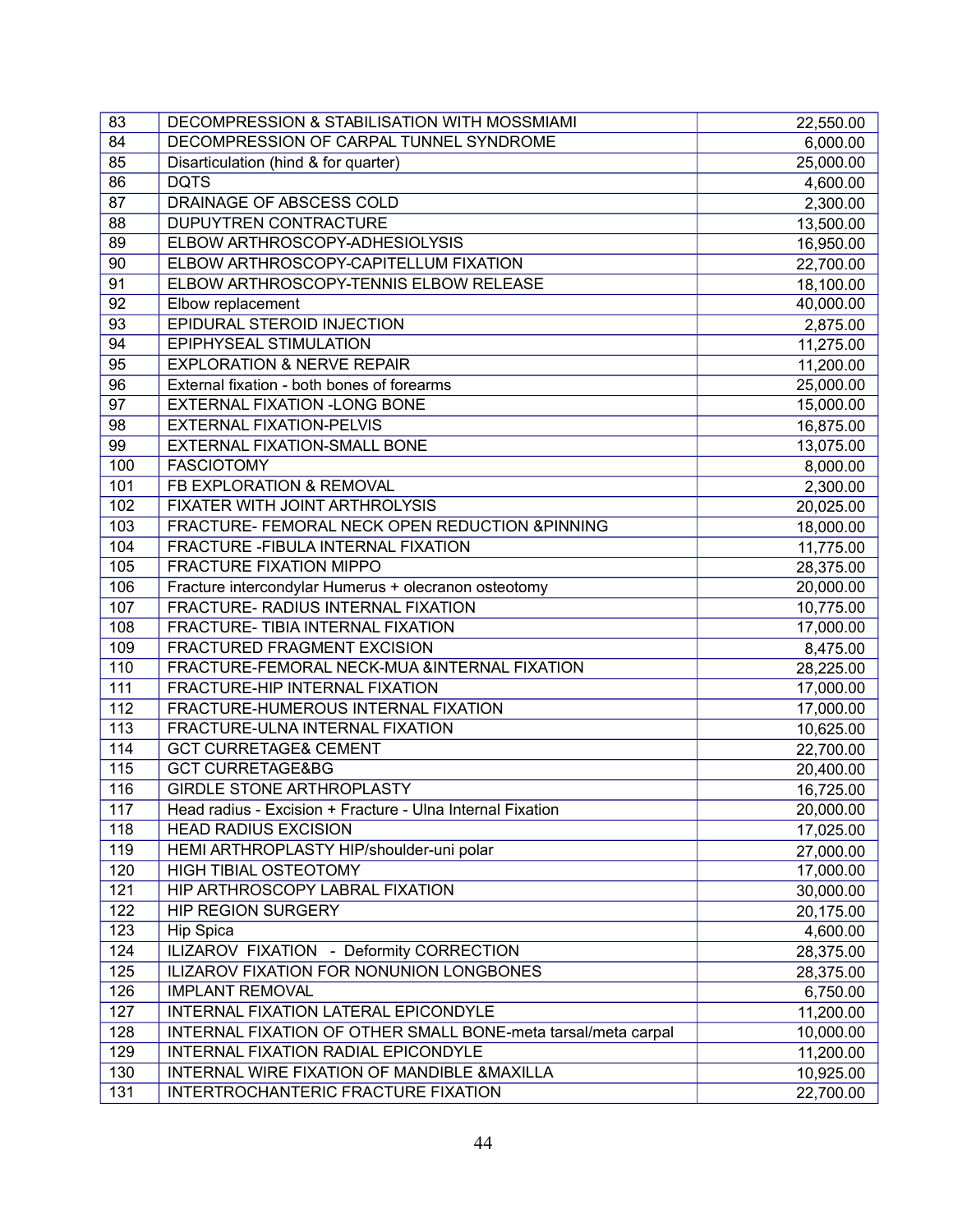| 132              | <b>INTRA articular STEROID INJECTION</b>                    | 900.00    |
|------------------|-------------------------------------------------------------|-----------|
| 133              | INTRA LESIONAL STEROID INJECTION                            | 800.00    |
| 134              | <b>JOINT RECONSTRUCTION</b>                                 | 25,000.00 |
| $\overline{135}$ | <b>K-Wire Removal</b>                                       | 2,000.00  |
| 136              | <b>LAMINECTOMY</b>                                          | 20,025.00 |
| 137              | <b>LEG LENGTHENING</b>                                      | 25,000.00 |
| 138              | <b>LISFRANK FRACTURE SURGERY</b>                            | 8,400.00  |
| 139              | LOOSE BODY ARTHROSCOPIC SURGERY                             | 11,425.00 |
| 140              | LOOSE BODY EXCISION/REMOVAL-OPEN                            | 8,550.00  |
| 141              | LOWER END RADIUS FRACTURE-ORIF                              | 15,725.00 |
| 142              | LRS (LIMB RECONSTRUCTION SURGERY)                           | 28,375.00 |
| 143              | <b>LUMBAR DISCECTOMY&amp;FUSION</b>                         | 22,625.00 |
| 144              | <b>METACARPAL FRACTURE</b>                                  | 6,525.00  |
| 145              | MONOMALLEOLAR FRACTURE FIXATION                             | 8,475.00  |
| 146              | MULTIPLE TENDON REPAIR-multiple tendon with multiple muscle | 20,000.00 |
|                  | involvement                                                 |           |
| 147              | NAIL BED AVULSION                                           | 5,000.00  |
| 148              | <b>NERVE REPAIR SURGERY</b>                                 | 15,000.00 |
| 149              | NERVE TRANSPLANT / RELEASE/Neurolysis                       |           |
|                  |                                                             | 17,000.00 |
| 150              | OLECRANON RECONSTRUCTION/FIXATION                           | 13,425.00 |
| 151              | <b>OPEN MENISECTOMY</b>                                     | 13,650.00 |
| 152              | OPEN REDUCTION INTERNAL FIXATION(2 SMALL BONE)              | 13,425.00 |
| 153              | OPEN REDUCTION INTERNAL FIXATION(LARGE BONE)-               | 20,000.00 |
|                  | Femur/Tibia/Humerus                                         |           |
| 154              | Open Reduction of CDH                                       | 30,000.00 |
| 155              | OPEN REDUCTION OF SMALL JONIT                               | 15,000.00 |
| 156              | OPEN REDUCTION WITH PHEMISTER GRAFTING                      | 20,000.00 |
| 157              | OSTEOCHONDROMA - FIBULA EXICISION                           | 13,350.00 |
| 158              | OSTEOCHONDROMA FEMUR - EXCISION                             | 16,725.00 |
| 159              | OSTEOCHONDROMA - HUMERUS EXCISION                           | 16,725.00 |
| 160              | OSTEOCHONDROMA - PATELLA - EXCISION                         | 13,350.00 |
| 161              | OSTEOCHONDROMA - RADIUS EXCISION                            | 13,350.00 |
| 162              | OSTEOCHONDROMA - TIBIA EXICISION                            | 13,350.00 |
| 163              | OSTEOCHONDROMA - ULNA EXCISION                              | 13,350.00 |
| 164              | OSTEOCHONDROMA SMALL BONES - EXCISION                       | 10,000.00 |
| 165              | <b>OSTEOTOMY-LONG BONE</b>                                  | 30,000.00 |
| 166              | OSTEOTOMY- SMALL BONE                                       | 20,250.00 |
| 167              | <b>PATELLECTOMY</b>                                         | 16,725.00 |
| 168              | PELVIC Acetabular FRACTURE-FIXATION                         | 30,000.00 |
| 169              | PELVIC OSTEOTOMY                                            | 30,000.00 |
| 170              | Percutaneous - Fixation of Fracture                         | 7,000.00  |
| 171              | PHALANX FRACTURE-Fixation                                   | 4,225.00  |
| 172              | POP Cast wedging (Day care)                                 | 1,000.00  |
| 173              | POSTERIOR SPINE FIXATION                                    | 22,550.00 |
| 174              | PREPATTELLAR BURSA AND REPAIR OF MCL OF KNEE                | 17,300.00 |
| 175              | PROXIMAL HUMERAL FRACTURE                                   | 16,875.00 |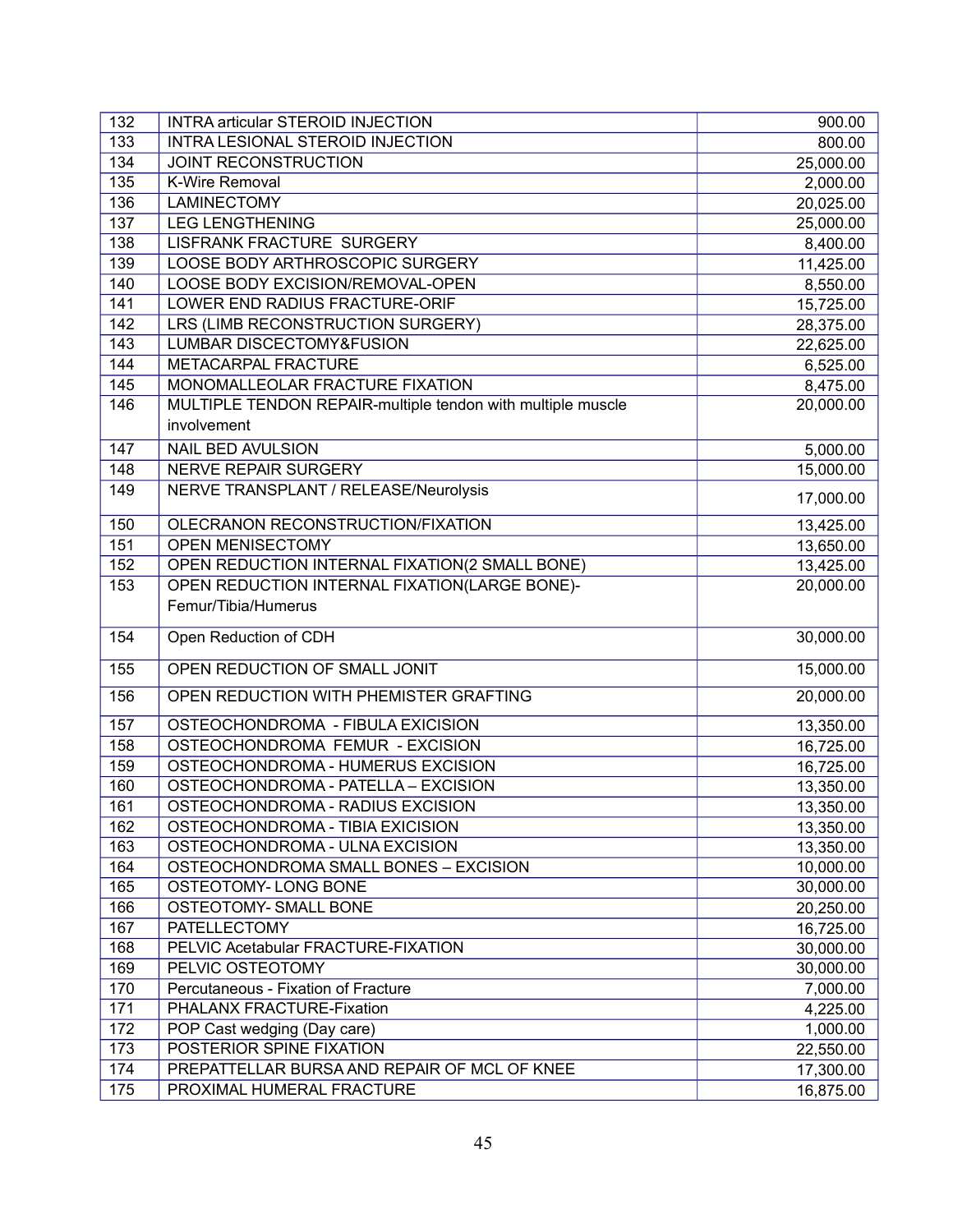| 177<br>RADIAL HEAD REPLACEMENT<br>30,000.00<br>178<br>RDP( Recurrent Dislocation Patella) OPEN SURGERY<br>17,025.00<br>179<br><b>RECONSTRUCTION PLC</b><br>16,875.00<br>180<br><b>RECONSTRUCTION MCL</b><br>16,875.00<br>181<br><b>RECONSTRUCTION MPFL</b><br>20,325.00<br>182<br>RECONSTRUCTION OF ACL/ PCL<br>27,000.00<br>183<br>RECONSTRUCTION OF ACL/ PCL with meniscal repair<br>30,000.00<br>REDUCTION OF FACIAL FRACTURES OF MAXILLA<br>184<br>9,700.00<br>185<br>REDUCTION OF COMPOUND FRACTURES and External Fixature<br>20,000.00<br>186<br>REDUCTION OF FRACTURES OF MANDIBLE & MAXILLA- EYE LEFT<br>10,200.00<br><b>SPLINTING</b><br>187<br>REDUCTION OF FRACTURES OF MANDIBLE & MAXILLA- GUMMING<br>10,200.00<br><b>SPLINTS</b><br>REDUCTION OF FRACTURES OF MANDIBLE & MAXILLA-CAST NETAL<br>188<br>10,200.00<br><b>SPLINTS</b><br>RETROCALCANEAL BURSA- EXCISION<br>189<br>11,200.00<br>190<br><b>SCAPHOID FRACTURE-Internal fixation</b><br>13,425.00<br>191<br><b>SCAPULA FRACTURE</b><br>11,125.00<br>192<br><b>Scoliosis Correction Surgery</b><br>1,60,000.00<br>193<br>Sequestrectomy of Long Bones + anti-biotics + dressing<br>25,000.00<br>SHOULDER ARTHROSCOPY - BANKARTS REPAIR<br>194<br>28,450.00<br>195<br>SHOULDER ARTHROSCOPY - BANKARTS REPAIR with REMPLISSAGE<br>38,200.00<br>196<br>SHOULDER ARTHROSCOPY-ACJ RECONSTRUCTION<br>27,300.00<br>SHOULDER ARTHROSCOPY-ADHESIOLYSIS PAS<br>197<br>11,200.00<br>198<br>SHOULDER ARTHROSCOPY-BICEPS TENODESIS<br>13,500.00<br>199<br>SHOULDER ARTHROSCOPY-CALCIFIC TENDINITIS DECOMPRESSION<br>16,950.00<br>200<br>SHOULDER ARTHROSCOPY-CAPSULAR SHIFT<br>20,400.00<br>201<br>SHOULDER ARTHROSCOPY-LATERAL END CLAVICLE EXCISION<br>13,500.00<br>202<br>SHOULDER ARTHROSCOPY-LATERJET PROCEDURE<br>30,000.00<br>203<br>SHOULDER ARTHROSCOPY-LOOSE BODY REMOVAL<br>13,500.00<br>204<br>SHOULDER ARTHROSCOPY-REMPLISSAGE<br>13,500.00<br>205<br>SHOULDER ARTHROSCOPY-ROTATOR CUFF SSP ISP REPAIR<br>28,450.00<br>SHOULDER ARTHROSCOPY-ROTATOR CUFF SUPRASPINATUS<br>206<br>22,700.00<br><b>REPAIR</b><br>207<br>SHOULDER ARTHROSCOPY-SLAP REPAIR<br>16,950.00<br>SHOULDER ARTHROSCOPY-SUBACROMIAL DECOMPRESSION<br>208<br>11,200.00<br>209<br>SHOULDER ARTHROSCOPY-SUPRASCAPULAR NERVE<br>15,800.00<br><b>DECOMPRESSION</b><br>210<br>SHOULDER JACKET<br>5,750.00<br>211<br>SINUS OVER SACRUM EXCISION<br>8,475.00<br>212<br><b>SKIN GRAFTING</b><br>8,475.00<br>213<br>SUPRACONDYLAR FRACTURE PAEDIATRIC-Internal fixation<br>11,125.00<br>214<br>SUPRACONDYLARINTERCONDYLAR FRACTURE-ADULT-Internal<br>16,875.00<br>Fixation<br>215<br><b>SYNOVECTOMY</b><br>20,175.00<br>216<br>SYNOVIAL CYST- EXCISION<br>8,550.00<br>217<br>TENDO ACHILLES REPAIR<br>11,350.00 | 176 | RADIAL HEAD RECONSTRUCTION | 16,875.00 |
|-----------------------------------------------------------------------------------------------------------------------------------------------------------------------------------------------------------------------------------------------------------------------------------------------------------------------------------------------------------------------------------------------------------------------------------------------------------------------------------------------------------------------------------------------------------------------------------------------------------------------------------------------------------------------------------------------------------------------------------------------------------------------------------------------------------------------------------------------------------------------------------------------------------------------------------------------------------------------------------------------------------------------------------------------------------------------------------------------------------------------------------------------------------------------------------------------------------------------------------------------------------------------------------------------------------------------------------------------------------------------------------------------------------------------------------------------------------------------------------------------------------------------------------------------------------------------------------------------------------------------------------------------------------------------------------------------------------------------------------------------------------------------------------------------------------------------------------------------------------------------------------------------------------------------------------------------------------------------------------------------------------------------------------------------------------------------------------------------------------------------------------------------------------------------------------------------------------------------------------------------------------------------------------------------------------------------------------------------------------------------------------------------------------------------------------------------------------------------------------------------------------------------------------------------------------------------------------------------------------------------------------------------------------------------------------------------------------------------------------------------|-----|----------------------------|-----------|
|                                                                                                                                                                                                                                                                                                                                                                                                                                                                                                                                                                                                                                                                                                                                                                                                                                                                                                                                                                                                                                                                                                                                                                                                                                                                                                                                                                                                                                                                                                                                                                                                                                                                                                                                                                                                                                                                                                                                                                                                                                                                                                                                                                                                                                                                                                                                                                                                                                                                                                                                                                                                                                                                                                                                               |     |                            |           |
|                                                                                                                                                                                                                                                                                                                                                                                                                                                                                                                                                                                                                                                                                                                                                                                                                                                                                                                                                                                                                                                                                                                                                                                                                                                                                                                                                                                                                                                                                                                                                                                                                                                                                                                                                                                                                                                                                                                                                                                                                                                                                                                                                                                                                                                                                                                                                                                                                                                                                                                                                                                                                                                                                                                                               |     |                            |           |
|                                                                                                                                                                                                                                                                                                                                                                                                                                                                                                                                                                                                                                                                                                                                                                                                                                                                                                                                                                                                                                                                                                                                                                                                                                                                                                                                                                                                                                                                                                                                                                                                                                                                                                                                                                                                                                                                                                                                                                                                                                                                                                                                                                                                                                                                                                                                                                                                                                                                                                                                                                                                                                                                                                                                               |     |                            |           |
|                                                                                                                                                                                                                                                                                                                                                                                                                                                                                                                                                                                                                                                                                                                                                                                                                                                                                                                                                                                                                                                                                                                                                                                                                                                                                                                                                                                                                                                                                                                                                                                                                                                                                                                                                                                                                                                                                                                                                                                                                                                                                                                                                                                                                                                                                                                                                                                                                                                                                                                                                                                                                                                                                                                                               |     |                            |           |
|                                                                                                                                                                                                                                                                                                                                                                                                                                                                                                                                                                                                                                                                                                                                                                                                                                                                                                                                                                                                                                                                                                                                                                                                                                                                                                                                                                                                                                                                                                                                                                                                                                                                                                                                                                                                                                                                                                                                                                                                                                                                                                                                                                                                                                                                                                                                                                                                                                                                                                                                                                                                                                                                                                                                               |     |                            |           |
|                                                                                                                                                                                                                                                                                                                                                                                                                                                                                                                                                                                                                                                                                                                                                                                                                                                                                                                                                                                                                                                                                                                                                                                                                                                                                                                                                                                                                                                                                                                                                                                                                                                                                                                                                                                                                                                                                                                                                                                                                                                                                                                                                                                                                                                                                                                                                                                                                                                                                                                                                                                                                                                                                                                                               |     |                            |           |
|                                                                                                                                                                                                                                                                                                                                                                                                                                                                                                                                                                                                                                                                                                                                                                                                                                                                                                                                                                                                                                                                                                                                                                                                                                                                                                                                                                                                                                                                                                                                                                                                                                                                                                                                                                                                                                                                                                                                                                                                                                                                                                                                                                                                                                                                                                                                                                                                                                                                                                                                                                                                                                                                                                                                               |     |                            |           |
|                                                                                                                                                                                                                                                                                                                                                                                                                                                                                                                                                                                                                                                                                                                                                                                                                                                                                                                                                                                                                                                                                                                                                                                                                                                                                                                                                                                                                                                                                                                                                                                                                                                                                                                                                                                                                                                                                                                                                                                                                                                                                                                                                                                                                                                                                                                                                                                                                                                                                                                                                                                                                                                                                                                                               |     |                            |           |
|                                                                                                                                                                                                                                                                                                                                                                                                                                                                                                                                                                                                                                                                                                                                                                                                                                                                                                                                                                                                                                                                                                                                                                                                                                                                                                                                                                                                                                                                                                                                                                                                                                                                                                                                                                                                                                                                                                                                                                                                                                                                                                                                                                                                                                                                                                                                                                                                                                                                                                                                                                                                                                                                                                                                               |     |                            |           |
|                                                                                                                                                                                                                                                                                                                                                                                                                                                                                                                                                                                                                                                                                                                                                                                                                                                                                                                                                                                                                                                                                                                                                                                                                                                                                                                                                                                                                                                                                                                                                                                                                                                                                                                                                                                                                                                                                                                                                                                                                                                                                                                                                                                                                                                                                                                                                                                                                                                                                                                                                                                                                                                                                                                                               |     |                            |           |
|                                                                                                                                                                                                                                                                                                                                                                                                                                                                                                                                                                                                                                                                                                                                                                                                                                                                                                                                                                                                                                                                                                                                                                                                                                                                                                                                                                                                                                                                                                                                                                                                                                                                                                                                                                                                                                                                                                                                                                                                                                                                                                                                                                                                                                                                                                                                                                                                                                                                                                                                                                                                                                                                                                                                               |     |                            |           |
|                                                                                                                                                                                                                                                                                                                                                                                                                                                                                                                                                                                                                                                                                                                                                                                                                                                                                                                                                                                                                                                                                                                                                                                                                                                                                                                                                                                                                                                                                                                                                                                                                                                                                                                                                                                                                                                                                                                                                                                                                                                                                                                                                                                                                                                                                                                                                                                                                                                                                                                                                                                                                                                                                                                                               |     |                            |           |
|                                                                                                                                                                                                                                                                                                                                                                                                                                                                                                                                                                                                                                                                                                                                                                                                                                                                                                                                                                                                                                                                                                                                                                                                                                                                                                                                                                                                                                                                                                                                                                                                                                                                                                                                                                                                                                                                                                                                                                                                                                                                                                                                                                                                                                                                                                                                                                                                                                                                                                                                                                                                                                                                                                                                               |     |                            |           |
|                                                                                                                                                                                                                                                                                                                                                                                                                                                                                                                                                                                                                                                                                                                                                                                                                                                                                                                                                                                                                                                                                                                                                                                                                                                                                                                                                                                                                                                                                                                                                                                                                                                                                                                                                                                                                                                                                                                                                                                                                                                                                                                                                                                                                                                                                                                                                                                                                                                                                                                                                                                                                                                                                                                                               |     |                            |           |
|                                                                                                                                                                                                                                                                                                                                                                                                                                                                                                                                                                                                                                                                                                                                                                                                                                                                                                                                                                                                                                                                                                                                                                                                                                                                                                                                                                                                                                                                                                                                                                                                                                                                                                                                                                                                                                                                                                                                                                                                                                                                                                                                                                                                                                                                                                                                                                                                                                                                                                                                                                                                                                                                                                                                               |     |                            |           |
|                                                                                                                                                                                                                                                                                                                                                                                                                                                                                                                                                                                                                                                                                                                                                                                                                                                                                                                                                                                                                                                                                                                                                                                                                                                                                                                                                                                                                                                                                                                                                                                                                                                                                                                                                                                                                                                                                                                                                                                                                                                                                                                                                                                                                                                                                                                                                                                                                                                                                                                                                                                                                                                                                                                                               |     |                            |           |
|                                                                                                                                                                                                                                                                                                                                                                                                                                                                                                                                                                                                                                                                                                                                                                                                                                                                                                                                                                                                                                                                                                                                                                                                                                                                                                                                                                                                                                                                                                                                                                                                                                                                                                                                                                                                                                                                                                                                                                                                                                                                                                                                                                                                                                                                                                                                                                                                                                                                                                                                                                                                                                                                                                                                               |     |                            |           |
|                                                                                                                                                                                                                                                                                                                                                                                                                                                                                                                                                                                                                                                                                                                                                                                                                                                                                                                                                                                                                                                                                                                                                                                                                                                                                                                                                                                                                                                                                                                                                                                                                                                                                                                                                                                                                                                                                                                                                                                                                                                                                                                                                                                                                                                                                                                                                                                                                                                                                                                                                                                                                                                                                                                                               |     |                            |           |
|                                                                                                                                                                                                                                                                                                                                                                                                                                                                                                                                                                                                                                                                                                                                                                                                                                                                                                                                                                                                                                                                                                                                                                                                                                                                                                                                                                                                                                                                                                                                                                                                                                                                                                                                                                                                                                                                                                                                                                                                                                                                                                                                                                                                                                                                                                                                                                                                                                                                                                                                                                                                                                                                                                                                               |     |                            |           |
|                                                                                                                                                                                                                                                                                                                                                                                                                                                                                                                                                                                                                                                                                                                                                                                                                                                                                                                                                                                                                                                                                                                                                                                                                                                                                                                                                                                                                                                                                                                                                                                                                                                                                                                                                                                                                                                                                                                                                                                                                                                                                                                                                                                                                                                                                                                                                                                                                                                                                                                                                                                                                                                                                                                                               |     |                            |           |
|                                                                                                                                                                                                                                                                                                                                                                                                                                                                                                                                                                                                                                                                                                                                                                                                                                                                                                                                                                                                                                                                                                                                                                                                                                                                                                                                                                                                                                                                                                                                                                                                                                                                                                                                                                                                                                                                                                                                                                                                                                                                                                                                                                                                                                                                                                                                                                                                                                                                                                                                                                                                                                                                                                                                               |     |                            |           |
|                                                                                                                                                                                                                                                                                                                                                                                                                                                                                                                                                                                                                                                                                                                                                                                                                                                                                                                                                                                                                                                                                                                                                                                                                                                                                                                                                                                                                                                                                                                                                                                                                                                                                                                                                                                                                                                                                                                                                                                                                                                                                                                                                                                                                                                                                                                                                                                                                                                                                                                                                                                                                                                                                                                                               |     |                            |           |
|                                                                                                                                                                                                                                                                                                                                                                                                                                                                                                                                                                                                                                                                                                                                                                                                                                                                                                                                                                                                                                                                                                                                                                                                                                                                                                                                                                                                                                                                                                                                                                                                                                                                                                                                                                                                                                                                                                                                                                                                                                                                                                                                                                                                                                                                                                                                                                                                                                                                                                                                                                                                                                                                                                                                               |     |                            |           |
|                                                                                                                                                                                                                                                                                                                                                                                                                                                                                                                                                                                                                                                                                                                                                                                                                                                                                                                                                                                                                                                                                                                                                                                                                                                                                                                                                                                                                                                                                                                                                                                                                                                                                                                                                                                                                                                                                                                                                                                                                                                                                                                                                                                                                                                                                                                                                                                                                                                                                                                                                                                                                                                                                                                                               |     |                            |           |
|                                                                                                                                                                                                                                                                                                                                                                                                                                                                                                                                                                                                                                                                                                                                                                                                                                                                                                                                                                                                                                                                                                                                                                                                                                                                                                                                                                                                                                                                                                                                                                                                                                                                                                                                                                                                                                                                                                                                                                                                                                                                                                                                                                                                                                                                                                                                                                                                                                                                                                                                                                                                                                                                                                                                               |     |                            |           |
|                                                                                                                                                                                                                                                                                                                                                                                                                                                                                                                                                                                                                                                                                                                                                                                                                                                                                                                                                                                                                                                                                                                                                                                                                                                                                                                                                                                                                                                                                                                                                                                                                                                                                                                                                                                                                                                                                                                                                                                                                                                                                                                                                                                                                                                                                                                                                                                                                                                                                                                                                                                                                                                                                                                                               |     |                            |           |
|                                                                                                                                                                                                                                                                                                                                                                                                                                                                                                                                                                                                                                                                                                                                                                                                                                                                                                                                                                                                                                                                                                                                                                                                                                                                                                                                                                                                                                                                                                                                                                                                                                                                                                                                                                                                                                                                                                                                                                                                                                                                                                                                                                                                                                                                                                                                                                                                                                                                                                                                                                                                                                                                                                                                               |     |                            |           |
|                                                                                                                                                                                                                                                                                                                                                                                                                                                                                                                                                                                                                                                                                                                                                                                                                                                                                                                                                                                                                                                                                                                                                                                                                                                                                                                                                                                                                                                                                                                                                                                                                                                                                                                                                                                                                                                                                                                                                                                                                                                                                                                                                                                                                                                                                                                                                                                                                                                                                                                                                                                                                                                                                                                                               |     |                            |           |
|                                                                                                                                                                                                                                                                                                                                                                                                                                                                                                                                                                                                                                                                                                                                                                                                                                                                                                                                                                                                                                                                                                                                                                                                                                                                                                                                                                                                                                                                                                                                                                                                                                                                                                                                                                                                                                                                                                                                                                                                                                                                                                                                                                                                                                                                                                                                                                                                                                                                                                                                                                                                                                                                                                                                               |     |                            |           |
|                                                                                                                                                                                                                                                                                                                                                                                                                                                                                                                                                                                                                                                                                                                                                                                                                                                                                                                                                                                                                                                                                                                                                                                                                                                                                                                                                                                                                                                                                                                                                                                                                                                                                                                                                                                                                                                                                                                                                                                                                                                                                                                                                                                                                                                                                                                                                                                                                                                                                                                                                                                                                                                                                                                                               |     |                            |           |
|                                                                                                                                                                                                                                                                                                                                                                                                                                                                                                                                                                                                                                                                                                                                                                                                                                                                                                                                                                                                                                                                                                                                                                                                                                                                                                                                                                                                                                                                                                                                                                                                                                                                                                                                                                                                                                                                                                                                                                                                                                                                                                                                                                                                                                                                                                                                                                                                                                                                                                                                                                                                                                                                                                                                               |     |                            |           |
|                                                                                                                                                                                                                                                                                                                                                                                                                                                                                                                                                                                                                                                                                                                                                                                                                                                                                                                                                                                                                                                                                                                                                                                                                                                                                                                                                                                                                                                                                                                                                                                                                                                                                                                                                                                                                                                                                                                                                                                                                                                                                                                                                                                                                                                                                                                                                                                                                                                                                                                                                                                                                                                                                                                                               |     |                            |           |
|                                                                                                                                                                                                                                                                                                                                                                                                                                                                                                                                                                                                                                                                                                                                                                                                                                                                                                                                                                                                                                                                                                                                                                                                                                                                                                                                                                                                                                                                                                                                                                                                                                                                                                                                                                                                                                                                                                                                                                                                                                                                                                                                                                                                                                                                                                                                                                                                                                                                                                                                                                                                                                                                                                                                               |     |                            |           |
|                                                                                                                                                                                                                                                                                                                                                                                                                                                                                                                                                                                                                                                                                                                                                                                                                                                                                                                                                                                                                                                                                                                                                                                                                                                                                                                                                                                                                                                                                                                                                                                                                                                                                                                                                                                                                                                                                                                                                                                                                                                                                                                                                                                                                                                                                                                                                                                                                                                                                                                                                                                                                                                                                                                                               |     |                            |           |
|                                                                                                                                                                                                                                                                                                                                                                                                                                                                                                                                                                                                                                                                                                                                                                                                                                                                                                                                                                                                                                                                                                                                                                                                                                                                                                                                                                                                                                                                                                                                                                                                                                                                                                                                                                                                                                                                                                                                                                                                                                                                                                                                                                                                                                                                                                                                                                                                                                                                                                                                                                                                                                                                                                                                               |     |                            |           |
|                                                                                                                                                                                                                                                                                                                                                                                                                                                                                                                                                                                                                                                                                                                                                                                                                                                                                                                                                                                                                                                                                                                                                                                                                                                                                                                                                                                                                                                                                                                                                                                                                                                                                                                                                                                                                                                                                                                                                                                                                                                                                                                                                                                                                                                                                                                                                                                                                                                                                                                                                                                                                                                                                                                                               |     |                            |           |
|                                                                                                                                                                                                                                                                                                                                                                                                                                                                                                                                                                                                                                                                                                                                                                                                                                                                                                                                                                                                                                                                                                                                                                                                                                                                                                                                                                                                                                                                                                                                                                                                                                                                                                                                                                                                                                                                                                                                                                                                                                                                                                                                                                                                                                                                                                                                                                                                                                                                                                                                                                                                                                                                                                                                               |     |                            |           |
|                                                                                                                                                                                                                                                                                                                                                                                                                                                                                                                                                                                                                                                                                                                                                                                                                                                                                                                                                                                                                                                                                                                                                                                                                                                                                                                                                                                                                                                                                                                                                                                                                                                                                                                                                                                                                                                                                                                                                                                                                                                                                                                                                                                                                                                                                                                                                                                                                                                                                                                                                                                                                                                                                                                                               |     |                            |           |
|                                                                                                                                                                                                                                                                                                                                                                                                                                                                                                                                                                                                                                                                                                                                                                                                                                                                                                                                                                                                                                                                                                                                                                                                                                                                                                                                                                                                                                                                                                                                                                                                                                                                                                                                                                                                                                                                                                                                                                                                                                                                                                                                                                                                                                                                                                                                                                                                                                                                                                                                                                                                                                                                                                                                               |     |                            |           |
|                                                                                                                                                                                                                                                                                                                                                                                                                                                                                                                                                                                                                                                                                                                                                                                                                                                                                                                                                                                                                                                                                                                                                                                                                                                                                                                                                                                                                                                                                                                                                                                                                                                                                                                                                                                                                                                                                                                                                                                                                                                                                                                                                                                                                                                                                                                                                                                                                                                                                                                                                                                                                                                                                                                                               |     |                            |           |
|                                                                                                                                                                                                                                                                                                                                                                                                                                                                                                                                                                                                                                                                                                                                                                                                                                                                                                                                                                                                                                                                                                                                                                                                                                                                                                                                                                                                                                                                                                                                                                                                                                                                                                                                                                                                                                                                                                                                                                                                                                                                                                                                                                                                                                                                                                                                                                                                                                                                                                                                                                                                                                                                                                                                               |     |                            |           |
|                                                                                                                                                                                                                                                                                                                                                                                                                                                                                                                                                                                                                                                                                                                                                                                                                                                                                                                                                                                                                                                                                                                                                                                                                                                                                                                                                                                                                                                                                                                                                                                                                                                                                                                                                                                                                                                                                                                                                                                                                                                                                                                                                                                                                                                                                                                                                                                                                                                                                                                                                                                                                                                                                                                                               |     |                            |           |
|                                                                                                                                                                                                                                                                                                                                                                                                                                                                                                                                                                                                                                                                                                                                                                                                                                                                                                                                                                                                                                                                                                                                                                                                                                                                                                                                                                                                                                                                                                                                                                                                                                                                                                                                                                                                                                                                                                                                                                                                                                                                                                                                                                                                                                                                                                                                                                                                                                                                                                                                                                                                                                                                                                                                               |     |                            |           |
|                                                                                                                                                                                                                                                                                                                                                                                                                                                                                                                                                                                                                                                                                                                                                                                                                                                                                                                                                                                                                                                                                                                                                                                                                                                                                                                                                                                                                                                                                                                                                                                                                                                                                                                                                                                                                                                                                                                                                                                                                                                                                                                                                                                                                                                                                                                                                                                                                                                                                                                                                                                                                                                                                                                                               |     |                            |           |
|                                                                                                                                                                                                                                                                                                                                                                                                                                                                                                                                                                                                                                                                                                                                                                                                                                                                                                                                                                                                                                                                                                                                                                                                                                                                                                                                                                                                                                                                                                                                                                                                                                                                                                                                                                                                                                                                                                                                                                                                                                                                                                                                                                                                                                                                                                                                                                                                                                                                                                                                                                                                                                                                                                                                               |     |                            |           |
|                                                                                                                                                                                                                                                                                                                                                                                                                                                                                                                                                                                                                                                                                                                                                                                                                                                                                                                                                                                                                                                                                                                                                                                                                                                                                                                                                                                                                                                                                                                                                                                                                                                                                                                                                                                                                                                                                                                                                                                                                                                                                                                                                                                                                                                                                                                                                                                                                                                                                                                                                                                                                                                                                                                                               |     |                            |           |
|                                                                                                                                                                                                                                                                                                                                                                                                                                                                                                                                                                                                                                                                                                                                                                                                                                                                                                                                                                                                                                                                                                                                                                                                                                                                                                                                                                                                                                                                                                                                                                                                                                                                                                                                                                                                                                                                                                                                                                                                                                                                                                                                                                                                                                                                                                                                                                                                                                                                                                                                                                                                                                                                                                                                               |     |                            |           |
|                                                                                                                                                                                                                                                                                                                                                                                                                                                                                                                                                                                                                                                                                                                                                                                                                                                                                                                                                                                                                                                                                                                                                                                                                                                                                                                                                                                                                                                                                                                                                                                                                                                                                                                                                                                                                                                                                                                                                                                                                                                                                                                                                                                                                                                                                                                                                                                                                                                                                                                                                                                                                                                                                                                                               |     |                            |           |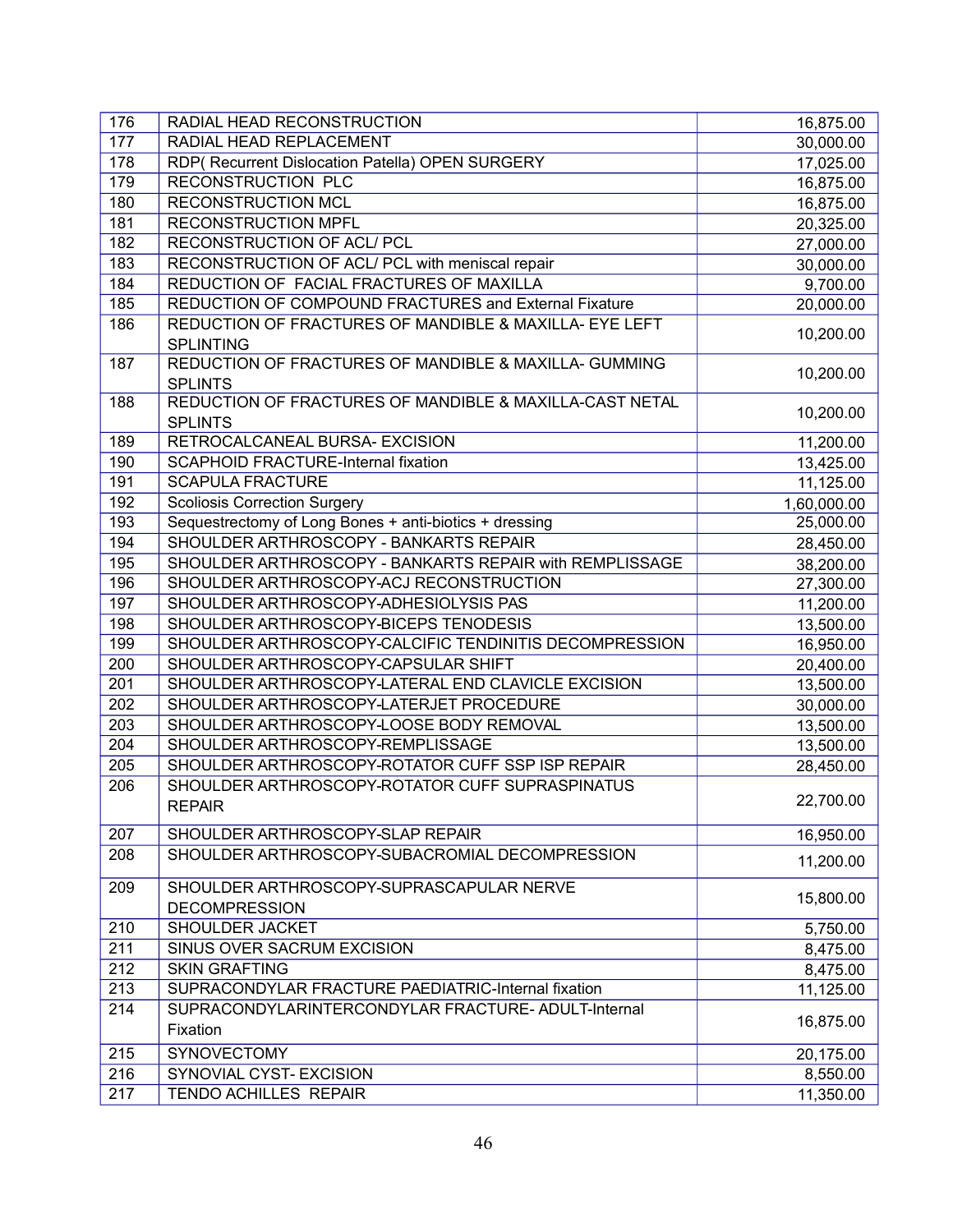| 218 | TENDO ACHILLES TENOTOMY                                                   | 5,675.00  |
|-----|---------------------------------------------------------------------------|-----------|
| 219 | <b>TENDON GRAFTING</b>                                                    | 20,475.00 |
| 220 | <b>TENDON RELEASE</b>                                                     | 5,000.00  |
| 221 | TENDON REPAIR MULTIPLE- single tendon with multiple muscle<br>involvement | 9,050.00  |
| 222 | TENDON REPAIR SINGLE - single tendon with single muscle involvement       | 6,825.00  |
| 223 | TENDON SURGERY OF FOOT                                                    | 2,225.00  |
| 224 | <b>TENOLYSIS</b>                                                          | 9,050.00  |
| 225 | <b>TENOTOMY</b>                                                           | 9,050.00  |
| 226 | TENSION BAND WIRING PATELLA                                               | 15,000.00 |
| 227 | <b>TENSION BAND WIRING OLECRANON</b>                                      | 14,150.00 |
| 228 | Total Hip Replacement (cemented)                                          | 75,000.00 |
| 229 | <b>Total Hip Replacement (cementless)</b>                                 | 90,000.00 |
| 230 | <b>Total Knee replacement</b>                                             | 80,000.00 |
| 231 | <b>TRIGGER THUMB&amp; TRIGGER FINGER</b>                                  | 2,875.00  |
| 232 | TRU CUT BIOPSY BONE TUMOR                                                 | 4,600.00  |
| 233 | <b>TUBEROSITY AVULSION HUMEROUS</b>                                       | 11,125.00 |
| 234 | Tumour of bone - Prophylactic fixation                                    | 15,000.00 |
| 235 | <b>WOUND DEBRIDIMENT</b>                                                  | 1,150.00  |

| <b>Poly Trauma</b> |                                                                                      |                             |
|--------------------|--------------------------------------------------------------------------------------|-----------------------------|
| SI.No              | <b>Package Name</b>                                                                  | <b>Package Cost</b><br>(Rs) |
| $\mathbf{1}$       | Nerve Plexus injuries, Tendon injury repair/reconstruction/ Transfer                 |                             |
|                    |                                                                                      | 50,000.00                   |
| $\overline{2}$     | Plexus injury along with Vascular injury repair/ graft                               | 60,000.00                   |
| 3                  | Internal fixation with Flap cover Surgery for wound in compound fracture             | 40,000.00                   |
| 4                  | Head injury requiring Facio-Maxillary Injury repairs & fixations (including          |                             |
|                    | implants)                                                                            | 35,000.00                   |
| 5                  | Internal fixation of Pelviacetabular fracture                                        | 40,000.00                   |
| 6                  | Craniotomy and evacuation of Haematoma - subdural/Extra dural along with             |                             |
|                    | fixation of fracture of single long bone                                             | 60,000.00                   |
| 7                  | Craniotomy and evacuation of Haematoma - subdural/Extra dural along with             |                             |
|                    | fixation of fracture of 2 or more long bone.                                         | 75,000.00                   |
| 8                  | Visceral injury requiring surgical intervention along with fixation of fracture of   |                             |
|                    | single long bone.                                                                    | 30,000.00                   |
| 9                  | Visceral injury requiring surgical intervention along with fixation of fracture of 2 |                             |
|                    | or more long bones.                                                                  | 45,000.00                   |
| 10                 | Chest injury with one fracture of long bone (with implants)                          | 35,000.00                   |
| 11                 | Chest injury with fracture of 2 or more long bones                                   | 45,000.00                   |
| 12                 | Emergency tendons repair ± Peripheral Nerve repair/ reconstructive surgery           |                             |
|                    |                                                                                      | 30,000.00                   |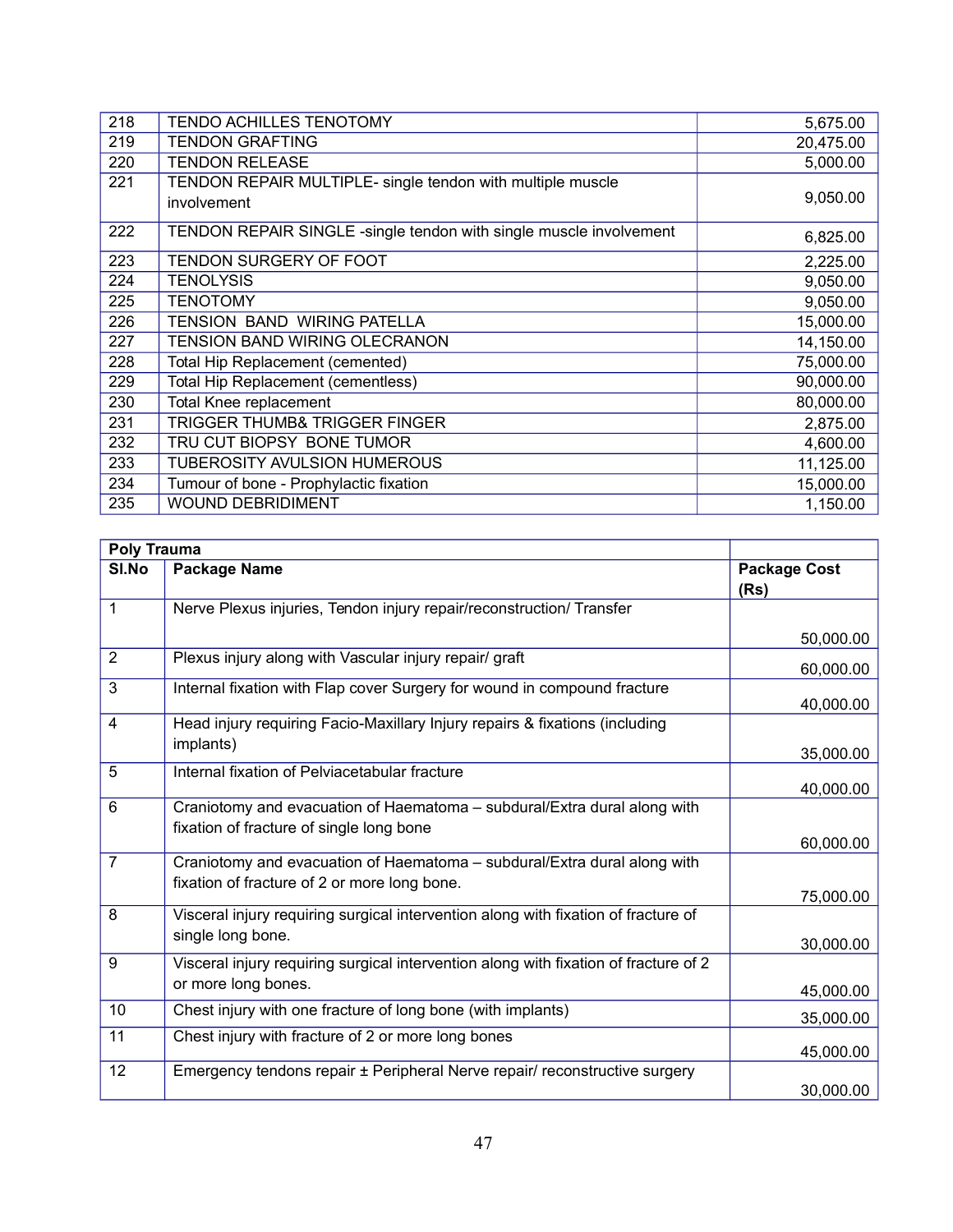| <b>Urology</b>  |                                                                                |                        |
|-----------------|--------------------------------------------------------------------------------|------------------------|
| SI.No           | <b>Package Name</b>                                                            | Package Cost (Rs)      |
| $\mathbf{1}$    | Acute management of upper urinary tract trauma - conservative (per day)        |                        |
|                 |                                                                                | 2,000.00               |
| $\overline{2}$  | Adrenalectomy-biilateral, Laparoscopic                                         | 40,000.00              |
| 3               | Adrenalectomy-bilateral, open                                                  | 32,000.00              |
| $\overline{4}$  | Adrenalectomy-unilateral, Laparoscopic                                         | 30,000.00              |
| 5               | Adrenalectomy-unilateral, open                                                 | 25,000.00              |
| $6\phantom{1}6$ | Anatrophic nephrolithotomy                                                     | 30,000.00              |
| $\overline{7}$  | ANDERSON HYNES PYELOROPLASTY                                                   | 13,000.00              |
| 8               | Augmentation cystoplasty-Laparoscopic                                          | 40,000.00              |
| $\overline{9}$  | Augmentation cystoplasty-open                                                  | 30,000.00              |
| 10              | BILATERAL NEPHROURETECTOMY (NATIVE)                                            | 17,000.00              |
| 11              | Bilateral Orchidectomy for hormone ablation                                    | 10,000.00              |
| 12              | <b>BIOPSY OF BLADDER (CYSTOSCOPIC)</b>                                         | 6,000.00               |
| 13              | Bladder injury repair (as an independent procedure with or without urethral    |                        |
|                 | injury)                                                                        | 20,000.00              |
| 14              | Bladder injury repair (only to be used if done as a part of ongoing            |                        |
|                 | laparotomy/other surgery)                                                      | 10,000.00              |
| 15              | Bladder injury repair with colostomy (as an independent procedure with or      |                        |
|                 | without urethral injury)                                                       |                        |
| 16              | <b>Bladder Neck incision-endoscopic</b>                                        | 25,000.00<br>15,000.00 |
| 17              | <b>Bladder Tumour (Fulguration)</b>                                            | 5,000.00               |
| 18              | Boari flap for ureteric stricture, Laparoscopic                                | 40,000.00              |
| 19              | Boari flap for ureteric stricture, open                                        | 30,000.00              |
| 20              | <b>CAECO CYSTOPLASTY</b>                                                       | 10,000.00              |
| 21              | <b>CAVERNOSTOMY</b>                                                            | 11,550.00              |
| 22              | Chronic prostatitis-Package for evaluation/investigation (ultrasound + culture |                        |
|                 | + prostate massage) for 1 month (medicines). Follow up visit once in 3         |                        |
|                 | months                                                                         | 2,500.00               |
| 23              | CIRCUMCISION -medically indicated                                              | 2,950.00               |
| $\overline{24}$ | <b>CLOSURE OF URETHRAL FISTULA</b>                                             | 8,100.00               |
| 25              | Correction of Exstrophy of Bladder                                             | 20,000.00              |
| 26              | <b>Cysto Gastrostomy</b>                                                       | 15,000.00              |
| 27              | Cysto Jejunostomy                                                              | 15,000.00              |
| 28              | Cystolitholapaxy                                                               | 10,000.00              |
| 29              | Cystolithotomy-open, including cystoscopy                                      | 15,000.00              |
| 30              | Cystolithotripsy/Urethral Stone endoscopic, including cystoscopy               | 15,000.00              |
| 31              | <b>CYSTOPLASTY</b>                                                             | 18,600.00              |
| 32              | Diagnostic Cystoscopy                                                          | 5,000.00               |
| 33              | DILATATION OF STRICTURE URETHRA UNDER G.A.                                     | 3,000.00               |
| 34              | <b>DIVERTICULECTOMY</b>                                                        | 18,000.00              |
|                 |                                                                                |                        |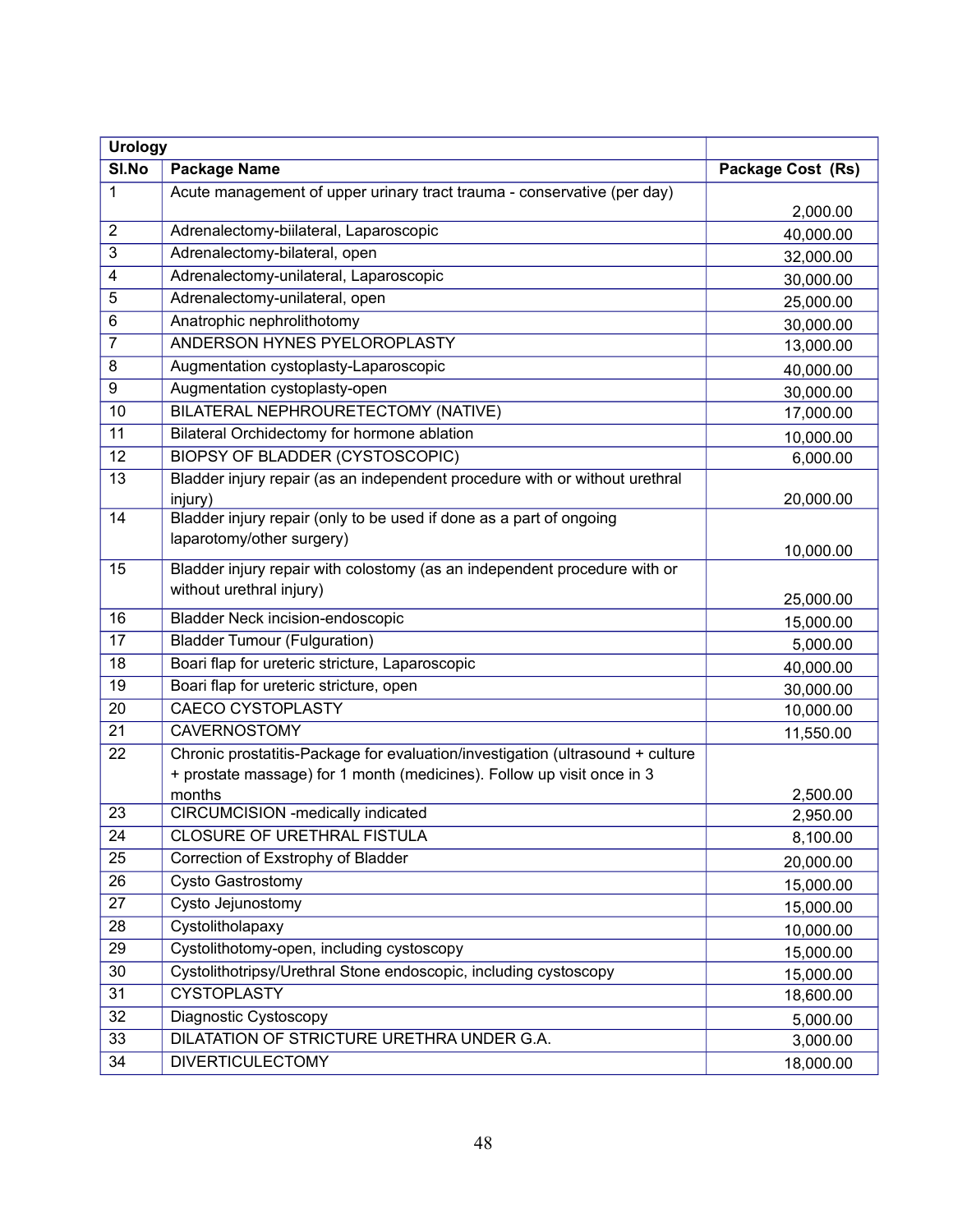| 35 | DJ stent bilateral including cystoscopy, ureteric catheterization, retrograde  |                        |
|----|--------------------------------------------------------------------------------|------------------------|
|    | pyelogram                                                                      | 12,000.00              |
| 36 | DJ stent unilateral including cystoscopy, ureteric catheterization, retrograde |                        |
|    | pyelogram                                                                      | 10,000.00              |
| 37 | Dormia Extraction of Calculus                                                  | 5,675.00               |
| 38 | Drainage of Perinepheric Abscess                                               | 8,550.00               |
| 39 | Emergency management of Acute retention of Urine (per day)                     | 1,500.00               |
| 40 | Emergency management of Hematuria (per day)                                    | 1,500.00               |
| 41 | Emergency management of Ureteric stone - Package for                           |                        |
|    | evaluation/investigation (ultrasound + culture) for 3 weeks (medicines).       |                        |
| 42 | Endopyelotomy (antegrade with laser/bugbee)                                    | 3,500.00               |
|    |                                                                                | 28,000.00              |
| 43 | Endopyelotomy (retrograde with laser/bugbee)                                   | 25,000.00              |
| 44 | ENDOSCOPIC TEFLON INJECT                                                       | 4,000.00               |
| 45 | Endoureterotomy (laser/bugbee)                                                 | 20,000.00              |
| 46 | <b>EPIDIDYMECTOMY</b>                                                          | 8,500.00               |
| 47 | <b>Excision of Urethral Carbuncle</b>                                          | 6,000.00               |
| 48 | Exploration of Epididymis (Unsuccesful Vaso vasostomy)                         | 8,475.00               |
| 49 | <b>EXPLORATORY SCROTOTOMY</b>                                                  | 6,200.00               |
| 50 | Extracoporeal shock-wave Lithotripsy (SWL) stone, with or without stent        |                        |
|    | (one side)                                                                     | 13,000.00              |
| 51 | Extracoporeal shock-wave Lithotripsy (SWL) stone, with or without stent        |                        |
|    | (both sides)                                                                   | 22,750.00              |
| 52 | Extrophy Bladder repair including osteotomy if needed + epispadias repair +    |                        |
| 53 | ureteric reimplant<br><b>Holmium Laser Prostatectomy</b>                       | 50,000.00              |
| 54 |                                                                                | 40,000.00              |
|    | Hypospadias Repair and Orchiopexy                                              | 18,300.00              |
| 55 | Hypospadias repair-single stage                                                | 20,000.00              |
| 56 | Hypospadias repair-two or more stage                                           | 30,000.00              |
| 57 | Ileal replacement for ureteric stricture                                       | 40,000.00              |
| 58 | Ilio-Inguinal lymphadenectomy-bilateral                                        | 25,000.00              |
| 59 | Ilio-Inguinal lymphadenectomy-unilateral                                       | 15,000.00              |
| 60 | Internal Ureterotomy including cystoscopy as an independent procedure          |                        |
|    |                                                                                | 10,000.00              |
| 61 | Internal Urethrotomy                                                           | 7,825.00               |
| 62 | Intravesical BCG/Mitomycin 6 induction cycles (weekly for 6 weeks-total cost   |                        |
|    | of 6 cycles)                                                                   | 12,000.00              |
| 63 | Intravesical BCG/Mitomycin maintenance for 12 doses (total cost of 12          |                        |
| 64 | doses)<br>LAPROSCOPIC OPERATION FOR VARICOCELE                                 | 24,000.00<br>14,500.00 |
| 65 | Lithotripsy                                                                    |                        |
| 66 | Meatoplasty                                                                    | 12,500.00              |
|    |                                                                                | 3,500.00               |
| 67 | Meatotomy                                                                      | 3,500.00               |
| 68 | Nephrectomy (Benign) Laparoscopic                                              | 35,000.00              |
| 69 | Nephrectomy (Benign) Open                                                      | 30,000.00              |
| 70 | Nephrectomy-Partial or Hemi, Laparoscopic                                      | 30,000.00              |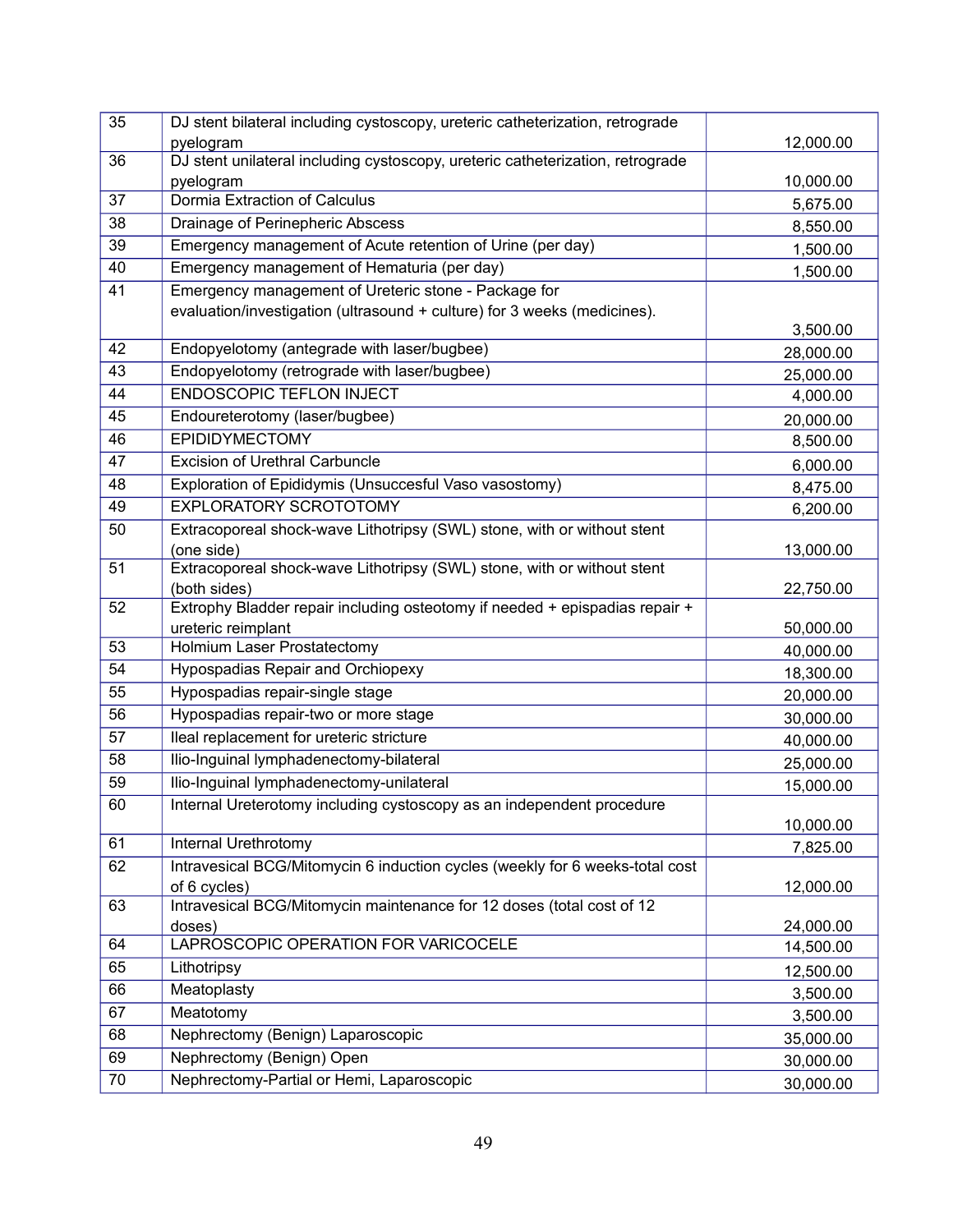| 71  | Nephrectomy-Partial or Hemi, Open                                    | 25,000.00 |
|-----|----------------------------------------------------------------------|-----------|
| 72  | Nephrectomy-Radical (Renal tumor) Laparoscopic                       | 40,000.00 |
| 73  | Nephrectomy-Radical (Renal tumor) Open                               | 35,000.00 |
| 74  | Nephro ureterectomy (Benign) Laparoscopic                            | 36,000.00 |
| 75  | Nephro ureterectomy (Benign) Open                                    | 31,000.00 |
| 76  | Nephro ureterectomy with cuff of bladder Laparoscopic                | 40,000.00 |
| 77  | Nephro ureterectomy with cuff of bladder Open                        | 35,000.00 |
| 78  | Nephrolithotomy-Open                                                 | 20,000.00 |
| 79  | Nephropexy                                                           | 15,000.00 |
| 80  | Nephrostomy-percutaneous ultrasound guided                           | 11,925.00 |
| 81  | Neurogenic bladder-Package for evaluation/investigation (catheter +  |           |
|     | ultrasound + culture + RGU/ MCU) for 1 month (medicines -            |           |
|     | antibiotics). Follow up visit once in 3 months                       | 7,500.00  |
| 82  | Open bladder diverticulectomy with/without ureteric re-implantation  | 25,000.00 |
| 83  | Open Resection of Bladder Neck                                       | 12,000.00 |
| 84  | Open simple prostatetctomy for BPH                                   | 25,000.00 |
| 85  | Operation for Cyst of Kidney                                         | 15,000.00 |
| 86  | Operation for Double Ureter                                          | 20,000.00 |
| 87  | Operation for ectopic ureter                                         | 20,000.00 |
| 88  | OPERATIONS FOR HYDRONEPHROSIS                                        | 15,000.00 |
| 89  | Orchiectomy-High inguinal                                            | 12,000.00 |
| 90  | Orchiopexy-with laparoscopy, bilateral                               | 25,000.00 |
| 91  | Orchiopexy-with laparoscopy, unilateral                              | 20,000.00 |
| 92  | Orchiopexy-without laparoscopy, bilateral                            | 15,000.00 |
| 93  | Orchiopexy-without laparoscopy, unilateral                           | 10,000.00 |
| 94  | <b>Other Cystectomies</b>                                            | 30,000.00 |
| 95  | PALOMO'S BILATERAL                                                   | 9,700.00  |
| 96  | PALOMO'S UNILATERAL                                                  | 4,850.00  |
| 97  | Paraganglioma excision with liver mobilization                       | 50,000.00 |
| 98  | PARTIAL AMPUTATION OF THE PENIS                                      | 7,800.00  |
| 99  | Partial Cystectomy-Laparoscopic                                      | 30,000.00 |
| 100 | Partial Cystectomy-open                                              | 20,000.00 |
| 101 | <b>Partial Penectomy</b>                                             | 15,000.00 |
| 102 | PCNL (Percutaneous Nephrolithotomy) - Bilateral                      | 40,000.00 |
| 103 | PCNL (Percutaneous Nephrolithotomy) - Unilateral                     | 25,000.00 |
| 104 | Pelvic lymphadenectomy laparoscopic, after prior cancer surgery      | 30,000.00 |
| 105 | Pelvic lymphadenectomy open, after prior cancer surgery              | 25,000.00 |
| 106 | Penile prosthesis insertion, Malleable (Indian implant)              | 30,000.00 |
| 107 | Perineal Urethrostomy without closure                                | 20,000.00 |
| 108 | Perinephric Abscess drainage (Open)                                  | 20,000.00 |
| 109 | Perinephric Abscess drainage (percutaneous)                          | 10,000.00 |
| 110 | Post TURBT - Check Cystoscopy (Per sitting) with or without cold-cup |           |
|     | biopsy                                                               | 10,000.00 |
| 111 | Post Urethral Valve fulguration                                      | 10,275.00 |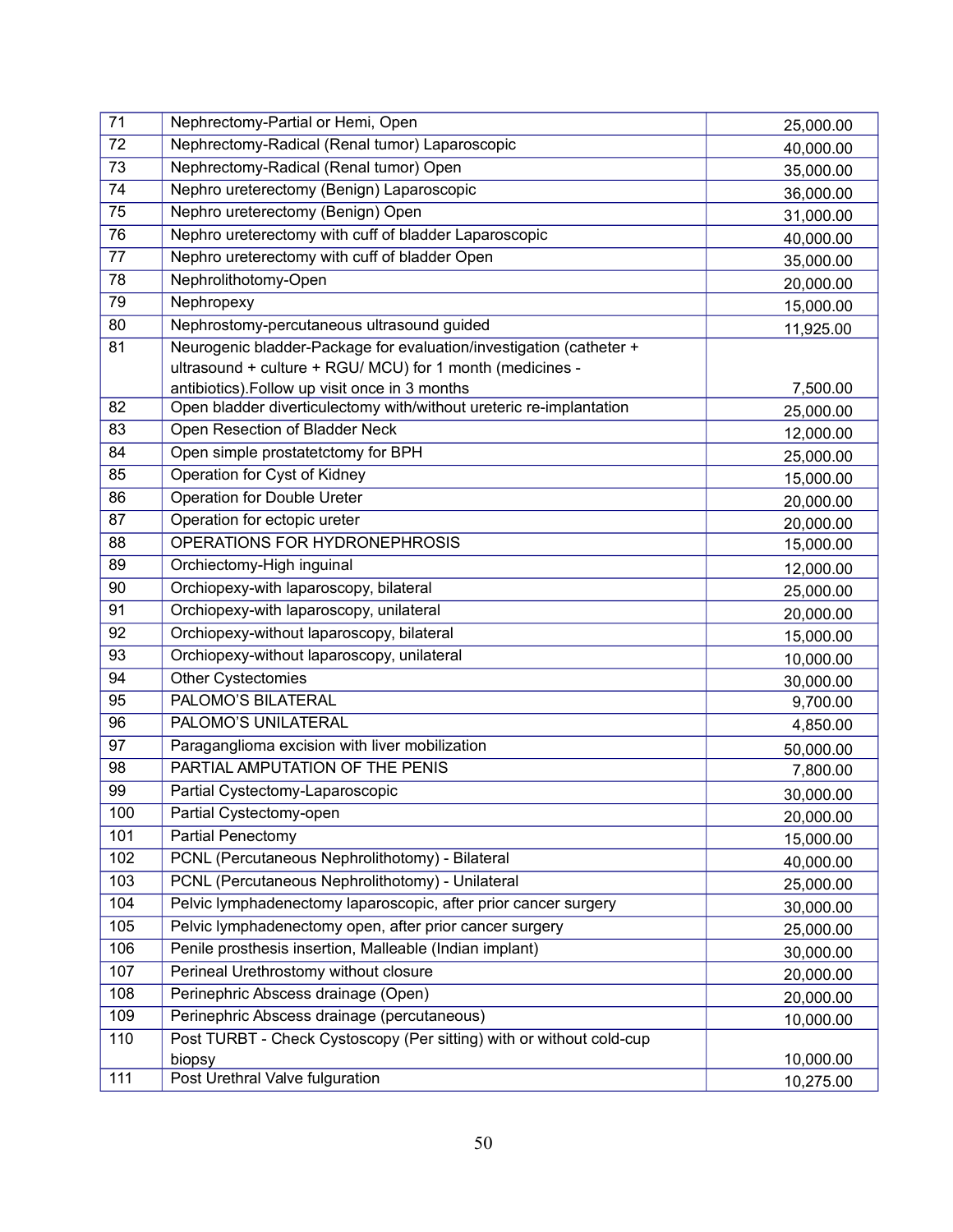| 112 | Priapism-aspiration/shunt                                       | 15,000.00 |
|-----|-----------------------------------------------------------------|-----------|
| 113 | Pyelolithotomy-Laparoscopic                                     | 30,000.00 |
| 114 | Pyelolithotomy-Open                                             | 20,000.00 |
| 115 | Pyeloplasty/pyeloureterostomy/pyelopyelostomy Laparoscopic      | 30,000.00 |
| 116 | Pyeloplasty/pyeloureterostomy/pyelopyelostomy Open              | 25,000.00 |
| 117 | Radical cystectomy with continent diversion-open                | 50,000.00 |
| 118 | Radical Cystectomy with Ileal Conduit-open                      | 50,000.00 |
| 119 | Radical cystectomy with neobladder-open                         | 50,000.00 |
| 120 | Radical Cystectomy with ureterosigmoidostomy-open               | 35,000.00 |
| 121 | Radical Cystectomy with ureterostomy-open                       | 35,000.00 |
| 122 | Radical prostatectomy - laparoscopic                            | 70,000.00 |
| 123 | Radical prostatectomy - open                                    | 50,000.00 |
| 124 | <b>Reduction of Paraphimosis</b>                                | 2,000.00  |
| 125 | Renal Cyst deroofing or marsupialization-Laparoscopic           | 30,000.00 |
| 126 | Renal Cyst deroofing or marsupialization-Open                   | 20,000.00 |
| 127 | <b>Retroperitoneal Fibrosis</b>                                 | 29,800.00 |
| 128 | Retroperitoneal lymph node dissection-Laparoscopic              | 35,000.00 |
| 129 | Retroperitoneal lymph node dissection-open                      | 25,000.00 |
| 130 | RETROPERITONEOSCOPIC OPERATION FOR HYDERONEPHROSIS              | 25,000.00 |
| 131 | RETROPERITONEOSCOPIC PYELOLITHOTOMY                             | 25,200.00 |
| 132 | RETROPERITONEOSCOPIC SURGERY FOR RENAL CYST                     | 19,700.00 |
| 133 | RETROPERITONEOSCOPIC URETEROLITHOTOMY                           | 25,000.00 |
| 134 | RETROPERITONEOSCOPY NEPHRECTOMY                                 | 35,000.00 |
| 135 | RETROPERITONEOSCOPY PARTIAL NEPHRECTOMY                         | 30,000.00 |
| 136 | Retropubic Prostatectomy                                        | 16,950.00 |
| 137 | Stress incontinence surgery with slings                         | 35,000.00 |
| 138 | Stress incontinence surgery, laparoscopic                       | 30,000.00 |
| 139 | Stress incontinence surgery, open                               | 20,000.00 |
| 140 | <b>Stricture Urethra</b>                                        | 8,550.00  |
| 141 | Suprapubic Cystostomy - Open, as an independent procedure       | 10,000.00 |
| 142 | Suprapubic Drainage - Closed/Trocar                             | 5,000.00  |
| 143 | <b>TESTICULAR BIOPSY</b>                                        | 2,550.00  |
| 144 | Total Penectomy + Perineal Urethrostomy                         | 20,000.00 |
| 145 | <b>Trans Vesical Prostatectomy</b>                              | 18,000.00 |
| 146 | Transrectal Ultrasound guided prostate biopsy (minimum 12 core) | 10,000.00 |
| 147 | <b>Transurethral Fulguration</b>                                | 5,000.00  |
| 148 | <b>TURBT (Transurethral Resection of the Bladder Tumor)</b>     | 25,000.00 |
| 149 | TUR-fulgration (Transurethral fulgration of the Bladder Tumor)  | 18,000.00 |
| 150 | TURP + Fissurectomy                                             | 28,000.00 |
| 151 | TURP + Fistulectomy                                             | 28,000.00 |
| 152 | TURP + Haemorrhoidectomy                                        | 30,000.00 |
| 153 | TURP + Herniorraphy                                             | 30,000.00 |
| 154 | TURP + Hydrocele                                                | 28,000.00 |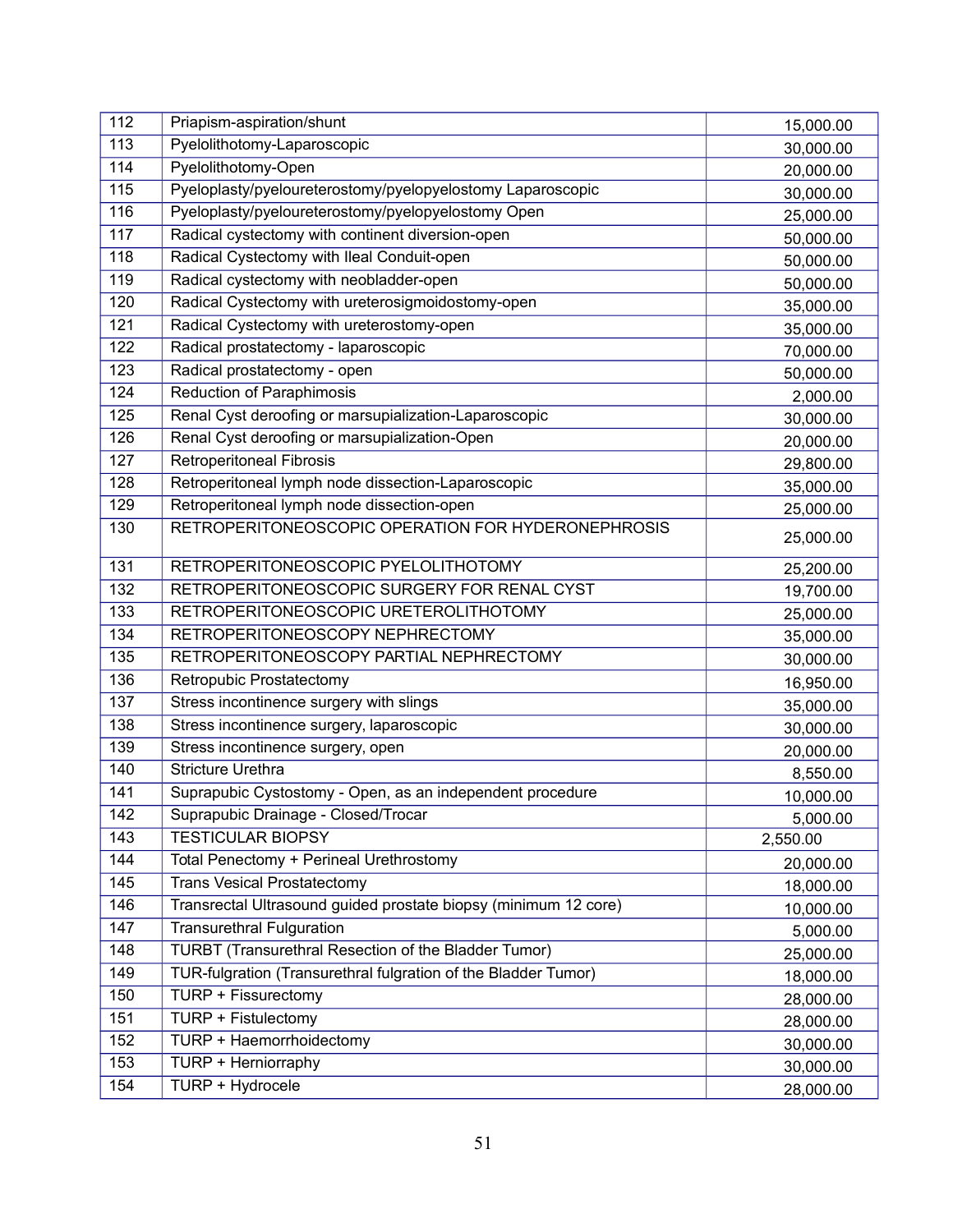| 155 | TURP + Nephrectomy                                                           | 35,000.00 |
|-----|------------------------------------------------------------------------------|-----------|
| 156 | TURP + Orchidectomy                                                          | 28,000.00 |
| 157 | TURP + Urethrolithotomy                                                      | 30,000.00 |
| 158 | TURP + URS                                                                   | 27,000.00 |
| 159 | <b>TURP/Laser + Circumcision</b>                                             | 26,000.00 |
| 160 | TURP/Laser + Cystolithotomy-open                                             | 32,000.00 |
| 161 | TURP/Laser + Cystolithotripsy                                                | 35,000.00 |
| 162 | <b>TURP/Laser + Hernioplasty</b>                                             | 30,000.00 |
| 163 | TURP/Laser + Hydrocele surgery                                               | 28,000.00 |
| 164 | <b>TURP/Laser + Orchidectomy</b>                                             | 27,500.00 |
| 165 | <b>TURP/Laser + TURBT</b>                                                    | 30,000.00 |
| 166 | TURP/Laser + Urethral dilatation-endoscopic                                  | 27,500.00 |
| 167 | TURP/Laser + Urethral dilatation-non endoscopic                              | 26,000.00 |
| 168 | TURP/Laser + URS with stone removal                                          | 31,000.00 |
| 169 | TURP/Laser + VIU (visual internal Ureterotomy)                               | 30,000.00 |
| 170 | TURP-Transurethral Resection of the Prostate, BPH,                           |           |
|     | Monopolar/Bipolar/Laser                                                      | 25,000.00 |
| 171 | Urachal Cyst excision -open                                                  | 15,000.00 |
| 172 | <b>URETERIC CATHETERISATION</b>                                              | 1,700.00  |
| 173 | Ureteric reimplantation-bilateral-Laparoscopic                               | 35,000.00 |
| 174 | Ureteric reimplantation-bilateral-open                                       | 25,000.00 |
| 175 | Ureteric reimplantation-unilateral-Laparoscopic                              | 30,000.00 |
| 176 | Ureteric reimplantation-unilateral-open                                      | 20,000.00 |
| 177 | Ureteric sampling including cystoscopy, ureteric catheterization, retrograde |           |
|     | pyelogram                                                                    | 10,000.00 |
| 178 | Ureterocalycostomy Laparoscopic                                              | 30,000.00 |
| 179 | Ureterocalycostomy Open                                                      | 25,000.00 |
| 180 | Ureterocele incision including cystoscopy, ureteric catheterization,         |           |
| 181 | retrograde pyelogram<br>URETERO-COLIC ANASTOMOSIS                            | 15,000.00 |
| 182 | Ureterolithotomy-Laparoscopic                                                | 20,000.00 |
| 183 | Ureterolithotomy-Open                                                        | 30,000.00 |
| 184 | Ureterolysis-Laparoscopic, for retroperitoneal fibrosis (with or without     | 20,000.00 |
|     | omental wrapping)                                                            | 30,000.00 |
| 185 | Ureterolysis-open, for retroperitoneal fibrosis (with or without omental     |           |
|     | wrapping)                                                                    | 20,000.00 |
| 186 | Ureteroscopy+stone removal with lithotripsy, bilateral                       | 30,000.00 |
| 187 | Ureteroscopy+stone removal with lithotripsy, lower ureter, unilateral        | 20,000.00 |
| 188 | Ureteroscopy+stone removal with lithotripsy, upper ureter, unilateral        | 25,000.00 |
| 189 | Ureterotomy (Cutaneous)                                                      | 20,000.00 |
| 190 | Uretero-ureterostomy Laparoscopic                                            | 35,000.00 |
| 191 | Uretero-ureterostomy Open                                                    | 25,000.00 |
| 192 | Uretero-vaginal/uterine fistula repair Laparoscopic                          | 37,000.00 |
| 193 | Uretero-vaginal/uterine fistula repair open                                  | 27,000.00 |
| 194 | Urethral Dilatation-endocopic as an independent procedure                    | 5,000.00  |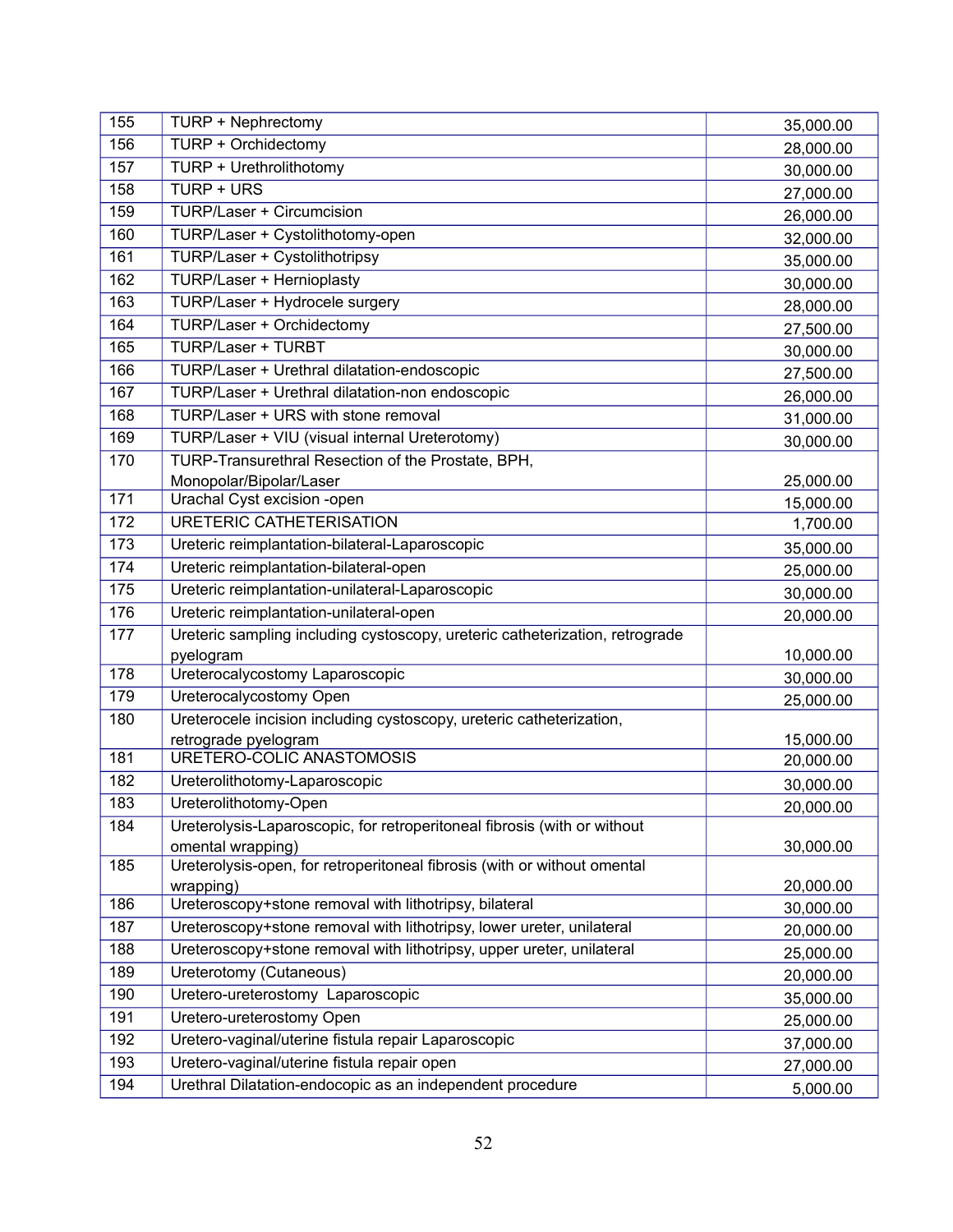| 195              | Urethral Dilatation-non endocopic as an independent procedure | 2,000.00  |
|------------------|---------------------------------------------------------------|-----------|
| 196              | <b>Urethral Reconstuction</b>                                 | 11,275.00 |
| 197              | Urethroplasty-End to end                                      | 20,000.00 |
| 198              | Urethroplasty-Substitution-single stage                       | 30,000.00 |
| 199              | Urethroplasty-Substitution-two stage                          | 35,000.00 |
| 200              | Urethroplasty-Transpubic                                      | 30,000.00 |
| 201              | Urethroplasty-two stage without substitution                  | 30,000.00 |
| 202              | Urethrorectal fistula repair                                  | 40,000.00 |
| 203              | Urethrovaginal fistula repair                                 | 30,000.00 |
| 204              | Urinary tract trauma - open surgery (exploratory)             | 20,000.00 |
| 205              | Urinary tract trauma - Laparoscopy surgery                    | 30,000.00 |
| 206              | <b>URS Extraction of Stone - Bilateral</b>                    | 17,025.00 |
| 207              | <b>URS Extraction of Stone - Unilateral</b>                   | 11,850.00 |
| 208              | URS extraction with DJ stenting-Bilateral                     | 18,500.00 |
| 209              | URS extraction with DJ stenting-Unilateral                    | 13,000.00 |
| 210              | <b>URS extraction with ESWL-Bilateral</b>                     | 20,000.00 |
| 211              | URS extraction with ESWL-Unilateral                           | 15,000.00 |
| $\overline{212}$ | URS with DJ Stenting With ESWL-Unilateral                     | 17,025.00 |
| 213              | Varicocele-bilateral-microsurgical                            | 20,000.00 |
| 214              | Varicocele-bilateral-non microsurgical                        | 15,000.00 |
| 215              | Varicocele-unilateral-microsurgical                           | 12,000.00 |
| 216              | Varicocele-unilateral-non microsurgical                       | 10,000.00 |
| $\overline{217}$ | VASOVASOSTOMY                                                 | 11,700.00 |
| 218              | Vesico Ureteric Reflux - Unilateral                           | 15,000.00 |
| 219              | Vesico ureteric Reflux - Bilateral                            | 20,000.00 |
| 220              | VIU (Visual Internal Urethrotomy)                             | 8,400.00  |
| 221              | VIU + Cystolithopexy                                          | 15,000.00 |
| 222              | VIU + Hydrocelectomy                                          | 17,100.00 |
| 223              | <b>VIU and Meatoplasty</b>                                    | 10,200.00 |
| 224              | VVF/Uterovaginal Repair - Abdominal, Laparoscopic             | 30,000.00 |
| 225              | VVF/Uterovaginal Repair - Abdominal, Open                     | 25,000.00 |
| 226              | VVF/Uterovaginal Repair - Transvaginal approach               | 25,000.00 |
| 227              | Y V Plasty of Bladder Neck/Bladder Neck Reconstruction        | 20,000.00 |

|                       | <b>Neuro Surgery</b>                                                    |                   |
|-----------------------|-------------------------------------------------------------------------|-------------------|
| SI.No                 | Package Name                                                            | Package Cost (Rs) |
|                       | Abscess Tapping multiple                                                | 30,000.00         |
| $\mathbf{2}^{\prime}$ | Abscess Tapping single                                                  | 20,000.00         |
| 3                     | Aneurysm Clipping including angiogram                                   | 65,000.00         |
| 4                     | Anterior Encephalocele                                                  | 50,000.00         |
| 5                     | Arterio venous malformation (AVM) excision (whatever size and location) | 50,000.00         |
| 6                     | <b>Brachial Plexus - Repair</b>                                         | 27,000.00         |
|                       | <b>Brain Biopsy</b>                                                     | 15,000.00         |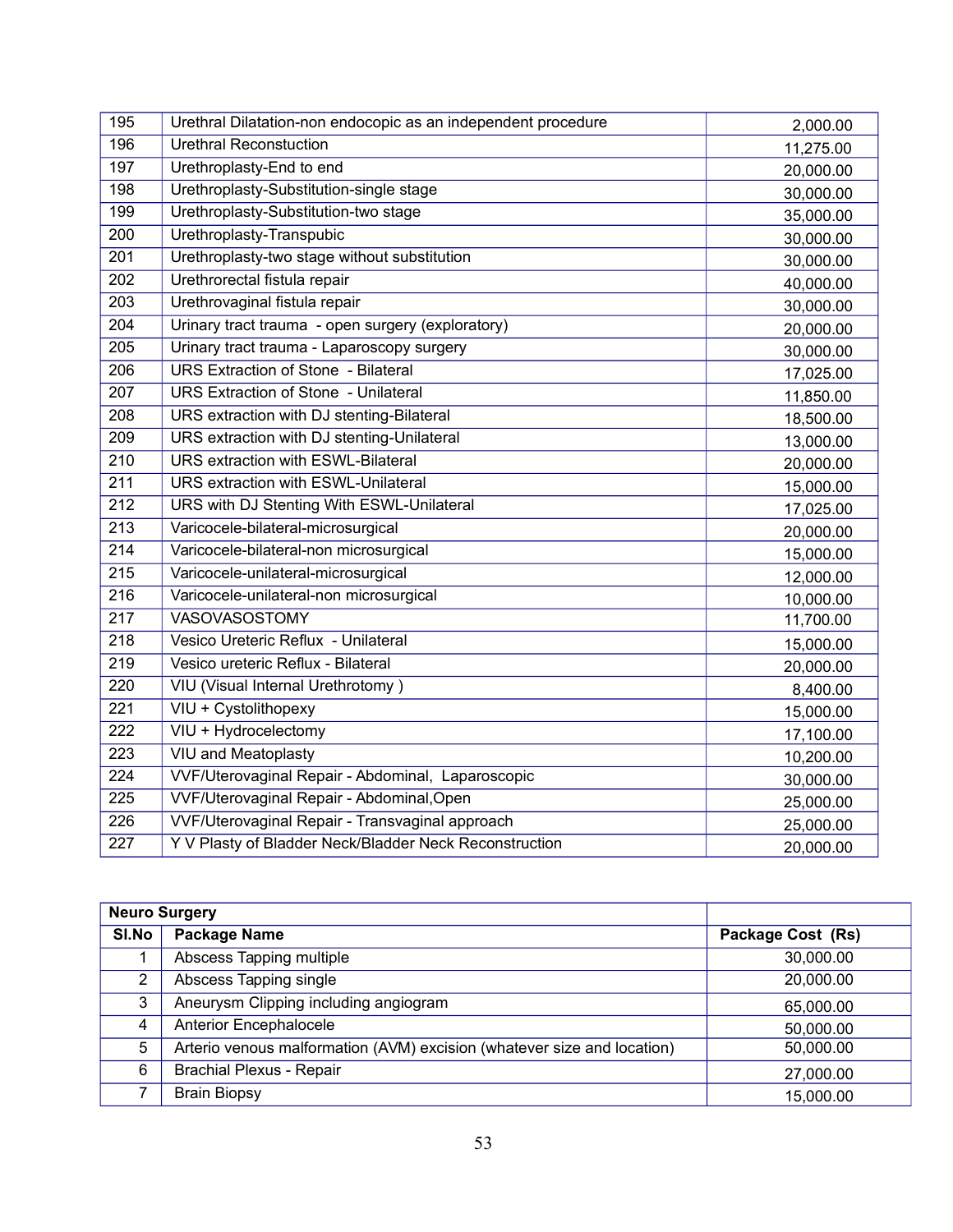| 8               | Burr hole                                                                 | 15,000.00              |
|-----------------|---------------------------------------------------------------------------|------------------------|
| 9               | Burr hole with chronic Sub Dural Haematoma (including pre and post Op.    | 20,000.00              |
|                 | CT)                                                                       |                        |
| 10              | Carotid Endarterectomy                                                    | 40,000.00              |
| 11              | Cerebrospinal Fluid (CSF) Rhinorrhoea                                     | 30,000.00              |
| 12              | Cervical Disc Multiple level without Fusion                               | 40,000.00              |
| 13              | Cervical Ribs - Bilateral                                                 | 35,000.00              |
| 14              | Cervical Ribs - Unilateral                                                | 20,000.00              |
| 15              | Corpectomy for Spinal Fixation (without implant)                          | 45,000.00              |
| 16              | Corpectomy for Spinal Fixation with implant                               | 55,000.00              |
| 17              | <b>Cranial Nerve Anastomosis</b>                                          | 32,000.00              |
| 18              | CranioPlasty - Endogenous graft                                           | 20,000.00              |
| 19              | CranioPlasty - Exogenous graft (+ cost of implant)                        | 20,000.00              |
| 20              | Craniostenosis                                                            | 28,000.00              |
| 21              | <b>Depressed Fracture</b>                                                 | 40,000.00              |
| 22              | Duroplasty - Endogenous                                                   | 12,500.00              |
| 23              | Duroplasty - Exogenous(+ cost of implant)                                 | 12,500.00              |
| 24              | Endoscopic CSF Rhinorrhea Repair                                          | 35,000.00              |
| 25              | <b>Epilepsy Surgery</b>                                                   | 50,000.00              |
| 26              | <b>Excision of Brain Abscess</b>                                          | 36,000.00              |
| 27              | Excision of Brain Tumor Supratentorial& others                            | 55,000.00              |
| 28              | Excision of Brain Tumor Supratentorial-Basal                              | 50,000.00              |
| 29              | Excision of Brain Tumor Supratentorial-Brainstem                          | 50,000.00              |
| 30              | Excision of Brain Tumor Supratentorial-C P Angle                          | 50,000.00              |
| 31              | Excision of Brain Tumor Supratentorial-Parasagital                        | 50,000.00              |
| 32              | <b>Excision of Orbital Tumour</b>                                         | 40,000.00              |
| 33              | External Ventricular Drainage (EVD) including antibiotics                 | 30,000.00              |
| $\overline{34}$ | Foramen Magnum Decompression                                              | 45,000.00              |
| 35              | Gamma Knife radiosurgery (GKRS)/ SRS for tumours/ Arteriovenous           | 75,000.00              |
|                 | malformation (AVM)                                                        |                        |
| 36              | Haematoma - Brain (head injuries) (including pre and post Op. CT)         | 55,000.00              |
| 37              | Haematoma - Brain (hypertensive)                                          | 50,000.00              |
| 38              | Haematoma (Child subdural) inclusive of General anaesthesia, pre and post |                        |
| 39              | Op. CT<br>Laminectomy with Fusion                                         | 50,000.00              |
| 40              | Laminectomy with Fusion and fixation                                      | 40,000.00<br>50,000.00 |
| 41              | Local Neurectomy                                                          | 16,000.00              |
| 42              | Lumbar Disc including pre and post Op. MRI                                | 30,000.00              |
| 43              |                                                                           |                        |
|                 | Meningocele - Anterior                                                    | 36,000.00              |
| 44              | Meningocele - Lumbar                                                      | 36,000.00              |
| 45              | Meningococcal - Occipital                                                 | 50,000.00              |
| 46              | Micro discectomy - Cervical                                               | 40,000.00              |
| 47              | Micro discectomy - Lumbar                                                 | 40,000.00              |
| 48              | Muscle Biopsy with report (+ cost of glue)                                | 7,000.00               |
| 49              | Nerve Biopsy excluding Hansens                                            | 7,000.00               |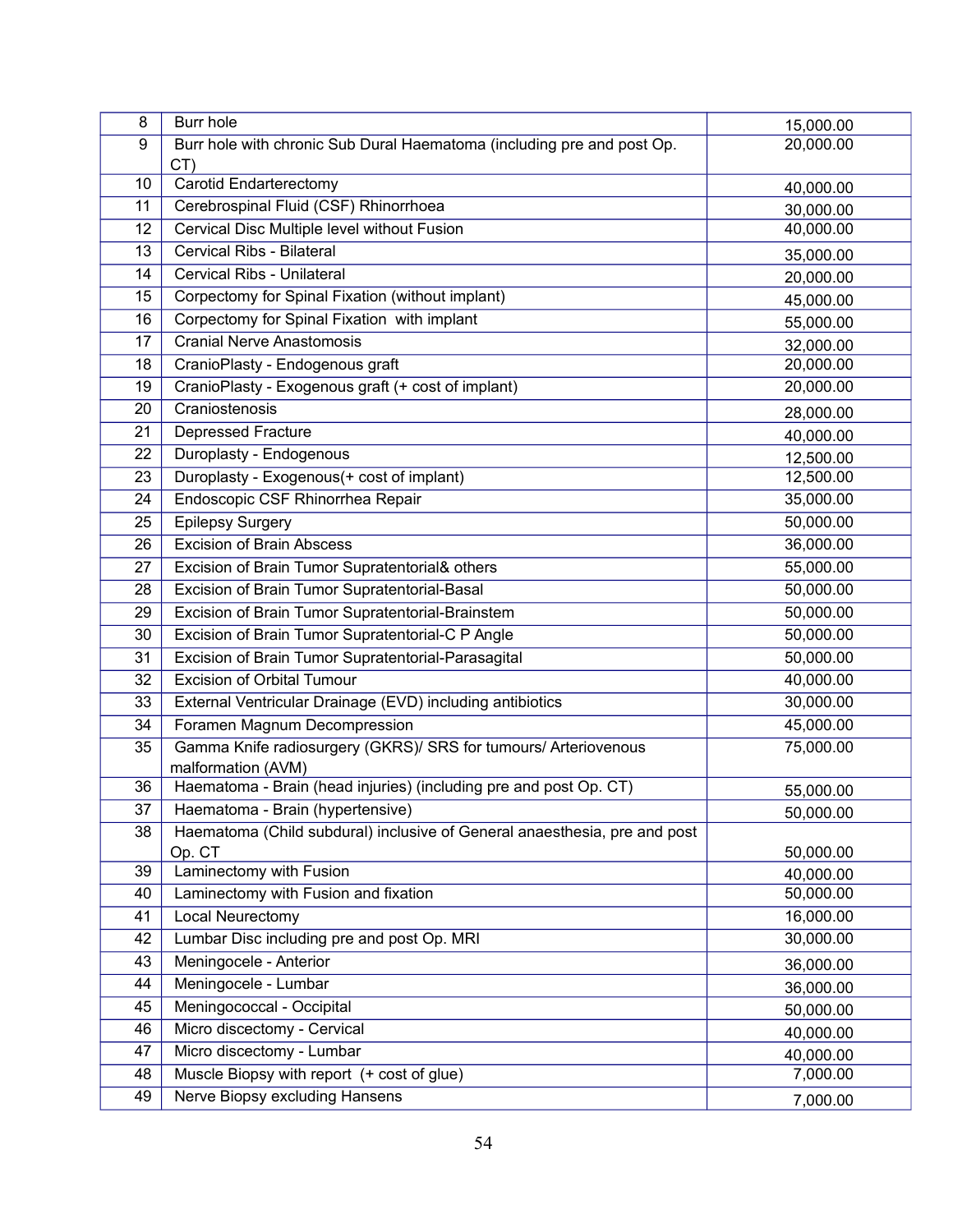| 50 | Nerve Decompression                                                           | 16,000.00 |
|----|-------------------------------------------------------------------------------|-----------|
| 51 | Peripheral Nerve Surgery Major                                                | 30,000.00 |
| 52 | Peripheral Nerve Surgery Minor                                                | 15,000.00 |
| 53 | Peripheral Neurectomy (Trigeminal)                                            | 16,500.00 |
| 54 | Posterior Cervical Discetomy without implant                                  | 30,000.00 |
| 55 | Posterior Cervical Fusion with implant (Lateral mass fixation)                | 50,000.00 |
| 56 | R.F. Lesion for Trigeminal Neuralgia                                          | 16,500.00 |
| 57 | Scalp Arterio venous malformation (AVM)                                       | 25,000.00 |
| 58 | Shunt (peritoneal, ventriculo-atrial/ peritoneal, theco peritoneal)           | 30,000.00 |
| 59 | <b>Skull Traction</b>                                                         | 8,825.00  |
| 60 | Spina Bifida - Small - Repair                                                 | 25,000.00 |
| 61 | Spina Bifida Surgery-major                                                    | 36,000.00 |
| 62 | Spine - Canal Stenosis                                                        | 40,000.00 |
| 63 | Spine - Decompression & Fusion                                                | 40,000.00 |
| 64 | Spine - Decompression & Fusion with fixation                                  | 50,000.00 |
| 65 | Spine - Extradural Haematoma                                                  | 30,000.00 |
| 66 | Spine - Extradural Haematoma with fixation                                    | 40,000.00 |
| 67 | Spine - Extradural Tumour                                                     | 30,000.00 |
| 68 | Spine - Extradural Tumour with fixation                                       | 40,000.00 |
| 69 | Spine - Intradural Haematoma                                                  | 40,000.00 |
| 70 | Spine - Intradural Haematoma with fixation                                    | 50,000.00 |
| 71 | Spine - Intradural Tumour                                                     | 40,000.00 |
| 72 | Spine - Intradural Tumour with fixation                                       | 50,000.00 |
| 73 | Spine - Intramedullar Tumour                                                  | 50,000.00 |
| 74 | Spine - Intramedullar Tumour - fixation                                       | 60,000.00 |
| 75 | Stereotactic Lesioning                                                        | 60,000.00 |
| 76 | Superficial Temporal Artery (STA): middle cerebral artery (MCA) or (other     | 60,000.00 |
| 77 | EC - IC) Bypass procedure<br><b>Temporal Rhizotomy</b>                        | 18,000.00 |
| 78 | Thoracic/Lumbar Corpectomy with fusion inclusive of implant                   | 60,000.00 |
| 79 | <b>Trans oral Surgery</b>                                                     | 40,000.00 |
| 80 | Trans Sphenoidal including pre and post Op. MRI                               | 50,000.00 |
| 81 | Transoral surgery (Anterior) and CV Junction (Posterior Sterlization) (+ cost | 55,000.00 |
|    | of implant)                                                                   |           |
| 82 | Tumours - Supratentorial                                                      | 50,000.00 |
| 83 | Tumours Meninges - Gocussa                                                    | 50,000.00 |
| 84 | <b>Tumours Meninges - Posterior</b>                                           | 50,000.00 |
| 85 | <b>Twist Drill Craniostomy</b>                                                | 15,000.00 |
| 86 | <b>Ventricular Puncture</b>                                                   | 15,000.00 |
| 87 | Brain mapping                                                                 | 3,500.00  |
| 88 | Lumber pressure monitoring                                                    | 5,390.00  |
| 89 | Placement of icp monitor -                                                    | 2,500.00  |
| 90 | R.F. lesion for trigeminal neuralgia -                                        | 22,000.00 |
| 91 | Spasticity surgery -                                                          | 34,320.00 |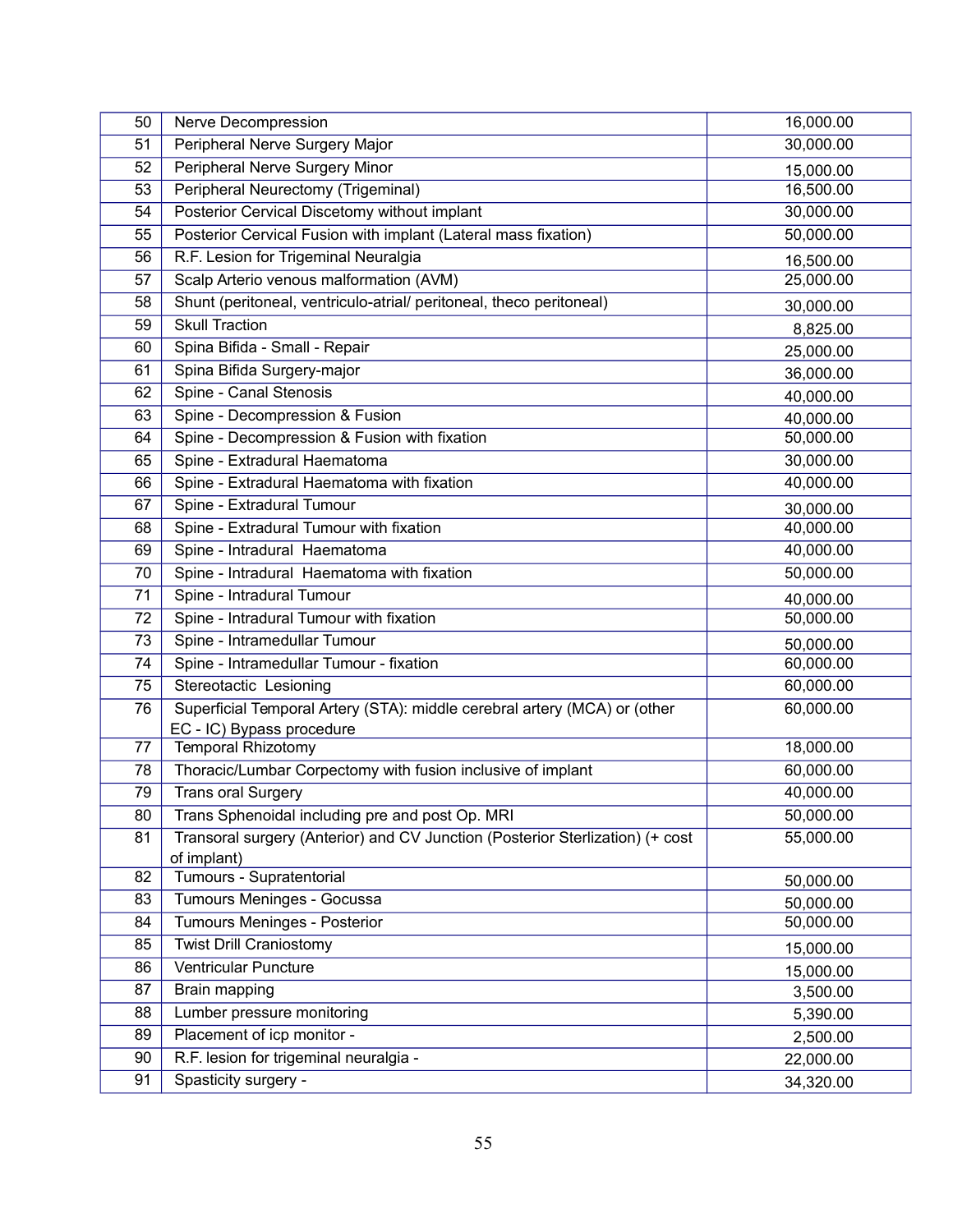| 92 | Subdural tapping                      | 1.958.00  |
|----|---------------------------------------|-----------|
| 93 | <b>Trans cranial doppler</b>          | 3.000.00  |
| 94 | Trigeminal rhizotomy                  | 16,000,00 |
| 95 | Spinal Fusion Procedure with implant  | 40,000.00 |
| 96 | Additional clip for Aneurysm Clipping | 15,000.00 |
|    |                                       |           |

|                | <b>Interventional Radiology</b>                                                 |                   |
|----------------|---------------------------------------------------------------------------------|-------------------|
| SI.No          | <b>Package Name</b>                                                             | Package Cost (Rs) |
| $\mathbf{1}$   | Coil embolization for aneurysms (includes cost of first 3 coils + balloon       | 1,00,000          |
|                | and/ or stent if used) 1 to 20 coils may be required as per need.               |                   |
| $\overline{2}$ | Additional coil for coil embolization for aneurysms                             | 24000             |
| 3              | Dural AVMs/AVFs (per sitting) with glue                                         | 70,000            |
| 4              | Dural AVMs/AVFs (per sitting) with onyx                                         | 1,50,000          |
| 5              | Carotico-cavernous Fistula (CCF) embolization with coils. [includes 5           | 1,50,000          |
|                | coils, guide catheter, micro-catheter, micro-guidewire, general items]          |                   |
| 6              | Carotid-cavernous Fistula (CCF) embolization with balloon (includes             | 75,000            |
|                | one balloon, guide catheter, micro-catheter, micro-guidewire, general<br>items) |                   |
| $\overline{7}$ | Cerebral & Spinal AVM embolization (per sitting). Using Histoacryl              | 1,00,000          |
| 8              | Parent vessel occlusion - Basic                                                 | 30,000            |
| 9              | Additonal coil for Parent Vessel Occlusion                                      | 24,000            |
| 10             | Additonal balloon for Parent Vessel Occlusion                                   | 11,000            |
| 11             | <b>Balloon test occlusion</b>                                                   | 70,000            |
| 12             | Intracranial balloon angioplasty with stenting                                  | 1,60,000          |
| 13             | Intracranial thrombolysis / clot retrieval                                      | 1,60,000          |
| 14             | Pre-operative tumour embolization (per session)                                 | 40,000            |
| 15             | Vertebroplasty                                                                  | 40,000            |
| 16             | Radio Frequency Ablation of tumors under CT, USG and/or DSA<br>guidance         | 50,000            |
| 17             | TACE (Trans Arterial Chemo - Embolisation)                                      | 1,00,000          |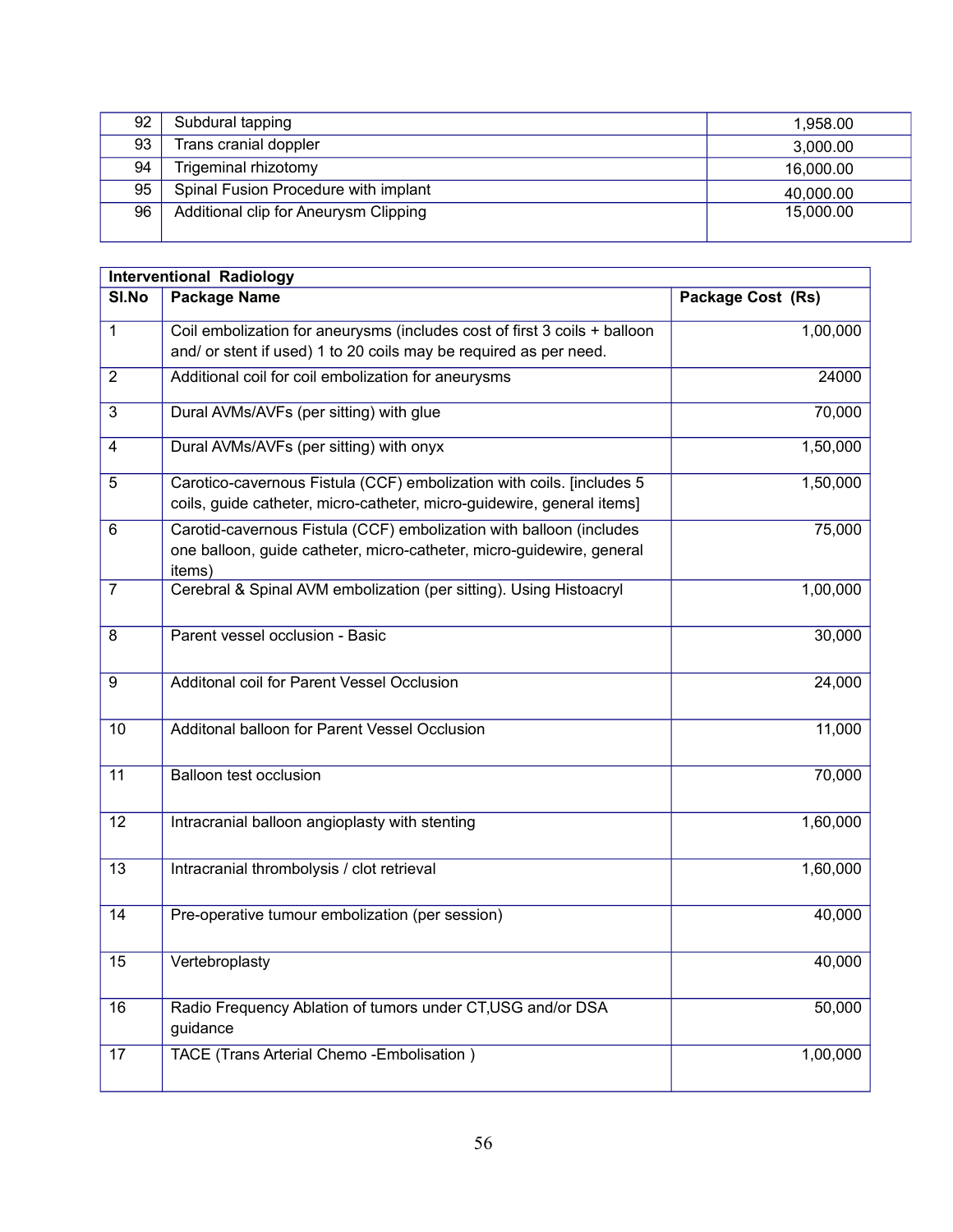| 18 | PTA (Percutaneus Trans arterial Angioplasty)                                         | 60,000   |
|----|--------------------------------------------------------------------------------------|----------|
| 19 | <b>PTA and Stenting</b>                                                              | 1,20,000 |
| 20 | PTBD (percutanoeus trans hepatic biliary drainage)                                   | 25,000   |
| 21 | <b>PTBD and Stenting</b>                                                             | 80,000   |
| 22 | TIPS(Trans jugular Porto-systemic shunting) treatment of Portal<br>hypertension      | 1,80,000 |
| 23 | <b>Direct Puncture Procedures</b>                                                    | 5,000    |
| 24 | Pain procedures -direct                                                              | 5,000    |
| 25 | Pain Procedures with catheter                                                        | 20,000   |
| 26 | SEMS(Self Expandable Metallic Stent deployment in oesophagus for<br>treating cancer) | 35,000   |
| 27 | Vertebroplasty                                                                       | 40,000   |

|     | <b>Plastic and Reconstructive Surgery</b>                                                                                                                                                                                                                                |                     |
|-----|--------------------------------------------------------------------------------------------------------------------------------------------------------------------------------------------------------------------------------------------------------------------------|---------------------|
| SI. | <b>Package Name</b>                                                                                                                                                                                                                                                      | <b>Package Cost</b> |
| No  |                                                                                                                                                                                                                                                                          | (Rs)                |
| 1   | Ear Pinna Reconstruction with costal cartilage/ Prosthesis (including the cost of<br>prosthesis/implants). *If requiring multiple stages, each stage will cost Rs.<br>30,000 provided the operating surgeon demonstrates the photographic results<br>of previous stages. |                     |
|     |                                                                                                                                                                                                                                                                          | 30,000.00           |
| 2   | Revascularization of limb/digit                                                                                                                                                                                                                                          | 25,000.00           |
| 3   | Hemangioma - Sclerotherapy (under GA)                                                                                                                                                                                                                                    | 35,000.00           |
| 4   | Hemangioma - Debulking/ Excision                                                                                                                                                                                                                                         |                     |
|     |                                                                                                                                                                                                                                                                          | 35,000.00           |
| 5   | Tissue Expander for disfigurement following burns/ trauma/ congenital<br>deformity (including cost of expander / implant)                                                                                                                                                |                     |
|     |                                                                                                                                                                                                                                                                          | 50,000.00           |
| 6   | Scalp avulsion reconstruction                                                                                                                                                                                                                                            |                     |
|     |                                                                                                                                                                                                                                                                          | 50,000.00           |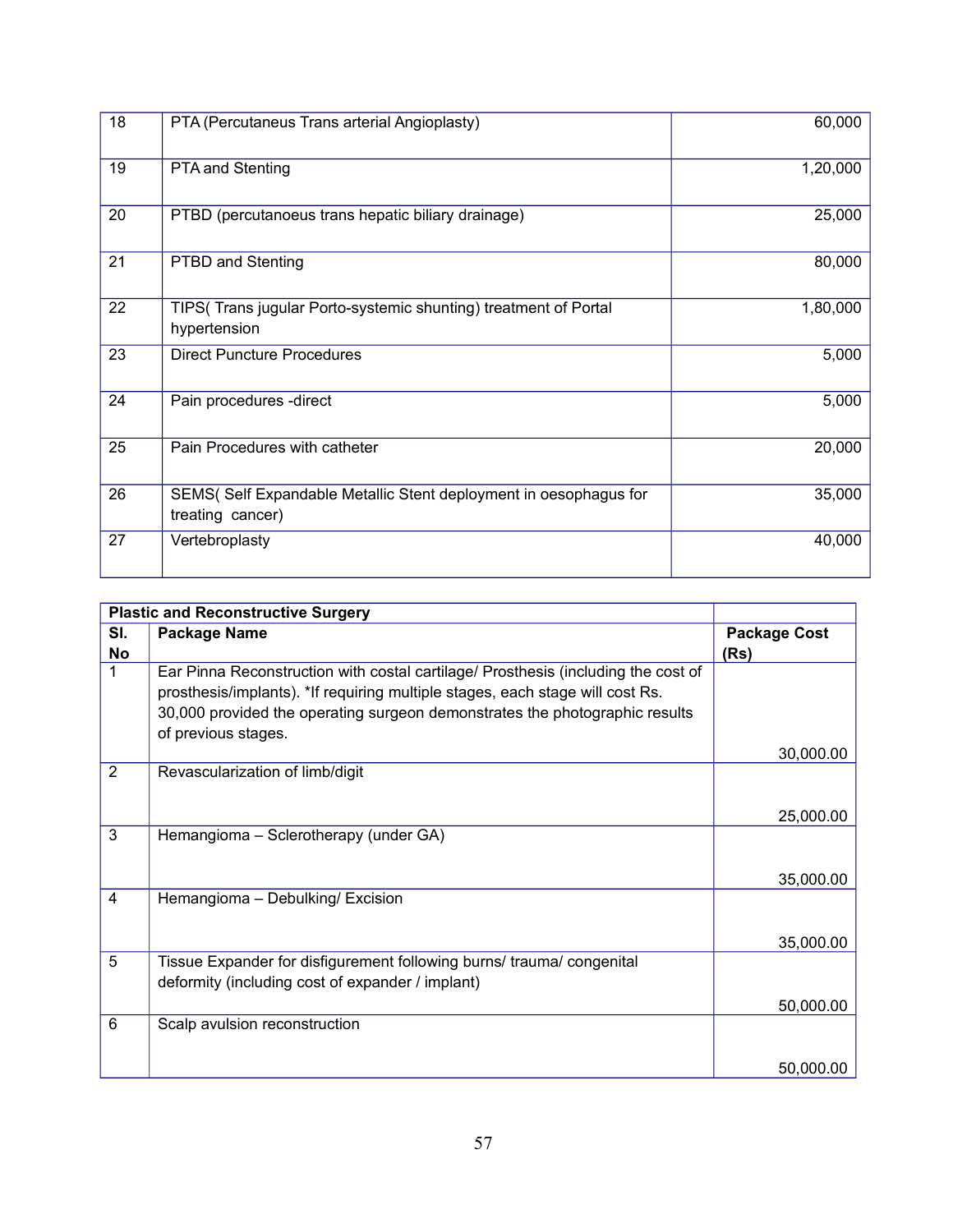|   | NPWT (Negative Pressure Wound Therapy-Inpatient only) | 2,000/dayin    |
|---|-------------------------------------------------------|----------------|
|   |                                                       | addition to GW |
|   |                                                       | /ICU admission |
|   |                                                       | rate)          |
| 8 | Pressure Sore - Surgery                               |                |
|   |                                                       |                |
|   |                                                       | 30,000         |
| 9 | Diabetic Foot - Surgery                               |                |
|   |                                                       |                |
|   |                                                       | 30,000         |

| <b>Burns Management</b> |                                                                               |                  |
|-------------------------|-------------------------------------------------------------------------------|------------------|
| SI.No                   | <b>Package Name</b>                                                           | Package Cost(Rs) |
| 1                       | % Total Body Surface Area Burns (TBSA) (thermal/ scald/ flame                 |                  |
|                         | burns) - any % (not requiring admission). Needs at least 5-6 dressing         |                  |
|                         |                                                                               |                  |
|                         |                                                                               | 7,000.00         |
| $\overline{2}$          | % Total Body Surface Area Burns (TBSA) (thermal/ scald/ flame                 |                  |
|                         | burns): Upto 40 %; Includes % TBSA skin grafted, flap cover, follow-up        |                  |
|                         | dressings etc. as deemed necessary; Surgical procedures are required for      |                  |
|                         | deep burns that are not amenable to heal with dressings alone.                |                  |
|                         |                                                                               | 40,000.00        |
| 3                       | % Total Body Surface Area Burns (TBSA) (thermal/ scald/ flame                 |                  |
|                         | burns): 40 % - 60 %; Includes % TBSA skin grafted, flap cover, follow-up      |                  |
|                         | dressings etc. as deemed necessary; Surgical procedures are required for      |                  |
|                         | deep burns that are not amenable to heal with dressings alone.                |                  |
|                         |                                                                               | 50,000.00        |
| 4                       | % Total Body Surface Area Burns (TBSA) (thermal/ scald/ flame                 |                  |
|                         | <b>burns): &gt; 60 %;</b> Includes % TBSA skin grafted, flap cover, follow-up |                  |
|                         | dressings etc. as deemed necessary; Surgical procedures are required for      |                  |
|                         | deep burns that are not amenable to heal with dressings alone.                |                  |
|                         |                                                                               | 80,000.00        |
| $\overline{5}$          | Electrical contact burns: Low voltage- without part of limb/limb loss;        |                  |
|                         | Includes % TBSA skin grafted, flap cover, follow-up dressings etc. as         |                  |
|                         | deemed necessary; Surgical procedures are required for deep burns that        |                  |
|                         | are not amenable to heal with dressings alone.                                |                  |
|                         |                                                                               | 30,000.00        |
| 6                       | Electrical contact burns: Low voltage- with part of limb/limb loss;           |                  |
|                         | Includes % TBSA skin grafted, flap cover, follow-up dressings etc. as         |                  |
|                         | deemed necessary; Surgical procedures are required for deep burns that        |                  |
|                         | are not amenable to heal with dressings alone.                                |                  |
|                         |                                                                               | 40,000.00        |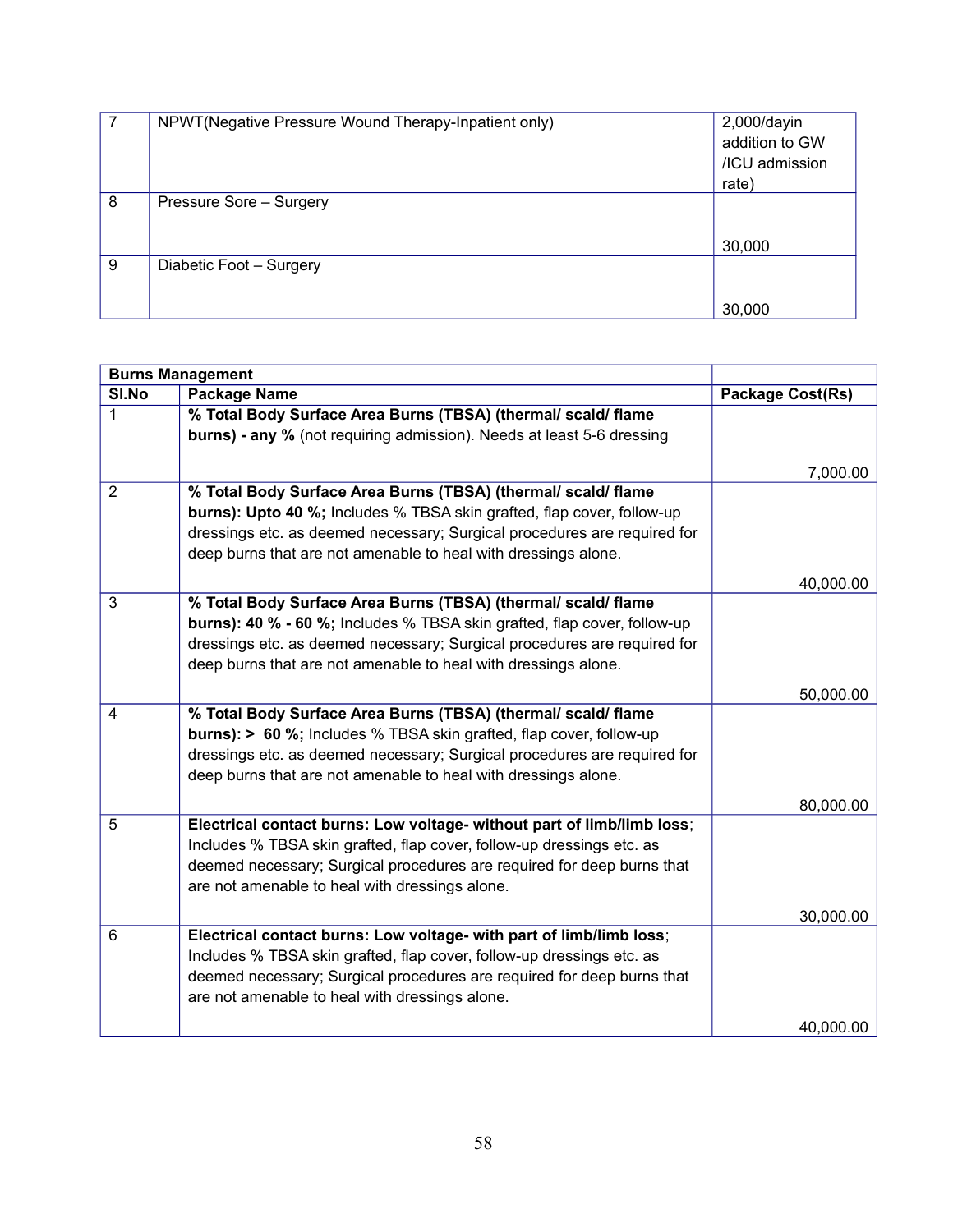| $\overline{7}$ | Electrical contact burns: High voltage- without part of limb/limb loss;  |           |
|----------------|--------------------------------------------------------------------------|-----------|
|                | Includes % TBSA skin grafted, flap cover, follow-up dressings etc. as    |           |
|                | deemed necessary; Surgical procedures are required for deep burns that   |           |
|                | are not amenable to heal with dressings alone.                           |           |
|                |                                                                          | 50,000.00 |
| 8              | Electrical contact burns: High voltage- with part of limb/limb loss;     |           |
|                | Includes % TBSA skin grafted, flap cover, follow-up dressings etc. as    |           |
|                | deemed necessary; Surgical procedures are required for deep burns that   |           |
|                | are not amenable to heal with dressings alone.                           |           |
|                |                                                                          | 60,000.00 |
| 9              | Chemical burns: Without significant facial scarring and/or loss of       |           |
|                | function; Includes % TBSA skin grafted, flap cover, follow-up dressings  |           |
|                | etc. as deemed necessary; Surgical procedures are required for deep      |           |
|                | burns that are not amenable to heal with dressings alone.                |           |
|                |                                                                          | 40,000.00 |
| 10             | Chemical burns: With significant facial scarring and/or loss of          |           |
|                | function; Includes % TBSA skin grafted, flap cover, follow-up dressings  |           |
|                | etc. as deemed necessary; Surgical procedures are required for deep      |           |
|                | burns that are not amenable to heal with dressings alone.                |           |
|                |                                                                          | 60,000.00 |
| 11             | Post Burn Contracture surgeries for Functional Improvement               |           |
|                | (Package including splints, pressure garments, silicone-gel sheet        |           |
|                | and physiotherapy): Excluding Neck contracture; Contracture release      |           |
|                | with - Split thickness Skin Graft (STSG) / Full Thickness Skin Graft     |           |
|                | (FTSG)/ Flap cover is done for each joint with post-operative regular    |           |
|                | dressings for STSG / FTSG / Flap cover.                                  | 50,000.00 |
| 12             | Post Burn Contracture surgeries for Functional Improvement               |           |
|                | (Package including splints, pressure garments, silicone-gel sheet        |           |
|                | and physiotherapy): Neck contracture; Contracture release with - Split   |           |
|                | thickness Skin Graft (STSG) /                                            |           |
|                | Full Thickness Skin Graft (FTSG)/ Flap cover is done for each joint with |           |
|                | post-operative regular dressings for STSG / FTSG / Flap cover.           |           |
|                |                                                                          | 50,000.00 |

## **Cardiology**

| SI.No          | Package Name                                                 | <b>Package Cost (Rs)</b> |
|----------------|--------------------------------------------------------------|--------------------------|
|                | <b>Balloon Aortic Valvotomy</b>                              | 30,000.00                |
| 2              | <b>Balloon Mitral Valvotomy</b>                              | 30,000.00                |
| 3              | <b>Balloon Pulmonary Valvotomy</b>                           | 30,000.00                |
| $\overline{4}$ | Coarctoplasty with stenting                                  | 45,000.00                |
| 5              | Coarctation dilatation                                       | 25,000.00                |
|                | Medical treatment of Acute MI with Thrombolysis /Stuck Valve |                          |
| 6              | Thrombolysis                                                 | 15,000.00                |
|                | Pericardiocentesis                                           | 4,000.00                 |
| 8              | Peripheral Angioplasty with double stent (medicated)         | 60,000.00                |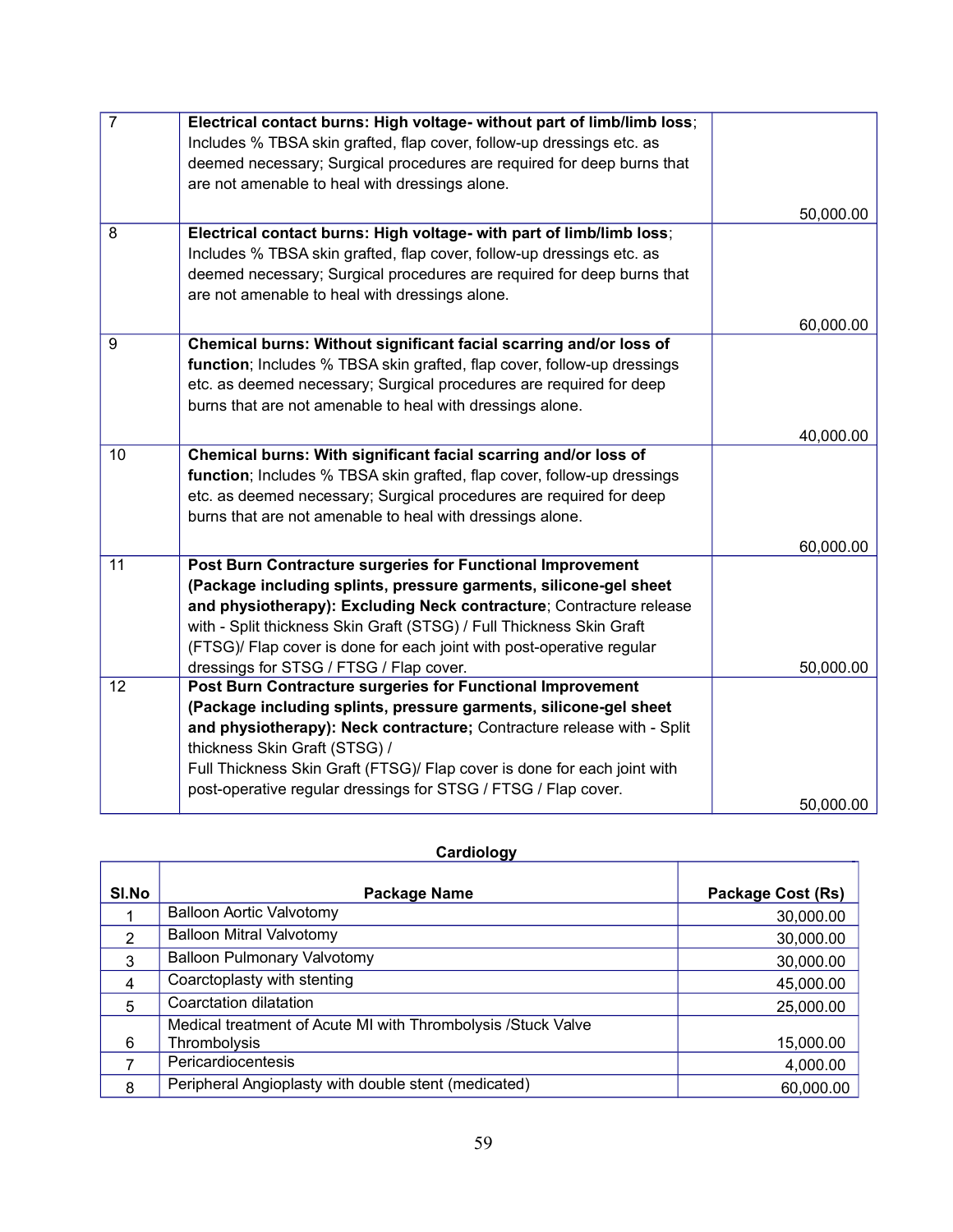| 9  | Peripheral Angioplasty with stent (medicated)                                                                         | 60,000.00   |
|----|-----------------------------------------------------------------------------------------------------------------------|-------------|
|    | Permanent pacemaker implantation including Pacemaker value/pulse                                                      |             |
| 10 | generator replacement (DOUBLE CHAMBER)                                                                                | 1,40,000.00 |
|    | Permanent pacemaker implantation (only VVI) including Pacemaker<br>value/pulse generator replacement (SINGLE CHAMBER) |             |
| 11 | PTCA - double stent (medicated, inclusive of diagnostic angiogram)                                                    | 70,000.00   |
| 12 | Rs.31,750 for every additional stent)                                                                                 | 96,750.00   |
| 13 | PTCA - single stent (medicated, inclusive of diagnostic angiogram)                                                    | 65,000.00   |
| 14 | Renal Angioplasty with double stent (medicated)                                                                       | 90,000.00   |
| 15 | Renal Angioplasty with single stent (medicated)                                                                       | 60,000.00   |
| 16 | Temporary Pacemaker implantation                                                                                      | 5,000.00    |
| 17 | Vertebral Angioplasty with double stent(medicated)                                                                    | 90,000.00   |
| 18 | Vertebral Angioplasty with single stent (medicated)                                                                   | 60,000.00   |
| 19 | <b>VSD Device Closure</b>                                                                                             | 80,000.00   |
| 20 | <b>ASD Device Closure</b>                                                                                             | 80,000.00   |
| 21 | Bronchial artery Embolisation (for Haemoptysis)                                                                       | 25,000.00   |
| 22 | Carotid angioplasty with stent (medicated)                                                                            | 1,30,000.00 |
|    | Catheter directed Thrombolysis for: Deep vein thrombosis (DVT),                                                       |             |
| 23 | Mesenteric Thrombosis & Peripheral vessels                                                                            | 50,000.00   |
| 24 | <b>Balloon Atrial Septostomy</b>                                                                                      | 18,000.00   |
| 25 | Coiling - Pseudoaneurysms of Abdomen                                                                                  | 55,000.00   |
| 26 | Embolization - Arteriovenous Malformation (AVM) in the Limbs                                                          | 40,000.00   |
| 27 | PDA multiple Coil insertion                                                                                           | 20,000.00   |
| 28 | PDA Coil (one) insertion                                                                                              | 15,000.00   |
| 29 | <b>PDA Device Closure</b>                                                                                             | 40,000.00   |
| 30 | PDA stenting                                                                                                          | 40,000.00   |
| 31 | Percutaneous Transluminal Tricuspid Commissurotormy (PTTC)                                                            | 25,000.00   |
| 32 | Peripheral Angioplasty with balloon                                                                                   | 25,000.00   |
| 33 | <b>PTSMA</b>                                                                                                          | 25,000.00   |
| 34 | Pulmonary artery stenting                                                                                             | 40,000.00   |
| 35 | Pulmonary artery stenting (double)                                                                                    | 65,000.00   |
| 36 | Right ventricular outflow tract (RVOT) stenting                                                                       | 40,000.00   |
| 37 | Rotablation+ Balloon Angioplasty                                                                                      | 65,000.00   |
| 38 | Rotablation+ Balloon Angioplasty + 1 stent (medicated)                                                                | 1,00,000.00 |
| 39 | Rotablation+ Balloon Angioplasty + 2 stent (medicated)                                                                | 1,25,000.00 |
| 40 | Thrombolysis for peripheral ischemia                                                                                  | 10,000.00   |
| 41 | CARDIAC RESYNCHRONISATION THERAPY [CRT]                                                                               | 3,10,000.00 |
| 42 | <b>CORONARY ANGIOGRAM</b>                                                                                             | 5,000.00    |
| 43 | ELECTROPHYSIOLOGICAL STUDY                                                                                            | 10,000.00   |
| 44 | <b>FAILED PTCA</b>                                                                                                    | 15,000.00   |
| 45 | IMPLANTABLE CARDIAC DEFIBRILLATOR [ICD]                                                                               | 4,50,000.00 |
| 46 | <b>IVC FILTER</b>                                                                                                     | 60,000.00   |
|    | PERIPHERAL ANGIOGRAM INCLUDING CAROTID, FOUR VESSEL                                                                   |             |
| 47 | <b>ANGIO</b>                                                                                                          | 6,000.00    |
| 48 | <b>TEST OF PACEMAKER</b>                                                                                              | 500.00      |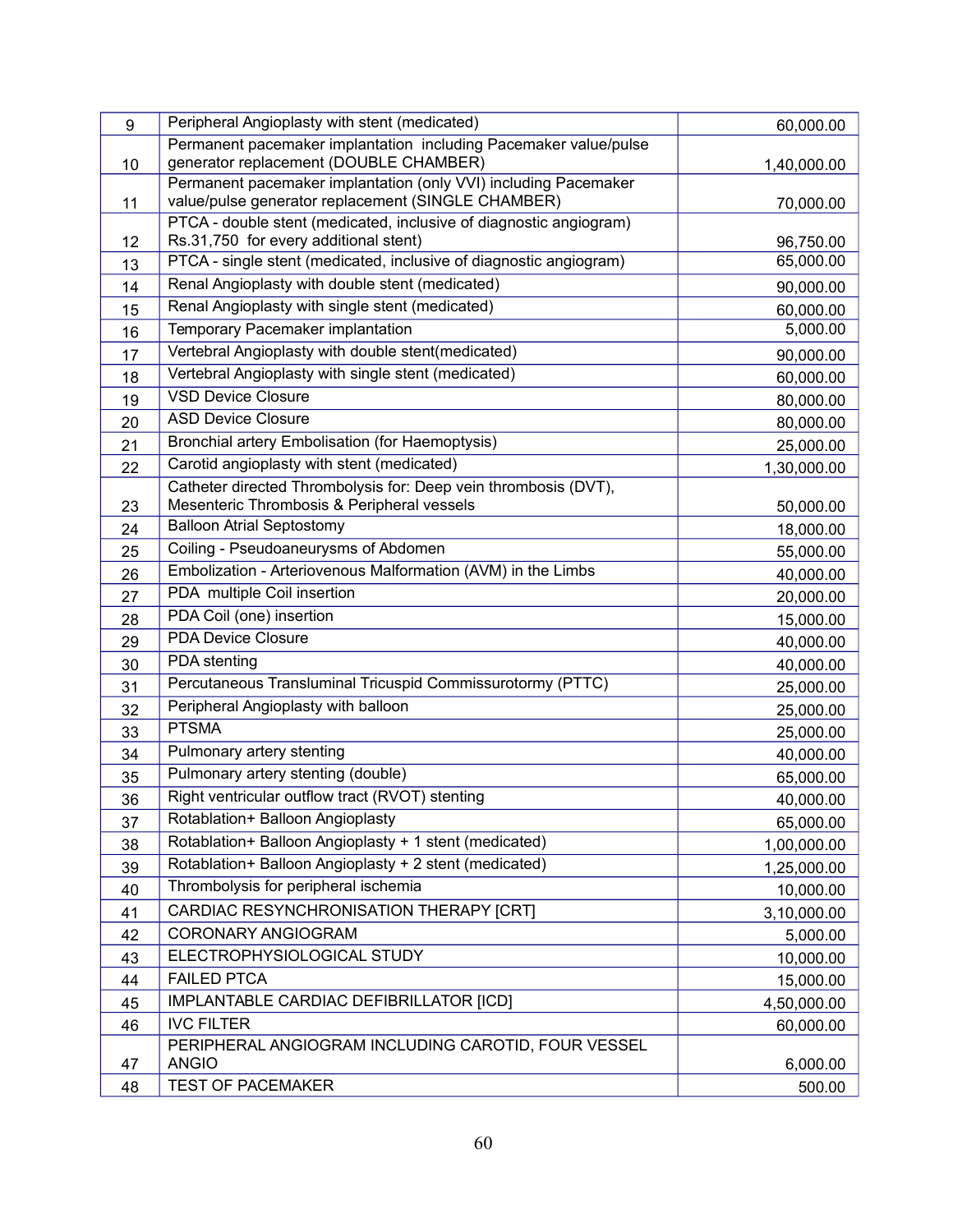| 49 | Plain Old Balloon Angioplasty-POBA                | 35,000,00   |
|----|---------------------------------------------------|-------------|
|    | PERCUTANEOUS SEPTAL MYOCARDIAL ABLATION REQUIRING |             |
| 50 | PPI                                               | 1.00.000.00 |

## **Cardio Thoracic and Cardio Vascular**

| SI.No          | <b>Package Name</b>                                                                          | Package Cost (Rs) |
|----------------|----------------------------------------------------------------------------------------------|-------------------|
| 1              | Any RV to PA conduit (Valved)                                                                | 1,15,000.00       |
| $\overline{2}$ | Aortaplasty with stent (Aorta Repair) for Coarctation                                        | 45,000.00         |
| 3              | Aortic Aneurysm Repair using Cardiopulmonary bypass (CPB)                                    | 1,50,000.00       |
|                | Aortic Aneurysm Repair without using Cardiopulmonary bypass                                  |                   |
| 4              | (CPB)<br>Aortic Angioplasty with two stents / Iliac angioplasty with stent                   | 75,000.00         |
| 5              | <b>Bilateral</b>                                                                             | 90,000.00         |
| 6              | Aortic Arch Replacement                                                                      | 1,60,000.00       |
| 7              | <b>AORTIC DISSECTION TYPE A</b>                                                              | 2,00,000.00       |
| 8              | Aortic Valve Repair                                                                          | 80,000.00         |
|                | Aortic Valve Replacement (bi-leaflet mechanical (pyrolite carbon)                            |                   |
| 9              | valve                                                                                        | 1,20,000.00       |
| 10             | Aortic Valve Replacement (biological valve)                                                  | 1,50,000.00       |
|                | Aorto Bi Iliac / Bi femoral /Axillo bi femoral bypass with (single)                          |                   |
| 11             | <b>Synthetic Graft</b><br>Aorto Bi Iliac / Bi femoral /Axillo bi femoral bypass with(double) | 50,000.00         |
| 12             | <b>Synthetic Graft</b>                                                                       | 1,00,000.00       |
| 13             | Aortopulmonary Window (AP Window)                                                            | 90,000.00         |
| 14             | Aorto-uni-iliac/uni-femoral bypass with synthetic graft                                      | 70,000.00         |
| 15             | <b>Arterial Switch Operation</b>                                                             | 1,20,000.00       |
| 16             | ASCENDING AORTIC ANEURSYM                                                                    | 1,50,000.00       |
| 17             | Atrial Septal Defect (ASD)                                                                   | 90,000.00         |
| 18             | Atrioventricular septal defect/ Atrioventricular (AV) Canal Defect                           | 1,00,000.00       |
| 19             | AV REPAIR+MV REPAIR                                                                          | 2,00,000.00       |
| 20             | <b>AVR+MV REPAIR</b>                                                                         | 2,00,000.00       |
| 21             | AVR+OMV                                                                                      | 2,00,000.00       |
| 22             | AVR+VSD                                                                                      | 2,00,000.00       |
| 23             | Axillo Brachial Bypass using with Synthetic Graft                                            | 65,000.00         |
| 24             | Bilateral thrombo embolectomy                                                                | 30,000.00         |
| 25             | Blalock-Thomas-Taussig (BT) Shunt (inclusives of grafts)                                     | 1,00,000.00       |
| 26             | Brachio - Radial Bypass with Synthetic Graft                                                 | 45,000.00         |
| 27             | Bronchial Repair Surgery for Injuries due to FB                                              | 40,000.00         |
| 28             | CABG+ANUERYSM                                                                                | 2,00,000.00       |
| 29             | CABG+AORTO CAROTID BYPASS                                                                    | 2,00,000.00       |
| 30             | CABG+ASD                                                                                     | 1,00,000.00       |
| 31             | CABG+CAROTID ENDARTERECTOMY                                                                  | 1,50,000.00       |
| 32             | CABG+LA MYXOMA                                                                               | 1,50,000.00       |
| 33             | CABG+MVR+TVR                                                                                 | 2,00,000.00       |
| 34             | CABG+POVD                                                                                    | 1,60,000.00       |
| 35             | CABG+TVR                                                                                     | 1,50,000.00       |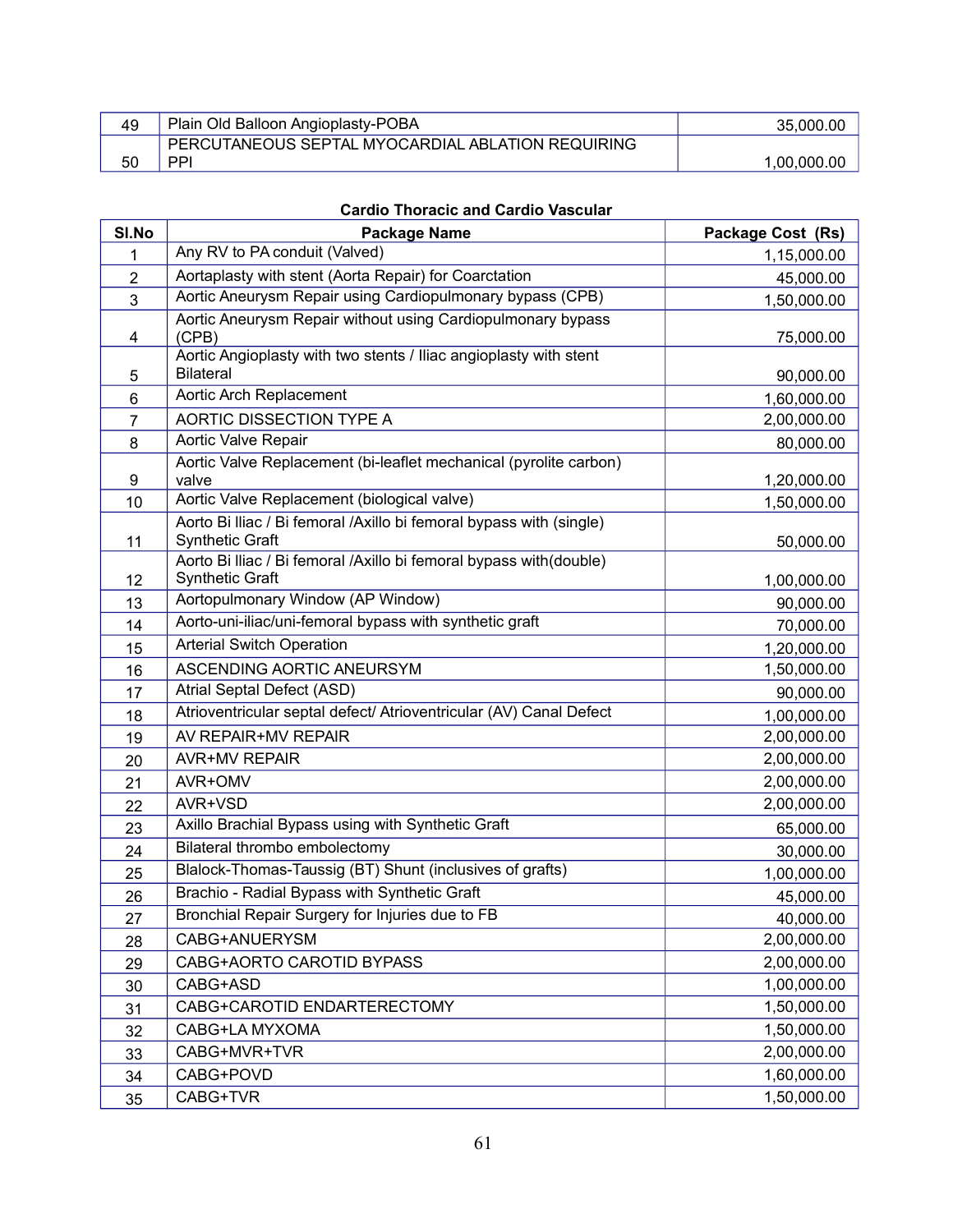| 36 | CABG+VSR WITH IABP SUPPORT                                                                 | 1,50,000.00 |
|----|--------------------------------------------------------------------------------------------|-------------|
| 37 | Carotid artery bypass with Synthetic Graft                                                 | 60,000.00   |
| 38 | Carotid endarterectomy                                                                     | 40,000.00   |
| 39 | <b>Central Shunt</b>                                                                       | 50,000.00   |
| 40 | <b>Closed Mitral Valvotomy</b>                                                             | 30,000.00   |
| 41 | <b>Coarctation Repair</b>                                                                  | 30,000.00   |
| 42 | Coarctation Repair with interpostion graft                                                 | 38,000.00   |
| 43 | <b>Congenital Cystic Lesions</b>                                                           | 30,000.00   |
| 44 | <b>COR TRIATRIATUM</b>                                                                     | 1,20,000.00 |
| 45 | Coronary artery bypass grafting (CABG)                                                     | 90,000.00   |
|    | Coronary artery bypass grafting (CABG) + one mechanical Valve                              |             |
| 46 | Replacement + Intra-aortic balloon pump (IABP)                                             | 1,75,000.00 |
| 47 | Coronary artery bypass grafting (CABG) with Intra-aortic balloon<br>pump (IABP)            | 1,25,000.00 |
| 48 | Coronary artery bypass grafting (CABG) with LV Aneurysmal repair                           | 1,00,000.00 |
| 49 | Coronary artery bypass grafting (CABG) with Mitral Valve repair with<br>ring               | 1,25,000.00 |
|    | Coronary artery bypass grafting (CABG) with Mitral Valve repair                            |             |
| 50 | without ring                                                                               | 1,00,000.00 |
|    | Coronary artery bypass grafting (CABG) with post MI Ventricular                            |             |
| 51 | Septal Defect (VSD)repair                                                                  | 1,25,000.00 |
| 52 | Deep Vein Thrombosis (DVT) - Inferior Vena Cava (IVC) filter                               | 80,000.00   |
| 53 | Diaphragmatic Eventeration                                                                 | 40,000.00   |
|    | Diaphragmatic Injuries/Repair                                                              |             |
| 54 |                                                                                            | 40,000.00   |
| 55 | Dissecting Aneurysms with Cardiopulmonary bypass (CPB) (inclu.<br>Graft)                   | 1,25,000.00 |
|    | Dissecting Aneurysms without Cardiopulmonary bypass (CPB) (incl.                           |             |
| 56 | graft)                                                                                     | 60,000.00   |
| 57 | Double Switch Operation                                                                    | 1,20,000.00 |
| 58 | Double Valve Replacement (bi-leaflet mechanical (pyrolite carbon)<br>valve                 |             |
|    | Double Valve Replacement (biological valve)                                                | 1,50,000.00 |
| 59 | Ebsteins                                                                                   | 1,75,000.00 |
| 60 |                                                                                            | 90,000.00   |
|    | Encysted Empyema/Pleural Effusion - Tubercular                                             |             |
| 61 |                                                                                            | 10,000.00   |
| 62 | Excision of Arterio Venous malformation - Large                                            | 50,000.00   |
| 63 | Excision of Arterio Venous malformation - Small                                            | 30,000.00   |
| 64 | Excision of body Tumor with vascular repair                                                | 45,000.00   |
| 65 | Femoro Distal / Femoral - Femoral / Femoral infra popliteal Bypass<br>with Synthetic Graft | 70,000.00   |
|    | Femoro Distal / Femoral - Femoral / Femoral infra popliteal Bypass                         |             |
| 66 | with Vein Graft                                                                            | 70,000.00   |
|    | First rib Excision by transaxillary approach, Excision of cervical rib /                   |             |
| 67 | fibrous band / muscle by cervical approach<br>Fontan                                       | 30,000.00   |
| 68 |                                                                                            | 90,000.00   |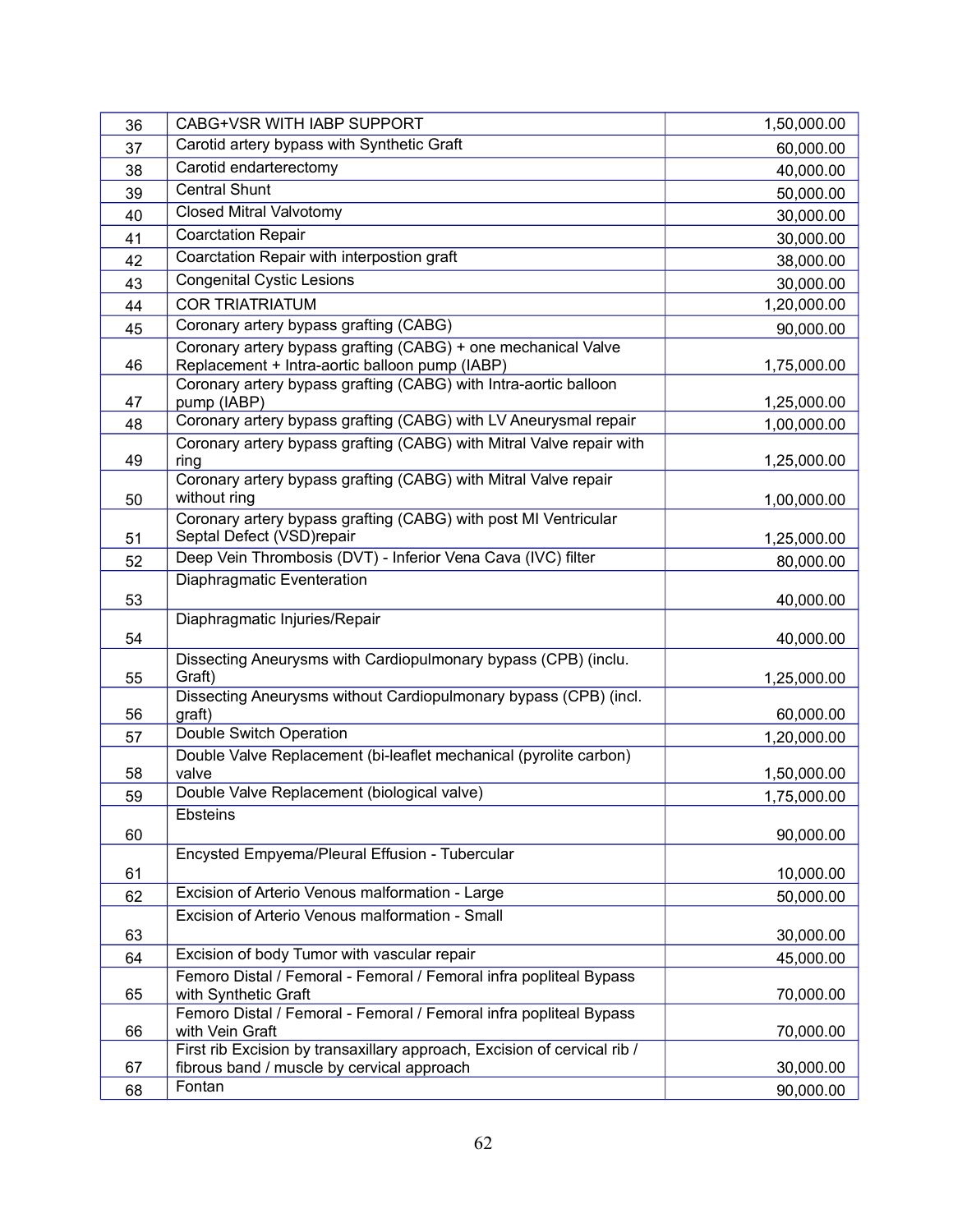| 69  | Foreign Body Removal with scope                                           | 20,000.00   |
|-----|---------------------------------------------------------------------------|-------------|
| 70  | Glenn Shunt (without cardiopulmonary bypass)                              | 35,000.00   |
|     | Intercostal Drainage and Management of ICD, Intercostal Block,            |             |
| 71  | Antibiotics & Physiotherapy                                               | 10,000.00   |
| 72  | Intracardiac repair (ICR) for Tetralogy of Fallot (TOF)                   | 1,00,000.00 |
|     | Intrathoracic Aneurysm-Aneurysm not Requiring Bypass Techniques           |             |
| 73  |                                                                           | 90,000.00   |
| 74  | Intrathoracic Aneurysm-Requiring Bypass Techniques                        | 1,25,000.00 |
| 75  | Lung Cyst                                                                 | 50,000.00   |
| 76  | Lung Injury repair                                                        | 35,000.00   |
| 77  | <b>LVOT EXCISION</b>                                                      | 1,50,000.00 |
| 78  | Mitral Valve Repair                                                       | 1,20,000.00 |
|     | Mitral Valve Replacement (bi-leaflet mechanical (pyrolite carbon)         |             |
| 79  | valve                                                                     | 1,20,000.00 |
| 80  | Mitral Valve Replacement (biological valve)                               | 1,50,000.00 |
| 81  | <b>Mustards</b>                                                           | 1,05,000.00 |
| 82  | <b>MV REPAIR+TVR</b>                                                      | 1,25,000.00 |
| 83  | MVR+TVR                                                                   | 1,50,000.00 |
| 84  | Oesophageal Diverticula /Achalasia Cardia                                 | 40,000.00   |
| 85  | Oesophageal tumour excision and follow up care (open preferred)           | 60,000.00   |
| 86  | OMV+TVR                                                                   | 1,50,000.00 |
| 87  | Open Mitral Valvotomy                                                     | 75,000.00   |
| 88  | Open Pulmonary Valvotomy                                                  | 75,000.00   |
| 89  | Operations for Congenital Arteriovenous Fistula                           | 15,000.00   |
| 90  | Operations for Stenosis of Renal Arteries                                 | 40,000.00   |
| 91  | Patent Ductus Arteriosus (PDA) Closure                                    | 30,000.00   |
| 92  | Pericardiectomy                                                           | 45,000.00   |
| 93  | Pulmonary artero venous malformation                                      | 40,000.00   |
| 94  | Pulmonary AV Fistula surgery                                              | 45,000.00   |
| 95  | <b>Pulmonary Embolectomy</b>                                              | 1,25,000.00 |
| 96  | <b>Pulmonary Sequestration Resection</b>                                  | 40,000.00   |
| 97  | <b>Pulmonary Valve Replacement</b>                                        | 1,20,000.00 |
| 98  | PULMONARY VALVE REPLACEMENT+TVR                                           | 1,20,000.00 |
| 99  | Pulmonary Valvotomy + Right Ventricular Outflow Tract (RVOT)<br>Resection | 90,000.00   |
| 100 | Ring for any Valve Repair                                                 | 30,000.00   |
|     | Root Replacement (Aortic Aneurysm/ Aortic Dissection) / Bental            |             |
| 101 | Procedure                                                                 | 1,75,000.00 |
| 102 | Ross Procedure                                                            | 1,05,000.00 |
| 103 | <b>RSOV</b>                                                               | 1,00,000.00 |
| 104 | Sennings                                                                  | 1,05,000.00 |
|     | Space-Occupying Lesion (SOL) mediastinum                                  |             |
| 105 |                                                                           | 50,000.00   |
| 106 | Surgery for Arterial Aneursysm - Upper/Distal Abdominal Aorta             | 90,000.00   |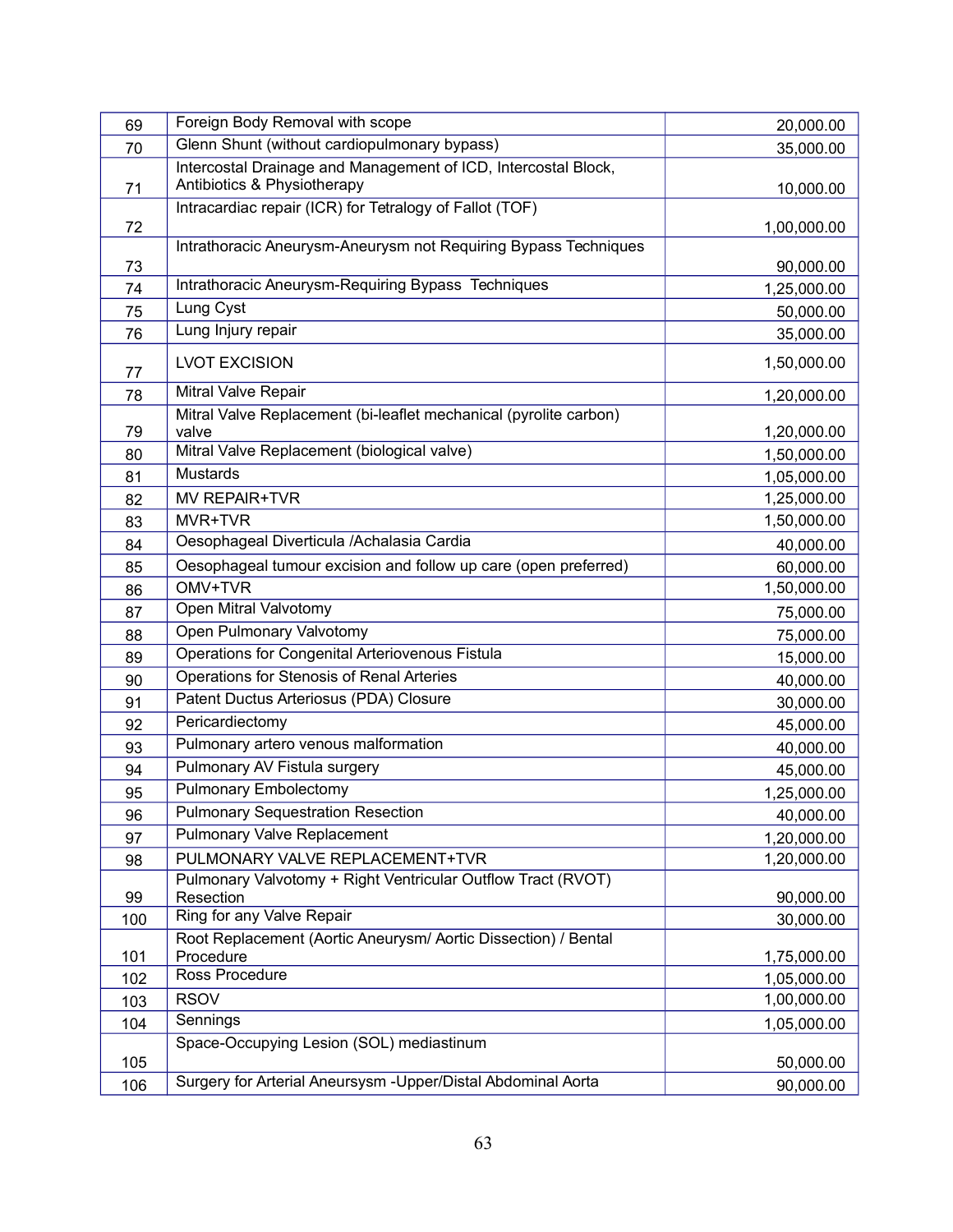|     | Surgery for Arterial Aneurysm Renal Artery                           |             |
|-----|----------------------------------------------------------------------|-------------|
| 107 |                                                                      | 40,000.00   |
|     | Surgery for Cardiac Tumour/ Left Atrial (LA) Myxoma/ Right Atrial    |             |
| 108 | (RA) Myxoma                                                          | 95,000.00   |
| 109 | Surgery for Hypertrophic Obstructive Cardiomyopathy (HOCM)           | 1,20,000.00 |
| 110 | Surgical Correction of Bronchopleural Fistula                        | 50,000.00   |
| 111 | Thoracotomy, Thoraco Abdominal Approach                              | 30,000.00   |
| 112 | Thromboembolectomy                                                   | 20,000.00   |
| 113 | Thyomectomy                                                          | 35,000.00   |
|     | Total Anomalous Pulmonary Venous Connection (TAPVC)                  |             |
| 114 |                                                                      | 1,05,000.00 |
| 115 | <b>Tricuspid Valve Repair</b>                                        | 1,00,000.00 |
|     | Tricuspid Valve Replacement (bi-leaflet mechanical (pyrolite carbon) |             |
| 116 | valve                                                                | 1,20,000.00 |
| 117 | Tricuspid Valve Replacement (biological valve)                       | 1,25,000.00 |
| 118 | <b>Truncus Arteriosus Surgery</b>                                    | 1,15,000.00 |
| 119 | Ventricular Septal Defect (VSD)                                      | 75,000.00   |

| <b>Pediatric surgery</b> |                                      |                          |
|--------------------------|--------------------------------------|--------------------------|
| SI.No                    | <b>Package Name</b>                  | <b>Package Cost (Rs)</b> |
| 1                        | <b>Anal Dilatation</b>               | 5,525.00                 |
| $\overline{2}$           | Anal Transposition for Ectopic Anus  | 19,025.00                |
| 3                        | <b>Chordee Correction</b>            | 11,125.00                |
| 4                        | <b>Closure Colostomy</b>             | 5,000.00                 |
| 5                        | Colectomy                            | 20,000.00                |
| 6                        | Colostomy                            | 14,000.00                |
| 7                        | Colon Transplant                     | 25,000.00                |
| 8                        | Cystolithotomy                       | 10,000.00                |
| 9                        | Esophageal Atresia (Fistula)         | 20,475.00                |
| 10                       | <b>Exomphalos Major</b>              | 17,000.00                |
| 11                       | Gastrostomy                          | 20,475.00                |
| 12                       | Hernia - Diaphragmatic               | 12,000.00                |
| 13                       | Hernia - Epigastric                  | 8,450.00                 |
| 14                       | Hernia-Inguinal - Unilateral         | 9,000.00                 |
| 15                       | Hernia-Inguinal - Bilateral          | 12,000.00                |
| 16                       | <b>Meckel's Diverticulectomy</b>     | 13,870.00                |
| 17                       | Meniscectomy                         | 6,675.00                 |
| 18                       | Nephrolithotomy                      | 15,000.00                |
| 19                       | Orchidopexy - Bilateral              | 11,000.00                |
| 20                       | Orchidopexy - Unilateral)            | 7,000.00                 |
| 21                       | Pyelolithotomy                       | 15,000.00                |
| 22                       | Pyeloplasty                          | 20,000.00                |
| 23                       | Pyloric Stenosis (Ramsted OP)        | 12,500.00                |
| 24                       | Rectal Polyp                         | 4,576.00                 |
| 25                       | Resection & Anastamosis of Intestine | 17,500.00                |
| 26                       | Supra Pubic Drainage - Open          | 4,895.00                 |
| 27                       | <b>Torsion Testis</b>                | 12,250.00                |
| 28                       | Tracheo Esophageal Fistula           | 23,320.00                |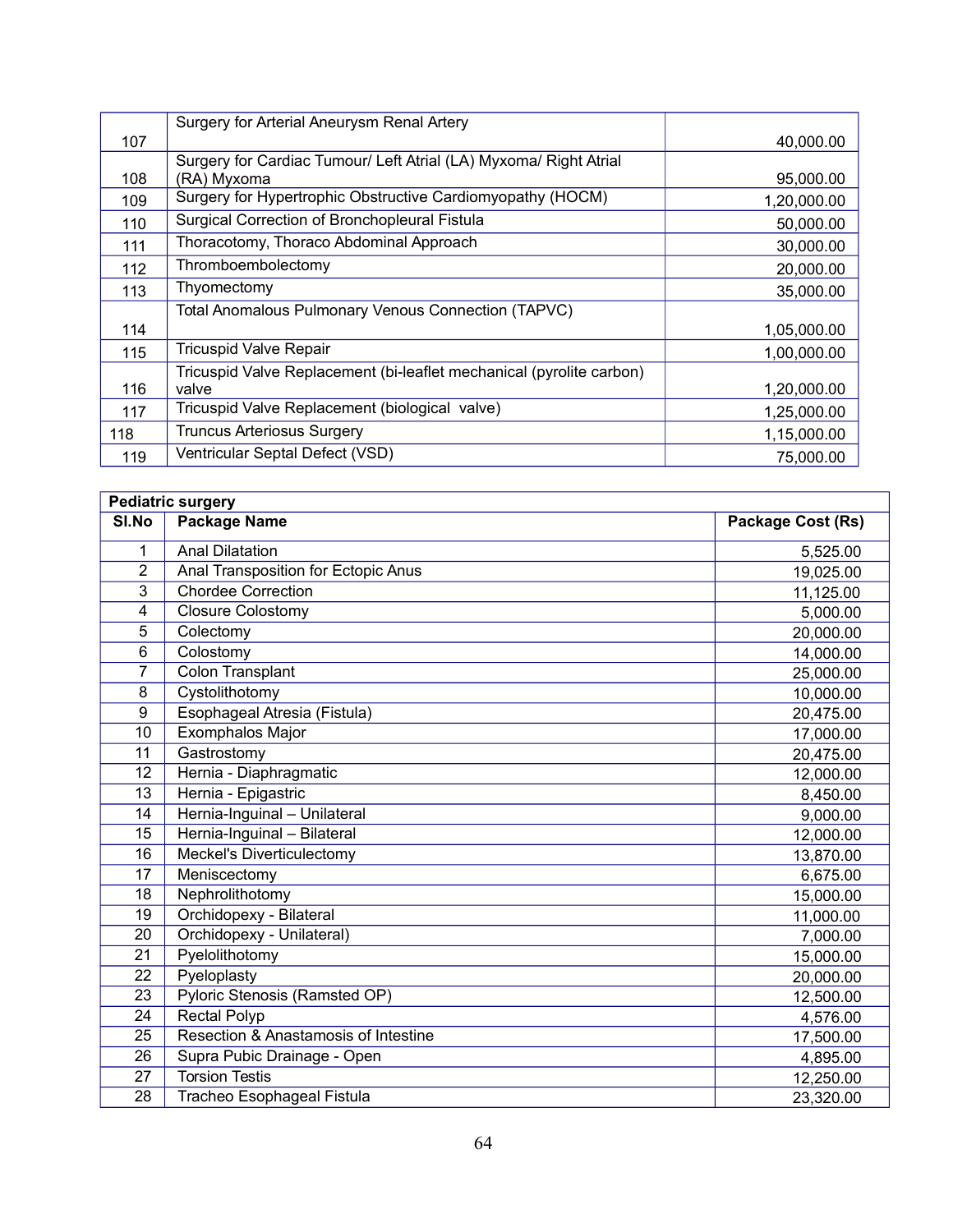| 29 | Ureterotomy                                                | 11,125.00 |
|----|------------------------------------------------------------|-----------|
| 30 | Urethroplasty                                              | 16,875.00 |
| 31 | Vesicostomy                                                | 13,425.00 |
| 32 | Ankyloglossia Major                                        | 15,000.00 |
| 33 | Ankyloglossia Minor                                        | 5,000.00  |
| 34 | Ano Rectal Malformation - PSARP                            | 20,000.00 |
| 35 | Ano Rectal Malformation - Abd-Perineal PSARP               | 22,000.00 |
| 36 | Ano Rectal Malformation - Anoplasty                        | 20,000.00 |
| 37 | Ano Rectal Malformation - Cutback                          | 7,500.00  |
| 38 | Ano Rectal Malformation - Redo Pullthrough                 | 15,000.00 |
| 39 | Ano Rectal Malformation - Transposition                    | 16,500.00 |
| 40 | Anti GERD Surgery                                          | 11,000.00 |
| 41 | Cleft Lip                                                  | 15,000.00 |
| 42 | <b>Cleft Palate</b>                                        | 15,000.00 |
| 43 | Congenital Diaphragmatic Hernia                            | 25,000.00 |
| 44 | Congenital Lobar Emphysema                                 | 25,000.00 |
| 45 | <b>Duplication Cyst Excision</b>                           | 20,000.00 |
| 46 | Exomphalos/gastroschisis                                   | 25,000.00 |
| 47 | <b>Fecal Fistula Closure</b>                               | 25,000.00 |
| 48 | Gastrostomy + Esophagoscopy+ Threading                     | 20,000.00 |
| 49 | <b>GI Tumor Excision</b>                                   | 30,000.00 |
| 50 | Hernia & Hydrocele BL                                      | 15,000.00 |
| 51 | Hernia & Hydrocele UL                                      | 10,000.00 |
| 52 | Hirschsprung's Disease - Myectomy                          | 25,000.00 |
| 53 | Hirschsprung's Disease - Pull Through                      | 25,000.00 |
| 54 | Hirschsprung's Disease - Retal Biopsy -Open                | 10,000.00 |
| 55 | Hirschsprung's Disease - Retal Biopsy-Punch                | 7,000.00  |
| 56 | Hirschsprung's Disease - Sphinecterotomy                   | 10,000.00 |
| 57 | Intussusception - Non -Operative Reduction in infants      | 10,000.00 |
| 58 | Intussusception - Operative in infants                     | 25,000.00 |
| 59 | Ladds Procedure                                            | 20,000.00 |
| 60 | Rectal Polypectomy - Sigmoiescopic (Ga)                    | 8,000.00  |
| 61 | Retro-Peritoneal Lymphangioma Excision                     | 25,000.00 |
| 62 | Sacrococcygeal Teratoma                                    | 20,000.00 |
| 63 | Undescended Testis - Bilateral Non-Palpable (Iaparoscopic) |           |
|    |                                                            | 25,000.00 |
| 64 | Undescened Testis - Re-exploration/Second Stage            | 20,000.00 |
| 65 | Bronchoscopy Diagnostic (GA)                               | 5,000.00  |
| 66 | Bronchoscopy for foreign body                              | 12,000.00 |
| 67 | Cystoscopy - Diagnostic                                    | 4,000.00  |
| 68 | Cystoscopy - Valve ablation                                | 15,000.00 |
| 69 | Cystoscopy- Stent Removal & RGP                            | 10,000.00 |
| 70 | Cystoscopy - Injection Deflux                              | 15,000.00 |
| 71 | Proctoscopy                                                | 2,000.00  |
| 72 | Sigmaidoscopy                                              | 5,000.00  |
| 73 | Oesophagoscopy & dilation                                  | 8,000.00  |
| 74 | Oesophagoscopy - Foresign Body removal                     | 8,000.00  |
| 75 | Throracoscopy - Diagnostic                                 | 12,500.00 |
| 76 | Throracoscopy - Theraputic for Empyema                     | 20,000.00 |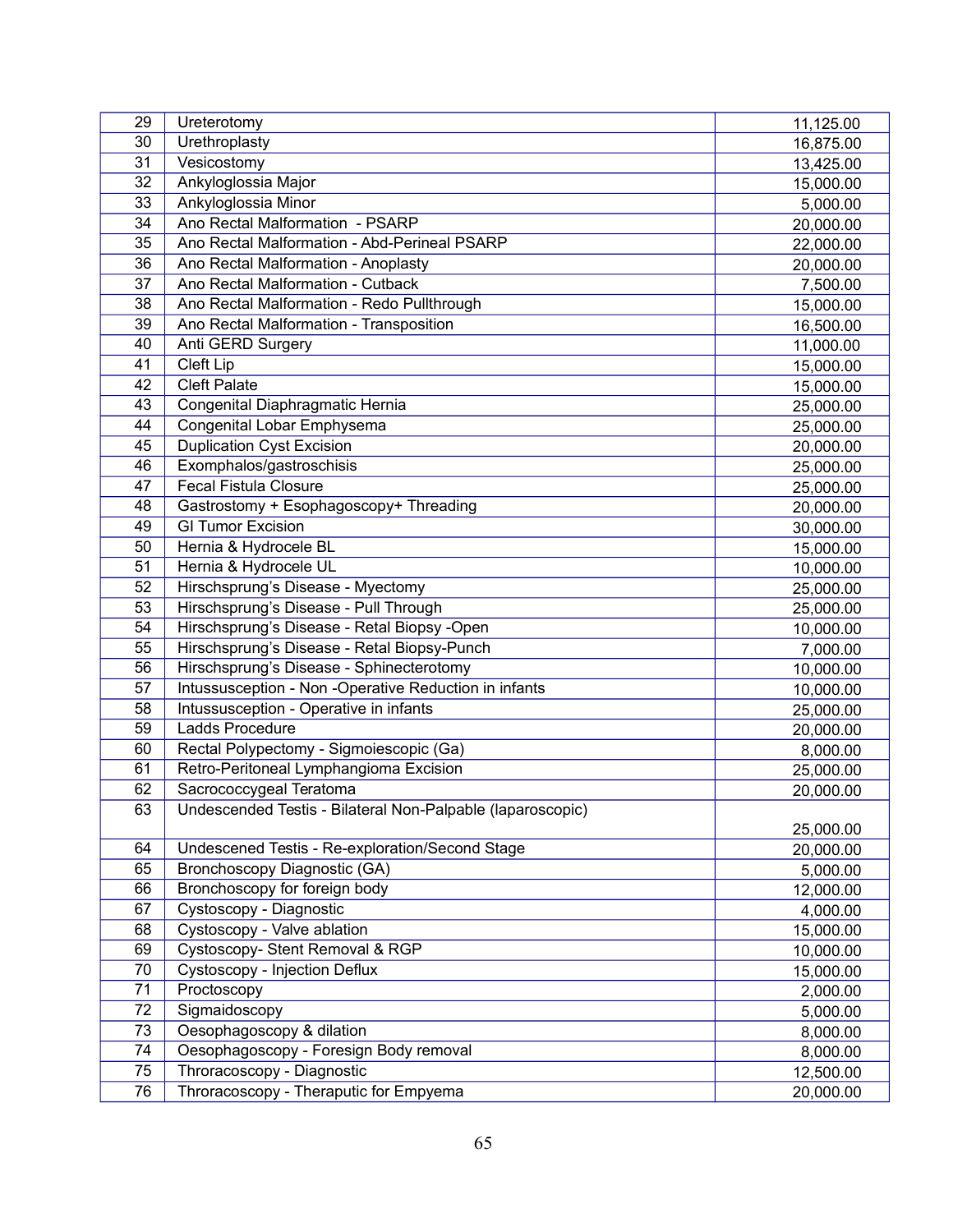| 77 | Thorocostomy                                       | 10,000.00 |
|----|----------------------------------------------------|-----------|
| 78 | Ectopiavesica Primary Repair                       | 30,000.00 |
| 79 | <b>Bladder augmentation</b>                        | 30,000.00 |
| 80 | Ureteric Reimplantation - unilateral               | 20,000.00 |
| 81 | Ureteric Reimplantation - Bilateral                | 25,000.00 |
| 82 | Nephrectomy - Unilateral                           | 30,000.00 |
| 83 | <b>Choleclochal cyst Excision</b>                  | 20,000.00 |
| 84 | Cholecystectomy - open                             | 15,000.00 |
| 85 | Cholecystectomy - Laparoscopic                     | 25,000.00 |
| 86 | Hepatic Lobectomy - Cancer                         | 25,000.00 |
| 87 | KASAI- Operation -Biliaryatresia                   | 30,000.00 |
| 88 | Splenectomy (Open)                                 | 25,000.00 |
| 89 | Splenectomy (Laparoscopic)                         | 30,000.00 |
| 90 | Appendicectomy (Open)                              | 11,000.00 |
| 91 | Appendicectomy (Laparocscopic)                     | 18,000.00 |
| 92 | <b>Thyroglossal Cyst Exersion</b>                  | 12,000.00 |
| 93 | Thyroidectomy (Hemi)                               | 12,000.00 |
| 94 | Thyroidectomy - Total                              | 20,000.00 |
| 95 | Lymphnode Biopsy neck/axilla, ingerinal (one side) | 7,500.00  |
| 96 | Lymphnode Biopsy (both side)                       | 12,000.00 |
| 97 | Ranula Excision                                    | 5,000.00  |
| 98 | <b>Excision small swellings</b>                    | 1,500.00  |

| <b>Surgical Oncology</b> |                                                                  |                   |
|--------------------------|------------------------------------------------------------------|-------------------|
| SI.No                    | <b>Package Name</b>                                              | Package Cost (Rs) |
|                          | <b>Tracheal resection</b>                                        |                   |
|                          |                                                                  | 25,000.00         |
| 1                        | Sternotomy with superior mediastinal dissection                  |                   |
| $\overline{2}$           |                                                                  | 40,000.00         |
|                          | Substernal bypass                                                |                   |
| $\sqrt{3}$               |                                                                  | 30,000.00         |
|                          | Resection of nasopharyngeal tumour                               |                   |
| 4                        |                                                                  | 40,000.00         |
|                          | Myocutaneous flap                                                |                   |
| 5                        |                                                                  | 20,000.00         |
|                          | Fasciocutaneous flap                                             |                   |
| 6                        |                                                                  | 15,000.00         |
|                          | Palatectomy- Soft palate                                         |                   |
| 7                        | Palatectomy- Hard palate                                         | 20,000.00         |
| 8                        |                                                                  | 20,000.00         |
|                          | Microvascular reconstruction                                     |                   |
| 9                        |                                                                  | 45,000.00         |
|                          | Composite resection                                              |                   |
| 10                       |                                                                  | 40,000.00         |
|                          | Composite resection with reconstruction(excluding microvascular) |                   |
| 11                       |                                                                  | 60,000.00         |
| 12                       | Neck dissection-selective                                        | 12,000.00         |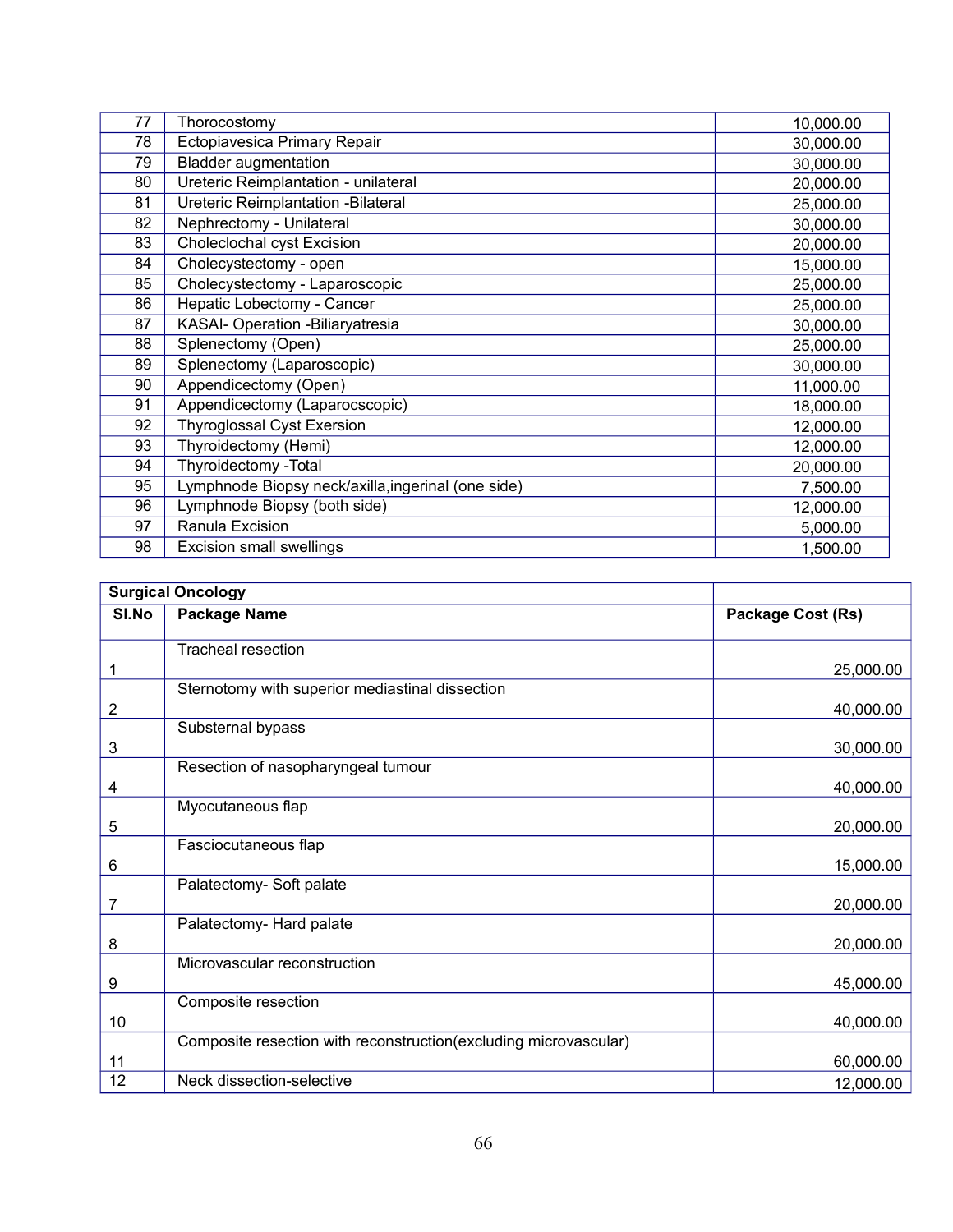|    | Neck dissection-comprehensive                                              |           |
|----|----------------------------------------------------------------------------|-----------|
| 13 |                                                                            | 16,000.00 |
|    | <b>Total Maxillectomy</b>                                                  |           |
| 14 |                                                                            | 18,000.00 |
|    | <b>Radical Maxillectomy</b>                                                |           |
| 15 |                                                                            | 25,000.00 |
|    | Radical parotidectomy                                                      |           |
| 16 |                                                                            | 25,000.00 |
|    | Partial laryngectomy (voice preserving)                                    |           |
| 17 |                                                                            | 20,000.00 |
|    | Voice prosthesis                                                           |           |
| 18 |                                                                            | 30,000.00 |
|    | Total Thyroidectomy with central compartment LN dissection                 |           |
|    |                                                                            |           |
| 19 | Total Thyroidectomy with central compartment LN dissection with Lateral LN | 20,000.00 |
|    |                                                                            |           |
| 20 | dissection                                                                 | 25,000.00 |
|    | Tracheostomy                                                               |           |
| 21 |                                                                            | 5,000.00  |
|    | Axillary dissection                                                        |           |
| 22 |                                                                            | 15,000.00 |
|    | Breast conserving surgery (lumpectomy + axillary surgery)                  |           |
| 23 |                                                                            | 12,000.00 |
|    | Lung metastectomy- solitary                                                |           |
| 24 |                                                                            | 30,000.00 |
|    | Lung metastectomy- multiple (< four)                                       |           |
| 25 |                                                                            | 50,000.00 |
|    | Lung metastectomy- multiple (> four)                                       |           |
| 26 |                                                                            | 60,000.00 |
|    | Sleeve resection of lung cancer                                            |           |
| 27 |                                                                            | 70,000.00 |
|    | Oesophagectomy with two field lymphadenectomy                              |           |
| 28 |                                                                            | 60,000.00 |
|    | Oesophagectomy with three field lymphadenectomy                            |           |
| 29 |                                                                            | 60,000.00 |
|    | Enucleation of pancreatic neoplasm                                         |           |
| 30 |                                                                            | 25,000.00 |
|    | Radical Cholecystectomy                                                    |           |
| 31 |                                                                            | 25,000.00 |
|    | Abdominal wall tumour resection                                            |           |
|    |                                                                            |           |
| 32 |                                                                            | 25,000.00 |
|    | Abdominal wall tumour resection with reconstruction                        |           |
| 33 |                                                                            | 35,000.00 |
|    | Oesophageal stenting including stent cost                                  |           |
| 34 |                                                                            | 40,000.00 |
|    | Triple bypass GI tract                                                     |           |
| 35 |                                                                            | 30,000.00 |
|    | Segmentectomy- hepatobiliary system                                        |           |
| 36 |                                                                            | 50,000.00 |
|    | Radical Hysterectomy + Bilateral pelvic lymph node dissection + bilateral  |           |
| 37 | salpingo ophorectomy (BSO)/ ovarian transposition                          | 50,000.00 |
|    |                                                                            |           |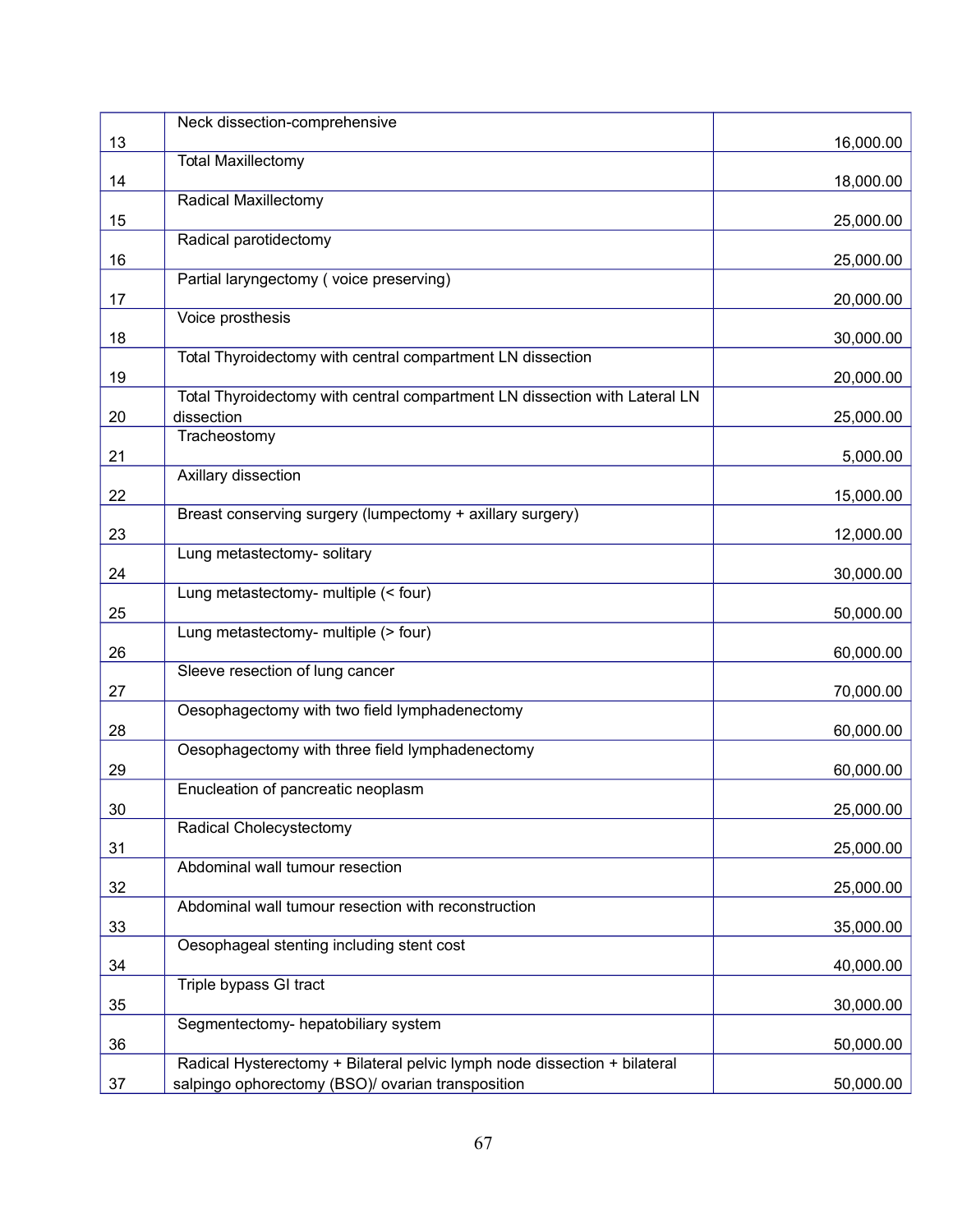|    | Skin Tumours Wide Excision + Reconstruction                            |           |
|----|------------------------------------------------------------------------|-----------|
| 38 |                                                                        | 25,000.00 |
|    | <b>Skin Tumours Amputation</b>                                         |           |
| 39 |                                                                        | 8,000.00  |
|    | Radical Vaginectomy                                                    |           |
| 40 |                                                                        | 30,000.00 |
|    | Radical Vaginectomy + Reconstruction                                   |           |
| 41 |                                                                        | 35,000.00 |
|    | Bilateral Pelvic Lymph Node Dissection (BPLND)                         |           |
| 42 |                                                                        | 20,000.00 |
|    | Radical Trachelectomy                                                  |           |
| 43 |                                                                        | 40,000.00 |
|    | Vulvectomy with bilateral groin dissection                             |           |
| 44 |                                                                        | 45,000.00 |
|    | Limb salvage surgery for bone tumor with prosthesis                    |           |
| 45 |                                                                        | 70,000.00 |
|    | Hemipelvectomy                                                         |           |
| 46 |                                                                        | 45,000.00 |
|    | Sacral resection                                                       |           |
| 47 |                                                                        | 40,000.00 |
|    | Chest wall resection with reconstruction for soft tissue / bone tumors |           |
| 48 |                                                                        | 40,000.00 |

| <b>Medical Oncology</b> |                           |                                           |                   |
|-------------------------|---------------------------|-------------------------------------------|-------------------|
| SI.                     | <b>Site</b>               | <b>Package Name</b>                       | Package Cost (Rs) |
| <b>No</b>               |                           |                                           |                   |
| $\mathbf{1}$            | Lymphoma, Non-Hodgkin's   | R-CHOP Regimen (per cycle) x 6            | 25,000            |
| $\overline{2}$          | Multiple Myeloma          | Bortezomib+ lenalidomide+                 | 20,000            |
|                         |                           | dexamethasone, per cycle x6               |                   |
| 3                       | Multiple Myeloma          | Bortezomib+ cyclophosphamide+             | 10,000            |
|                         |                           | dexamethasone, per cycle x 6              |                   |
| 4                       | Multiple Myeloma          | MPT - melphalan, thalidomide and          | 6,000             |
|                         |                           | prednisolone, per cycle x 9               |                   |
| 5                       | Multiple Myeloma          | Bortezomib + dexamethasone, per cycle x   | 6,000             |
|                         |                           | 9                                         |                   |
| 6                       | Multiple Myeloma          | Thalidomide+Dexamethasone(Oral)/ month    | 3,000             |
|                         |                           | - max 12 months                           |                   |
| $\overline{7}$          | Colon Rectum              | 5-Fluorouracil-Oxaliplatin - Leucovorin   | 10,000            |
|                         |                           | (FOLFOX) - Max. 6 cycles (Per cycle)      |                   |
| 8                       | Bone Tumors/Osteosarcoma/ | Cisplatin/carboplatin - Adriamycin- max 6 | 3,000             |
|                         | Hepatoblastoma -Operable  | cycles (Per cycle)                        |                   |
| 9                       | Lymphoma, Hodgkin'S       | Adriamycin Bleomycin                      | 10,000            |
|                         |                           | VinblastinDacarbazine (ABVD) - max 8      |                   |
|                         |                           | cycles (Per cycle) (Day 1 & Day 15)       |                   |
| 10                      | Cervix                    | Cisplatin/Carboplatin (AUC2) along with   | 5,000             |
|                         |                           | RT- max 6 cycles (Per cycle)              |                   |
| 11                      | Neuroblastoma Stage I-III | Variable Regimen - Neuroblastoma - max    | 9,000             |
|                         |                           | 1 year (Per cycle)                        |                   |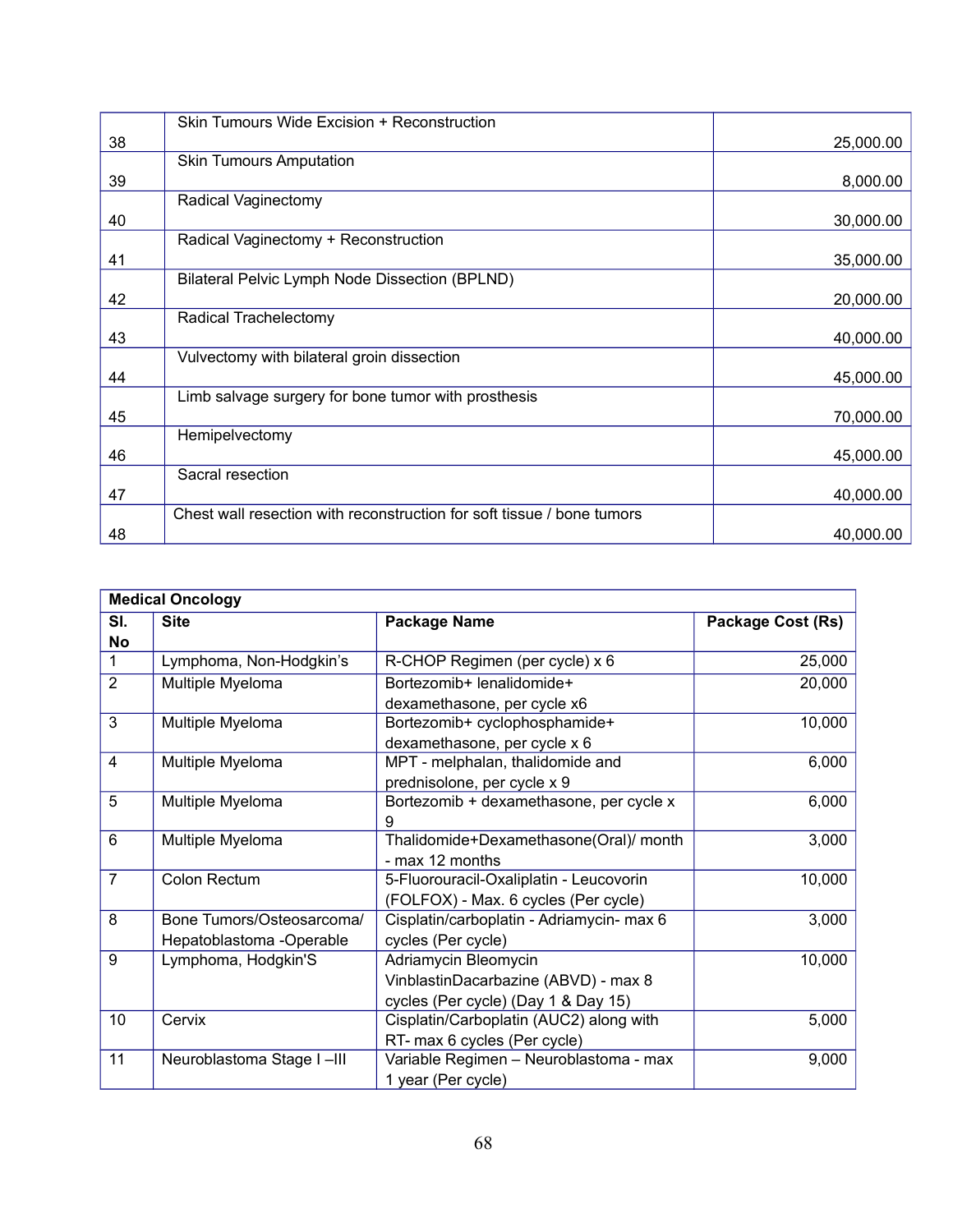| 12 | Wilm'sTumor                 | SIOP/National Wilms Tumour Study Group      |                |  |
|----|-----------------------------|---------------------------------------------|----------------|--|
|    |                             | (NWTS) regimen(Stages I - V)- max 6         | 7,000          |  |
|    |                             | months (Per month) - Wilm's tumour          |                |  |
| 13 | Colon - rectum              | Monthly 5-FU                                | 4,000          |  |
| 14 | <b>Breast</b>               | Paclitaxel weekly x 12 weeks                |                |  |
| 15 | <b>Breast</b>               | Cyclophosphamide/Methotrexate/5Fluorour     | 4,000<br>1,500 |  |
|    |                             | acil (CMF) (Per cycle)                      |                |  |
| 16 | <b>Breast</b>               | Tamoxifen tabs - maximum 12 cycles (Per     | 100            |  |
|    |                             | month)                                      |                |  |
| 17 | <b>Breast</b>               | Adriamycin/Cyclophosphamide (AC) - per      | 3,000          |  |
|    |                             | cycle (Maximum 4 cycles)                    |                |  |
| 18 | <b>Breast</b>               | 5- Fluorouracil A-C (FAC) - per cycle       | 3,100          |  |
|    |                             | (Maximum 6 cycles)                          |                |  |
| 19 | <b>Breast</b>               | AC (AC Then Taxol)                          | 3,000          |  |
| 20 | Small Cell Lung Cancer      | Cisplastin/Etoposide (IIIB) - per cycle     | 4,000          |  |
|    |                             | (Max. 6 cycles only)                        |                |  |
| 21 | Oncology oesophagus         | Cisplatin + 5 FU(Neoadjuvant                | 3,000          |  |
|    |                             | Chemotherapy)/Adjuvant (ADJ)- per cycle     |                |  |
|    |                             | (Max. of 6 cycles only)                     |                |  |
| 22 | Stomach                     | Docetaxel +Oxaliplatin+5FU                  | 4,000          |  |
|    |                             | 20,000 per cycle for 4 cycles               |                |  |
|    |                             | CapOX-10,000 per cycle for 8 cycles         |                |  |
|    |                             |                                             |                |  |
| 23 | <b>Breast</b>               | Aromatase Inhibitors                        | 900            |  |
|    |                             | (Anastazole/Letrozole/Exemestane) -         |                |  |
|    |                             | maximum 12 cycles (Per month)               |                |  |
| 24 | <b>Urinary Bladder</b>      | Weekly Cisplatin/Carboplatin- max 6 cycles  | 2,000          |  |
|    |                             | with RT (Per week)                          |                |  |
| 25 | <b>Urinary Bladder</b>      | MethotraxateVinblastin Adriamycin           | 5,000          |  |
|    |                             | Cyclophosphamide (MVAC)                     |                |  |
| 26 | Retinoblastoma              | Carbo/Etoposide/Vincristine-max 6 cycles    | 4,000          |  |
|    |                             | (Per cycle)                                 |                |  |
| 27 | Febrile Neutropenia         | IV antibiotics and other supportive therapy | 30,000         |  |
|    |                             | (Per episode)                               |                |  |
| 28 | Vaginal/ Vulval Cancer      | Cisplastin/5-FU                             | 3,000          |  |
| 29 | Ovary                       | Taxol + Carboplatin-max 6 cycles (Per       | 15,000         |  |
|    |                             | cycle)                                      |                |  |
| 30 | Multiple Myeloma            | Melphalan -Prednisone (oral) - per month    | 1,500          |  |
|    |                             | (max 12 months) - Ovarian CA, Bone CA       |                |  |
| 31 | Rectal Cancer Stage 2 And 3 | Gemcitabine +capecitabine-15,000 per        | 4,000          |  |
|    |                             | cycle for 6 cycles                          |                |  |
| 32 | Multiple Myeloma            | Zoledronic acid - Max 12 cycles (Per        | 2,000          |  |
|    |                             | month)                                      |                |  |
| 33 | Gestational Trophoblast Ds. | Etoposide-Methotrexate-Actinomycin /        | 10,000         |  |
|    | <b>High Risk</b>            | Cyclophosphamide - Vincristine (EMA-CO)-    |                |  |
|    |                             | max 6 cycles (Per cycle)                    |                |  |
| 34 | Gestational Trophoblast Ds. | Actinomycin- max 10 cycles (Per cycle)      | 1,000          |  |
|    | Low Risk                    |                                             |                |  |
| 35 | Gestational Trophoblast Ds. | Weekly Methotrexate (Per week) max. 10      | 1,000          |  |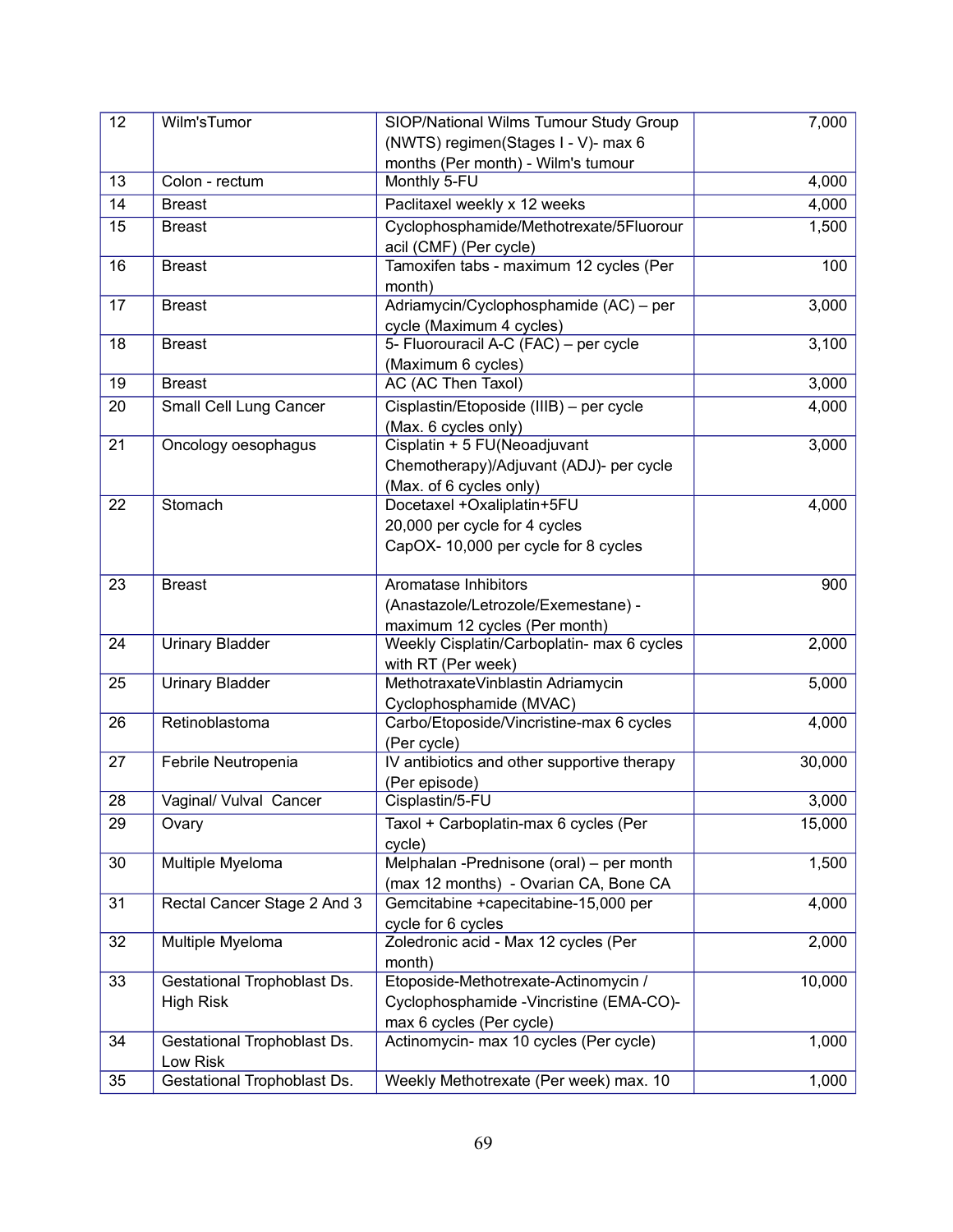|                 | Low Risk                                       | cycles                                                                                                         |          |
|-----------------|------------------------------------------------|----------------------------------------------------------------------------------------------------------------|----------|
| 36              | Ovary Germ Cell Tumour                         | Bleomycin-Etoposide-Cisplatin (BEP) - max<br>6,000<br>cycles 4 (Per cycle)                                     |          |
| 37              | Prostate                                       | Hormonal Therapy - Per month                                                                                   |          |
| 38              | <b>Testis</b>                                  | Bleomycin-Etoposide-Cisplatin (BEP)<br>regimen for germ cell tumour - max cycles<br>4 (Per cycle)              |          |
| $\overline{39}$ | Acute Myeloid Leukemia                         | Induction Phase, up to (Daunomycin and<br>cytosine arabinoside (3:7))                                          | 1,00,000 |
| 40              | Acute Myeloid Leukemia                         | Consolidation Phase, up to (High dose<br>cytosine arabinoside - per cycle, max. of 3<br>to 4 cycles)           | 75,000   |
| 41              | Histocytosis                                   | Variable Regimen-Histocyosis-max 1 year<br>(Per month)                                                         | 8,000    |
| 42              | Rhabdomyosarcoma                               | Vincristine-Actinomycin-Cyclophosphamide<br>(VACTC) based chemo - max 1 year (Per<br>month) - Rhabdomyosarcoma | 6,000    |
| 43              | Ewing's Sarcoma                                | Variable Regimen Inv - Hematology, Biopsy<br>- Payable                                                         | 6,000    |
| 44              | Unlisted Regimen                               | Palliative CT- Max 6 cycles (Per cycle)                                                                        |          |
| 45              | <b>Terminally III</b>                          | Palliative And Supportive Therapy - Per<br>month                                                               | 3,000    |
| 46              | Acute Lymphatic Leukemia                       | Maintenance Phase - Per month (x 24)                                                                           | 5,000    |
| 47              | Acute Lymphatic Leukemia                       | Induction Phase, up to (Daunomycin and<br>cytosine arabinoside (3:7))                                          | 50,000   |
| 48              | Acute Lymphatic Leukemia                       | Consolidation Phase, up to (High dose<br>cytosine arabinoside - per cycle, max. of 3<br>to 4 cycles)           | 50,000   |
| 49              | Head and Neck                                  | Tab Geftinib/Erlotinib-Max 1 Year (Per<br>month)                                                               | 3,000    |
| 50              | Renal cell carcinoma                           | Sunitinib/ Pazopanib (per day)                                                                                 | 2,500    |
| 51              | Chronic myeloid leukemia                       | Imatinib (per month) x 5 years                                                                                 | 6,000    |
| 52              | Gall Bladder Cancer                            | Gemcitabine + cisplatin (per cycle) – for 6<br>cycles                                                          | 10,000   |
| 53              | Chemotherapy based on a<br>request in Template |                                                                                                                |          |

| <b>Pediatric Oncology</b> |                                                                    |                   |
|---------------------------|--------------------------------------------------------------------|-------------------|
| SI No.                    | Package Name                                                       | Package Cost (Rs) |
|                           |                                                                    |                   |
|                           | Acute lymphoblastic leukemia (chemotherapy including diagnostics): |                   |
|                           | induction                                                          | 55,000.00         |
| $\mathcal{P}$             | Acute lymphoblastic leukemia (chemotherapy including diagnostics): |                   |
|                           | consolidation                                                      | 35,000.00         |
| 3                         | Acute lymphoblastic leukemia (chemotherapy including diagnostics): |                   |
|                           | maintainence                                                       | 15,000.00         |
| 4                         | Acute lymphoblastic leukemia: radiation                            | 5,000             |
| 5                         | Acute lymphoblastic leukemia: Supportive care/ rehabilitation      | 20,000            |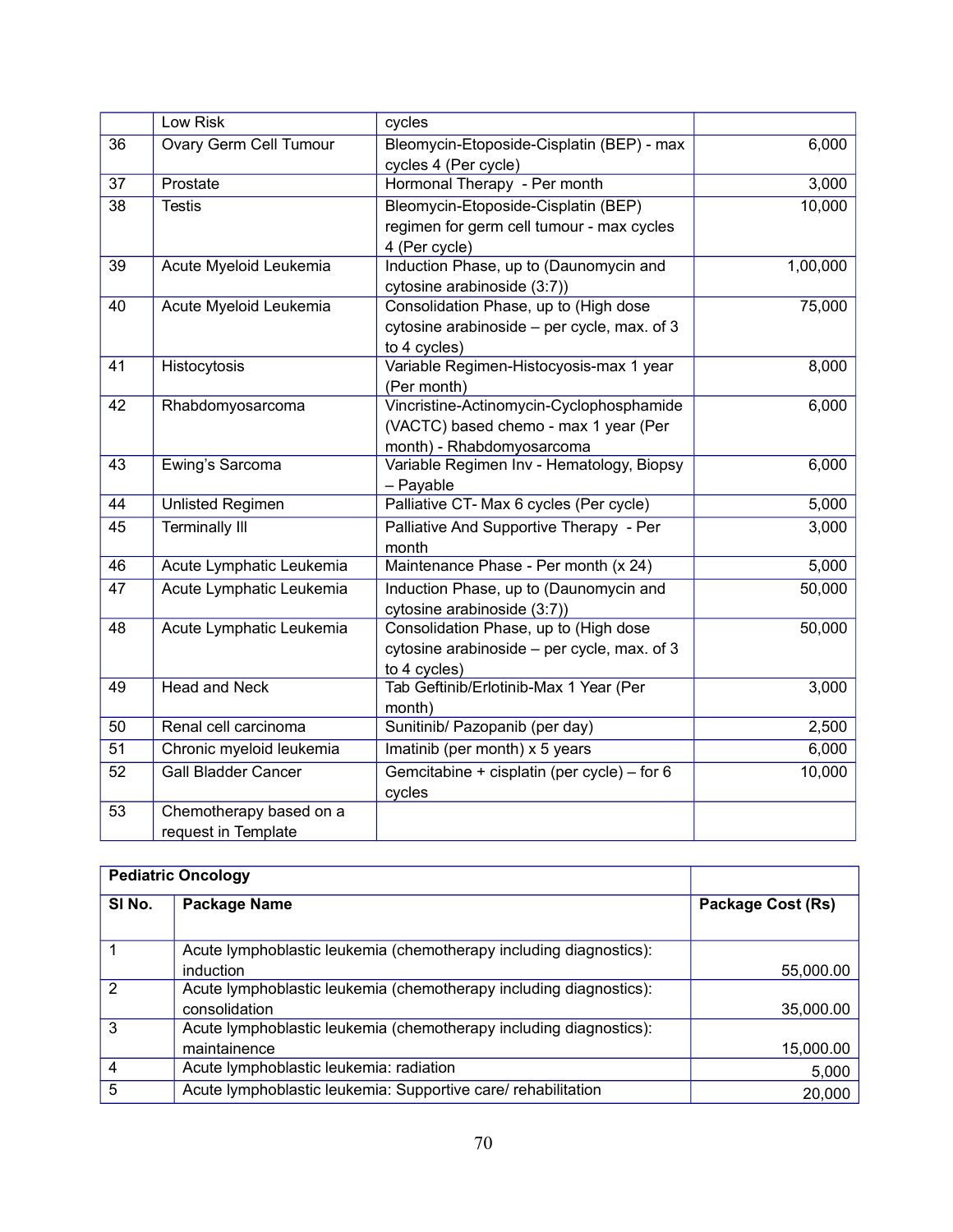| 6              | Acute myeloid leukemia (chemotherapy including diagnostics): induction | 55,000   |
|----------------|------------------------------------------------------------------------|----------|
| $\overline{7}$ | Acute myeloid leukemia (chemotherapy including diagnostics):           |          |
|                | consolidation                                                          | 35,000   |
| 8              | Acute myeloid leukemia: Supportive care/ rehabilitation                | 30,000   |
| 9              | Hodgkin Lymphoma (Favorable group) (chemotherapy including             |          |
|                | diagnostics): induction                                                | 45,000   |
| 10             | Hodgkin Lymphoma (Favorable group): radiation                          | 10,000   |
| 11             | Hodgkin Lymphoma (Favorable group): Supportive care/ rehabilitation    | 15,000   |
| 12             | Hodgkin Lymphoma (unfavorable group): chemotherapy including           |          |
|                | diagnostics                                                            | 70,000   |
| 13             | Hodgkin Lymphoma (unfavorable group): radiation                        | 15,000   |
| 14             | Hodgkin Lymphoma (unfavorable group): Supportive care/ rehabilitation  | 25,000   |
| 15             | Non-Hodgkin Lymphoma: chemotherapy including diagnostics               | 1,00,000 |
| 16             | Non-Hodgkin Lymphoma: Supportive care/ rehabilitation                  | 50,000   |
| 17             | Retinoblastoma (Intraocular): chemotherapy including diagnostics       | 45,000   |
| 18             | Retinoblastoma (Intraocular): radiation                                | 10,000   |
| 19             | Retinoblastoma (Intraocular): surgery                                  | 10,000   |
| 20             | Retinoblastoma (Intraocular): supportive care/ rehabilitation          | 20,000   |
| 21             | Retinoblastoma (extraocular): chemotherapy including diagnostics       | 65,000   |
| 22             | Retinoblastoma (extraocular): radiation                                | 10,000   |
| 23             | Retinoblastoma (extraocular): supportive care/ rehabilitation          | 35,000   |
| 24             | Brain tumors: chemotherapy including diagnostics                       | 40,000   |
| 25             | Brain tumors: radiation                                                | 30,000   |
| 26             | Brain tumors: surgery                                                  | 40,000   |
| 27             | Brain tumors: supportive care/ rehabilitation                          | 25,000   |
| 28             | Wilms tumors: chemotherapy including diagnostics                       | 20,000   |
| 29             | Wilms tumors: radiation                                                | 5,000    |
| 30             | Wilms tumors: surgery                                                  | 20,000   |
| 31             | Histiocytosis: chemotherapy including diagnostics                      | 45,000   |
| 32             | Histiocytosis: supportive care/ rehabilitation                         | 5,000    |
| 33             | Bone tumors/soft tissue sarcomas : chemotherapy including diagnostics  | 80,000   |
| 34             | Bone tumors/soft tissue sarcomas : radiation                           | 25,000   |
| 35             | Bone tumors/soft tissue sarcomas : surgery (inlcuding prosthesis)      | 80,000   |
| 36             | Bone tumors/soft tissue sarcomas : supportive care/ rehabilitation     | 50,000   |
| 37             | Chronic Myeloid Leukemia: chemotherapy including diagnostics           | 80,000   |
| 38             | Chronic Myeloid Leukemia : supportive care/ rehabilitation             | 20,000   |
| 39             | Request for Chemotherapy -based on a template                          |          |
| 40             | Request for Radiation-based on a template                              |          |
| 41             | Chemotherapy based on a request in Template                            |          |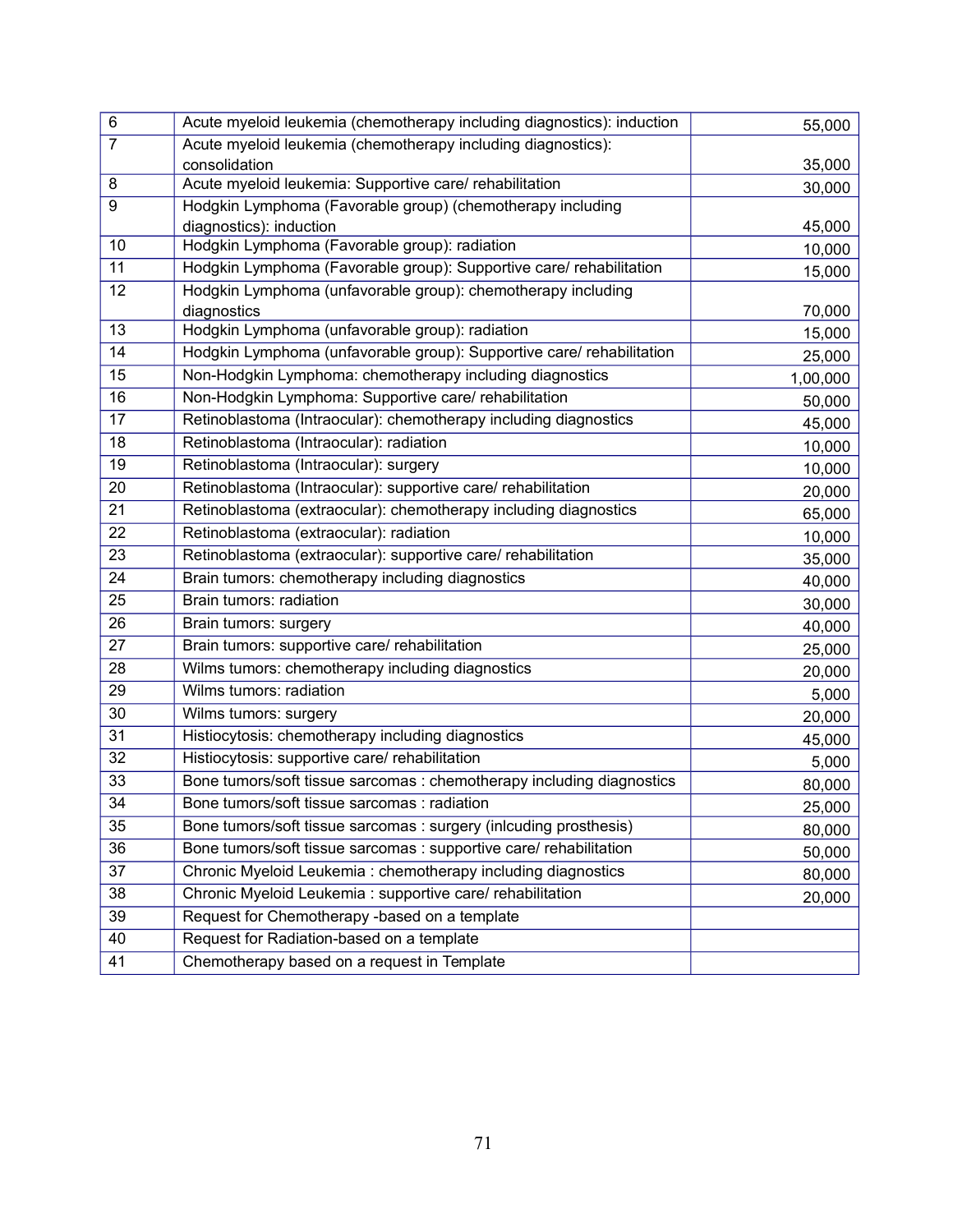|                | <b>Radiation Oncology</b>                                                  |                          |
|----------------|----------------------------------------------------------------------------|--------------------------|
| <b>SI</b>      | <b>Package Name</b>                                                        | <b>Package Cost (Rs)</b> |
| <b>No</b>      |                                                                            |                          |
| $\mathbf{1}$   | Cobalt 60 External Beam Radiotherapy (Radical/Adjuvant / Neoadjuvant)      | 20,000                   |
| $\overline{2}$ | Cobalt 60 External Beam Radiotherapy (Palliative)                          |                          |
|                |                                                                            | 10,000                   |
| 3              | Linear Accelerator External Beam Radiotherapy (Palliative)                 |                          |
|                |                                                                            | 20,000                   |
| 4              | Linear Accelerator, External Beam Radiotherapy 3D CRT/2D Planning          |                          |
|                | (Radical/Adjuvant/ Neoadjuvant)                                            | 50,000                   |
| 5              | Linear Accelerator, External Beam Radiotherapy IMRT (Intensity Modulated   |                          |
|                | Radiotherapy) (Radical/Adjuvant/Neoadjuvant)                               |                          |
|                |                                                                            | 75,000                   |
| 6              | Linear Accelerator External Beam Radiotherapy IGRT (Image Guided           |                          |
|                | radiotherapy) (Radical/Adjuvant/Neoadjuvent)                               |                          |
|                |                                                                            | 1,20,000                 |
| $\overline{7}$ | SRT(Stereota1036ic radiotherapy)                                           | 70,000                   |
| 8              | SRS (Streotactic radiosurgery)                                             | 70,000                   |
| 9              | Respiratory Gating along with Linear Accelerator planning                  | 70,000                   |
| 10             | Electron beam with Linear accelerator (Radical)                            | 50,000                   |
| 11             | Tomotherapy(Radical/Adjuvant/Neoadjuvant)                                  | 75,000                   |
| 12             | Brachytherapy High Dose Radiation (Intracavitory) - per fraction, maximum  |                          |
|                | of 4 sessions                                                              |                          |
|                |                                                                            | 4,500                    |
| 13             | Brachytherapy High Dose Radiation (Interstitial) - for one application,    |                          |
|                | multiple dose                                                              | 30,000                   |
| 14             | Brachytherapy High Dose Radiation (Intraluminal) - per fraction, maximum 4 |                          |
|                | sessions                                                                   | 4,500                    |
| 15             | Request for radiation in Template                                          |                          |

| <b>Oral and Maxillo Facial Surgery</b> |                                                                                                      |                             |
|----------------------------------------|------------------------------------------------------------------------------------------------------|-----------------------------|
| SI.No                                  | <b>Package Name</b>                                                                                  | <b>Package Cost</b><br>(Rs) |
| 1                                      | Fixation of fracture of jaw with closed reduction (1 jaw) using wires - under<br>LA                  |                             |
| 2                                      | Fixation of fracture of jaw with open reduction (1 jaw) and fixing of plates/<br>wire $-$ under $GA$ | 5,000<br>12,000             |
| 3                                      | Sequestrectomy                                                                                       | 11,000                      |
| 4                                      | TM joint ankylosis of both jaws - under GA                                                           | 15,000                      |
| 5                                      | Release of fibrous bands & grafting -in (OSMF) treatment under GA                                    | 3,000                       |
| 6                                      | Extraction of impacted tooth under LA (other than Molar)                                             | 500                         |
| 7                                      | Cyst & tumour of Maxilla/mandible by enucleation/excision/marsupialization<br>under LA               | 2,500                       |
| 8                                      | Alveoloplasty-LA                                                                                     | 2000                        |
| 9                                      | Apicoectomy                                                                                          | 1000                        |
| 10                                     | Complicated Ext. per Tooth under LA                                                                  | 250                         |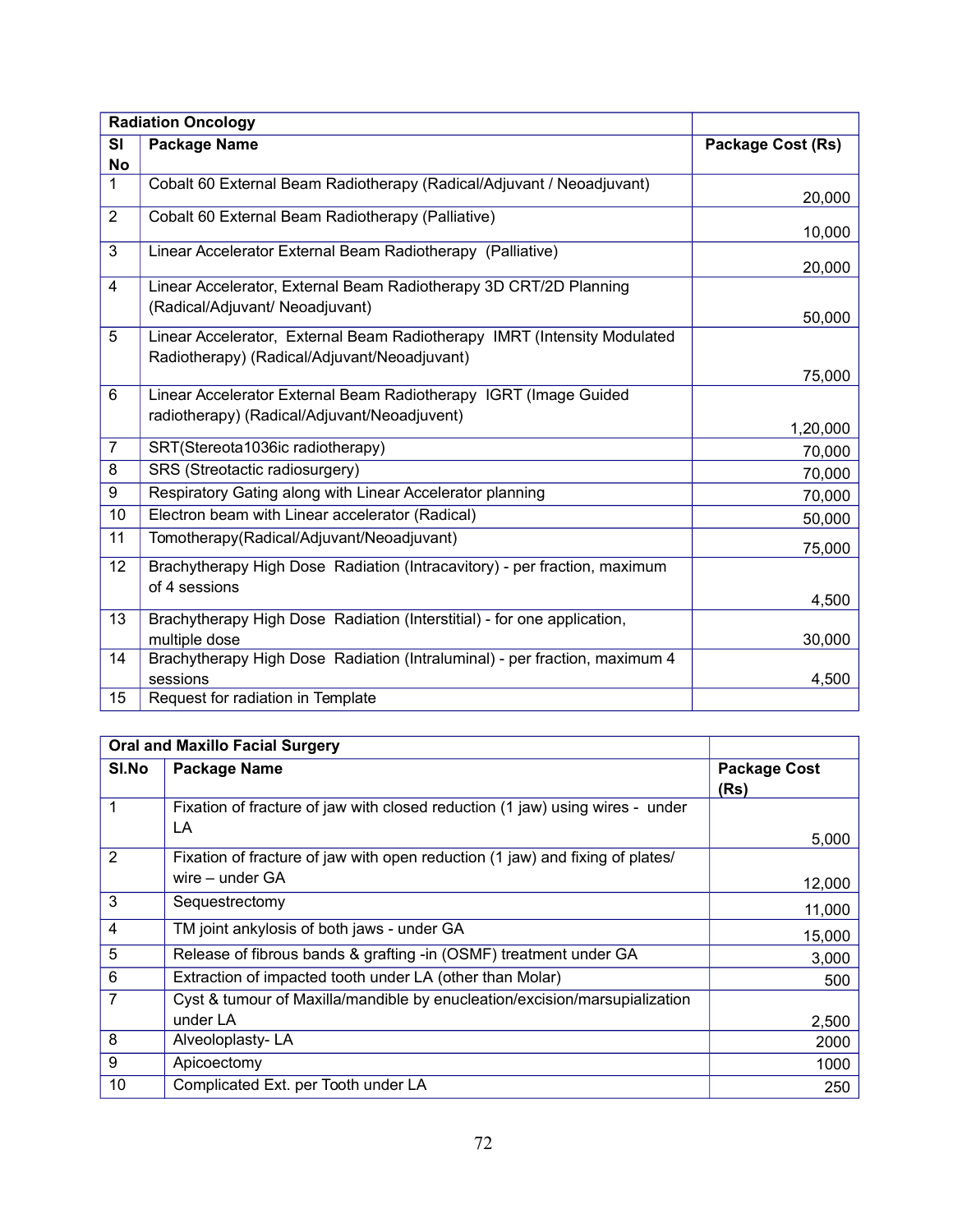| 11 | Correction of oro-antral communication- GA                                                                         | 7000  |
|----|--------------------------------------------------------------------------------------------------------------------|-------|
| 12 | Correction of sialocoele under GA                                                                                  | 5000  |
| 13 | Correction of sialocoele under LA                                                                                  | 2000  |
| 14 | I & D Dentoalveolar infection without extension to fascial spaces                                                  | 1000  |
| 15 | Dentoalveolar infection with extension to fascial spaces                                                           | 5000  |
| 16 | Dentoalveolar trauma - wiring                                                                                      | 3000  |
| 17 | En bloc resection for benign aggressive tumors under GA                                                            | 14000 |
| 18 | Enucleation of odontogenic Cyst under GA                                                                           | 7000  |
| 19 | Enucleation of odontogenic Cyst under LA                                                                           | 3000  |
| 20 | Excision biopsy of precancerous/ suspicious hard tissue lesions                                                    | 1000  |
| 21 | Excision of mucocoele of U/L lip under LA                                                                          | 1000  |
| 22 | Extraction of tooth including LA                                                                                   | 150   |
| 23 | Extraoral parotid sialolithotomy under GA                                                                          | 11000 |
| 24 | Flap operation per Tooth                                                                                           | 350   |
| 25 | Fracture mandible- open reduction and internal fixation under LA                                                   | 9000  |
| 26 | Fracture mandible-closed reduction and fixation under LA                                                           | 5000  |
| 27 | Fracture mandible- management of complications                                                                     | 29000 |
| 28 | Fracture mandible open reduction and internal fixation under GA                                                    | 24000 |
| 29 | Fracture middle third of face- Closed reduction-LA                                                                 | 5000  |
| 30 | Fracture middle third of face -Conservative management                                                             | 5000  |
| 31 | Fracture middle third of face- Open reduction- GA                                                                  | 24000 |
| 32 | Fracture wiring under LA                                                                                           | 6900  |
| 33 | Fracture Zygoma open reduction and internal fixation- GA                                                           | 25000 |
| 34 | Gingivectomy per Tooth                                                                                             | 500   |
| 35 | Impacted Molar including LA                                                                                        | 750   |
| 36 | Intraoral parotid sialolithotomy under GA                                                                          | 9000  |
| 37 | Intraoral parotid sialolithotomy under LA                                                                          | 2000  |
| 38 | Intraoral submandibular sialolithotomy under LA                                                                    | 2000  |
| 39 | Intraoral/ Extra oral submandibular sialolithotomy under GA                                                        | 9000  |
| 40 | Labial frenum excision-LA                                                                                          | 2000  |
| 41 | Lingual frenum excision-LA                                                                                         | 2000  |
| 42 | Marsupialization of cysts under LA                                                                                 | 2000  |
| 43 | Naso- orbital fractures- management under GA                                                                       | 24000 |
| 44 | Orbital blow out fractures correction with homogenous grafts, alloplastic                                          |       |
|    | grafts                                                                                                             | 24000 |
| 45 | Osteoradionecrosis management by sequestrectomy                                                                    | 5000  |
| 46 | Osteoradionecrosis management by excision                                                                          | 9000  |
| 47 | Osteoradionecrosis management by excision and vascularized grafts                                                  | 29000 |
| 48 | Pyogenic granuloma excision                                                                                        | 2000  |
| 49 | Segmental resection for benign aggressive tumors with reconstruction plate                                         | 14500 |
|    | and nonvascularized homografts under GA                                                                            |       |
| 50 | Segmental Resection for benign aggressive tumors with reconstruction plate                                         | 29000 |
| 51 | and vascularized homografts under GA<br>Segmental resection for benign aggressive tumors with reconstruction plate |       |
|    | under GA                                                                                                           | 14000 |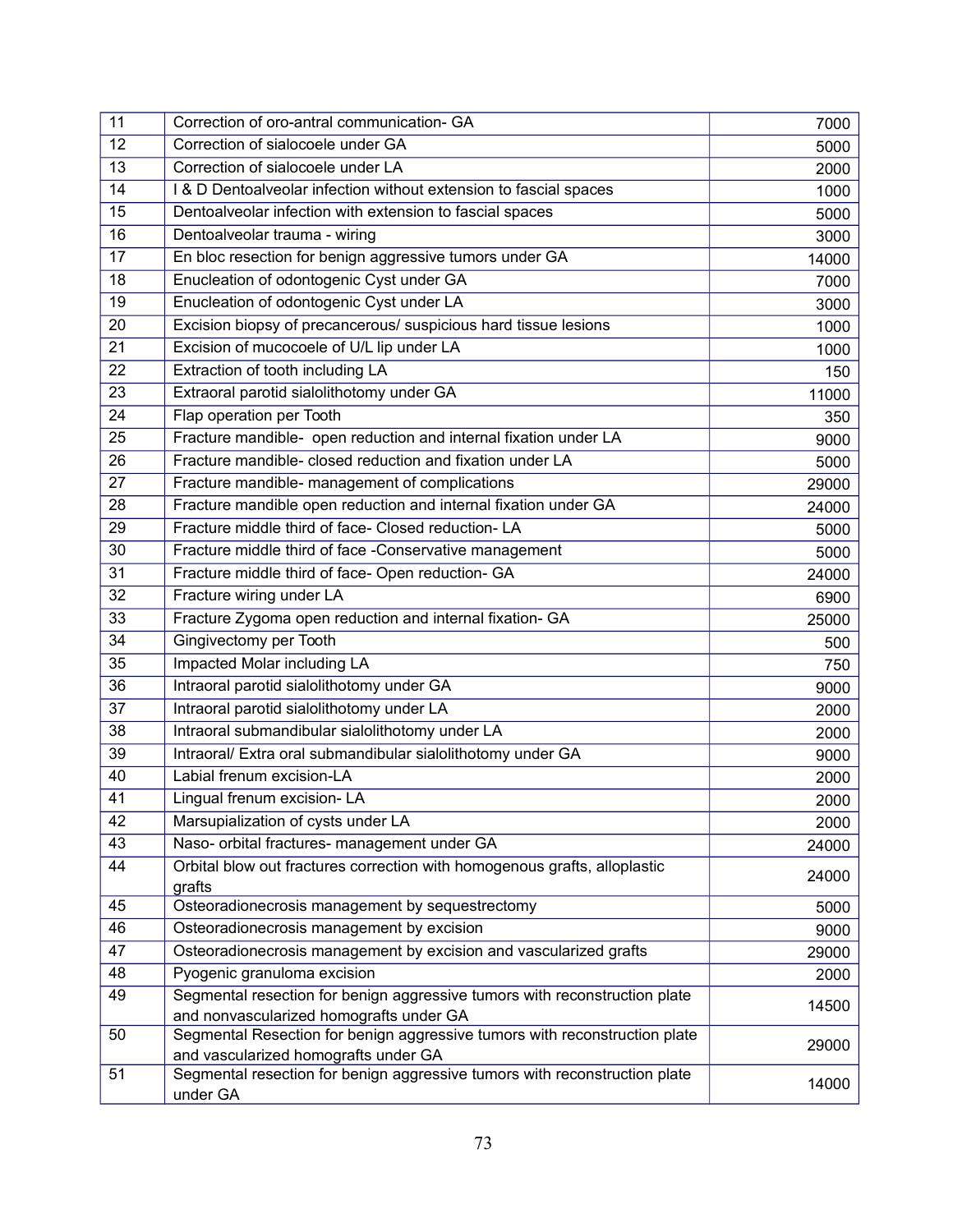| 52 | Stripping of precancerous lesions with local closure          | 1000  |
|----|---------------------------------------------------------------|-------|
| 53 | Stripping of precancerous lesions with grafting               | 10000 |
| 54 | Sulcus extension procedures-LA                                | 2000  |
| 55 | Trigeminal neuralgia management by absolute alcohol injection | 1000  |
| 56 | Trigeminal neuralgia management by peripheral neurectomy      | 2000  |

|                | <b>Emergency Package</b>                                                                                                                                                        |           |  |  |
|----------------|---------------------------------------------------------------------------------------------------------------------------------------------------------------------------------|-----------|--|--|
| SI             | <b>Package Name</b>                                                                                                                                                             | Package   |  |  |
| No.            |                                                                                                                                                                                 | Cost (Rs) |  |  |
|                | Emergency with stable cardiopulmonary status                                                                                                                                    | 1000      |  |  |
| $\overline{2}$ | Emergency consultation: acute colic, high fever, cut, stitches, soft tissue injury, FB<br>removal                                                                               | 1000      |  |  |
| 3              | Single bone fracture plaster, nebulization for asthmatic attack, moderate dehydration,<br>hypoglycaemia in a diabetic, Dengue without complication, Syncope, Food poisoning etc | 1000-     |  |  |
| 4              | Animal bites (Payment after completion of 5th dose)                                                                                                                             | 1700      |  |  |

|                         | <b>Mental Health</b>                                                                                                                                                                                                                                                                                                                                                               |                                                                                       |
|-------------------------|------------------------------------------------------------------------------------------------------------------------------------------------------------------------------------------------------------------------------------------------------------------------------------------------------------------------------------------------------------------------------------|---------------------------------------------------------------------------------------|
| SI<br>No.               | <b>Package Name</b>                                                                                                                                                                                                                                                                                                                                                                | Package Amount per day<br>as stated in the medical<br>package rates<br>(Ward/HDU/ICU) |
| $\mathbf 1$             | Organic, including symptomatic, mental disorders (routine ward)                                                                                                                                                                                                                                                                                                                    |                                                                                       |
| $\overline{2}$          | Mental and Behavioural disorders due to psychoactive substance use<br>(routine ward)                                                                                                                                                                                                                                                                                               |                                                                                       |
| 3                       | Schizophrenia, schizotypal and delusional disorders (routine ward)                                                                                                                                                                                                                                                                                                                 |                                                                                       |
| $\overline{\mathbf{4}}$ | Mood (affective) disorders (routine ward)                                                                                                                                                                                                                                                                                                                                          |                                                                                       |
| 5                       | Neurotic, stress-related and somatoform disorders (routine ward)                                                                                                                                                                                                                                                                                                                   |                                                                                       |
| $6\phantom{1}6$         | Behavioural syndromes associated with physiological disturbances and                                                                                                                                                                                                                                                                                                               |                                                                                       |
|                         | physical factors (routine ward)                                                                                                                                                                                                                                                                                                                                                    |                                                                                       |
| $\overline{7}$          | Mental retardation (routine ward)                                                                                                                                                                                                                                                                                                                                                  |                                                                                       |
| 8                       | Organic, including symptomatic, mental disorders (HDU)                                                                                                                                                                                                                                                                                                                             |                                                                                       |
| 9                       | Mental and Behavioural disorders due to psychoactive substance use (HDU)                                                                                                                                                                                                                                                                                                           |                                                                                       |
| 10                      | Schizophrenia, schizotypal and delusional disorders (HDU)                                                                                                                                                                                                                                                                                                                          |                                                                                       |
| 11                      | Mood (affective) disorders (HDU)                                                                                                                                                                                                                                                                                                                                                   |                                                                                       |
| 12                      | Neurotic, stress-related and somatoform disorders (HDU)                                                                                                                                                                                                                                                                                                                            |                                                                                       |
| 13                      | Behavioural syndromes associated with physiological disturbances and<br>physical factors (HDU)                                                                                                                                                                                                                                                                                     |                                                                                       |
| 14                      | Mental Retardation (HDU)                                                                                                                                                                                                                                                                                                                                                           |                                                                                       |
| 15                      | Pre- Electro Convulsive Therapy (ECT) and Pre- Transcranial Magnetic<br>Stimulation (TMS) Package (Cognitive Tests, Complete Haemogram, Liver<br>Function Test, Renal Function Test, Serum Electrolytes, Electro Cardiogram<br>(ECG), CT/MRI Brain, Electroencephalogram, Thyroid Function Test, VDRL,<br>HIV Test, Vitamin B12 levels, Folate levels, Lipid Profile, Homocysteine | 10,000                                                                                |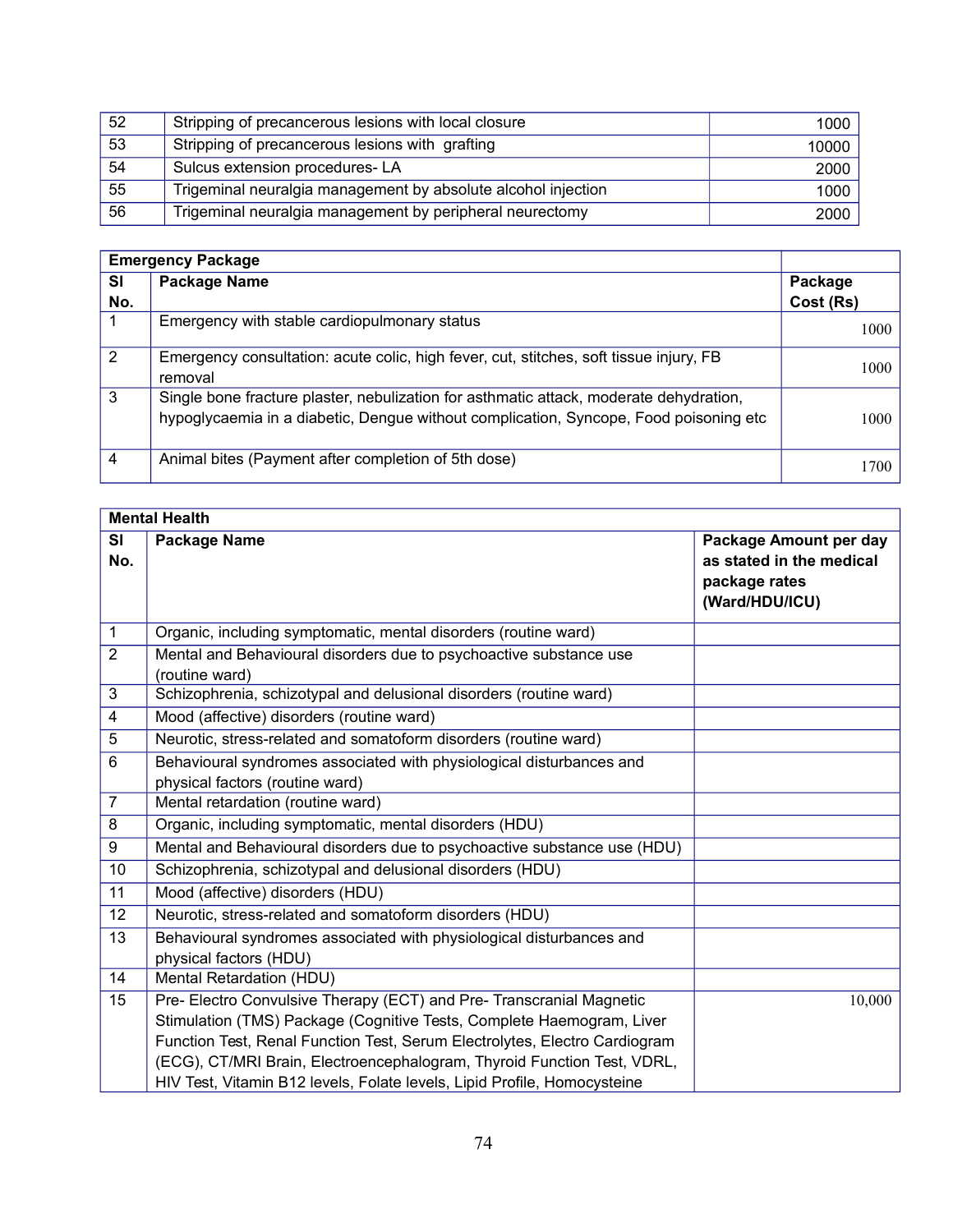|    | levels)                                               |       |
|----|-------------------------------------------------------|-------|
|    |                                                       |       |
|    |                                                       |       |
|    |                                                       |       |
| 16 | Electro Convulsive Therapy (ECT) - per session        |       |
|    |                                                       | 3,000 |
| 17 | Transcranial Magnetic Stimulation (TMS) - per session | 1,000 |

|                                      | <b>General Medicine</b>                                                                                                                                                                         |                                                                                                                                                                                          |  |  |
|--------------------------------------|-------------------------------------------------------------------------------------------------------------------------------------------------------------------------------------------------|------------------------------------------------------------------------------------------------------------------------------------------------------------------------------------------|--|--|
| $\overline{\mathbf{S}}$<br><b>No</b> | Package name                                                                                                                                                                                    | Package Amount per day (drop down) for<br>admission type: As per medical package rates of<br>wards/HDU/ICU                                                                               |  |  |
| $\mathbf{1}$                         | Any ailments can be admitted in the respective<br>ward as per the decision of the treating<br>Doctor, but has to be supported with<br>substantiative documents.                                 | The minimum number of days needed has to be<br>blocked first, depending on the needs it can be<br>enhanced by providing the supportive documents                                         |  |  |
| $\overline{2}$                       | Acute disseminated Encephalomyelities<br>,Multiple Sclerosis,Auto immune<br>encephalities, longitudinally extensive<br>myelities , Acute Transverse Myelitis, Guillian<br><b>Barre Syndrome</b> | In addition cost of the drug-IV Methyl<br>Prednisolone/Immunoglobulin if needed can be<br>claimed using the template attached, along with<br>utilise Plasmapheresis package , if needed. |  |  |
| 3                                    | <b>Acute Stroke</b>                                                                                                                                                                             | In addition if Chemical Thrombolectomy is indicated<br>cost of the drug can be claimed using the template                                                                                |  |  |
| 4                                    | Neuro muscular weakness due to immune<br>based diseases like AIDP, Myasthenia and<br>CIDP with/without haemodynamic compromise<br>autonomic disturbance                                         | In addition IV Immunoglobulin if needed can be<br>claimed using the template attached, along with<br>utilise Plasmapheresis package, if needed.                                          |  |  |
| 5                                    | Meningitis/Encephalitis-Bacterial/Fungal/Viral                                                                                                                                                  | In addition the drugs needed exclusively for the care<br>of the infection if needed can be claimed using the<br>template attached                                                        |  |  |
| 6                                    | Neck dystonia/Blepharospasm/Hemifacial<br>spasam /Writers crampwhich needs treatment<br>with Inj Botulinum toxin                                                                                | In addition the cost of Inj Botulinum toxin if needed<br>can be claimed using the template attached                                                                                      |  |  |
| $\overline{7}$                       | Haemophilia                                                                                                                                                                                     | In addition if treatment with Clotting factors is<br>indicated cost of the drug can be claimed using the<br>template                                                                     |  |  |
|                                      |                                                                                                                                                                                                 | Package Cost (Rs)                                                                                                                                                                        |  |  |
| 8                                    | APD with Cycler initiation and continuous<br>dialysis for 5 days                                                                                                                                | 15000                                                                                                                                                                                    |  |  |
| 9                                    | CAPD initiation with fluid                                                                                                                                                                      | 17500                                                                                                                                                                                    |  |  |
| 10                                   | <b>CHARCOAL HEMOPERFUSION FOR</b><br>POISONING (CATRIDGE+HEMODIALYSIS<br>CATHETER)                                                                                                              | 12500                                                                                                                                                                                    |  |  |
| 11                                   | CONTINUOUS ARTERIO VENUS DIALYSIS<br>(CAVD)                                                                                                                                                     | 15000                                                                                                                                                                                    |  |  |
| 12                                   | CRRT continuation one day additional                                                                                                                                                            | 25000                                                                                                                                                                                    |  |  |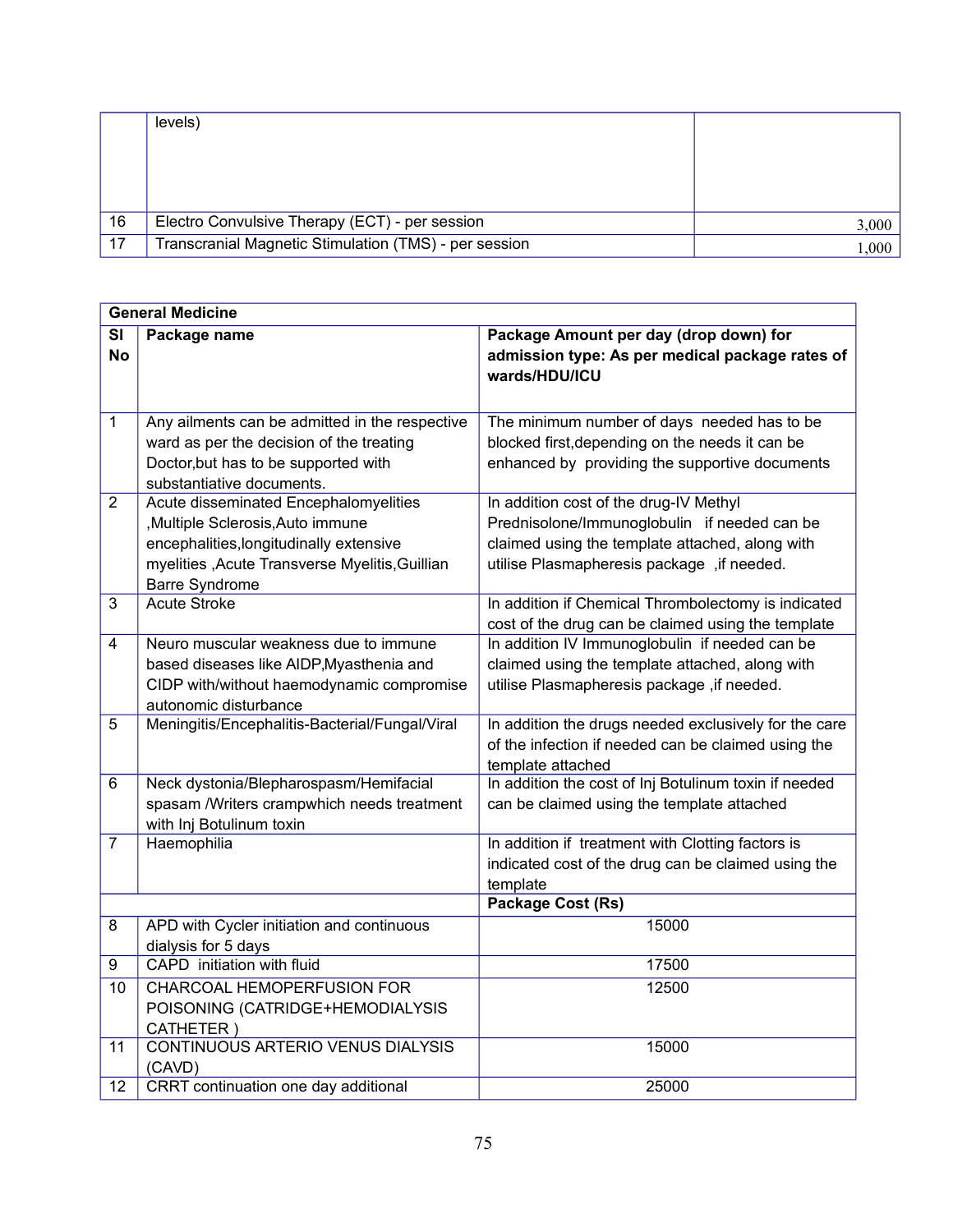| 13 | CRRT/CVVHDF initiation + cost for disposable                      | 35000                                                       |
|----|-------------------------------------------------------------------|-------------------------------------------------------------|
| 14 | DIALYSIS FEMORAL CATHETERISATION                                  | 1500                                                        |
|    | <b>BILATERAL</b>                                                  |                                                             |
| 15 | DONOR NEPHRECTOMY                                                 | 45000                                                       |
| 16 | DOUBLE LUMEN SUB CLAVIAN CATHETER                                 | 1500                                                        |
| 17 | <b>EMERGENCY DIALYSIS FEMORAL</b>                                 | 1000                                                        |
|    | <b>PUNCTURE</b>                                                   |                                                             |
| 18 | <b>EMERGENCY DIALYSIS SUBCLAVIAN</b>                              | 1250                                                        |
|    | <b>PUNCTURE</b>                                                   |                                                             |
| 19 | <b>HAEMO DIALYSIS</b>                                             | 1000                                                        |
| 20 | <b>INTERMITTANT PERITONEAL DIALYSIS</b>                           | 3500                                                        |
| 21 | KIDNEY BIOPSY (NEEDLE AND LIGHT                                   | 4000                                                        |
|    | MICROSCOPY)                                                       |                                                             |
| 22 | <b>KIDNEY BIOPSY</b>                                              | 6000                                                        |
|    | (NEEDLE+IMMUNOFLUORESCENCE AND                                    |                                                             |
|    | LIGHT MICROSCOPY)                                                 |                                                             |
| 23 | <b>KIDNEY BIOPSY</b>                                              | 13000                                                       |
|    | (NEEDLE+IMMUNOFLUORESCENCE+LIGHT                                  |                                                             |
|    | MICROSCOPY +Electron Microscopy)                                  |                                                             |
| 24 | Permanent Catheter (double cuffed                                 | 12500                                                       |
|    | permeath )insertion alone                                         |                                                             |
| 25 | PLASMAPHERESIS(PLASMA FILTER)                                     | 25000                                                       |
|    | +DOUBLE LUMEN HEMODIALYSIS                                        |                                                             |
|    | CATHETER with albumin replacement.                                |                                                             |
| 26 | <b>RENAL TRANSPLANTATION with</b>                                 | 150000                                                      |
|    | conventional immunosupressant                                     |                                                             |
| 27 | RENAL TRANSPLANTATION with induction                              | 200000                                                      |
|    | immunosupressant                                                  | 2500                                                        |
| 28 | Temporary Dialysis Catheter insertion                             |                                                             |
| 29 | Post Kidney Transplantation<br>Immunosupressant                   | Actual cost can be claimed utilising a Template<br>attached |
| 30 | AV Shunt for dialysis                                             | 6,000                                                       |
| 31 | Inj Monoclonal Antibodies                                         | Based on a request in the Template                          |
|    |                                                                   |                                                             |
| 32 | Blood and blood component transfusion                             | 1000/day                                                    |
|    | (admission for a diagnostic procedure leading                     |                                                             |
|    | to treatment requiring admission, e.g. bone                       |                                                             |
|    | marrow and bone biopsy, endoscopy, liver                          |                                                             |
|    | biopsy, bronchoscopy, CT/MRI under GA,                            |                                                             |
|    | broncho-alveolar lavage, lumbar puncture,                         |                                                             |
|    | muscle biopsy, pleural aspiration, ascitic                        |                                                             |
|    | tapping etc.)                                                     |                                                             |
| 33 | High end radiological diagnostic (CT, MRI,                        | capped @ Rs 5000 per annum for a family                     |
|    | Imaging including nuclear imaging) - can only                     |                                                             |
|    | be clubbed with medical package. Rs 5000 per                      |                                                             |
|    | annum limit to a family<br>High end histopathology (Biopsies) and | capped @ Rs 5000 per annum for a family                     |
| 34 | advanced serology investigations - can only be                    |                                                             |
|    |                                                                   |                                                             |
|    | clubbed with medical package. Rs 5000 per                         |                                                             |
|    | annum limit to a family                                           |                                                             |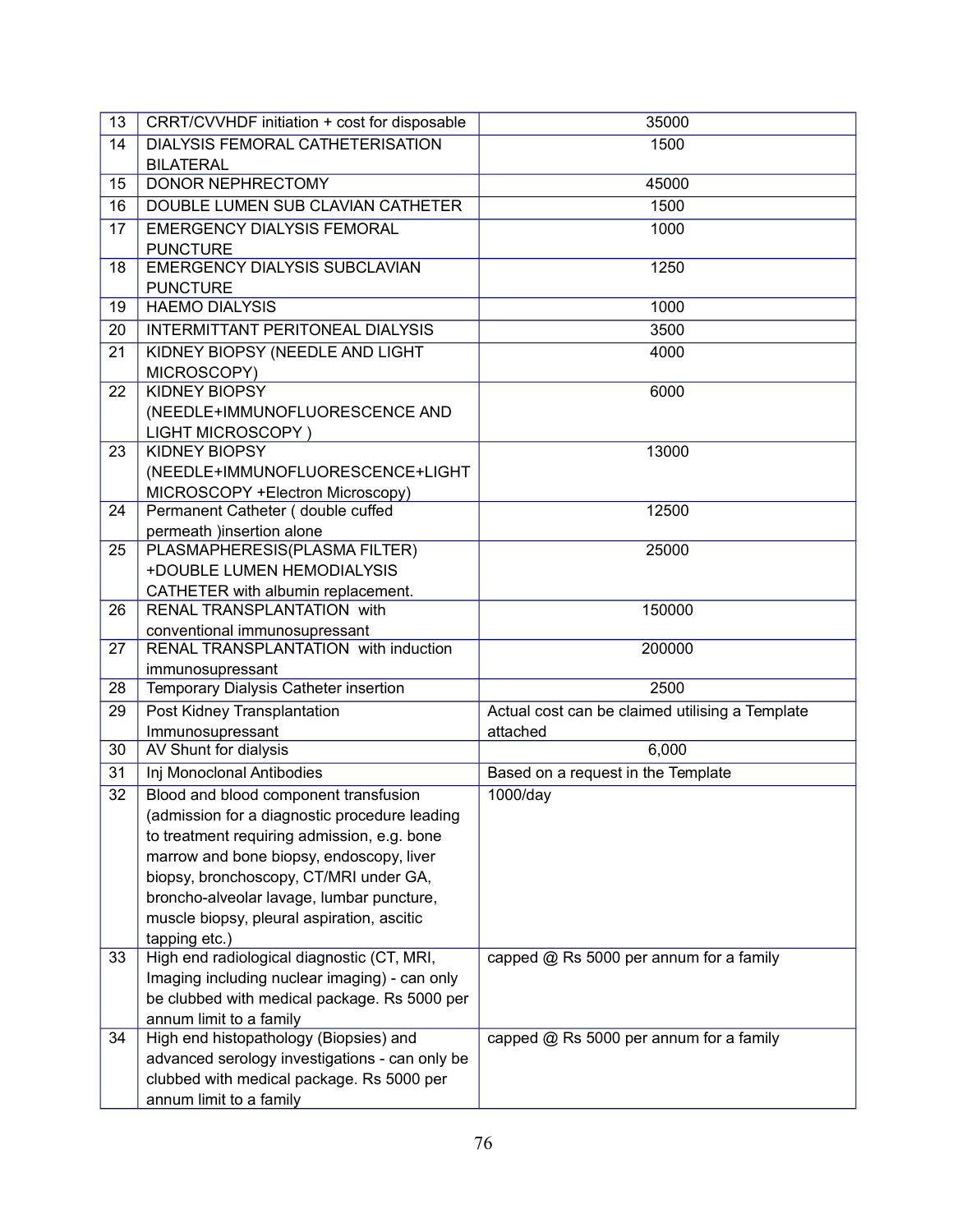| <b>Paediatrics Medical Management</b> |                                                                                                                                                                                                                                                                                                                                                                                                |                                                                                                                                                                                                |  |  |
|---------------------------------------|------------------------------------------------------------------------------------------------------------------------------------------------------------------------------------------------------------------------------------------------------------------------------------------------------------------------------------------------------------------------------------------------|------------------------------------------------------------------------------------------------------------------------------------------------------------------------------------------------|--|--|
| SI <sub>No.</sub>                     | Package name                                                                                                                                                                                                                                                                                                                                                                                   | Package Amount per day (drop<br>down) for admission type: Routine<br>ward (Rs 1750)/ HDU /SNCU(Rs<br>2000)/ ICU/NICU (without ventilator)<br>(Rs 2500)NICU/ ICU (with ventilator)<br>(Rs 2750) |  |  |
| 1                                     | Any ailments can be admitted in the respective ward as<br>per the decision of the treating Doctor, but has to be<br>supported with substantiative documents.                                                                                                                                                                                                                                   | The minimum number of days has to be<br>blocked first, depending on the needs it<br>can be enhanced providing the<br>supportive documents                                                      |  |  |
| $\overline{2}$                        | CRRT (per session)                                                                                                                                                                                                                                                                                                                                                                             | 20,000                                                                                                                                                                                         |  |  |
| 3                                     | Blood and blood component transfusion up to a limit of 2<br>days (admission for a diagnostic procedure leading to<br>treatment requiring admission, e.g. bone marrow and<br>bone biopsy, endoscopy, liver biopsy, bronchoscopy,<br>CT/MRI under GA, broncho-alveolar lavage, lumbar<br>puncture, muscle biopsy, FNAC, pleural aspiration,<br>ascitic tapping, neostigmine challenge test etc.) | 1,000/ day                                                                                                                                                                                     |  |  |
| 4                                     | Blood and blood component transfusion for indications<br>like Thalassemia/Hemoglobinopathies - upto a limit of 2<br>days                                                                                                                                                                                                                                                                       | 1,000/ day                                                                                                                                                                                     |  |  |
| 5                                     | High end radiological diagnostic (CT, MRI, Imaging<br>including nuclear imaging) - can only be clubbed with<br>medical package.                                                                                                                                                                                                                                                                | capped @ Rs 5000 per annum for a<br>family                                                                                                                                                     |  |  |
| 6                                     | High end histopathology (Biopsies) and advanced<br>serology investigations - can only be clubbed with<br>medical package.                                                                                                                                                                                                                                                                      | capped @ Rs 5000 per annum for a<br>family                                                                                                                                                     |  |  |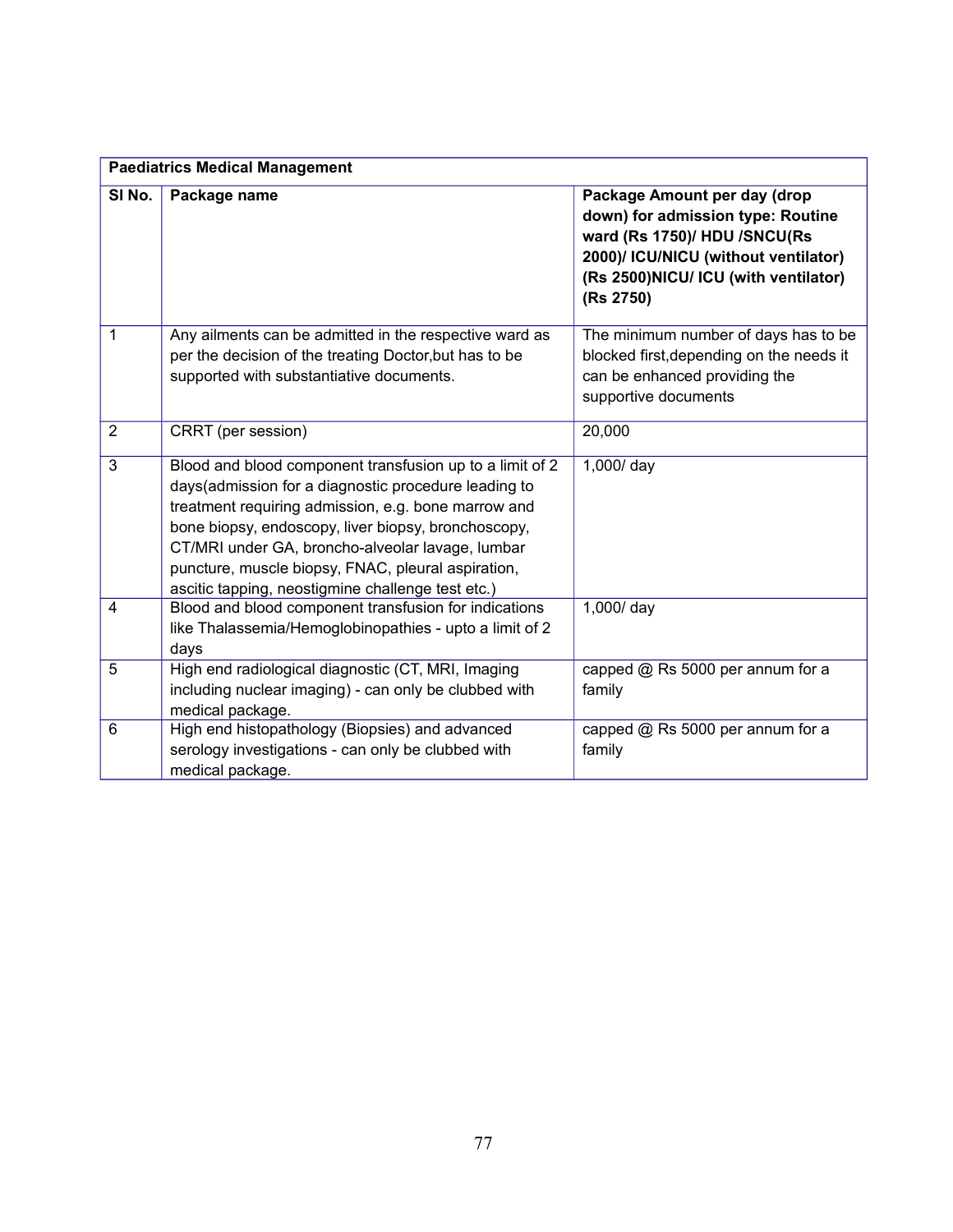| Neo-natal<br><b>SI</b><br>Package name<br><b>No</b> |                                                                                                                                                                                                                                                                                                                                                                                                                                                                                                                                                                                                                  | <b>Package Amount (Rs)</b> |  |
|-----------------------------------------------------|------------------------------------------------------------------------------------------------------------------------------------------------------------------------------------------------------------------------------------------------------------------------------------------------------------------------------------------------------------------------------------------------------------------------------------------------------------------------------------------------------------------------------------------------------------------------------------------------------------------|----------------------------|--|
| $\overline{1}$                                      | Basic neonatal care package (Rs. 500 per day, maximum 1500): Babies<br>that can be managed by side of mother in postnatal ward without requiring<br>admission in SNCU/NICU:<br>• Any newborn needing feeding support<br>. Babies requiring closer monitoring or short-term care for conditions like:<br>o Birth asphyxia (need for positive pressure ventilation; no HIE)<br>o Moderate jaundice requiring phototherapy<br>o Large for dates (>97 percentile) Babies<br>o Small for gestational age (less than 3rd centile)                                                                                      | 500/ day                   |  |
| 2                                                   | Special Neonatal Care Package (Rs. 2500 per day, maximum of 15000 -<br>pre-auth after 4 days): Babies that required admission to SNCU or NICU<br>Babies admitted for short term care for conditions like:<br>• Mild Respiratory Distress/tachypnea<br>• Mild encephalopathy<br>• Severe jaundice requiring intensive phototherapy<br>• Haemorrhagic disease of newborn<br>• Unwell baby requiring monitoring<br>· Some dehydration<br>• Hypoglycaemia<br>Mother's stay in the hospital for breastfeeding, family centred care and<br>(Kangaroo Mother Care) KMC is mandatory and included in the package<br>rate | 2500/day                   |  |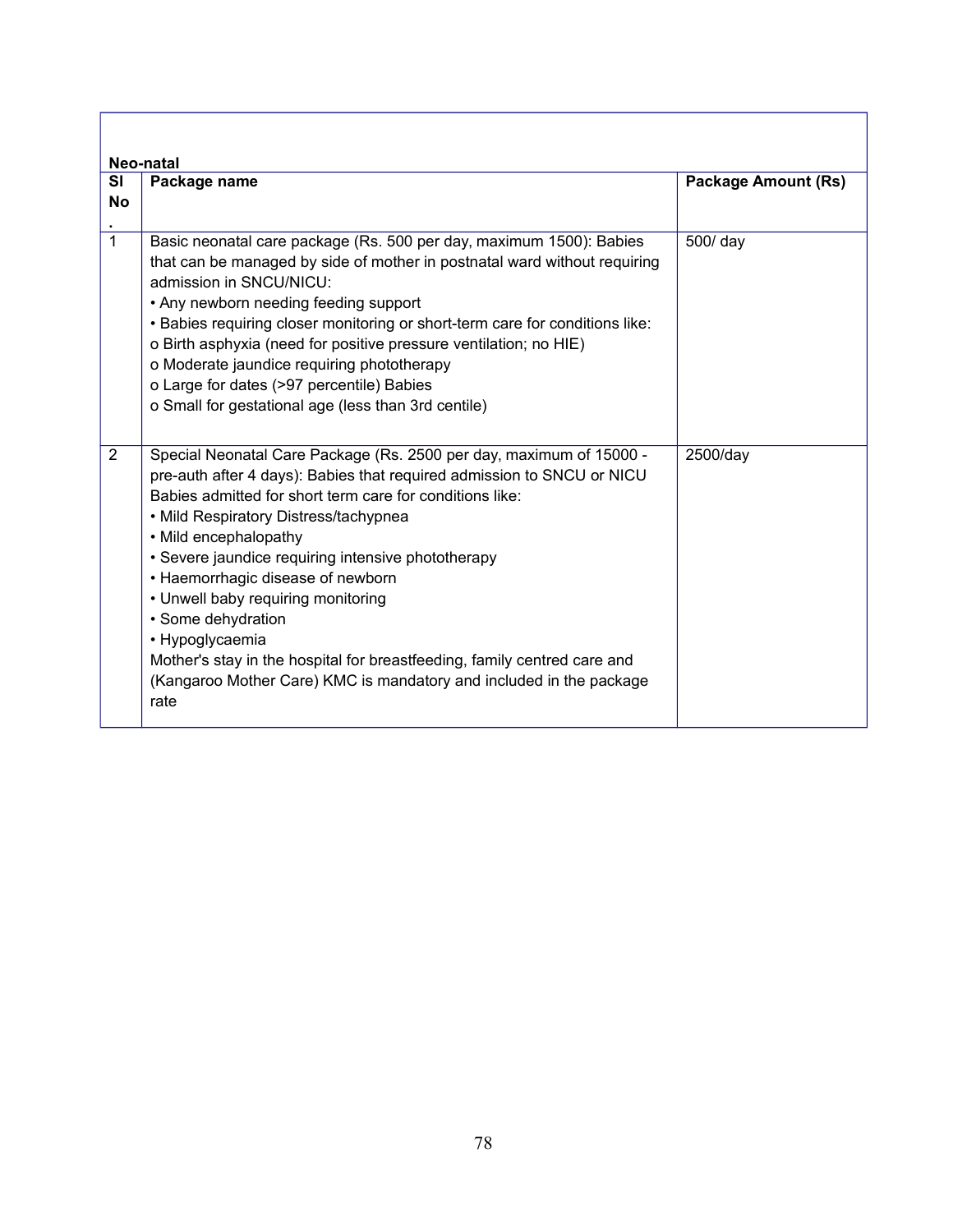| $\mathfrak{Z}$ | Intensive Neonatal Care Package (Rs. 4000 per day, maximum of Rs.                                                                                                                                                                                                                                                                                                                                                                                                                                                                                                                                                                                                                                                                 | 4000/day |
|----------------|-----------------------------------------------------------------------------------------------------------------------------------------------------------------------------------------------------------------------------------------------------------------------------------------------------------------------------------------------------------------------------------------------------------------------------------------------------------------------------------------------------------------------------------------------------------------------------------------------------------------------------------------------------------------------------------------------------------------------------------|----------|
|                | 40,000 - pre-auth is needed after 5 days)                                                                                                                                                                                                                                                                                                                                                                                                                                                                                                                                                                                                                                                                                         |          |
|                | Babies with birthweight 1500-1799 g                                                                                                                                                                                                                                                                                                                                                                                                                                                                                                                                                                                                                                                                                               |          |
|                |                                                                                                                                                                                                                                                                                                                                                                                                                                                                                                                                                                                                                                                                                                                                   |          |
|                | <b>or</b>                                                                                                                                                                                                                                                                                                                                                                                                                                                                                                                                                                                                                                                                                                                         |          |
|                | Babies of any birthweight and at least one of the following conditions:                                                                                                                                                                                                                                                                                                                                                                                                                                                                                                                                                                                                                                                           |          |
|                |                                                                                                                                                                                                                                                                                                                                                                                                                                                                                                                                                                                                                                                                                                                                   |          |
|                | • Need for mechanical ventilation for less than 24 hours or non-invasive                                                                                                                                                                                                                                                                                                                                                                                                                                                                                                                                                                                                                                                          |          |
|                | respiratory support (CPAP, HFFNC)                                                                                                                                                                                                                                                                                                                                                                                                                                                                                                                                                                                                                                                                                                 |          |
|                |                                                                                                                                                                                                                                                                                                                                                                                                                                                                                                                                                                                                                                                                                                                                   |          |
|                | • Sepsis / pneumonia without complications                                                                                                                                                                                                                                                                                                                                                                                                                                                                                                                                                                                                                                                                                        |          |
|                |                                                                                                                                                                                                                                                                                                                                                                                                                                                                                                                                                                                                                                                                                                                                   |          |
|                | • Hyperbilirubinemia requiring exchange transfusion                                                                                                                                                                                                                                                                                                                                                                                                                                                                                                                                                                                                                                                                               |          |
|                | • Seizures                                                                                                                                                                                                                                                                                                                                                                                                                                                                                                                                                                                                                                                                                                                        |          |
|                |                                                                                                                                                                                                                                                                                                                                                                                                                                                                                                                                                                                                                                                                                                                                   |          |
|                | . Major congenital malformations (pre-surgical stabilization, not requiring                                                                                                                                                                                                                                                                                                                                                                                                                                                                                                                                                                                                                                                       |          |
|                | ventilation)                                                                                                                                                                                                                                                                                                                                                                                                                                                                                                                                                                                                                                                                                                                      |          |
|                |                                                                                                                                                                                                                                                                                                                                                                                                                                                                                                                                                                                                                                                                                                                                   |          |
|                | • Cholestasis significant enough requiring work up and in-hospital                                                                                                                                                                                                                                                                                                                                                                                                                                                                                                                                                                                                                                                                |          |
|                | management                                                                                                                                                                                                                                                                                                                                                                                                                                                                                                                                                                                                                                                                                                                        |          |
|                | • Congestive heart failure or shock                                                                                                                                                                                                                                                                                                                                                                                                                                                                                                                                                                                                                                                                                               |          |
|                |                                                                                                                                                                                                                                                                                                                                                                                                                                                                                                                                                                                                                                                                                                                                   |          |
|                |                                                                                                                                                                                                                                                                                                                                                                                                                                                                                                                                                                                                                                                                                                                                   |          |
|                |                                                                                                                                                                                                                                                                                                                                                                                                                                                                                                                                                                                                                                                                                                                                   |          |
|                |                                                                                                                                                                                                                                                                                                                                                                                                                                                                                                                                                                                                                                                                                                                                   |          |
|                |                                                                                                                                                                                                                                                                                                                                                                                                                                                                                                                                                                                                                                                                                                                                   |          |
|                |                                                                                                                                                                                                                                                                                                                                                                                                                                                                                                                                                                                                                                                                                                                                   |          |
|                |                                                                                                                                                                                                                                                                                                                                                                                                                                                                                                                                                                                                                                                                                                                                   |          |
|                | or                                                                                                                                                                                                                                                                                                                                                                                                                                                                                                                                                                                                                                                                                                                                |          |
|                |                                                                                                                                                                                                                                                                                                                                                                                                                                                                                                                                                                                                                                                                                                                                   |          |
|                |                                                                                                                                                                                                                                                                                                                                                                                                                                                                                                                                                                                                                                                                                                                                   |          |
|                |                                                                                                                                                                                                                                                                                                                                                                                                                                                                                                                                                                                                                                                                                                                                   |          |
|                | • Hypoxic Ischemic encephalopathy requiring Therapeutic Hypothermia                                                                                                                                                                                                                                                                                                                                                                                                                                                                                                                                                                                                                                                               |          |
|                |                                                                                                                                                                                                                                                                                                                                                                                                                                                                                                                                                                                                                                                                                                                                   |          |
|                | • Cardiac rhythm disorders needing intervention (the cost of cardiac                                                                                                                                                                                                                                                                                                                                                                                                                                                                                                                                                                                                                                                              |          |
|                | surgery or implant will be covered under cardiac surgery packages)                                                                                                                                                                                                                                                                                                                                                                                                                                                                                                                                                                                                                                                                |          |
|                |                                                                                                                                                                                                                                                                                                                                                                                                                                                                                                                                                                                                                                                                                                                                   |          |
|                |                                                                                                                                                                                                                                                                                                                                                                                                                                                                                                                                                                                                                                                                                                                                   |          |
|                |                                                                                                                                                                                                                                                                                                                                                                                                                                                                                                                                                                                                                                                                                                                                   |          |
|                |                                                                                                                                                                                                                                                                                                                                                                                                                                                                                                                                                                                                                                                                                                                                   |          |
|                |                                                                                                                                                                                                                                                                                                                                                                                                                                                                                                                                                                                                                                                                                                                                   |          |
|                |                                                                                                                                                                                                                                                                                                                                                                                                                                                                                                                                                                                                                                                                                                                                   |          |
|                |                                                                                                                                                                                                                                                                                                                                                                                                                                                                                                                                                                                                                                                                                                                                   |          |
|                |                                                                                                                                                                                                                                                                                                                                                                                                                                                                                                                                                                                                                                                                                                                                   |          |
|                | (Kangaroo Mother Care) KMC is mandatory and included in the package                                                                                                                                                                                                                                                                                                                                                                                                                                                                                                                                                                                                                                                               |          |
| 4              | Mother's stay and food in the hospital for breastfeeding, family centred care<br>and (Kangaroo Mother Care) KMC is mandatory and included in the<br>package rate<br>Advanced Neonatal Care Package (Rs. 5000 per day, maximum of Rs.<br>60,000 - pre-auth is needed after 7 days):<br>Babies with birthweight of 1200-1499 g<br>Babies of any birthweight with at least one of the following conditions:<br>. Any condition requiring invasive ventilation longer than 24 hours<br>• Sepsis with complications such as meningitis or bone and joint infection,<br>DIC or shock<br>• Renal failure requiring dialysis<br>• Inborn errors of metabolism<br>Mother's stay in the hospital for breastfeeding, family centred care and | 5000/day |